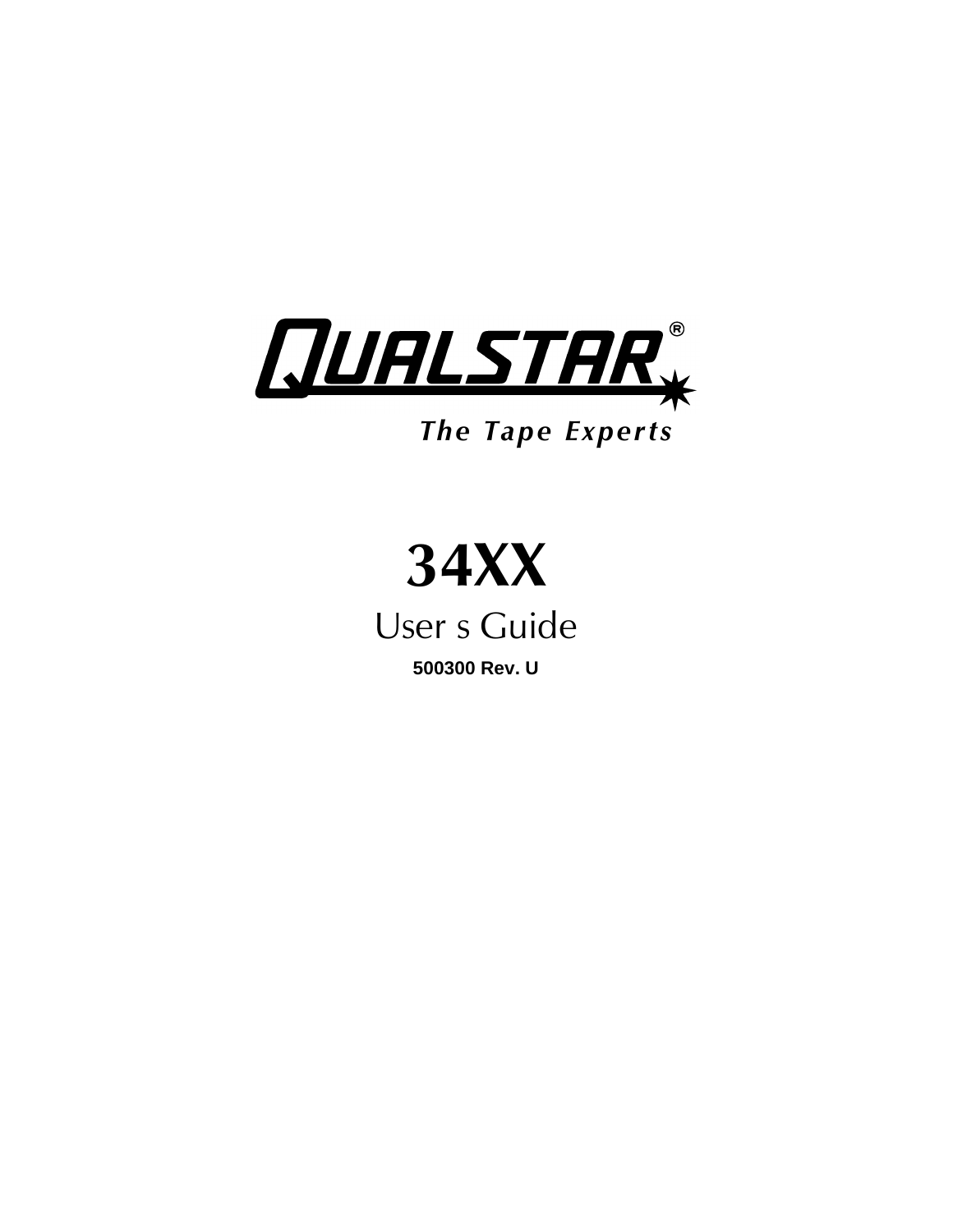# **Notice**

Information contained in this document is copyrighted by Qualstar Corporation. It is intended for use by Qualstar's customers and prospective customers to evaluate, integrate, operate and maintain Qualstar products. Customers and prospective customers may reproduce this document as needed for these uses. Reproduction in whole or in part for any other use or by any other party is prohibited without prior written permission from Qualstar Corporation.

Every effort has been made to keep the information contained in this document current and accurate as of the date of publication or revision. However, no guarantee is given or implied that the document is error-free or that it is accurate with regard to any specification. Qualstar reserves the right to modify product designs and specifications without notice.

Qualstar® is a registered trademark of Qualstar Corporation.

Cipher® is a registered trademark of Overland Data.

Pertec® is a registered trademark of DDC Pertec.

IBM® is a registered trademark of International Business Machines, Incorporated.

#### QUALSTAR CORPORATION

6709 Independence Avenue Canoga Park, CA 91303

FAX: (818) 592-0116 Phone: (818) 592-0061

Email: sales@qualstar.com Web: www.qualstar.com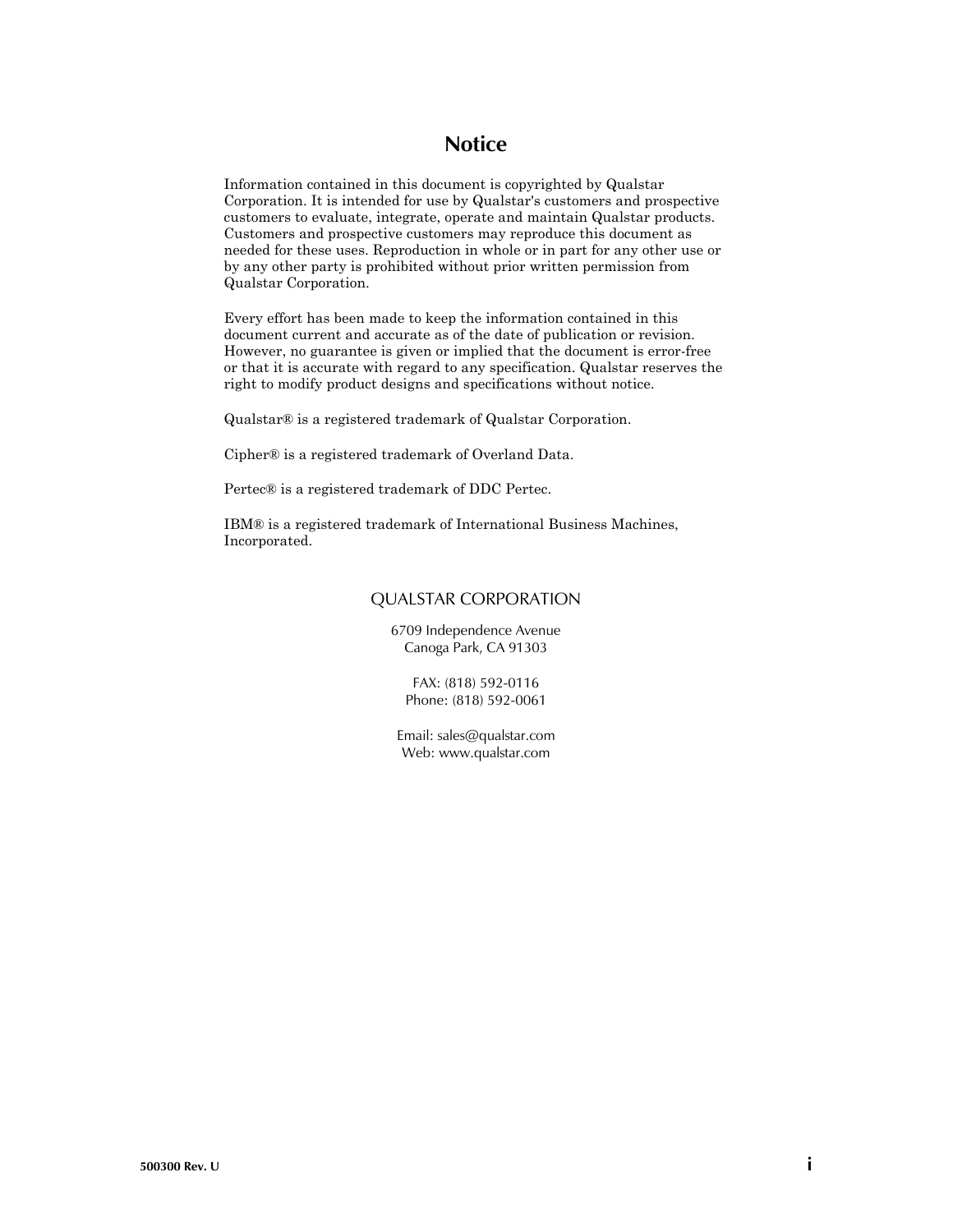# *CAUTION*

*References contained in this manual to DIP switch settings, jumper locations, primary voltages and other options are for reference only. Access to the interior of this equipment is restricted to dealers and qualified service technicians, and only in accordance with published service manuals and bulletins.*

### *WARNING*

**PERSONAL INJURY MAY RESULT IF YOU DO NOT FULLY COMPLY WITH THE HANDLING, OPERATING, OR SERVICE INSTRUCTIONS FOUND IN A WARNING PARAGRAPH.**

# *ACHTUNG*

**ES KÖNNEN PERSONENVERLETZUNGEN AUFTRETEN, WENN SIE DIE UMGANGS-, BEDIENUNGS- ODER WARTUNGSANWEISUNGEN NICHT VOLLSTÄNDIG BEFOLGEN, DIE IM ACHTUNGENPARAGRAPHEN BESCHRIEBEN SIND.**

# *DANGER*

**EXTREME HAZARD IF YOU DO NOT FULLY COMPLY WITH THE HANDLING, OPERATING, OR SERVICE INSTRUCTIONS FOUND IN A DANGER PARAGRAPH.**

# *GEFAHR*

**SIE SIND EXTREMER GEFAHR AUSGESETZT, WENN SIE DIE UMGANGS-, BEDIENUNGS- ODER WARTUNGSANWEISUNGEN NICHT VOLLSTÄNDIG BEFOLGEN, DIE IM GEFAHRENPARAGRAPHEN BESCHRIEBEN SIND.**

### *NOTE*

*SPECIAL ATTENTION to explanatory statements found in a NOTE paragraph will help you avoid mistakes and/or save time.*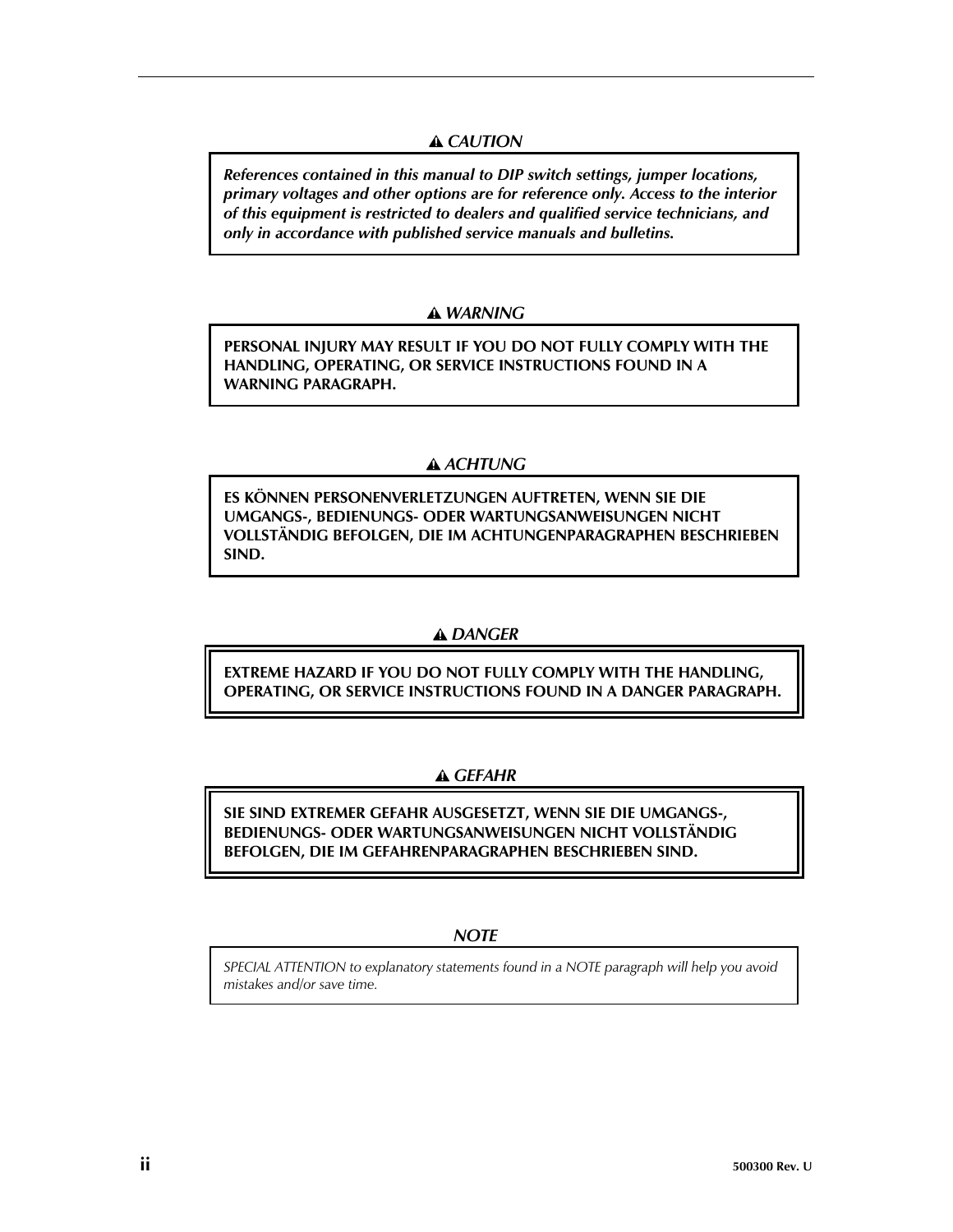#### **Federal Communications Commission Requirements**

This equipment has been tested and found to comply with the limits for a Class A computing device pursuant to Subpart J of Part 15 of FCC Rules, which are designed to provide reasonable protection against such interference when operated in a commercial environment. Operation of this equipment in a residential area may cause unacceptable interference to radio and TV reception, in which case the user at his own expense will be required to take whatever steps are necessary to correct the interference.

### **Patent Notice**

The following patents apply to all models of the 3400 Series tape transport: Pat. No. 4,893,312; Pat. No. 5,014,141

#### **Bescheinigung des Herstellers/Importeurs**

Hiermit wird bescheinigt, daß Qualstar Bandgeräte Modelle 3402S, 3402SD, 3404S, und 3404SD in Übereinstimmung mit den Bestimmungen der Vfg.-1046/1984 funkentstört sind.

Der Deutschen Bundespost wurde das Inverkehrbringen dieses Gerätes angezeigt und die Berechtigung zur Überprüfung der obengenannten Modelle auf Einhaltung der Bestimmungen eingeräumt.

#### **English Translation:**

This certifies that the Qualstar model 3402S, 3402SD, 3404S and 3404SD tape drives are RFI-suppressed in accordance with German Postal Regulation 1046/1984.

The marketing and sale of this equipment was reported to the German Postal Service, along with the authorization to verify the above-mentioned models for compliance to the regulation.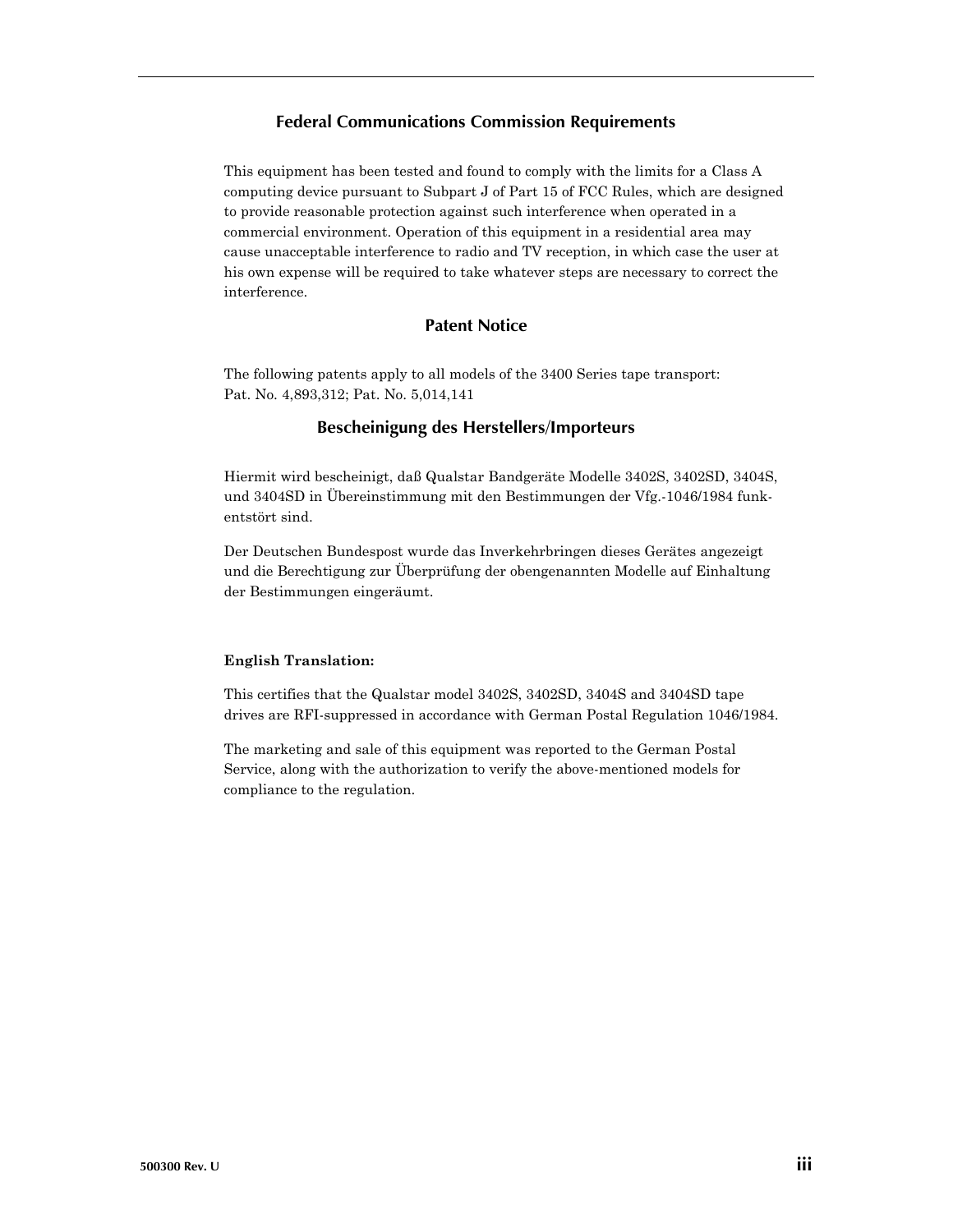# **Important — Read This Before Installation**

Qualstar Corporation has made every effort to provide quality merchandise. If the merchandise arrives damaged or has been mishandled, please notify the delivery company immediately. If the merchandise is defective in any other way, please follow these instructions.

If this merchandise was purchased from a dealer or other reseller, contact that dealer or reseller for return instructions.

If this merchandise was purchased directly from Qualstar, please do the following:

- Treat the merchandise carefully to assure its suitability for return.
- Retain all shipping and packing materials. Returned merchandise must be shipped to Qualstar in the original packing material and carton. If the original packing material or carton has been damaged, a new set may be requested.
- Call Qualstar Customer Service at (818) 592-0061 to request a Return Merchandise Authorization (RMA) number. Returned merchandise will not be accepted without this number.
- Clearly identify the outside of the carton and the packing list with the RMA number.
- Return the merchandise, including cables, manuals, software and all related documents to the Qualstar factory.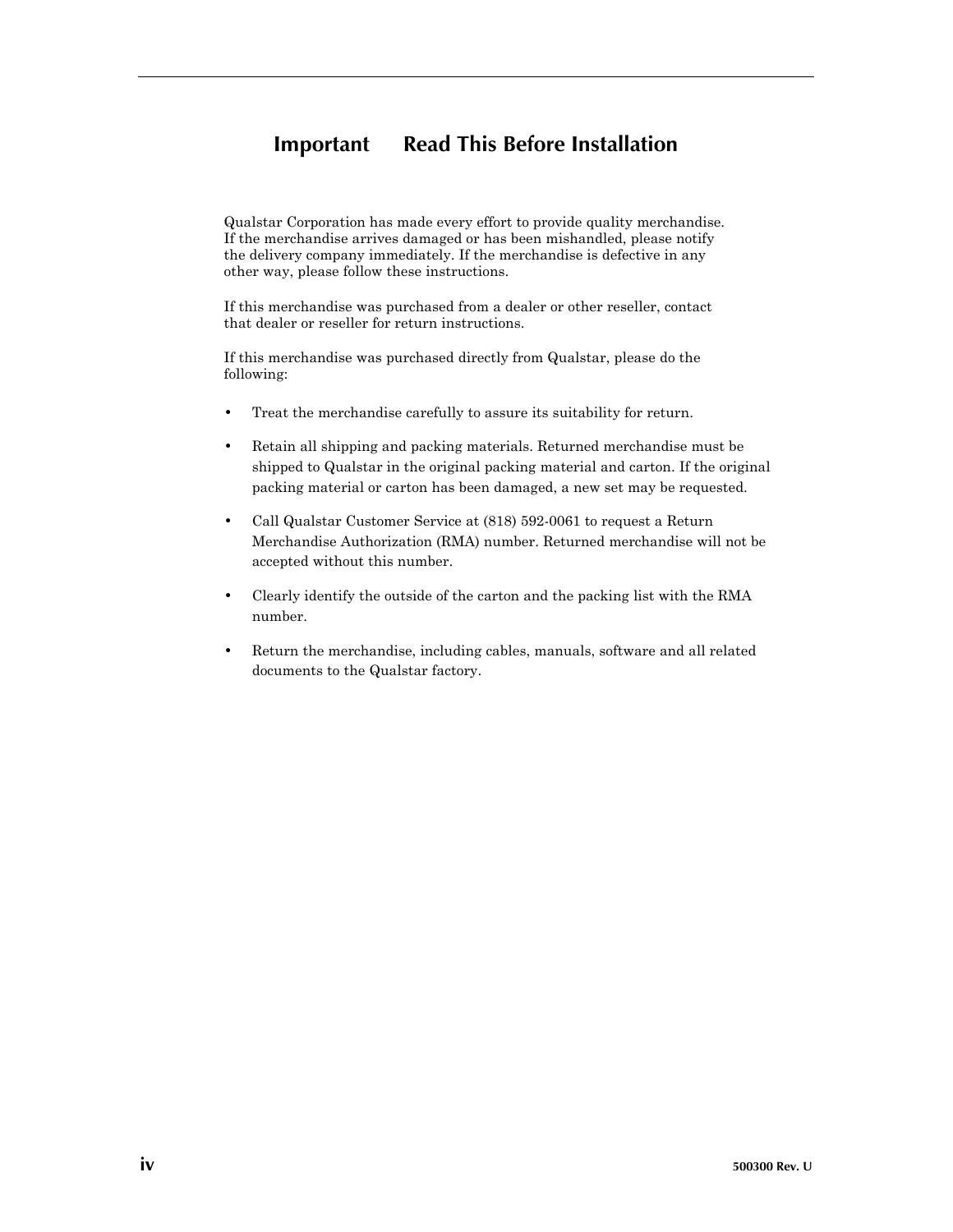# **Table of Contents**

| 1.1     |  |
|---------|--|
| 1.2     |  |
| 1.3     |  |
| 1.4     |  |
| 1.5     |  |
| $1.6\,$ |  |
| 1.6.1   |  |
| 1.7     |  |
| 1.7.1   |  |
| 1.7.2   |  |
| 1.7.3   |  |
| 1.7.4   |  |
| 1.7.5   |  |
| 1.8     |  |
|         |  |
| 2.1     |  |
| 2.1.1   |  |
| 2.1.2   |  |
| 2.2     |  |
| 2.3     |  |
| 2.3.1   |  |
| 2.3.2   |  |
|         |  |
| 3.1     |  |
| 3.2     |  |
| $3.3\,$ |  |
| 3.3.1   |  |
| 3.3.2   |  |
| 3.3.3   |  |
| 3.4     |  |
| 3.4.1   |  |
| 3.4.2   |  |
| 3.4.3   |  |
| 3.5     |  |
| 3.6     |  |
| 3.6.1   |  |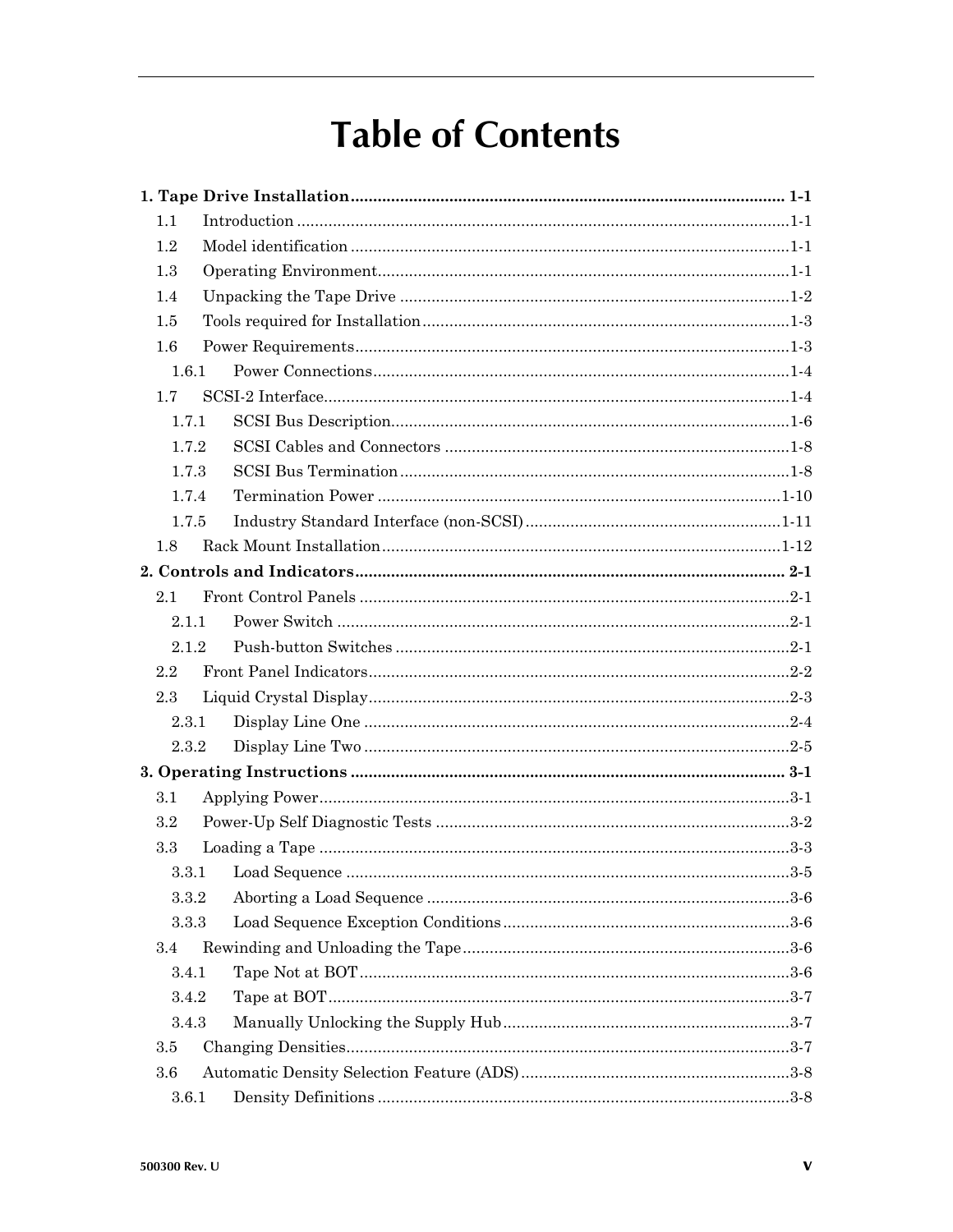| 3.6.2  |  |
|--------|--|
| 3.7    |  |
| 3.7.1  |  |
| 3.7.2  |  |
| 3.7.3  |  |
| 3.7.4  |  |
| 3.7.5  |  |
| 3.8    |  |
|        |  |
| 4.1    |  |
| 4.1.1  |  |
| 4.1.2  |  |
| 4.1.3  |  |
| 4.2    |  |
| 4.3    |  |
| 4.3.1  |  |
| 4.3.2  |  |
| 4.4    |  |
| 4.5    |  |
| 4.5.1  |  |
| 4.5.2  |  |
| 4.5.3  |  |
| 4.5.4  |  |
| 4.5.5  |  |
| 4.5.6  |  |
| 4.5.7  |  |
| 4.5.8  |  |
| 4.5.9  |  |
|        |  |
| 5.1    |  |
| 5.1.1  |  |
| 5.1.2  |  |
| 5.1.3  |  |
| 5.1.4  |  |
| 5.1.5  |  |
| 5.1.6  |  |
| 5.1.7  |  |
| 5.1.8  |  |
| 5.1.9  |  |
| 5.1.10 |  |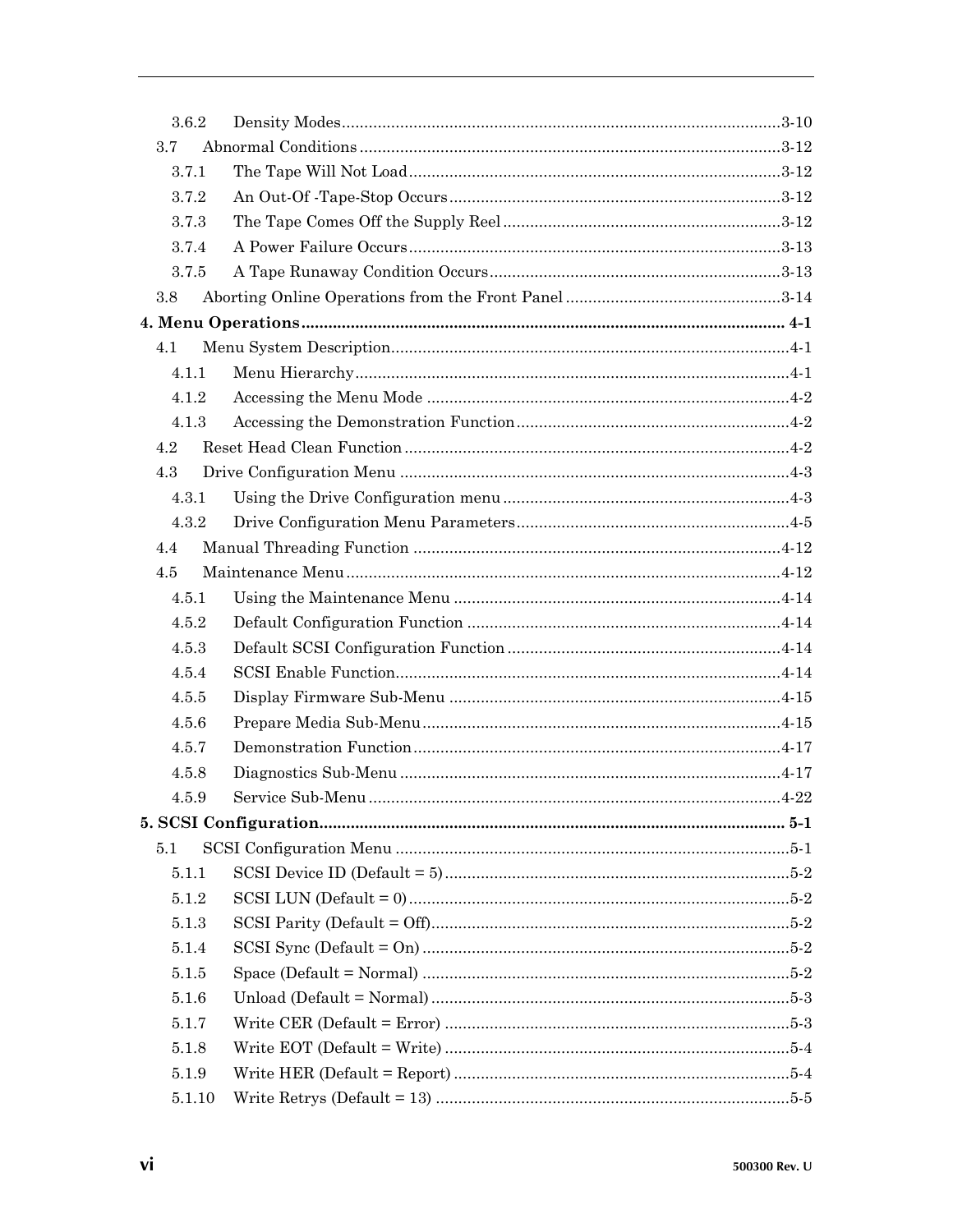| 5.1.11 |                                                                   |  |
|--------|-------------------------------------------------------------------|--|
| 5.1.12 |                                                                   |  |
| 5.1.13 |                                                                   |  |
| 5.1.14 |                                                                   |  |
| 5.1.15 |                                                                   |  |
| 5.1.16 |                                                                   |  |
| 5.1.17 |                                                                   |  |
| 5.1.18 |                                                                   |  |
| 5.1.19 |                                                                   |  |
| 5.1.20 |                                                                   |  |
| 5.1.21 |                                                                   |  |
| 5.1.22 |                                                                   |  |
| 5.1.23 |                                                                   |  |
| 5.1.24 |                                                                   |  |
| 5.1.25 |                                                                   |  |
| 5.1.26 |                                                                   |  |
| 5.1.27 |                                                                   |  |
| 5.1.28 |                                                                   |  |
| 5.1.29 |                                                                   |  |
| 5.2    | Special Drive Configuration Menu Requirements for SCSI Drives5-14 |  |
| 5.2.1  |                                                                   |  |
| 5.2.2  |                                                                   |  |
| 5.2.3  |                                                                   |  |
| 5.2.4  |                                                                   |  |
| 5.2.5  |                                                                   |  |
| 5.2.6  |                                                                   |  |
| 5.2.7  |                                                                   |  |
| 5.3    |                                                                   |  |
|        |                                                                   |  |
| 6.1    |                                                                   |  |
| 6.2    |                                                                   |  |
| 6.3    |                                                                   |  |
| 6.4    |                                                                   |  |
| 6.5    |                                                                   |  |
| 6.5.1  |                                                                   |  |
| 6.5.2  |                                                                   |  |
| 6.5.3  |                                                                   |  |
| 6.6    |                                                                   |  |
| 6.6.1  |                                                                   |  |
|        |                                                                   |  |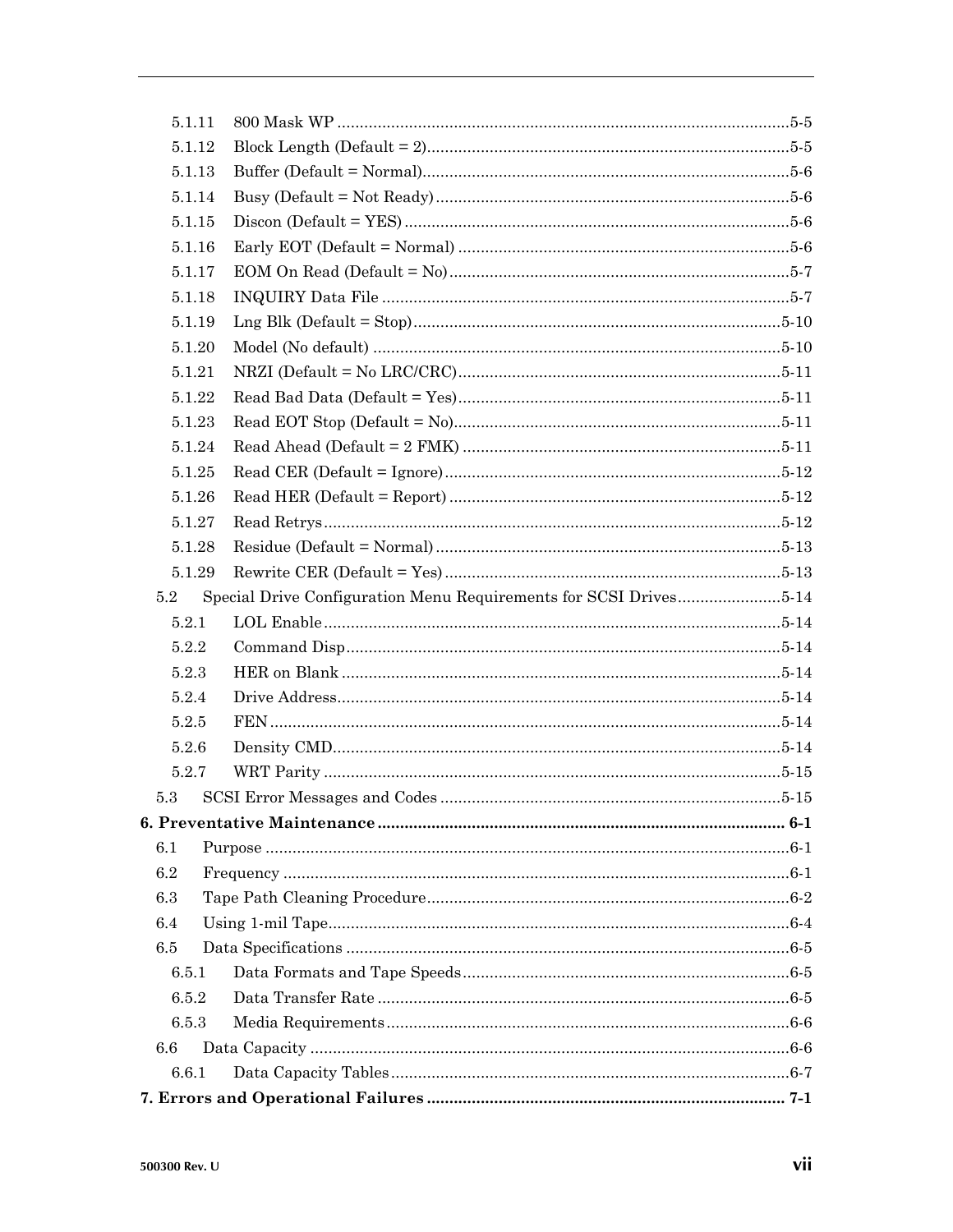| 71    |  |
|-------|--|
| 7.2   |  |
| 721   |  |
| 7.2.2 |  |
| 7.2.3 |  |
| 7.2.4 |  |
|       |  |
| 8.1   |  |
| 8.2   |  |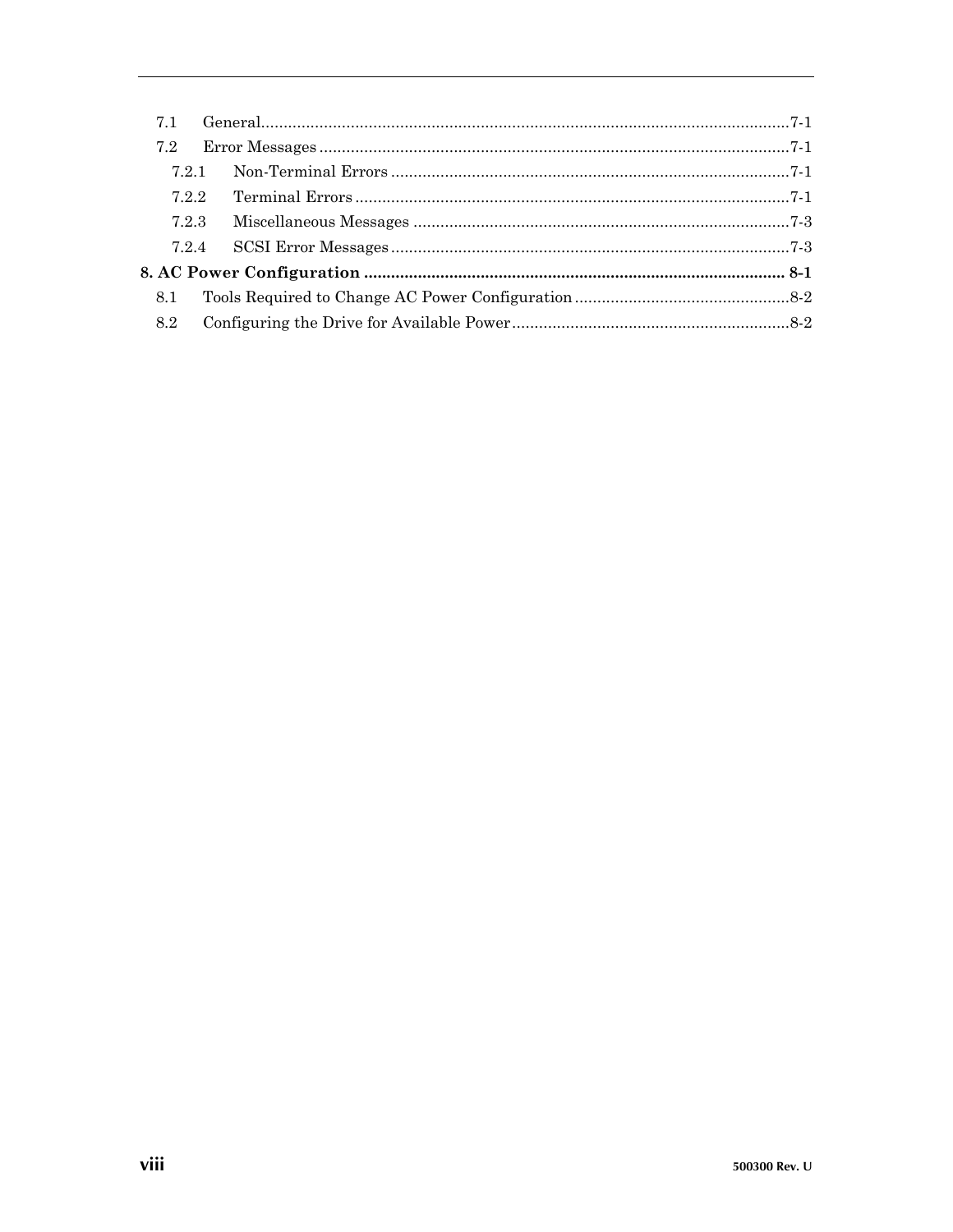# **1.1 Introduction**

This guide provides installation instructions and techniques for operating the Qualstar Model 34XX Series tape drive.



**Figure 1-1 The Qualstar 34XX Series Tape Drive**

# **1.2 Model identification**

Figure 1-2 identifies the various 34XX models. This User's Guide applies to all models; the installation and operation of the different models is basically the same. Differences among models are noted where required; from an operator's point of view, all models function similarly.

# **1.3 Operating Environment**

The tape drive is designed to operate in an environment between 40° F to 104° F  $(4.4^{\circ}$  C to  $40^{\circ}$  C),  $20\%$  to  $85\%$  relative humidity, and at altitudes from 0 to  $+8000$ feet. Moisture must not be allowed to condense inside the drive or in the tape path area. Note that the humidity and temperature specifications of the drive exceed that of most media.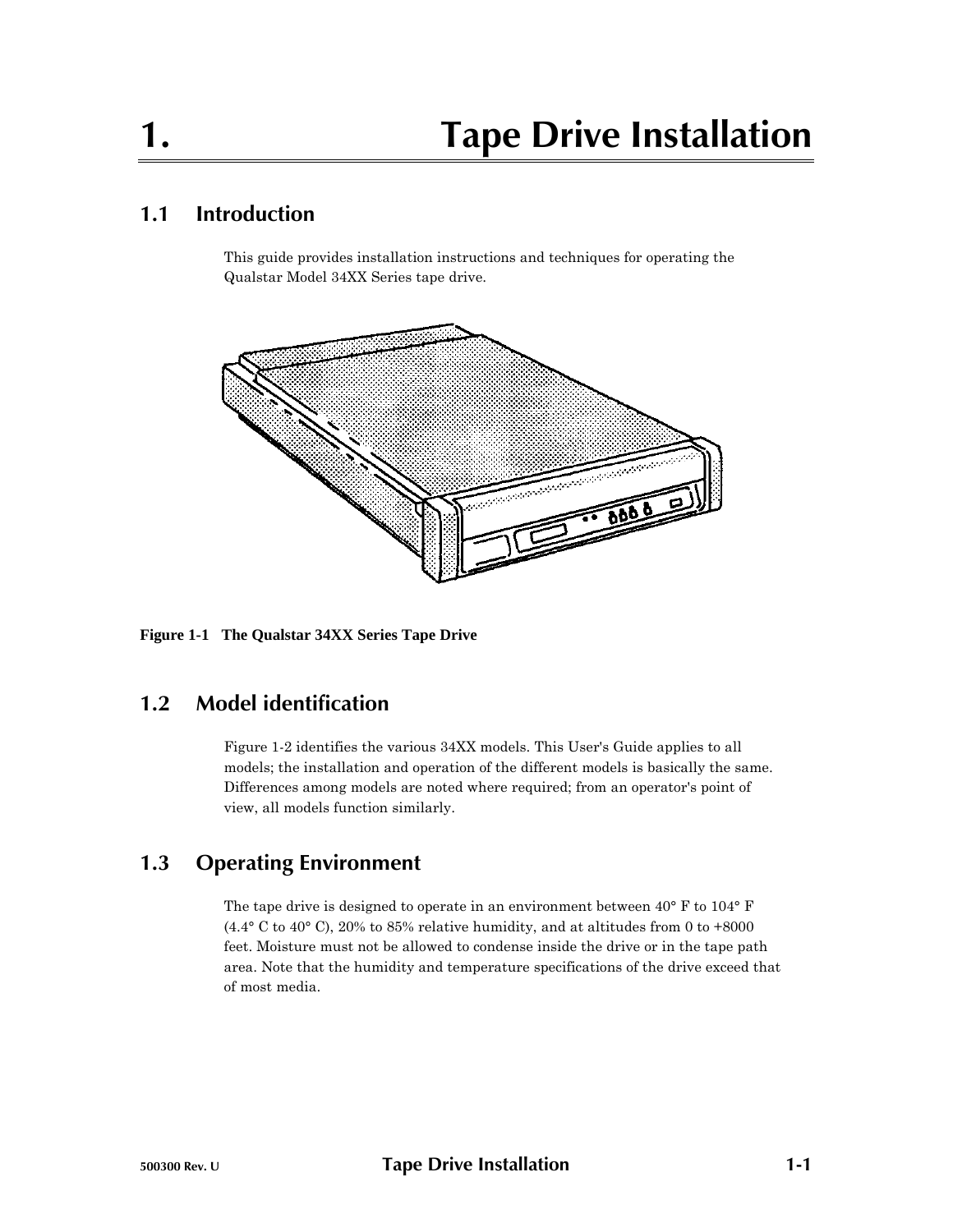

| Configuration     |         | <b>Supported Densities</b> |                        |                            |                        |                            |
|-------------------|---------|----------------------------|------------------------|----------------------------|------------------------|----------------------------|
| <b>Rack Mount</b> | Desktop | 800<br><b>125 IPS</b>      | 1600<br><b>125 IPS</b> | 3200<br>62.5<br><b>IPS</b> | 6250<br><b>125 IPS</b> | 6250<br>62.5<br><b>IPS</b> |
| 3402              | 3404    |                            | Χ                      | X                          |                        |                            |
| 3410              | 3412    | X                          | X                      | х                          | х                      |                            |
| 3413              | 3414    |                            | X                      |                            |                        | X                          |
| 3416              | 3418    | x                          | Χ                      |                            |                        | Χ                          |

**Figure 1-2 Model Number Identification**

#### *CAUTION*

*To insure adequate airflow through the drive, the fan at the rear of the drive must not be blocked.*

# **1.4 Unpacking the Tape Drive**

### *CAUTION*

*The tape drive weighs about 60 pounds and must be lifted out of the box by two persons. Use caution in lifting.*

The tape drive is shipped in a specially designed double-walled carton with energyabsorbing end caps and contains the following items:

- Tape Drive
- Power Cord
- User's Guide (this document)

Remove the drive together with its end-caps from the carton and place it on a table. Then remove the end-caps and the polyethylene bag. Remove all other materials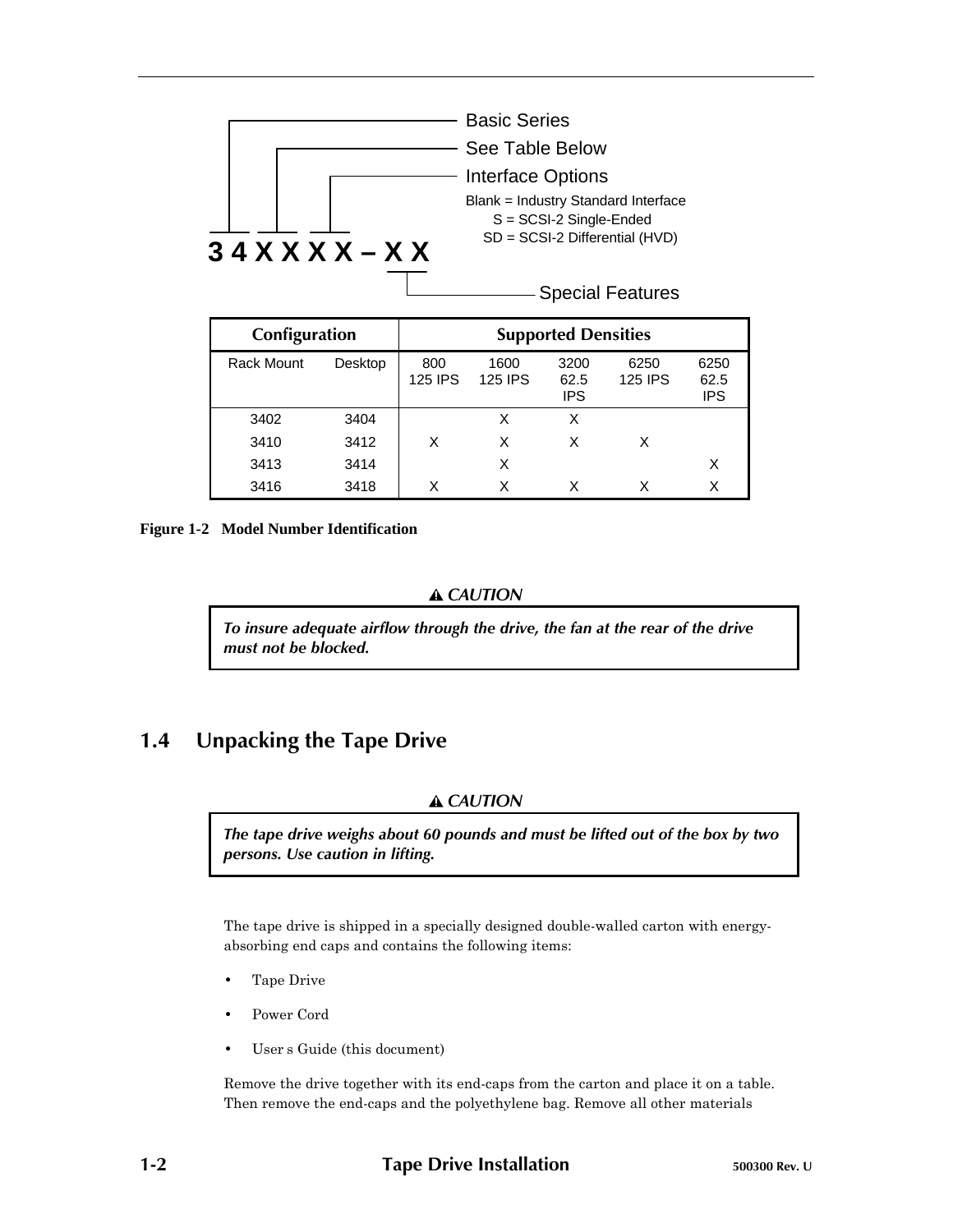from the carton and store the end-caps and bag in the carton. Store the carton for possible future transportation.

# **1.5 Tools required for Installation**

A #2 Phillips screwdriver may be required to install the drive.

# **1.6 Power Requirements**

The tape drive requires 100, 120, 220, or 240 volts AC, +10%/-15%, at 48 to 62 Hertz primary power. The worst case power consumption is 225 watts. See chapter 8 to change the selected voltage.



**Figure 1-3 Location of Voltage Label**

 *WARNING*

**IF THE LINE VOLTAGE DIFFERS FROM THAT SPECIFIED ON THE VOLTAGE LABEL, DO NOT APPLY POWER. THE POWER TRANSFORMER SELECTOR SWITCHES AND FUSE MUST FIRST BE CHANGED BY A QUALIFIED SERVICE PERSON TO MATCH THE LINE VOLTAGE. REFER TO CHAPTER 8.**

# *ACHTUNG*

**WENN DIE LEITUNGSSPANNUNG SICH VON DER AUF DEM SPANNUNGSAUFKLEBER ANGEGEBENEN SPANNUNG UNTERSCHEIDET, KEINE SPANNUNG ANLEGEN. DIE LEISTUNGSTRANSFORMATOR-WAHLSCHALTER UND SICHERUNG MÜSSEN ZUERST VON EINEM WARTUNGSFACHMANN AUSGEWECHSELT WERDEN, DAMIT SIE ZUR LEITUNGSSPANNUNG PASSEN. SIEHE KAPITEL 8.**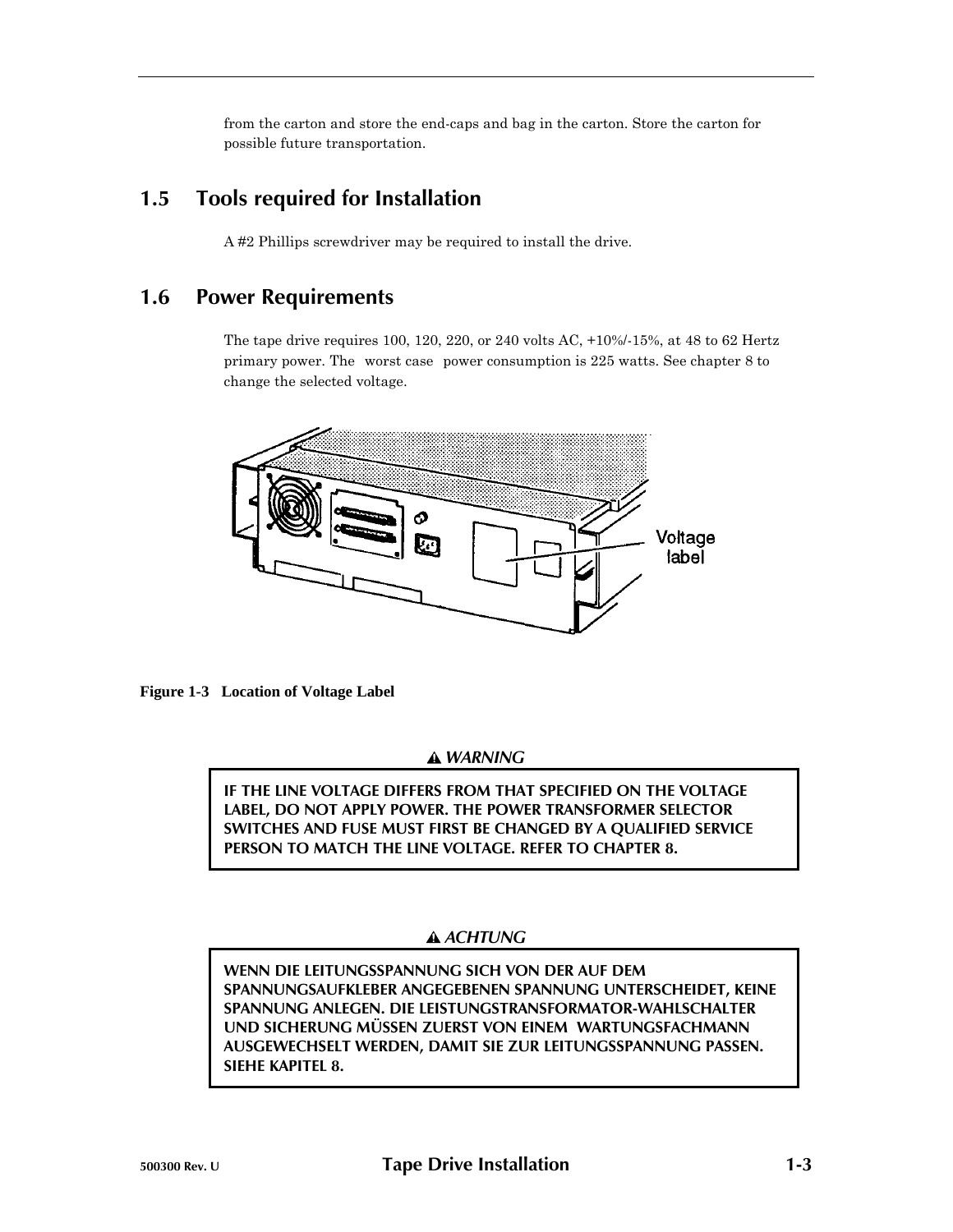### **1.6.1 Power Connections**

The power connection to the drive is by means of a detachable power cord that complies with the following specifications. There should be a minimum of 1.7-inches clearance from the rear of the drive for the power connector.

- **100/120 volt applications -** U.L. listed and CSA certified three conductor, 18 AWG, SVT vinyl jacketed cord. One end is terminated with an IEC 320, C13 style connector (CEE-22 standard sheet VI). The other end is terminated with plug type NEMA 5-15P.
- **220/240 volt applications -** U.L. listed and CSA certified three conductor, 18 AWG, SVT vinyl jacketed cord. One end is terminated with an IEC 320, C13 style connector (CEE-22 standard sheet VI). The other end is terminated with the standard European plug type CEE 7/VII.

The following statement is included for compliance with German safety regulations:

Die Verbindung zür Steckdose sollte möglich kurz sein, und die Steckdose sollte frei zugänglich bleiben.

(English translation: The connection to the power receptacle should be as short as possible, and the receptacle should be readily accessible.)

# **1.7 SCSI-2 Interface**

If your tape drive model number contains an S or SD, you have a SCSI (Small Computer Systems Interface) tape drive and should read this section for important information regarding the installation of the interface. If your tape drive has an Industry Standard Interface (Pertec), you may skip this section. There are two types of SCSI interfaces available:

- **Single-Ended version** identified by an S suffix on the model number
- **Differential version** identified by an SD suffix on the model number

The single-ended SCSI-2 interface is provided by the 500567 board (see Figure 1-4) which features a one-megabyte intelligent data buffer that increases the data throughput by helping to keep the tape streaming. The buffer also allows data to flow to and from the host interface at burst rates over and above the basic data transfer rate (density times tape speed).

The differential SCSI-2 interface is obtained by adding a 500467 Differential Adapter board (see Figure 1-5) to the 500567 board. The SCSI connectors remain the same for both styles of interface.

A description of SCSI-2 is beyond the scope of this guide; however, an explanation of the physical configuration of the SCSI bus is provided to help you understand the principles of drive installation, bus termination, and address (device ID) selection.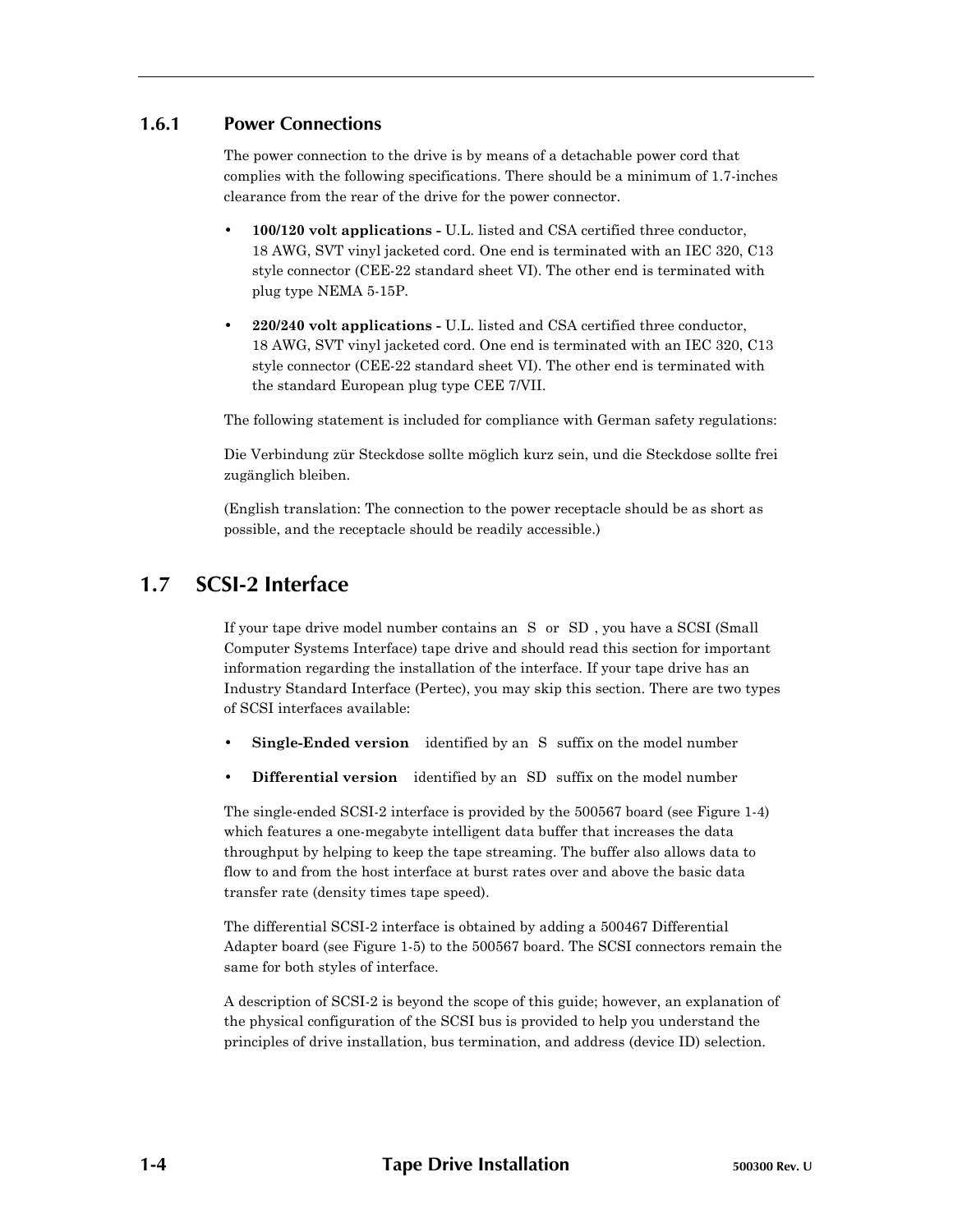

**Figure 1-4 SCSI Single-Ended PCBA Layout – 500567 PCBA**

### *CAUTION*

*The single-ended and differential interfaces are electrically different. A device with a differential SCSI interface will not operate if connected to a single-ended SCSI bus. Before connecting any SCSI device to the SCSI bus, insure that the interface types are the same.*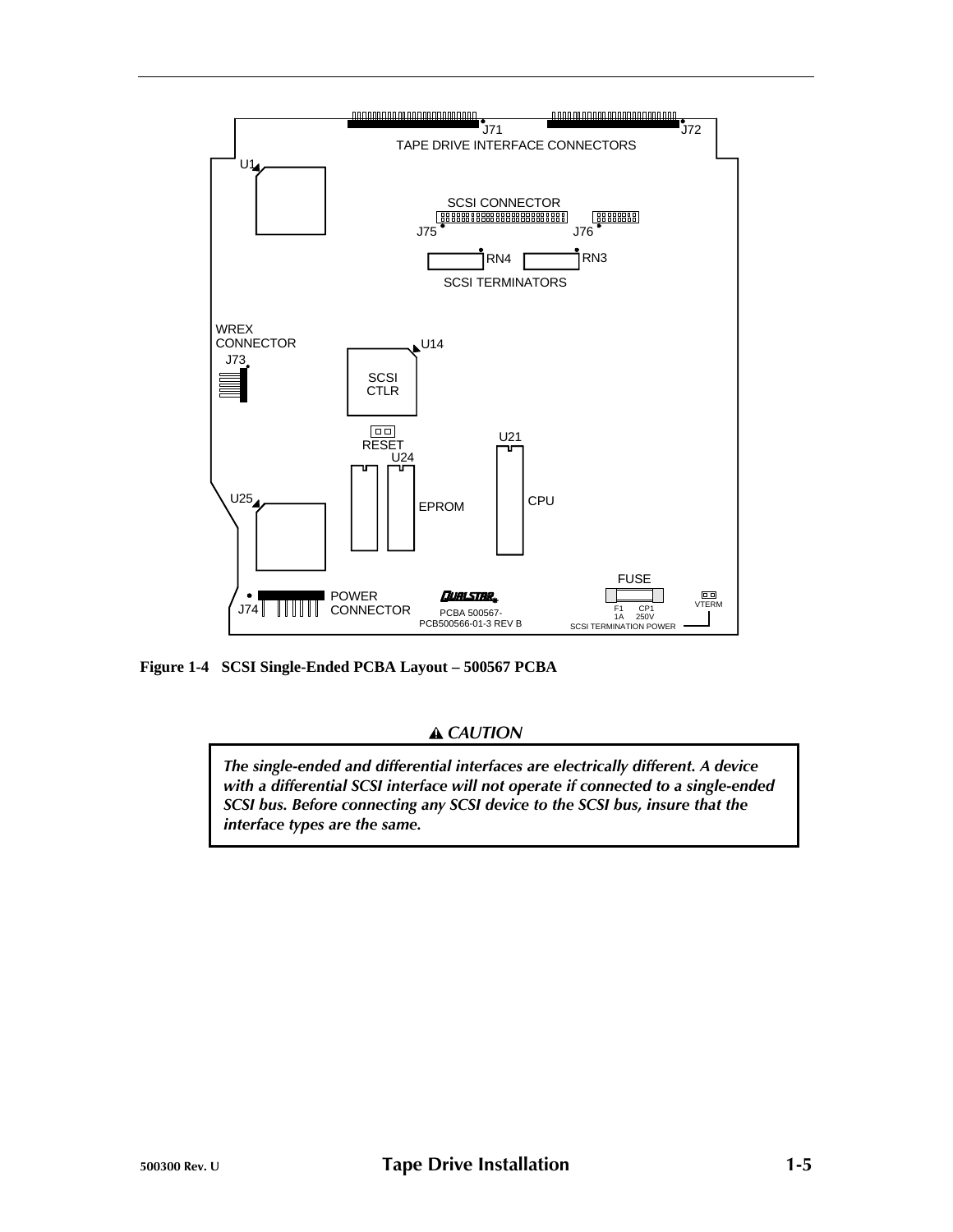

**Figure 1-5 SCSI Differential Adapter PCBA**

# **1.7.1 SCSI Bus Description**

A SCSI system consists of two or more devices connected together by a multi-line cable, commonly referred to as the SCSI bus.





SCSI devices are usually some type of computer peripheral, such as a printer, a tape or disk drive, and also a host computer. In the majority of systems, at least one of the devices is the host itself, with the other devices are peripherals.

The following rules apply to the SCSI bus and its attached devices:

Up to eight SCSI devices may be connected to one SCSI bus;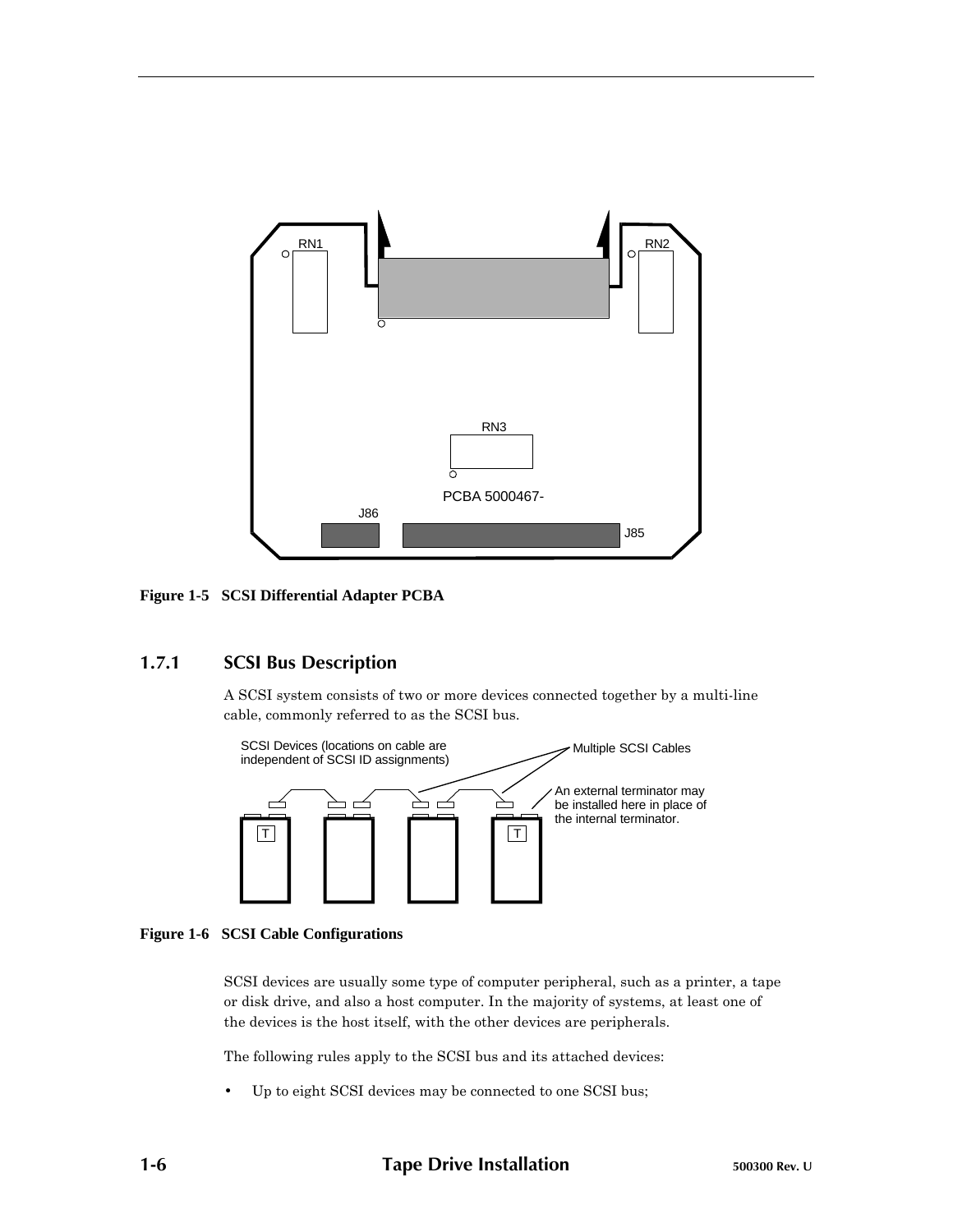- The bus must have at least two devices connected to it;
- The device addresses (SCSI ID) range from 0 through 7;
- A device's priority on the bus is determined by its address, with SCSI ID 7 being the highest priority;
- Each device must have its own, unique SCSI ID;
- The physical location of a device on the bus has nothing to do with the priority or addressing of that device;
- The total length of the cable, or series of cables, must not exceed six meters (single-ended configuration) or 25 meters (differential configuration) as measured from one end to the other.

In most systems, the host computer itself is one of the SCSI devices. This is usually done using a host adapter, a board that resides within the host and that has one SCSI connector to the outside world. Device ID 7 is normally reserved for the host adapter to insure that the host has the highest priority among the other SCSI devices. Disk drives containing system, application, and data files normally have the next priority and are assigned a device ID of 5 or 6, while tape drives, printers, and other low priority devices have correspondingly lower ID numbers.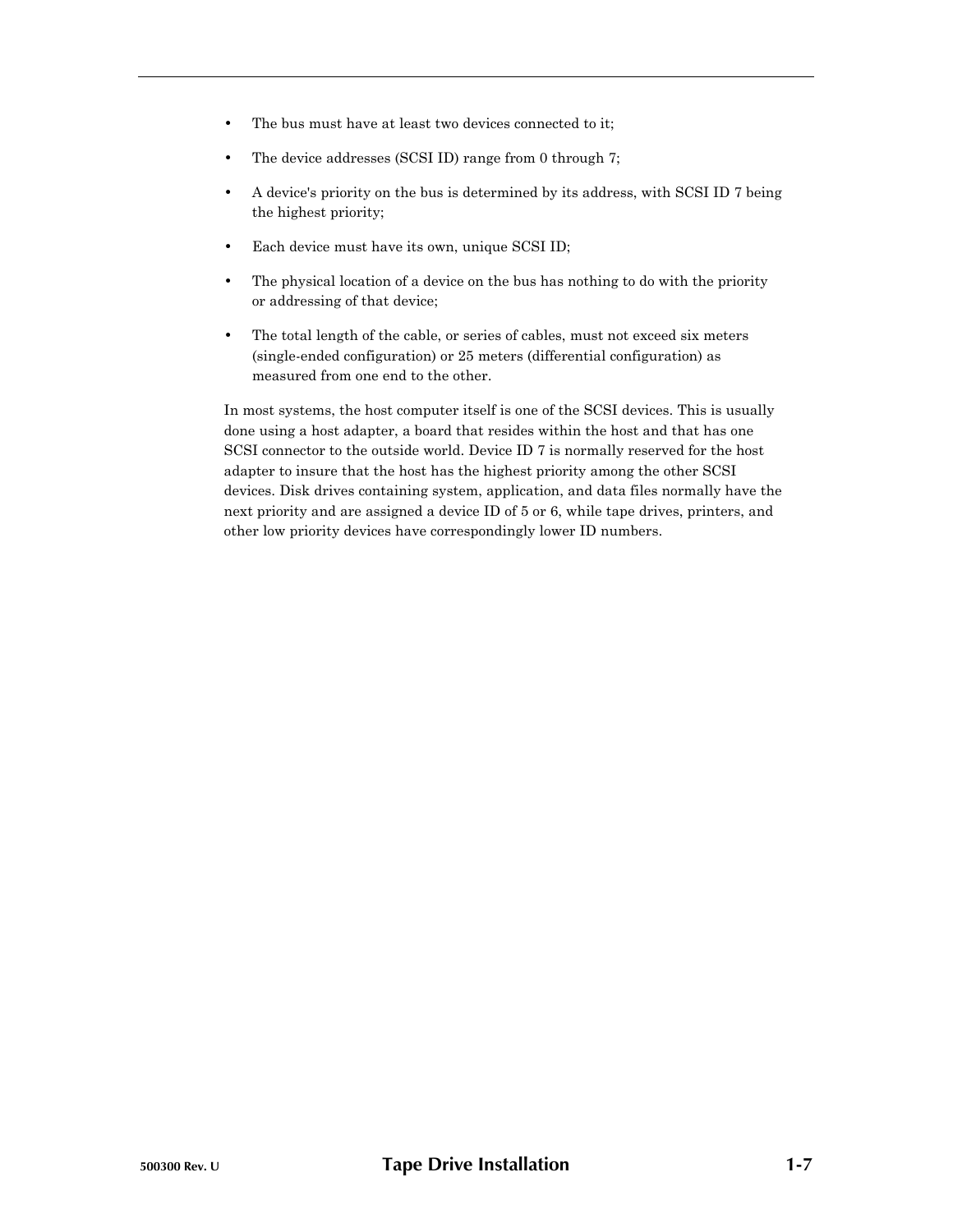# **1.7.2 SCSI Cables and Connectors**

Two identical drive connectors, wired in parallel at the rear of the drive, provide a connection point to the SCSI bus. Because both drive connectors are wired in parallel, you may use either one as an input or output, or for an external SCSI bus terminator. The following drive connectors are supported:

- **SCSI Alternative 1** This is a 50-pin male rectangular, polarized connector, T&B P/N 622-50FM or equivalent. This connector is flush-mounted against the inside of the rear panel and has no locking provisions. Plug the cable connector into either drive connector;
- **SCSI Alternative 2** This is a 50-pin female Type D polarized connector, AMP P/N 1-499977-0 or equivalent. It can be identified by its two rows of pin receptacles and by the built-in locking tabs at each end.

Plug the cable connector into either drive connector and secure it with the two locking tabs as shown in Figure 1-7.



### **Figure 1-7 SCSI Cable Configurations**

**Sun Systems Connector** - This is a 50-pin female Type D polarized connector, AMP P/N 746789-1 or equivalent. It can be identified by its three rows of pin receptacles and by the screw-type locks at each end.

Plug the cable connector into either drive connector and secure it with the two locking screws.

# **1.7.3 SCSI Bus Termination**

The SCSI terminators can be located either internally on the SCSI PCBA, or externally using a customer-supplied terminator plug. Power for either configuration is supplied by a dedicated termination power line on the SCSI bus; this line may be powered by the tape drive, as explained in Section 1.7.4, by another device (or devices) on the SCSI bus, or by both.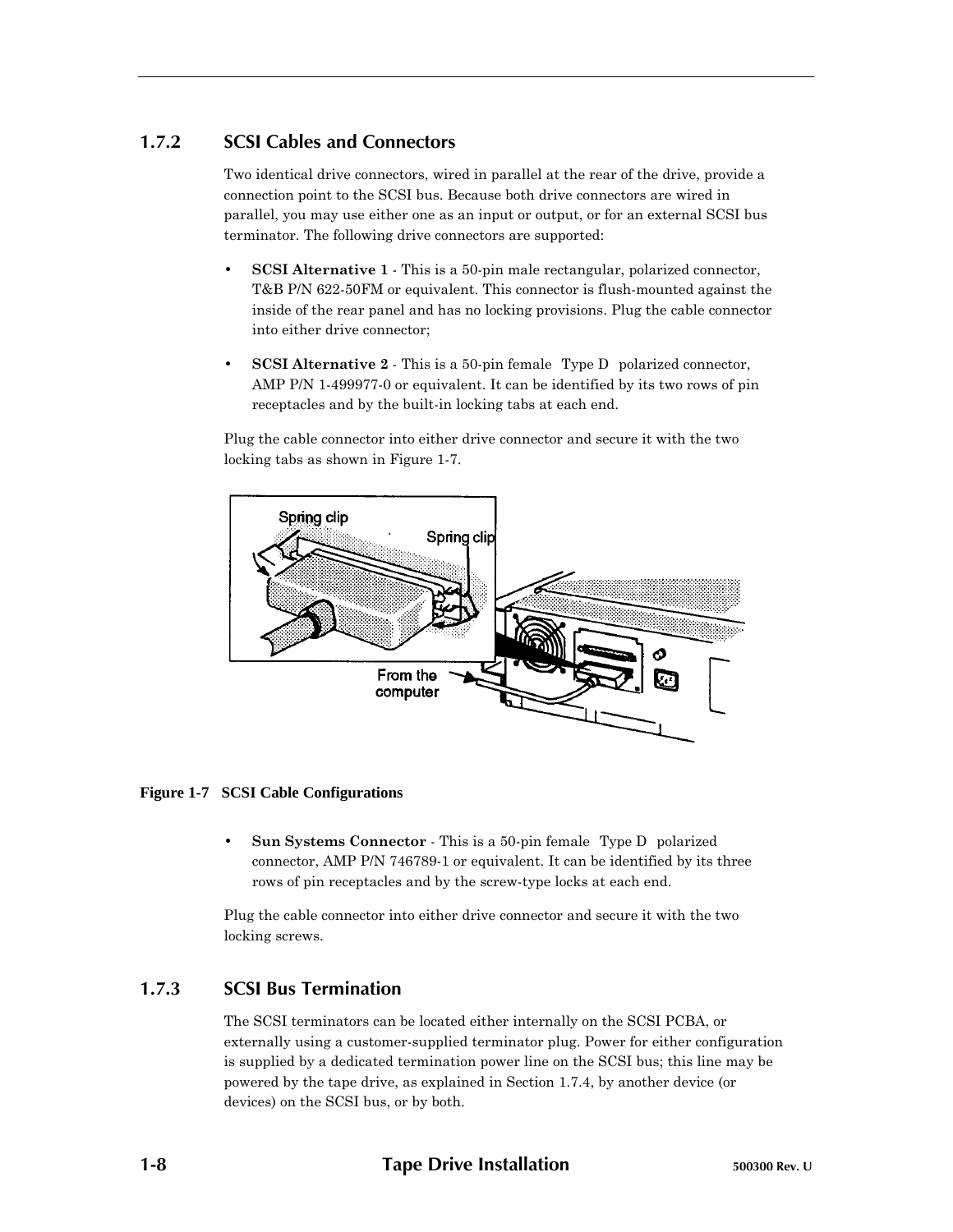#### *NOTE*

*While any number of devices may supply termination power, only two devices, including the host adapter, may be terminated on a SCSI bus. If the tape drive is not physically located at the end of the SCSI bus, you must remove all internal and external terminators from that drive.*

#### **1.7.3.1 Internal Terminators**

Internal passive termination is supplied by terminators that are installed in sockets at locations RN3 and RN4 on the single-ended SCSI board, or at locations RN1, RN2, RN3 on the optional Differential Adapter. The terminator locations are shown in Figure 1-4 and Figure 1-5. SCSI tape drives are shipped with the internal SCSI terminators installed.

If the drive is connected to one physical end of the SCSI bus and if internal termination is desired, terminators RN3 and RN4 (RN1, RN2, and RN3 if using the differential version) must be installed. The terminators must be removed from all other devices on the SCSI bus except the device that is physically connected to the other end of the bus.

#### **1.7.3.2 External Terminators**

You may install an external terminator in the unused SCSI connector at the rear of the drive as shown in Figure 1-8. If you do, you must remove the internal terminators at locations RN3 and RN4 (RN1, RN2, and RN3 if using the differential version). The terminator locations are shown in Figure 1-4 and Figure 1-5. In no event should both internal and external terminators be installed.

### **1.7.3.3 Active Termination**

If you are connecting your tape drive to the end of a SCSI cable that has an active type of terminator installed at the other end, you will need to remove the internal terminators and install an active terminator at the unused SCSI port on the tape drive. You may purchase active terminators from Qualstar.



**Figure 1-8 Connecting the SCSI Cable to the Tape Drive (SCSI Alternative 2 shown)**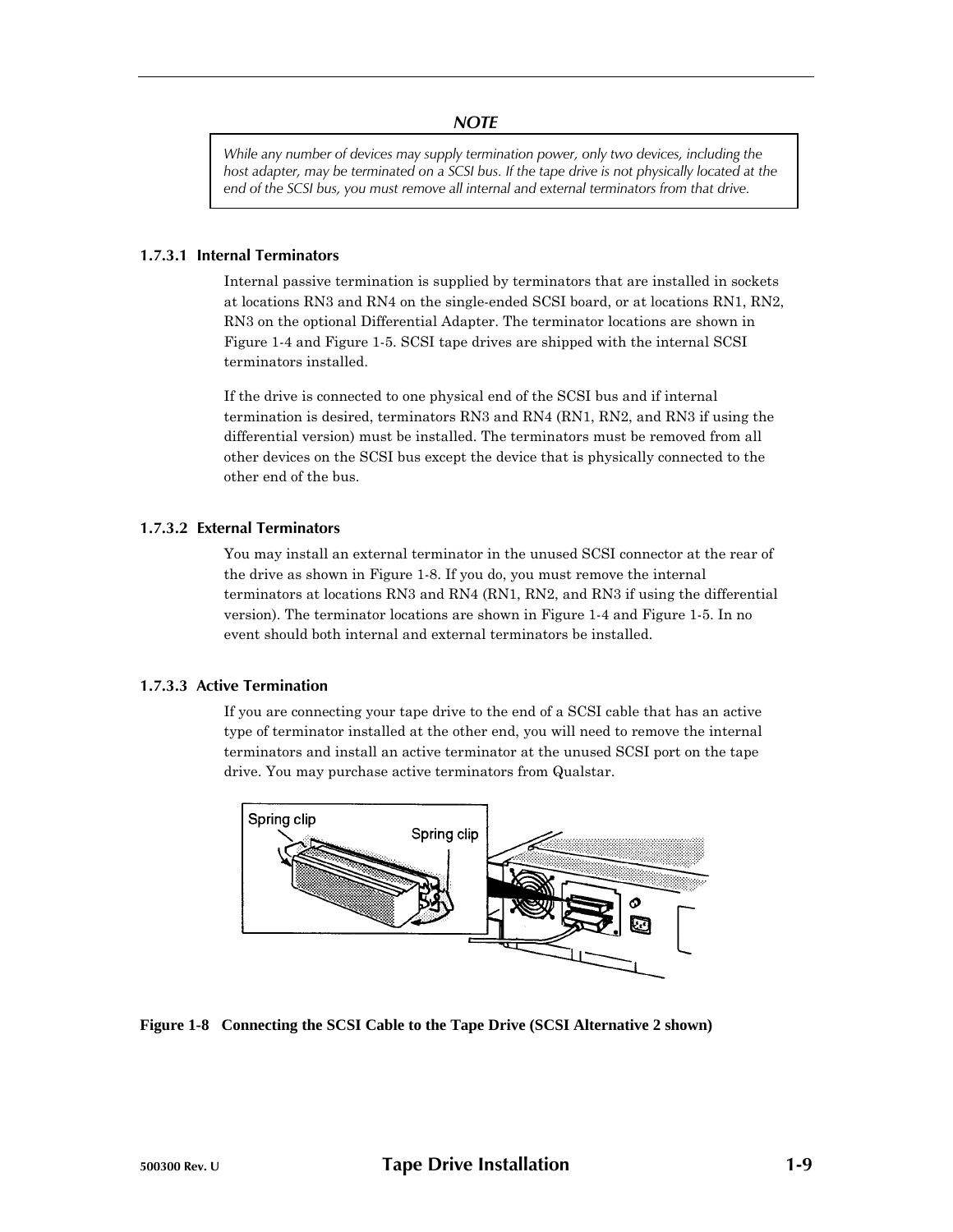### **1.7.4 Termination Power**

The SCSI PCBA is capable of supplying +5 volts termination voltage to the SCSI bus. This +5 volts is fed to the SCSI bus TERMPWR line through a circuit protector, a blocking diode and the jumper VTERM as shown in Figure 1-9. TERMPWR is connected to both the internal and external terminators in the drive. When SCSI operation is enabled, the termination power is periodically monitored and if missing, the front panel will display **NO SCSI TERM-V**.



**Figure 1-9 Diagram of SCSI Termination Power**

### **1.7.4.1 Circuit Protector**

A solid state circuit protector and a blocking diode protect the tape drive from excessive current draw due to an overload on the SCSI bus TERMPWR line. The circuit protector is connected in series with VTERM between the board's termination voltage and the termination voltage line on the SCSI bus. If the current through the circuit protector is excessive, the protector will open and remain open until the overload condition is removed. On earlier units, the circuit protector consisted of a one-ampere fuse F4 (Qualstar P/N 626-0014-3).

### **1.7.4.2 VTERM Jumper**

Your tape drive is shipped from the factory with the VTERM jumper installed, and Qualstar recommends that you do not remove it. If you remove VTERM, termination power (TERMPWR in Figure 1-9) must be available from another device on the SCSI bus.

A problem can arise if another SCSI device, which does not have a blocking diode, is connected to the SCSI bus (see Figure 1-9). When the power to that device is switched off, if VTERM is installed, the device's +5 volt supply draws current from the Qualstar drive via the SCSI bus TERMPWR line. If the current draw becomes excessive, the circuit protector on the Qualstar SCSI PCBA opens, removing the termination voltage from the SCSI bus. If this happens with your system: either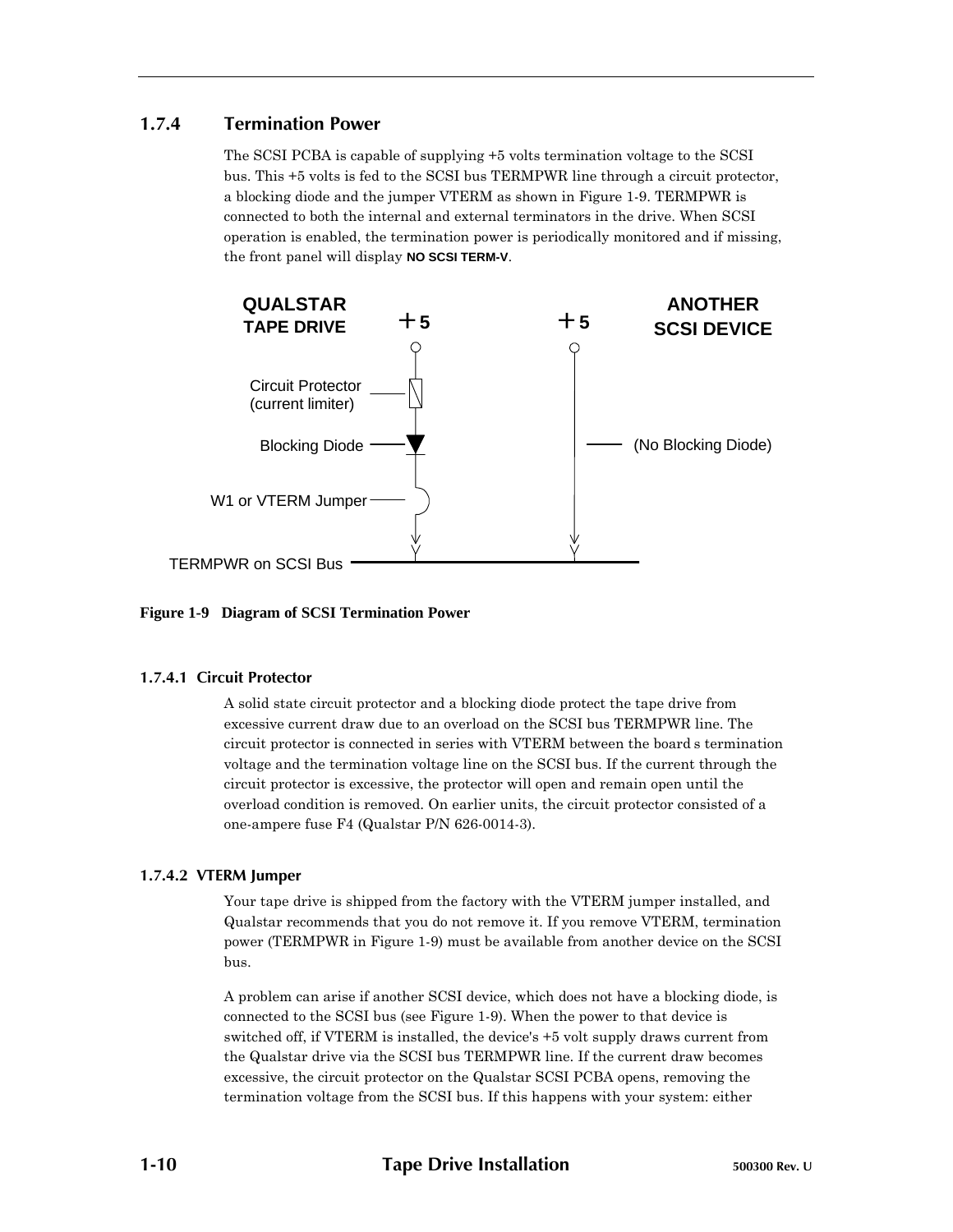remove VTERM, or always turn the tape drive off *before* turning the system off, and always turn the tape drive on *after* applying power to the system. Be sure that the tape drive is never turned on when the system is off.

# **1.7.5 Industry Standard Interface (non-SCSI)**

The computer interface will consist of either two cables with a 50-pin card edge connector on each, or a single cable branching out into two 50-pin card edge connectors. The card edge connectors must be connected to J1 and J2 at the rear of the tape drive (sometimes referred to as J101 and J102 respectively). Connector locations are shown in Figure 1-10.

- **1.** There are three removable cable entry covers attached to the rear chassis panel with two Phillips screws each.
	- **a.** When using a round interface cable, remove all cable entry covers, pass the cable through the upper opening and attach the connectors to the PCBA. Then replace all three cable-entry covers, routing the cable through the slot in the upper cover.
	- **b.** When using flat ribbon cables, remove and store the two lower cable entry covers. The upper cable entry cover remains in place.
- **2.** Connect the cables to J1 and J2 as shown on the decals.

### *NOTE*

*Be sure to turn the tape drive off before attaching the interface cables.*

**3.** Dress the cables, replace the cable entry covers, and secure them with the Phillips screws.



**Figure 1-10 Industry Standard Interface Connector Placement**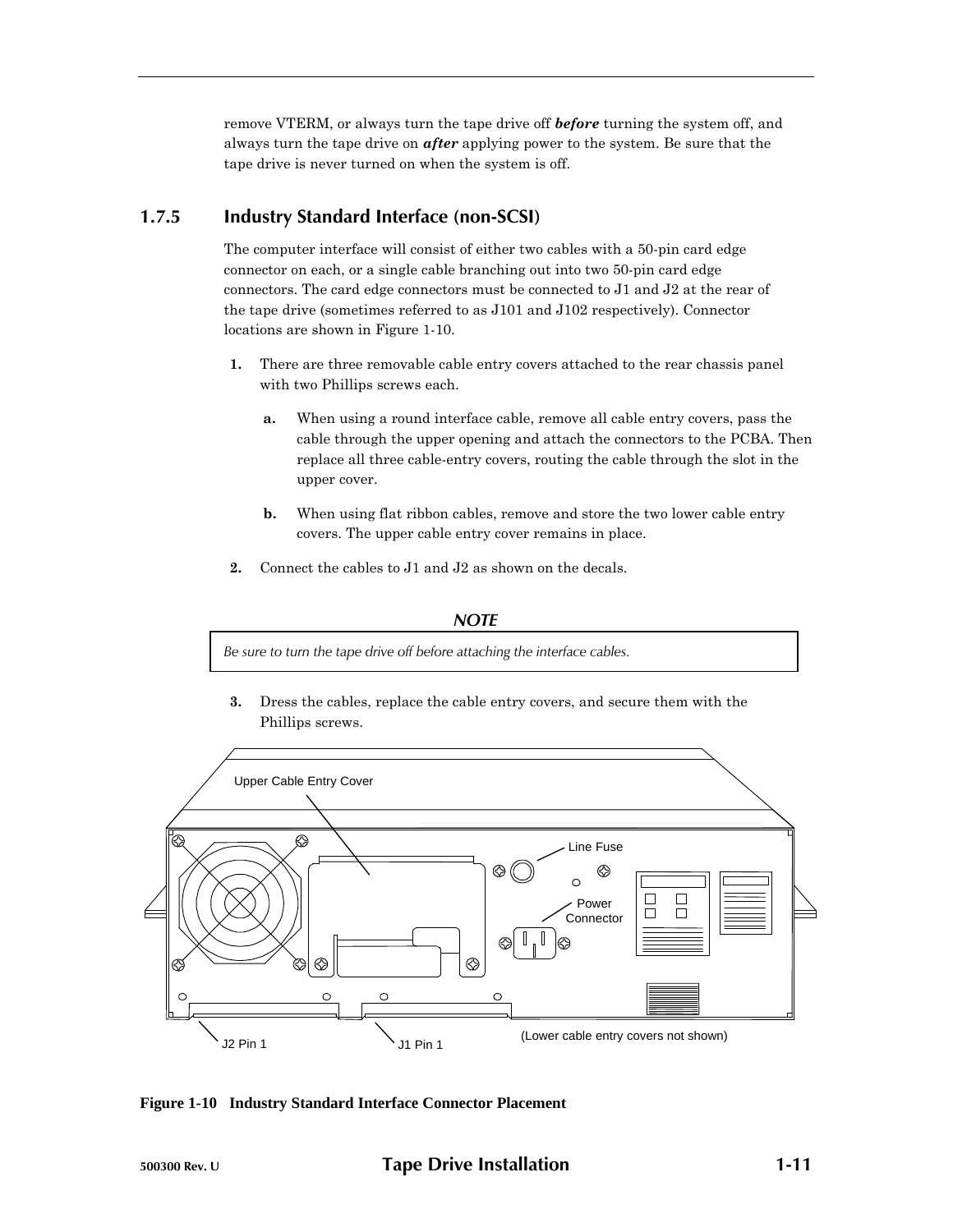# **1.8 Rack Mount Installation**

### *CAUTION*

*The tape drive is cooled by an exhaust fan mounted on the rear panel and depends upon an unrestricted flow of ambient air. The drive must not be mounted in any enclosure that would restrict the flow of ambient temperature air to the drive or block the airflow from the exhaust fan. The upper cable entry cover must be installed to insure proper cooling. If the installation is in question, please call Qualstar.*

All drives ship with rubber feet on the bottom. To prevent possible cabinet interference when rack-mounting the drive, these rubber feet should be removed.

The slides are of a two-piece detachable construction, each consisting of an inner and an outer rail. The inner rails can be extended from of the outer rails to a predetermined safety stop, allowing the drive to be accessed for servicing without removing it from the rack. Each inner rail has a safety lever that must be actuated before the inner rail can be completely extended and separated from the outer rail. Refer to Figure 1-11.



**Figure 1-11 Detachable Side Assemblies**

Use the following procedure to install the slide:

- **1.** Extend the inner and outer rails of one assembly until they reach the safety stop. The safety release lever then can be seen in the recessed part of the inner rail.
- **2.** Pull the safety release lever up and remove the inner rail. Do not separate the other slide assembly at this time.
- **3.** Using the mounting hardware provided, mount the outer rail into the cabinet. Do not fully tighten the mounting hardware at this time.
- **4.** Using the hardware provided, attached the inner rail to the side of the drive and tighten the mounting screws securely.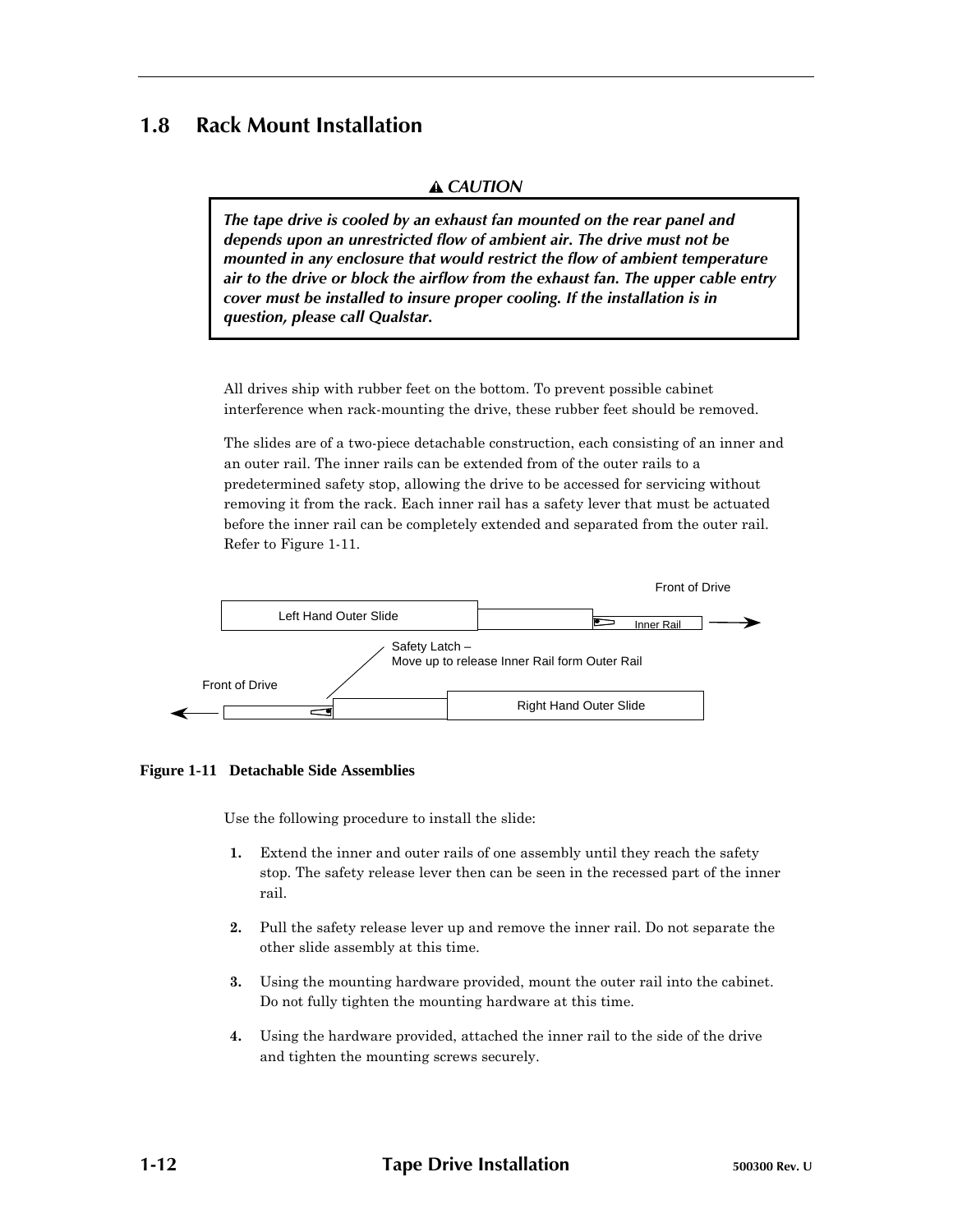- **5.** Separate the inner and outer slides of the remaining assembly and attach the rails to the drive and to the rack. Figure 1-12 shows the mounting locations for attaching the slides to the drive.
- **6.** Attach a rack latch to the standoffs provided inside of right side of the bezel as shown in Figure 1-13.
- **7.** With the help of an assistant, carefully slide the tape drive with attached inner rails into the outer rails. The rails should engage smoothly and evenly.
- **8.** Lift both safety latches up, slide the tape drive fully into the cabinet, and tighten the screws that hold the rails to the rear of the rack.
- **9.** Extend the drive out about a foot, and tighten the front mounting hardware.

The drive is now securely mounted in the rack. To remove the drive, first extend it forward until it reaches the safety stops. Then pull both safety latches up and slide the drive forward about an inch. The drive can then be completely removed from the outer rails.



**Note: All Dimensions in Inches**

**Figure 1-12 Mounting Dimensions**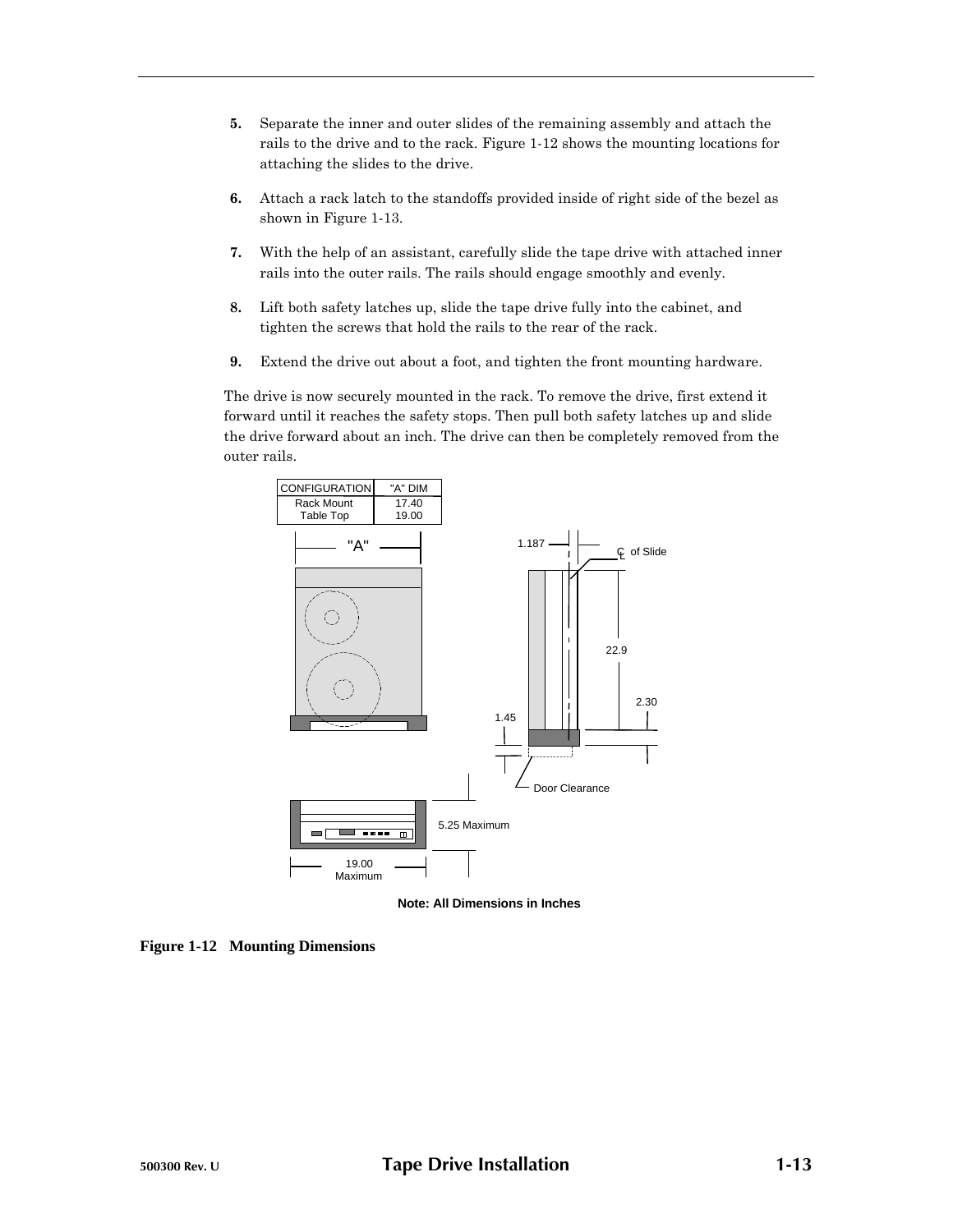

**Figure 1-13 Location of Rack Latch**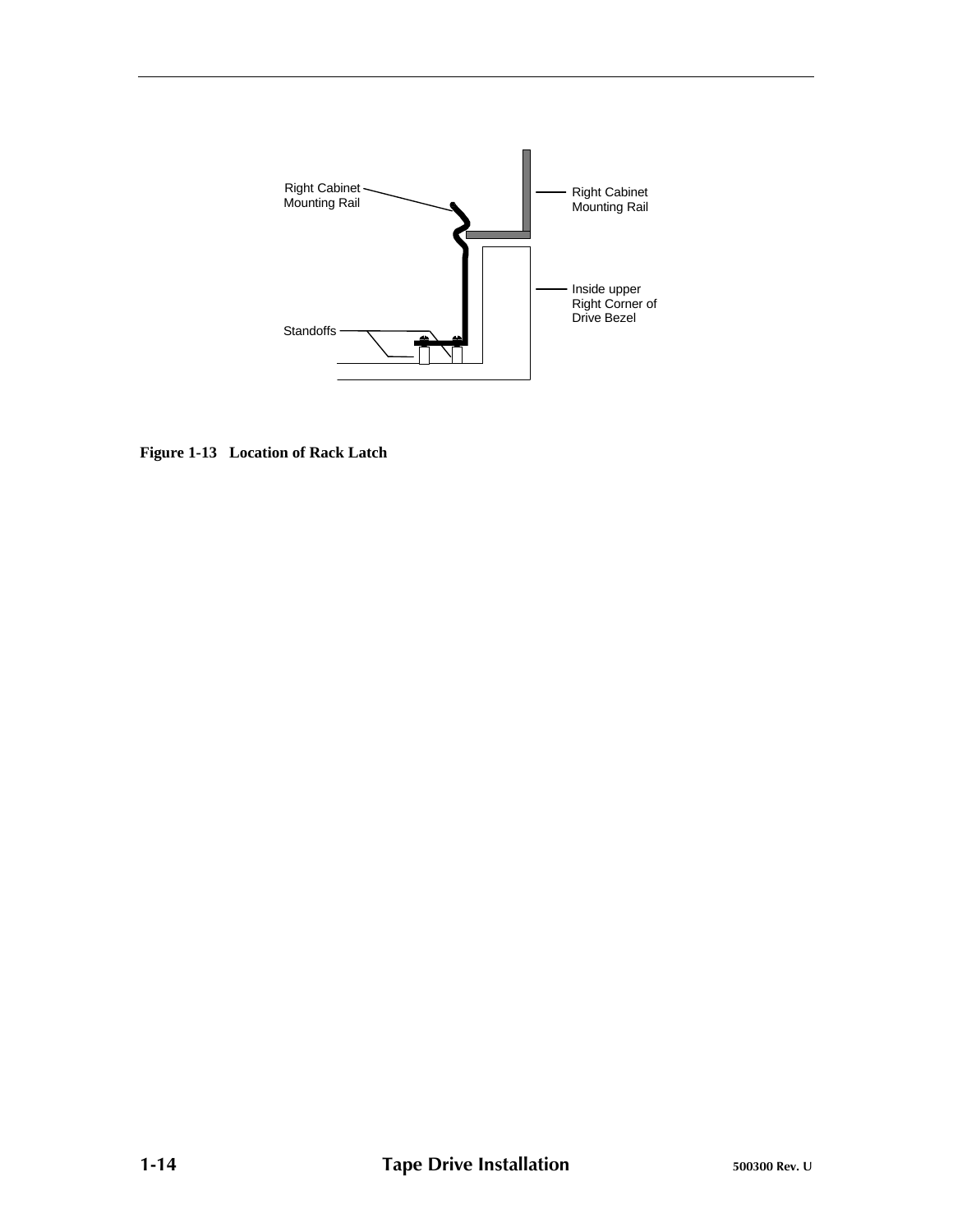

**Figure 2-1 Front Control Panels**

# **2.1 Front Control Panels**

### **2.1.1 Power Switch**

The power switch applies power to the drive. Press the left side (**I**) to turn the drive on; press the right side (**O**) to turn the drive off.

# **2.1.2 Push-button Switches**

The four push-button switches serve several purposes depending upon the current mode of operation. Their functions in the normal operating mode are described in the following sections.

### **2.1.2.1 LOAD Switch**

This switch has five functions in the operating mode:

- Loads the tape if it is not already loaded.
- Rewinds the tape if it is past BOT and if the drive is off-line.
- Unloads the tape if it is held for one second while the tape is at BOT and the drive is off-line.
- Toggles between **REWIND** and **REWIND/UNLOAD** if the tape is rewinding.
- Aborts a Load operation if pressed before the tape leader reaches the take up reel.

### **2.1.2.2 ONLINE Switch**

The ONLINE switch toggles the drive between the online and off-line states. When the tape is unloaded, the drive is in the standby state and the ONLINE switch has no effect.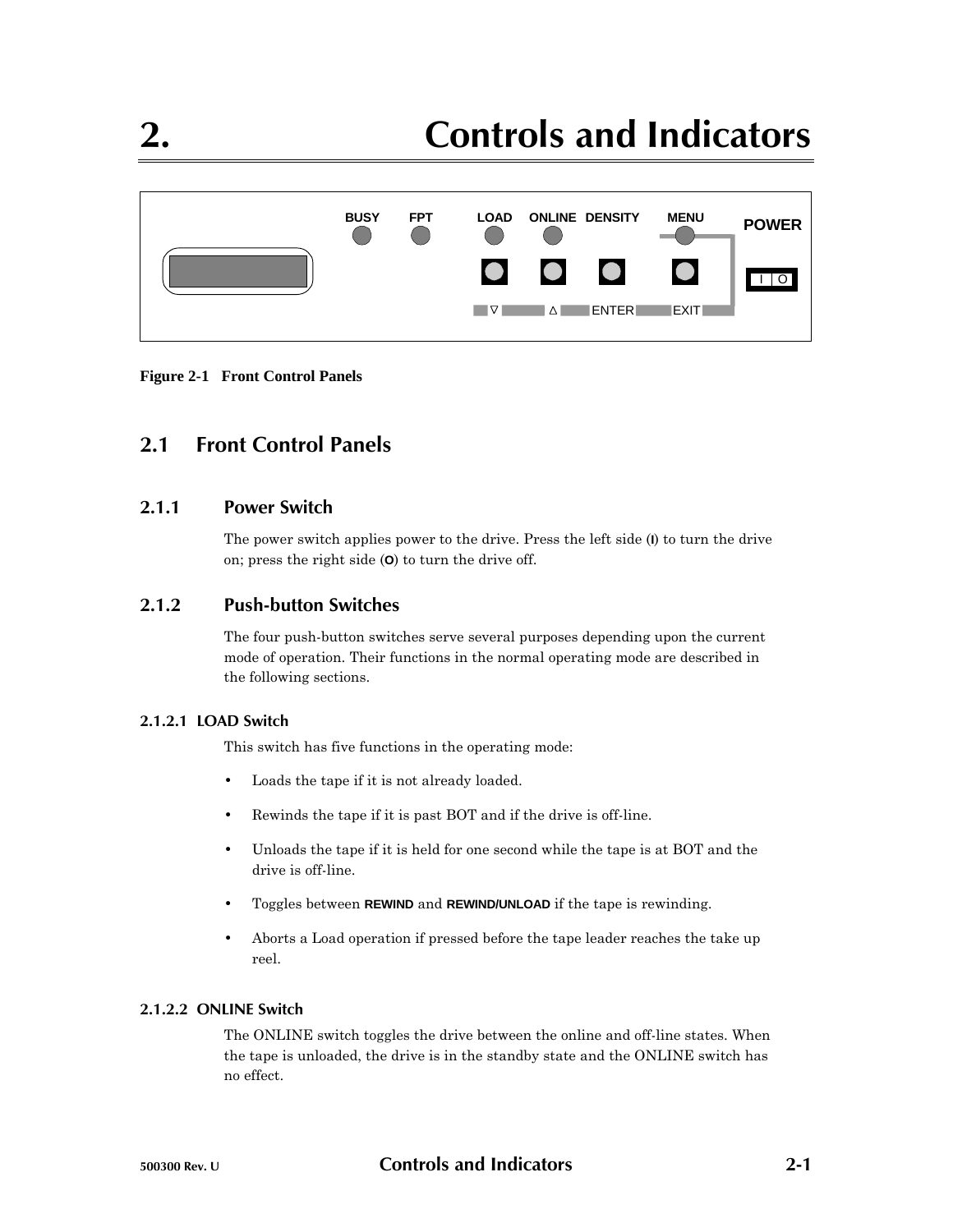Pressing ONLINE while the tape is loading will toggle the *pending online* state. A **LOADING** message indicates the drive will not go online at the completion of the load sequence; an **ONLINE PEND** message indicates the drive will automatically go online after the load sequence is complete.

Once the tape has been loaded, the ONLINE switch toggles the online state as indicated by the ONLINE indicator. The online status is also sent to the host. When off-line, the tape drive cannot accept host commands. You may also toggle the online state while the tape is rewinding.

#### *NOTE*

*Placing the drive off-line during a write operation may prematurely terminate a data block and should only be done to abort a runaway condition. Placing the drive off-line during a read operation will terminate the read sequence after the present block has been completely read.*

#### **2.1.2.3 DENSITY Switch**

When the drive is in the standby state or when it is off-line and the tape is at BOT, pressing the DENSITY switch cycles the selected density from 800, 1600, 3200, 6250, 6250s, and back. When the tape is beyond BOT, the DENSITY switch is disabled. The beginning of display line one shows the density you selected.

#### *NOTE*

*A small letter* **S** *following the* **6250** *indicates that slow-GCR (62.5 IPS) is selected, as opposed to the normal GCR tape speed of 125 IPS. This mode is available only on certain models. In addition, these models can be configured via the Drive Configuration menu to move tape only at 62.5 IPS during GCR operation, or only at 125 IPS, in which case the* **S** *will not appear.*

*If a drive does not support a particular density, that density will not be displayed.*

*800 CPI is a read-only density.*

#### **2.1.2.4 MENU Switch**

The MENU switch toggles the Menu mode on and off as indicated by the MENU indicator. When in the Menu mode, all four push-button switches assume new functions. Refer to Chapter 4 for more information.

# **2.2 Front Panel Indicators**

Five LED indicators on the front panel display additional drive status when on:

- **BUSY** The tape is in motion and the door or top cover should not be opened.
- **FPT** Where is no write-enable ring on the supply reel, or 800 CPI has been selected, or the Read Only mode is on. In each case, the drive is File Protected and will not write on or erase the tape.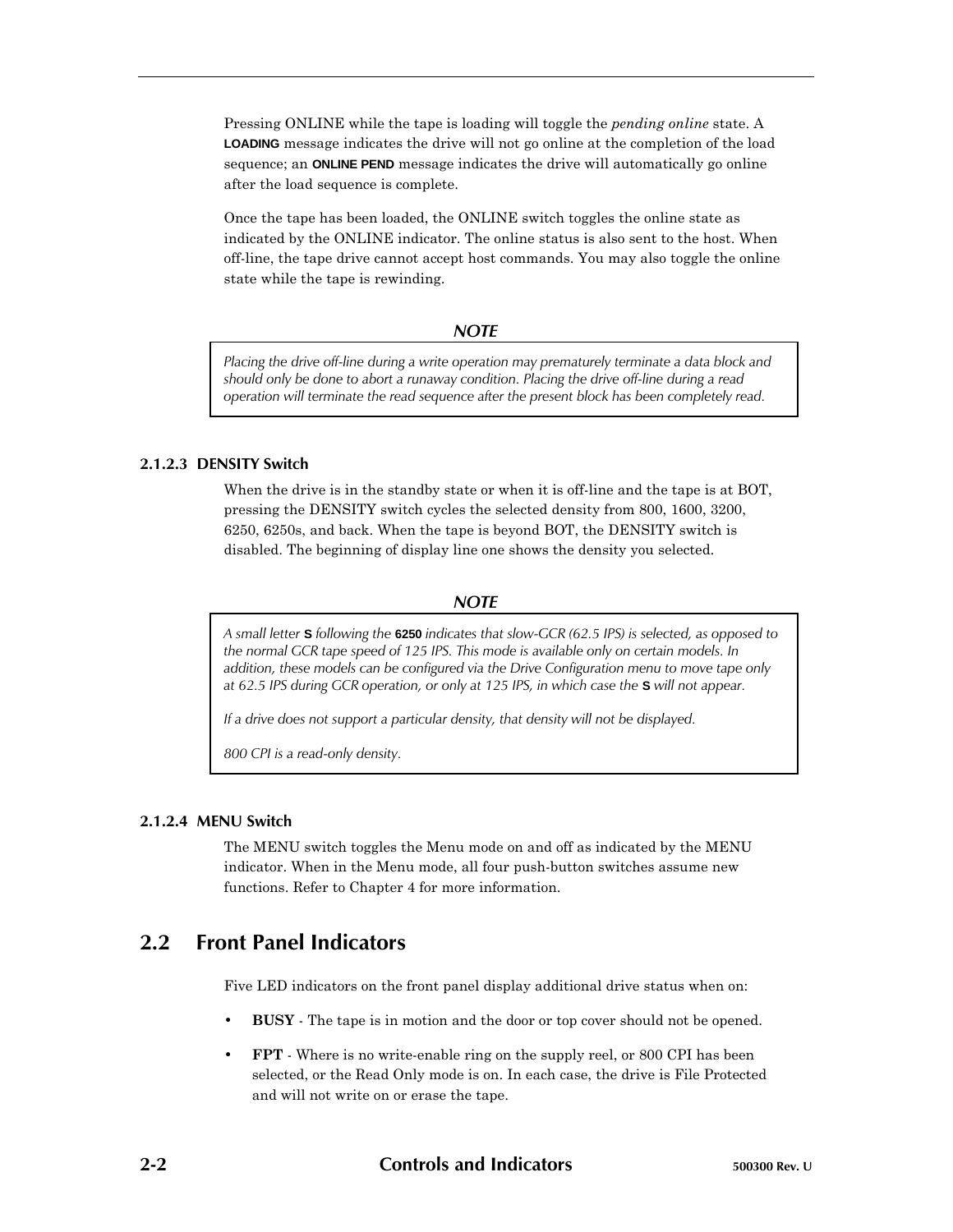- **LOAD** The tape is loaded and positioned at loadpoint (BOT).
- **ONLINE** The tape is loaded and the drive is *online* and ready to accept a command.
- **MENU** The drive is in the menu mode, as opposed to the operating mode.

You use the menu mode to select drive options and operating parameters, and to perform diagnostic tests. It is available to you only when the drive is offline or in the standby state. The operating mode is the normal mode—i.e., offline, online, or standby.

# **2.3 Liquid Crystal Display**

The drive displays status, error conditions, parameter values, and other information on a liquid crystal display (LCD). The LCD contains two lines of sixteen characters each. Throughout this document, display line one refers to the top line, and display line two refers to the bottom line. Figure 2-2 illustrates the states of the LCD at various times during drive operation.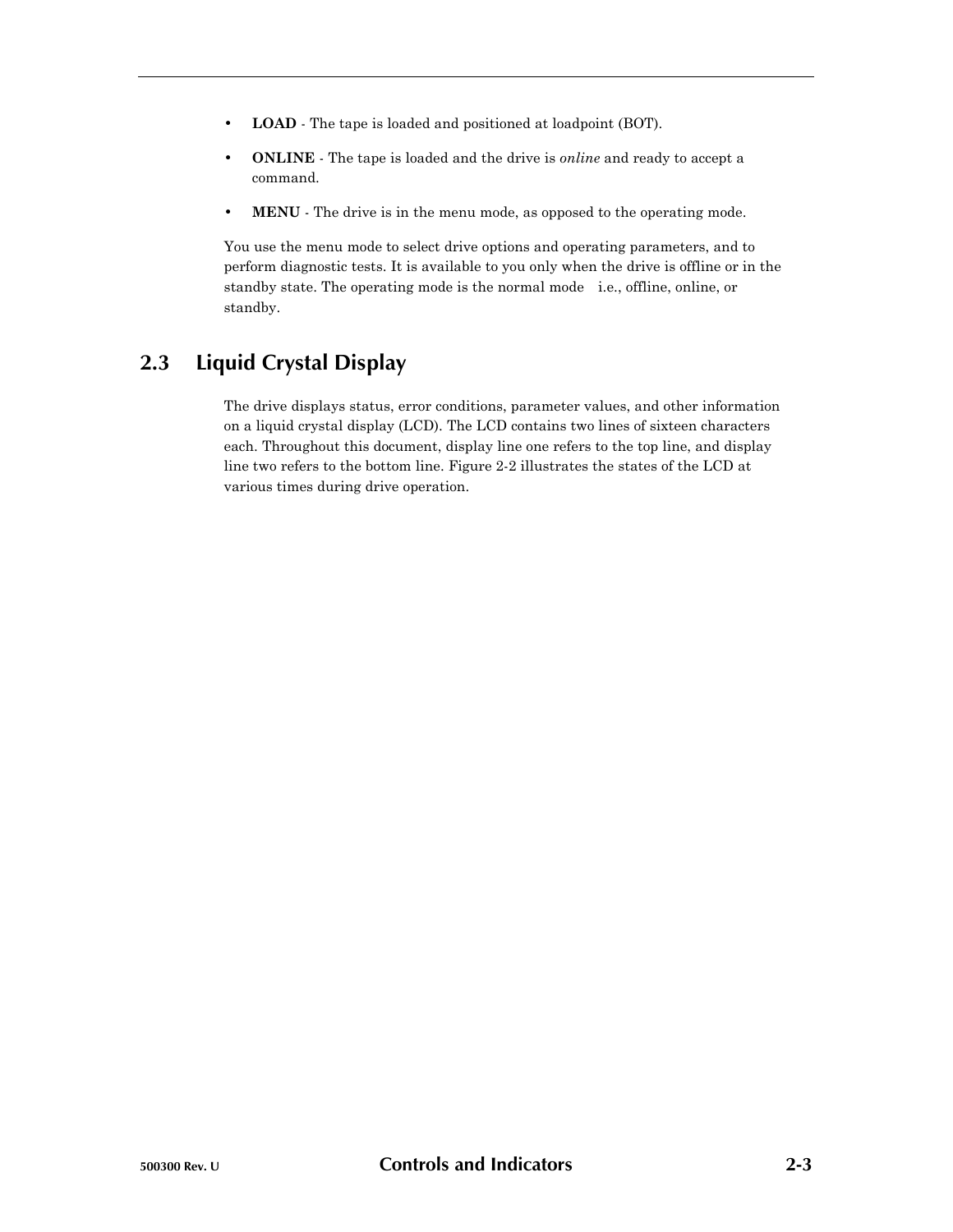

**Figure 2-2 LCD during Various Phases of Operation**

# **2.3.1 Display Line One**

### **2.3.1.1 Density Indicator**

Following a load sequence, display line one indicates the density at which the tape will write. Once the tape drive has received a read or write command and the tape has moved away from BOT, this density indicator shows the density at which the drive will read and write, or the operating density. Different models support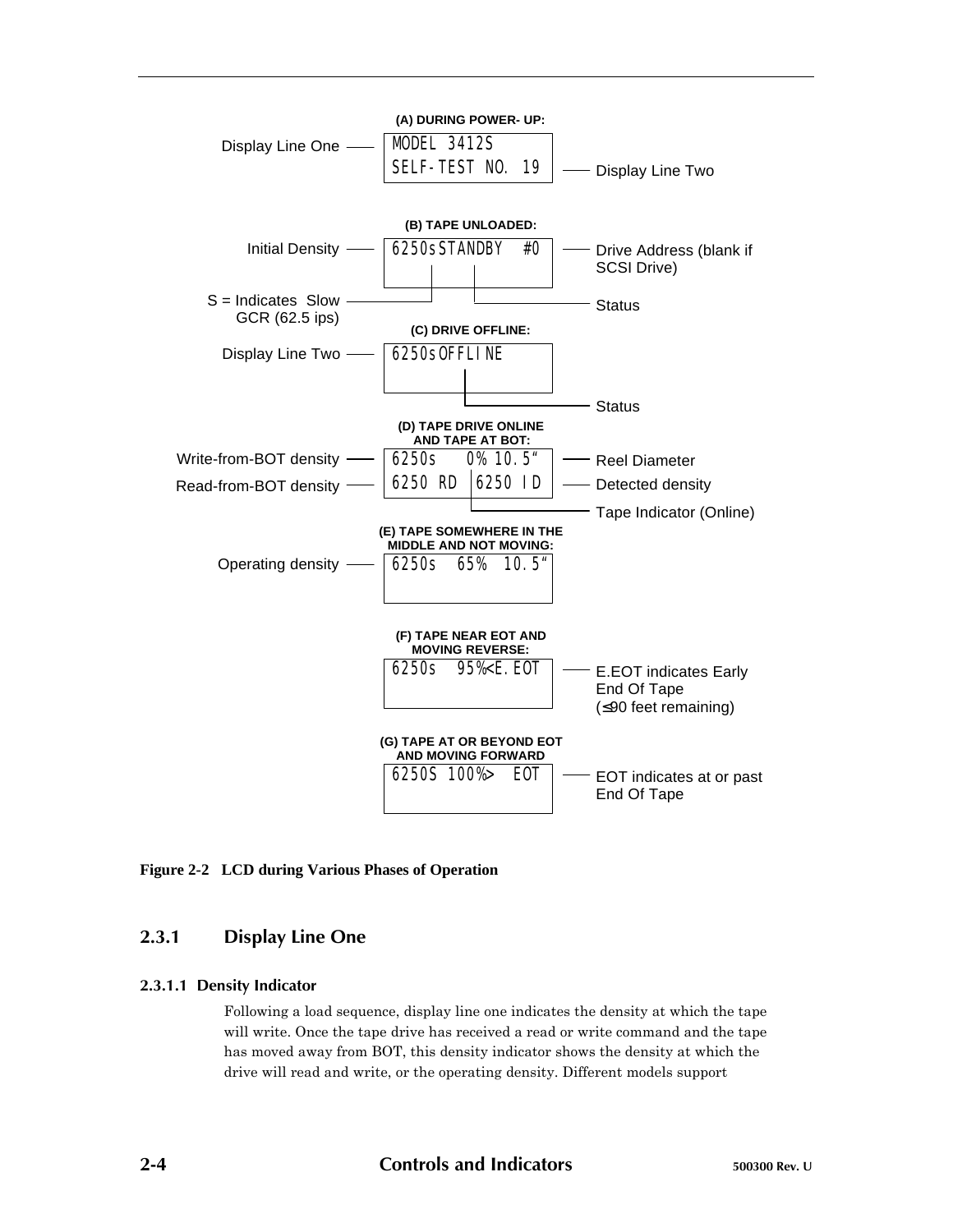different densities. When the density indicator shows 6250, a small letter **S** to the right of the density indicates slow-GCR GCR at 62.5 IPS.

#### **2.3.1.2 Status**

- **STANDBY** Indicates the tape is not loaded.
- **OFFLINE** Tape is loaded but the drive is offline and unable to accept a host command.
- **XXX%** Tape indicator see Section 2.3.1.5.

#### **2.3.1.3 Drive Address**

The drive address appears when the drive is in the Standby condition (not applicable to SCSI drives).

#### **2.3.1.4 Reel Size**

All models support 6, 7, 8.5, and 10.5-inch reels.

The reel diameter message is replaced with the Early EOT message (E.EOT) when there is less than approximately 70 feet of tape remaining on the supply reel before the physical End-Of-Tape (EOT) tab. When the EOT tab is physically past the read/write head, the display changes to EOT, indicating the true end of tape has been reached.

#### **2.3.1.5 Tape Indicator**

The tape indicator appears in display line one whenever the drive is online and ready to accept host commands. It displays the amount of tape on the take up reel as a percentage of the total amount of tape on the supply reel, regardless of the supply reel size. The tape indicator display is continuously updated as the tape moves, and a direction arrow appears to the right of the percent sign whenever the tape is moving. A right arrow  $\leftrightarrow$ ) indicates the tape is moving forward (towards EOT) and a left arrow  $(\leftarrow)$  indicates the tape is moving reverse. Forward motion causes the percentage of tape on the take up reel to increase.

### **2.3.2 Display Line Two**

#### **2.3.2.1 Density Indicators**

At the completion of a load sequence, the left side of display line two indicates the density at which the drive will read, and the right side indicates the pre-existing density of the tape, i.e., the *detected* density. The detected density is determined by reading the ID burst on the tape during the load sequence. An asterisk ( \* ) after the detected density display indicates that no ID burst was found on the tape. In this case, the detected density assumes the value of the NO-ID DEN parameter (either Blank, 800 or 3200) which you can select in the Drive Configuration Menu (see Chapter 4).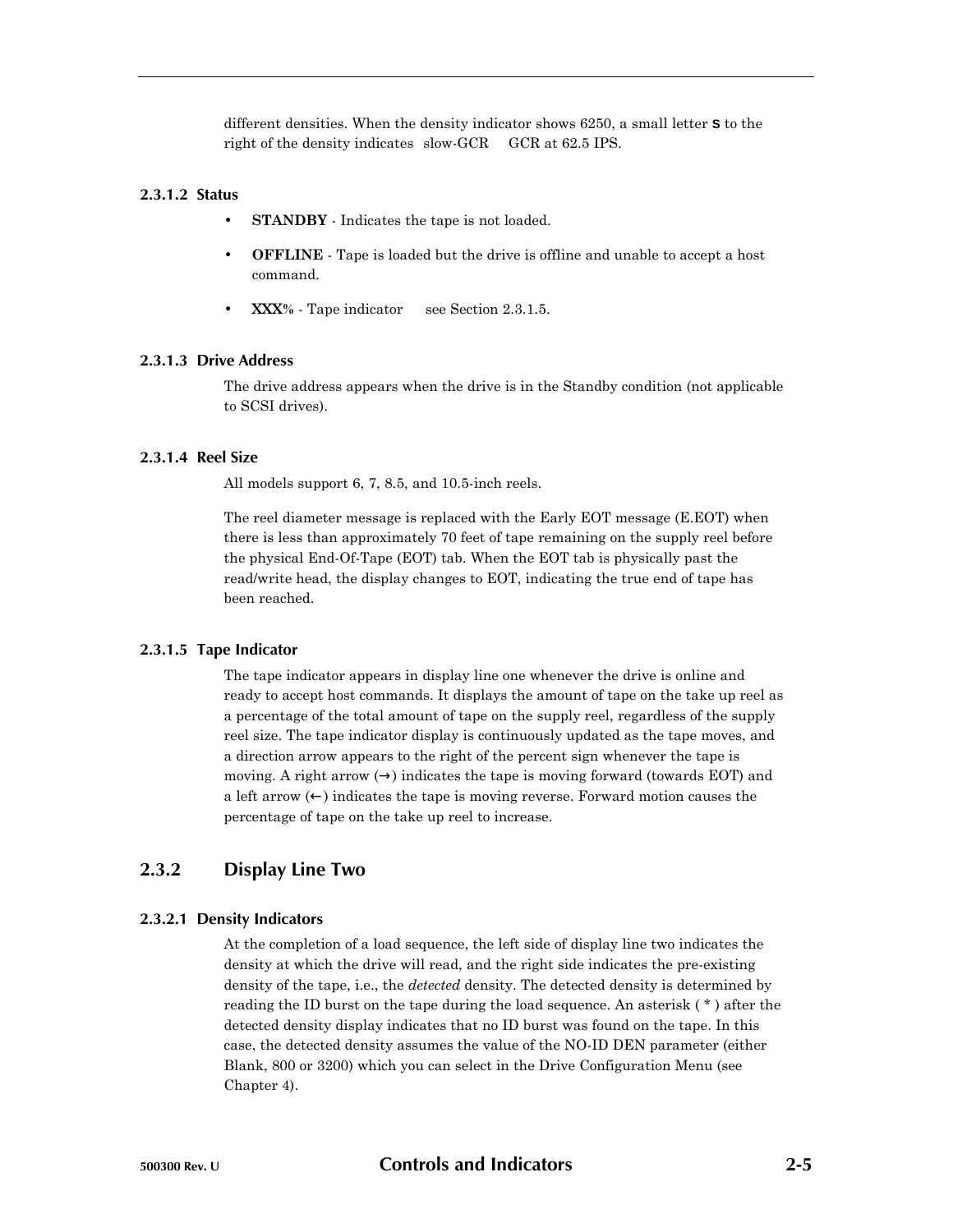Display line two continues to indicate the read and detected densities when the drive is placed online. When the tape moves forward from BOT, display line two becomes a message line and its density indicators will be erased.

### **2.3.2.2 Messages**

The message line is used to display general information, instructions, error conditions, and other data depending upon the current situation.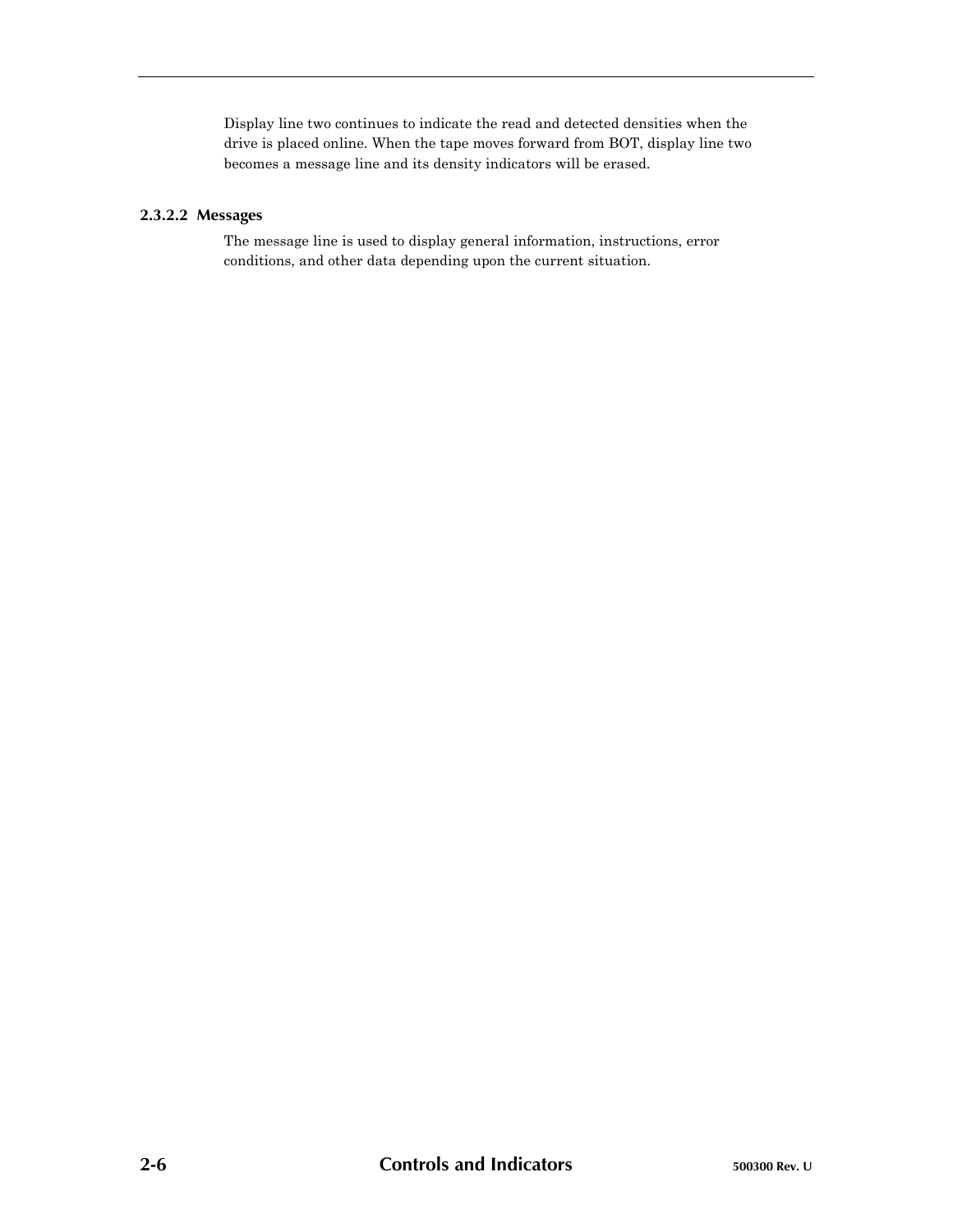# **3.1 Applying Power**

**1.** Before plugging in the tape drive, switch the power switch to the OFF position as shown in Figure 3-1.



### **Figure 3-1 Power Switch Location**

- **2.** Observe the label on the rear panel to verify the drive is already configured for the available AC voltage. It the available voltage differs, refer to Chapter 8 of this manual to change the voltage selection.
- **3.** Connect the power cord to the rear of the drive as shown in Figure 3-2 and then switch on the tape drive.



**Figure 3-2 Power Connection Location**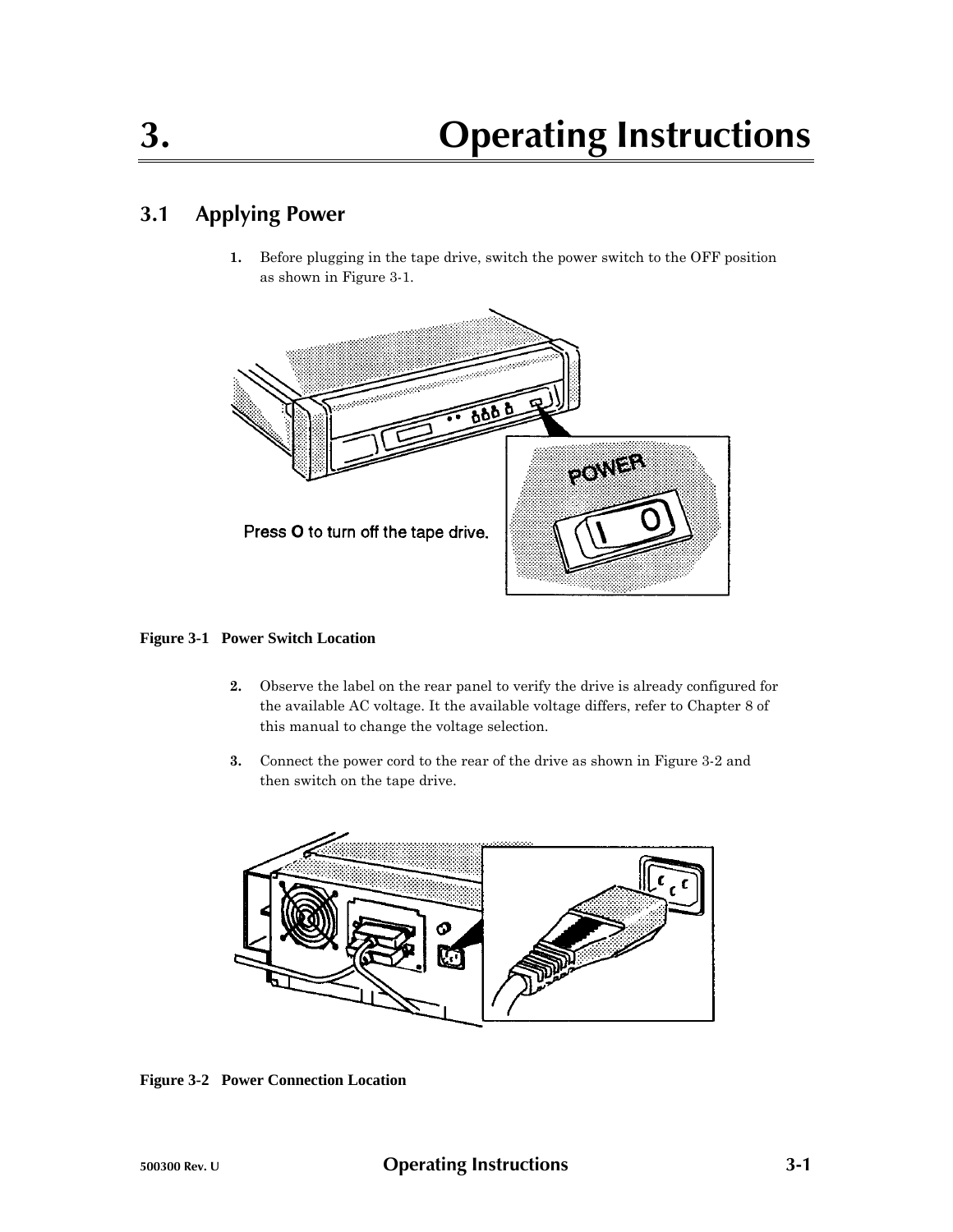- **4.** Applying power initiates the following sequence:
	- **a.** The drive starts the internal blower.
	- **b.** Display line one indicates the drive model number.
	- **c.** The drive then performs a series of self-tests. As each test is performed, display line two indicates **SELF-TEST NO. X,** where **X** is the number of the test. The tests are listed in Table 3-1.
	- **d.** If the drive detects a problem during one of the tests, it will present an appropriate message on display line two. Press any switch to continue with the next test.
	- **e.** When the last test is complete, display line one will indicate **DDDD STANDBY,** where **DDDD** indicates the initial density; display line two will be blank (see Figure 2-2B). The drive is then ready for tape loading.

# **3.2 Power-Up Self Diagnostic Tests**

The 34XX tape drives perform an extensive suite of self-diagnostic tests upon power up. The tests complete within a few seconds of applying power. Refer to Table 3-1 for a complete list of the tests.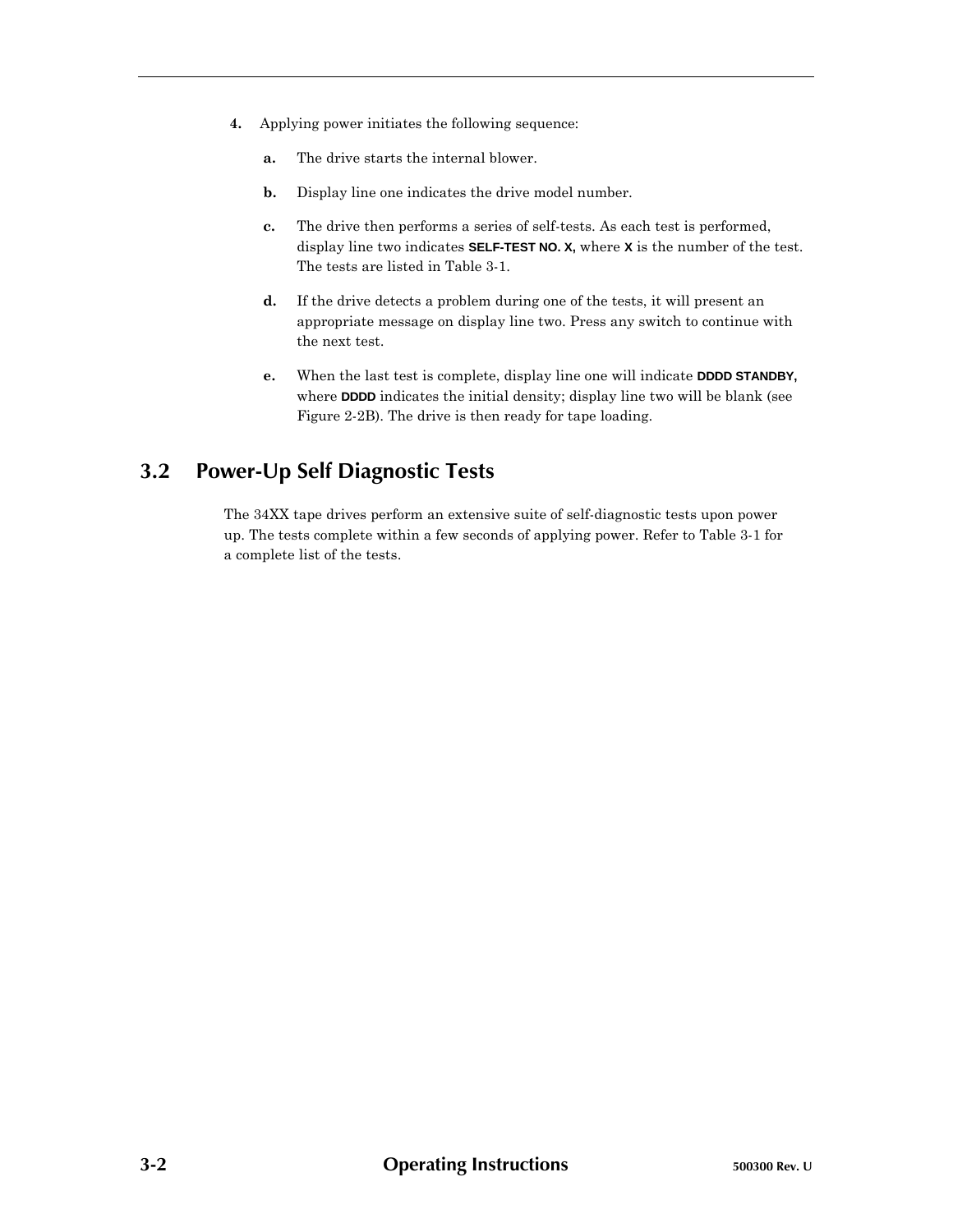| Test $#$<br>(341X)                                                                                                    | Test $#$<br>(340X) | <b>Test Name</b>                        | <b>Comments</b>                                                           |  |  |
|-----------------------------------------------------------------------------------------------------------------------|--------------------|-----------------------------------------|---------------------------------------------------------------------------|--|--|
| 1                                                                                                                     | 1                  | $+5V$                                   | Check the +5 volt supply                                                  |  |  |
| $\overline{2}$                                                                                                        | $\overline{2}$     | ±15V                                    | Check both the +15 and -15 volt<br>supplies                               |  |  |
| 3                                                                                                                     | 3                  | ±6V                                     | Check both the +6 and -6 volt<br>supplies                                 |  |  |
| 4                                                                                                                     | $\overline{4}$     | +22 V (Line Voltage)                    | Check the +22 volt supply; may fail<br>due to low line voltage.           |  |  |
| 5                                                                                                                     | 5                  | <b>Motion Communication Test</b>        | Check comm. link between Motion<br>and WREX PCBAs.                        |  |  |
| 6                                                                                                                     | 6                  | Verify Motion CPU Checksum              | Motion PCBA microprocessor sanity<br>test                                 |  |  |
| $\overline{7}$                                                                                                        | $\overline{7}$     | <b>Check Drive Temperature</b>          | Check for over-temperature condition                                      |  |  |
| 8                                                                                                                     | 8                  | Verify WREX CPU Checksum                | WREX PCBA microprocessor sanity<br>test                                   |  |  |
| 9                                                                                                                     | N/A                | Read Self Test <sup>1</sup>             | Read circuitry self-diagnostics                                           |  |  |
| 10                                                                                                                    | N/A                | Read DSP Comm. Test <sup>1</sup>        | Check comm. link between WREX<br>and Read<br>microprocessor               |  |  |
| 11                                                                                                                    | N/A                | Verify Read DSP Checksums <sup>1</sup>  | Read PCBA microprocessor sanity<br>test                                   |  |  |
| 12                                                                                                                    | 9                  | <b>Write DSP Communications</b><br>Test | Check communications link between<br><b>WREX and Write microprocessor</b> |  |  |
| 13                                                                                                                    | 10                 | Verify Write DSP Checksums              | Check Write DSP sanity                                                    |  |  |
| 14                                                                                                                    | 11                 | Write D/A Converter Test                | Check write voltage generation<br>circuit                                 |  |  |
| 15                                                                                                                    | 12                 | <b>Write Power Test</b>                 | Check for correct write current                                           |  |  |
| 16                                                                                                                    | 13                 | Read Threshold D/A Conv. Test           | Check read threshold generation<br>circuit                                |  |  |
| 17                                                                                                                    | 14                 | SCSI Communications Test <sup>2</sup>   | Check communications link between<br>WREX and SCSI microprocessor         |  |  |
| 18                                                                                                                    | 15                 | Verify SCSI Checksum <sup>2</sup>       | Check SCSI chip, DMA chip, RAM,<br>and SCSI data buffer                   |  |  |
| 19                                                                                                                    | 16                 | Invoke SCSI Self-Tests <sup>2</sup>     |                                                                           |  |  |
| <b>NOTES:</b><br>These tests are performed only on 341X models.<br>$2$ These tests are performed only on SCSI models. |                    |                                         |                                                                           |  |  |

| Table 3-1 Power Up Self-Disgnostic Tests |  |  |  |  |  |
|------------------------------------------|--|--|--|--|--|
|------------------------------------------|--|--|--|--|--|

# **3.3 Loading a Tape**

Before loading a tape, remove the dust protector from the reel and check to see if a write-enable ring is installed in the bottom of the reel. You will not be able to write on the tape unless the write-enable ring is installed. See Figure 3-3.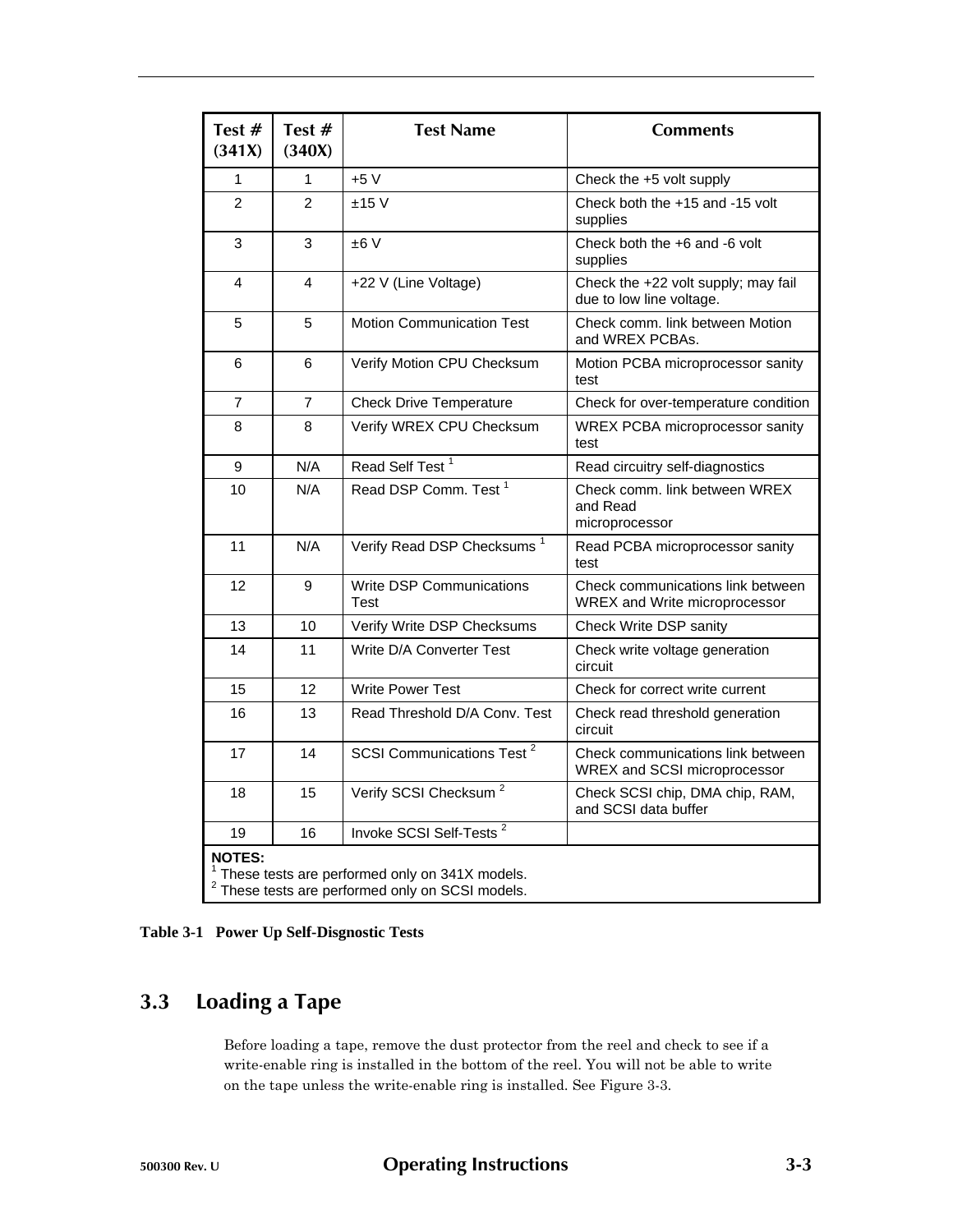

**Figure 3-3 Dust Protector and Write-enable Ring**

**1.** Open the front door by pulling it toward you as shown in Figure 3-4.





**2.** Insert the tape reel with the label side up (write-enable ring down) through the door and onto the supply hub.

### *NOTE*

*If the flanges of the reel are squeezed together during handling, damage to the edges of the tape can result. When inserting and removing a reel of tape through the door, rest the reel on the palm of your hand with your thumb on the bottom flange as shown in Figure 3-5.*

*The use of reels that contain less than 85% of their full capacity may degrade tape-handling performance.*

*The tape leader must be free of creases and the BOT marker strip must be between 5 and 25 feet from the physical beginning of the tape (the ANSI specification is 16 feet). For best loading results, the end of the tape leader should be on the right side of the reel.*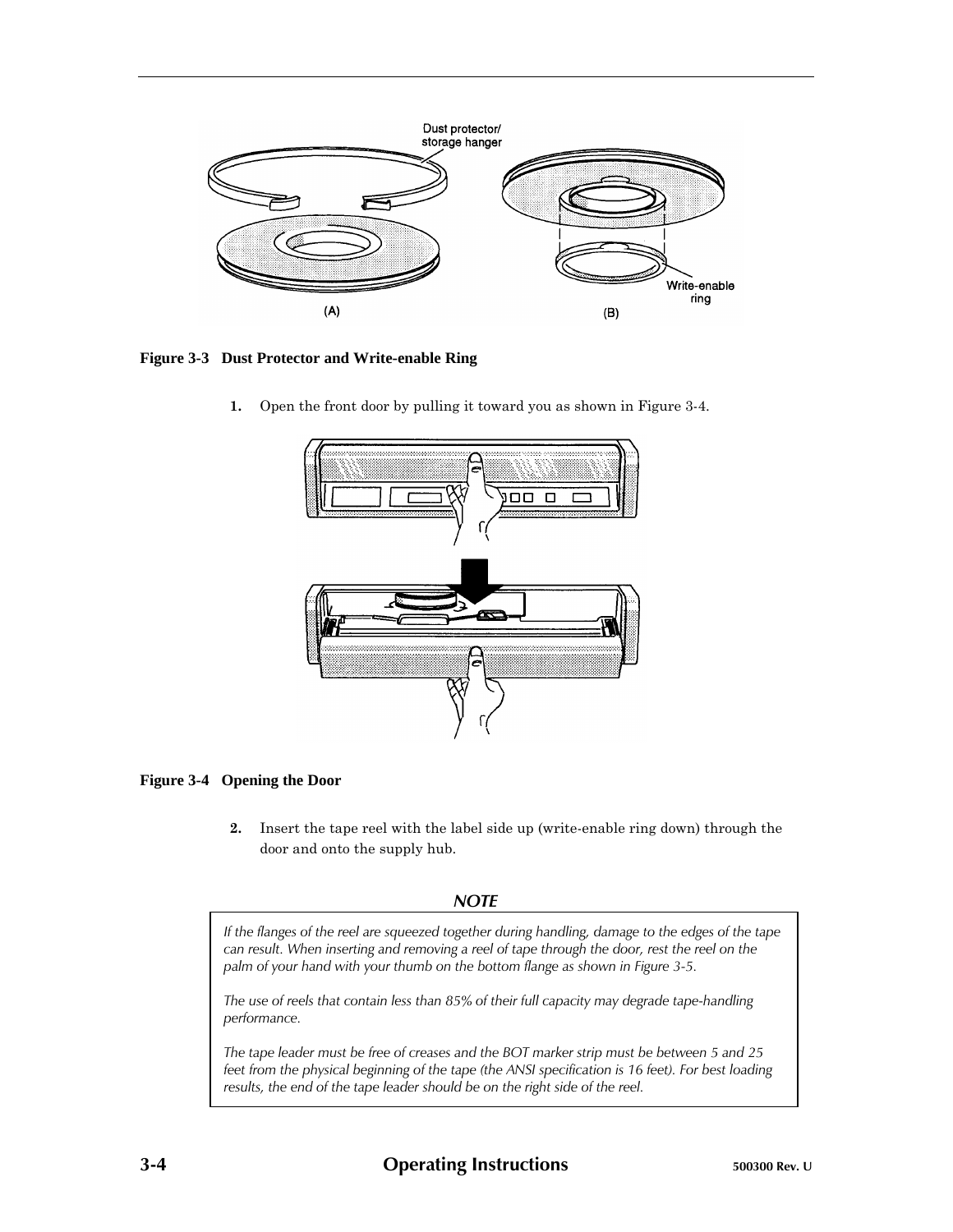

**Figure 3-5 Correct Way to Insert Reel**

- **3.** Close the door.
- **4.** Press the LOAD switch.

### **3.3.1 Load Sequence**

Pressing the LOAD switch when the door and the top cover are closed initiates the following load sequence:

**1.** Display line one will indicate **DDDD LOADING** while the drive threads and tensions the tape. If the Auto-Online feature has been enabled in the Drive Configuration menu, display line one will indicate **DDDD ONLINE PEND**. This means that the drive will automatically place itself online pending completion of the load sequence.

#### *NOTE*

*During the load sequence, the* **ONLINE PEND***ing status can be toggled by pressing the ONLINE switch.*

- **2.** Display line two will indicate various progress points during the load sequence, such as **CHECKING REEL, THREADING TAPE, LOADPOINT SEEK,** etc.
- **3.** At the end of the load sequence, the drive will automatically read the ID burst at the beginning of the tape and display line two will indicate **READING ID BURST.** The ID burst identifies the density at which the tape was last written. This *detected* density is indicated on the right side of display line two. Refer to Paragraph 3.6.1 for more information about the displayed data.



### **Figure 3-6 Front Panel Display at End of Load Sequence (if Auto Online is off)**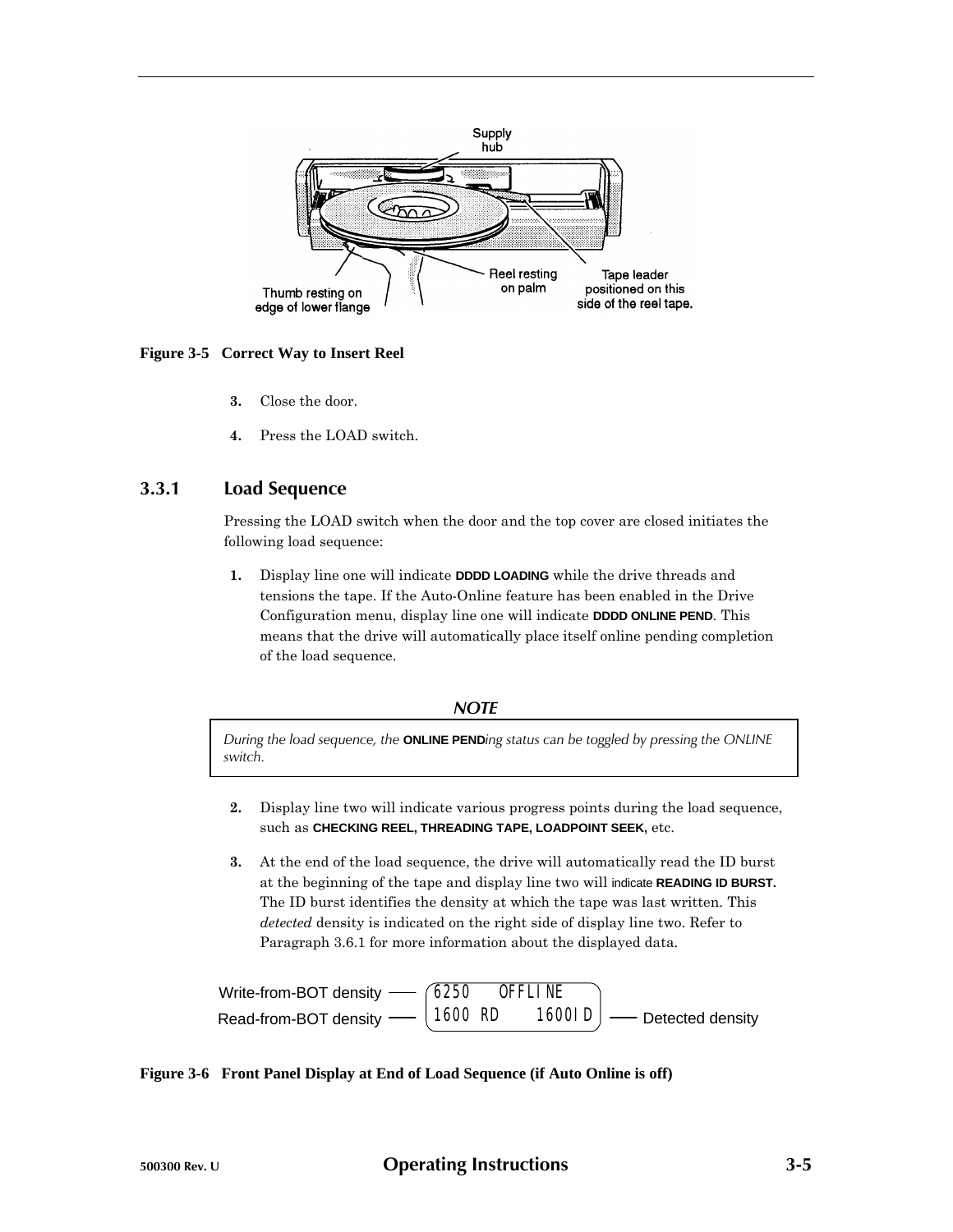# **3.3.2 Aborting a Load Sequence**

You may cancel the load sequence by pressing LOAD before the **THREADING TAPE** message appears. The drive will stop the load process, display **CANCELING LOAD . .,** wind the tape back on the supply reel and unlock the hub. Display line 2 will then indicate **LOAD CANCELED** whereupon the tape may be removed.

# **3.3.3 Load Sequence Exception Conditions**

- If the drive cannot load the tape after a series of retries, it will abort the load sequence and display an error message. A list of error messages and their meanings is given in Chapter 7 of this manual.
- If the drive is online but not enabled (IFEN not asserted), display line two will indicate **NOT ENABLED**.
- If the drive is online but not selected (incorrect drive address), display line two will indicate **NOT SELECTED**.
- If somebody opens the door while a load sequence is in progress, the tape drive will stop the sequence and display a **LOAD FAULT** error message. Press any switch to clear the error message. To restart the load sequence, close the door and press LOAD.

# **3.4 Rewinding and Unloading the Tape**

# **3.4.1 Tape Not at BOT**

If the drive is online, it will rewind the tape upon receipt of an interface Rewind command. While the tape is rewinding, display line two will indicate **REWINDING** and the tape indicator will decrease to 0% as the tape reaches BOT. The rewind sequence will stop when the tape reaches BOT. You can also rewind the tape by placing the drive offline and pressing LOAD.

If you press LOAD while the tape is rewinding, the drive will display **REWIND/UNLOAD**, and will unload the tape when it reaches BOT. During the rewind, the LOAD switch will toggle between **REWIND** and **REWIND/UNLOAD**.

When all the tape has been wound onto the reel, the drive will unlock the hub, and display line two will indicate **TAPE UNLOADED**. You may then open the door and remove the tape by lifting the reel up over the hub and pulling out through the door as shown in Figure 3-7. The **TAPE UNLOADED** message will remain until the door is opened or until any switch is pressed.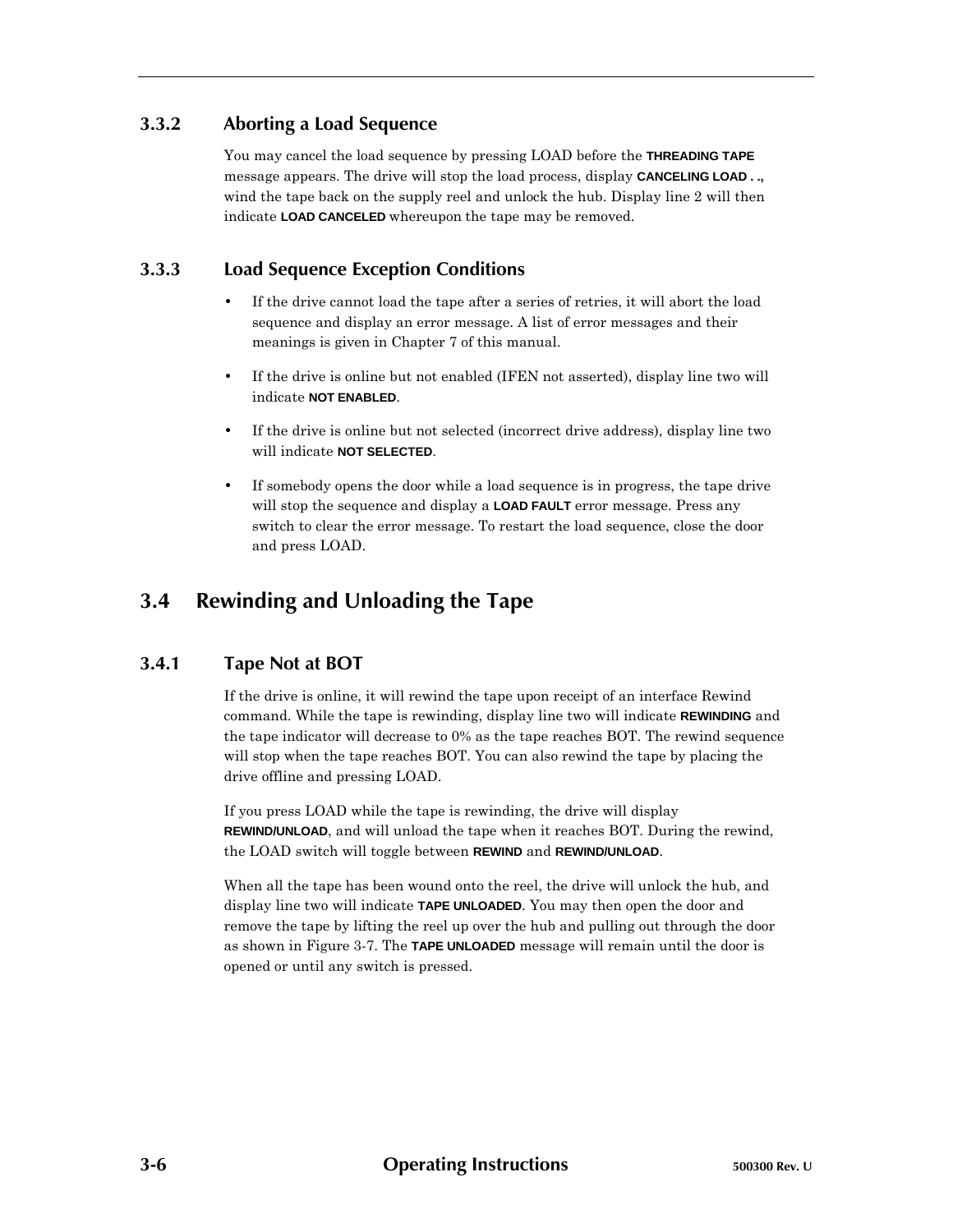

**Figure 3-7 Correct Method of Removing Tape Reel**

# **3.4.2 Tape at BOT**

If the tape is at BOT (LOAD indicator illuminated), pressing LOAD will cause the drive to display **HOLD FOR UNLOAD**. If you release the LOAD switch immediately, nothing happens. If you press it for longer than one second, display line one will indicate **UNLOADING** and the unload sequence will commence as previously described.

### **3.4.3 Manually Unlocking the Supply Hub**

In the event something happens which prevents the drive from automatically unlocking the supply hub, you can manually unlock it as follows:

**1.** Open the door and locate the red-tipped lever at the front of the entrance. This lever is shown in Figure 3-8.



### **Figure 3-8 Manual Hub Unlock Lever**

- **2.** While holding the red-tipped lever towards the left with one hand, turn the reel clockwise until it stops, then exert additional force on the reel to unlock the hub.
- **3.** When the hub unlocks, remove the reel.

# **3.5 Changing Densities**

The density can be changed in any of three basic ways. In all cases, the selected density will be displayed in the upper left corner of the liquid crystal display.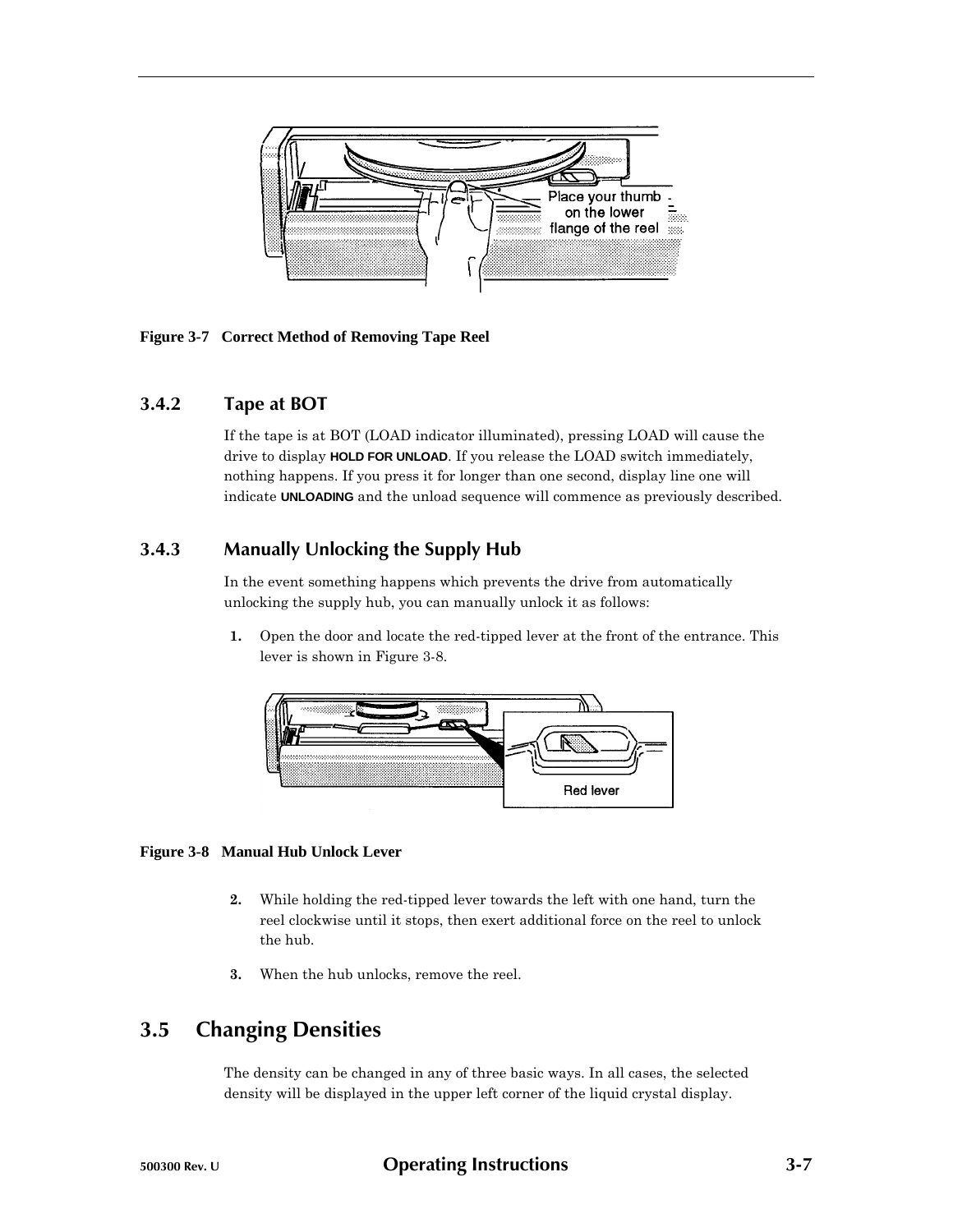- You can change the density by pressing the Density switch on the front panel when the drive is in the standby condition or when it is offline and the tape is at BOT. The Density switch is disabled when the drive is online.
- The host can change the density when the drive is online and the tape is at BOT.
- The tape drive itself can change the density when reading or writing from BOT. This feature is referred to as *automatic density selection* or ADS for short.

# **3.6 Automatic Density Selection Feature (ADS)**

With some tape drives, you have to know the density of the tape to be read ahead of time and configure the drive to read that density. If you set one of these drives to a density other than that on the tape and then attempt to read the tape, read errors will result. To overcome this, 34XX tape drives incorporate Automatic Density Select (ADS). ADS determines the drive's operating density when read or write commands are received while the tape is at BOT. This section describes the operation of ADS.

# **3.6.1 Density Definitions**

To understand ADS, you should first be familiar with certain terms and definitions.

# **3.6.1.1 Initial Density**

The term *initial density* refers to the value of the INITIAL DEN: parameter in the Drive Configuration menu. This value is stored in non-volatile memory and is used to define the write density each time you apply power to the drive.

# **3.6.1.2 Write Density**

The *write density* appears on the left side of display line one and is the density at which the drive will write. Each time you apply power to the drive, the write density assumes the value of the INITIAL DEN parameter.

You can change the write density via the Density switch if:

- **1.** The tape drive is offline and the tape is at BOT, or
- **2.** The drive is in the standby state (i.e., the tape is unloaded);

The host can change the write density if the tape drive is online, the tape is at BOT, and the Density Command option is enabled (see Section 4.3.2.14).

The tape drive can change the write density as explained in Section 3.6.2.

# **3.6.1.3 Read Density**

The term *read density* refers to the density at which the drive will read the tape. If the read density is not the same as the density of the tape, read errors will occur.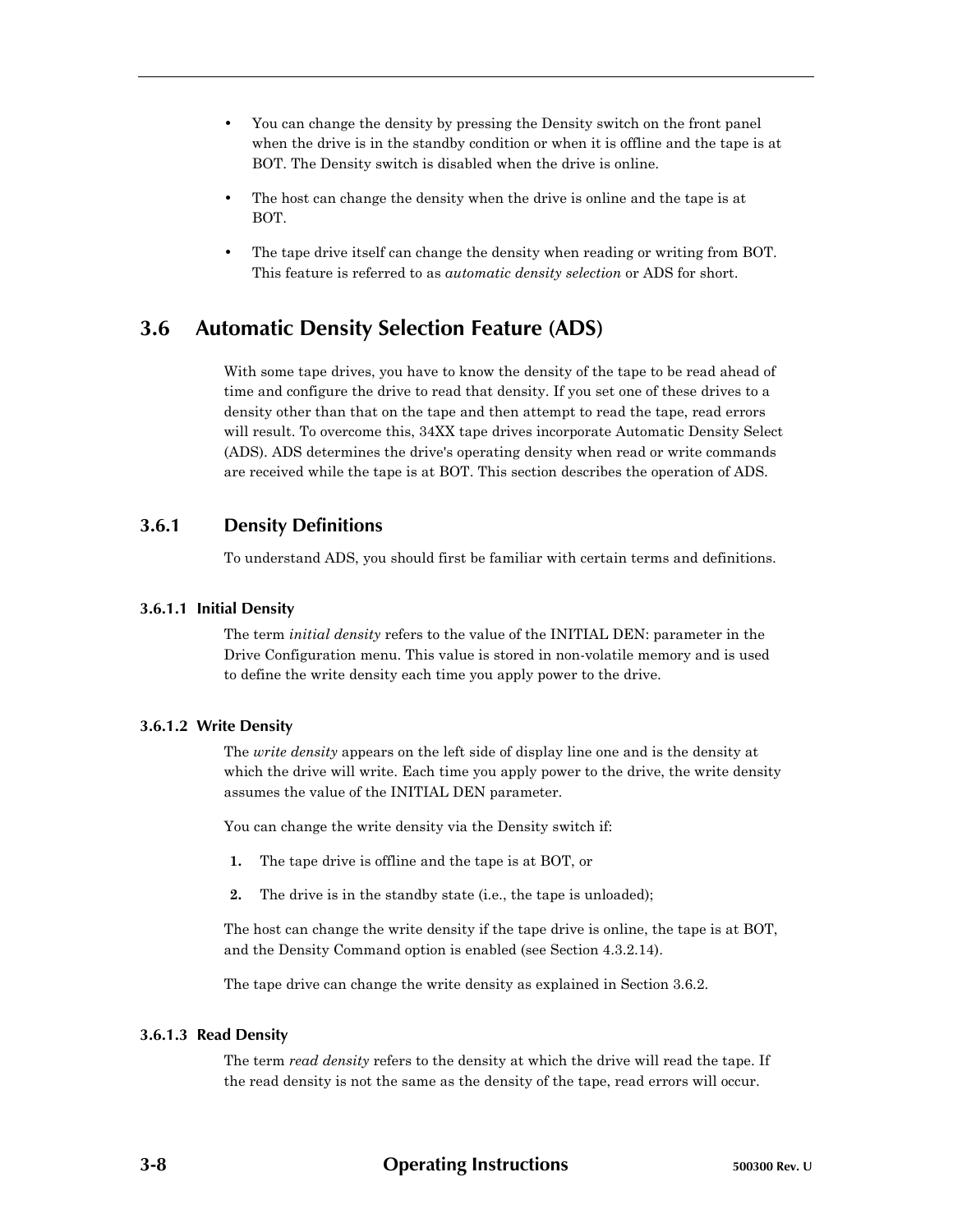Normally, the tape drive determines the read density by reading the ID burst on the tape.

The read density is indicated at the beginning of display line two while the tape is at BOT as shown in Figure 3-6. After the tape has left BOT, the read density is no longer displayed.

#### *NOTE*

*Read commands include all read, space and filemark search commands. Write commands include all write, erase, and write filemark commands.*

### **3.6.1.4 Detected Density**

The term *detected density* refers to the density indicated by the ID burst on the tape. It is determined by the tape drive when it reads the ID burst on the tape. The detected density is indicated at the end of display line two while the tape is at BOT as shown in Figure 3-6 After the tape has left BOT, the detected density is no longer displayed.

If a tape is loaded which has no ID burst, the drive displays an asterisk ( \* ) and uses the value stored in the NO-ID DEN parameter as the detected density.

#### **3.6.1.5 Operating Density**

After a tape has left BOT, the display changes. The read and write density indicators disappear and are replaced by the *operating density* which appears at the beginning of display line one as shown in Figure 3-9 When the tape returns to BOT, the display again indicates the write, read, and detected densities.



#### **Figure 3-9 Front Panel display after Tape Has Moved Forward from BOT.**

### **3.6.1.6 NO-ID DEN**

NO-ID DEN is a parameter that you can select in the Drive Configuration menu. Its value can be 800, 3200, or BLANK, and the tape drive uses it to determine the detected density if a tape is loaded that has no ID burst. The lack of an ID burst could be caused by one of the following:

- The tape is recorded in the NRZI (800 CPI) format;
- The tape is new or completely blank;
- The ID burst is unreadable;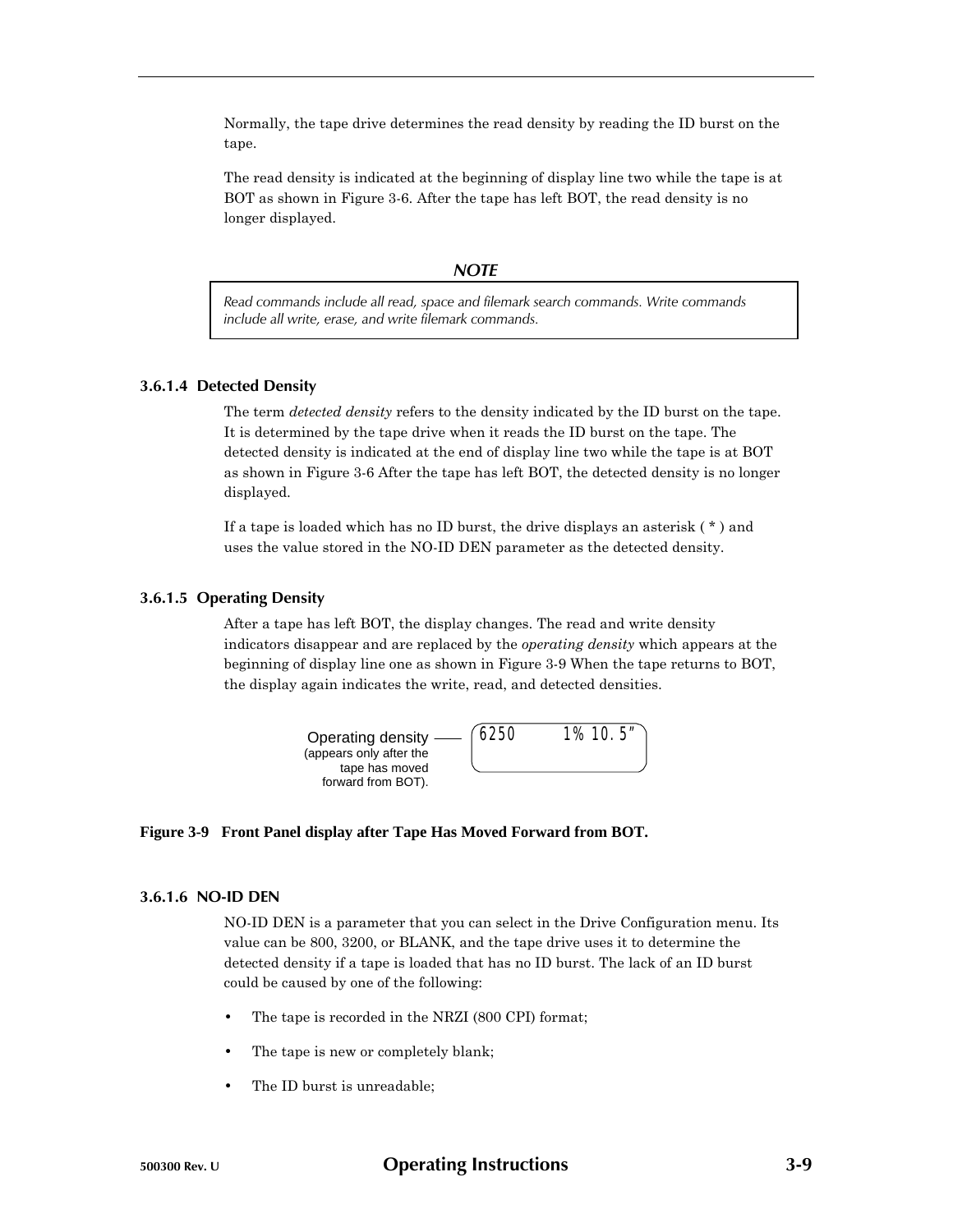• The tape was recorded using an older DPE format (3200 CPI) that does not have an ID burst.

If a tape with no ID burst is loaded, the detected density indicator in display line two will contain the value of NO-ID DEN followed by an asterisk ( \* ). If NO-ID DEN is set to **BLANK** and you load a tape with no ID burst, the detected density indicator in display line two will contain \*\*\*\*\*, and the drive will not automatically change the read and write densities. See Figure 3-10.



An \* indicates that no ID burst was detected on the tape and that the drive used the value of the NO-ID DEN parameter in place of the detected density, in this case 800 cpi.



\*\*\*\*\* indicates that no ID burst was detected on the tape and that the NO-ID DEN parameter is set to BLANK. In this case, the existing density settings are not changed.

# **Figure 3-10 Front panel display when no ID burst has been detected**

# **3.6.2 Density Modes**

To allow for a wide variety of operating systems, you can choose the way ADS operates or disable it by using the DENSITY parameter in the Drive Configuration menu. Five modes are provided: *Manual* (disables ADS), *Load, Read, Dual*, and *Initial*.

The Load, Read, Dual, and Initial modes determine how ADS selects the operating density as explained in the following paragraphs. Remember that the density mode determines how the read and write densities are selected only after a load sequence, and that you can always override these selections via the Density switch or the interface as previously described.

#### **3.6.2.1 Manual Mode**

In the Manual mode, ADS is disabled. All reading and writing will occur at whatever density the user or the interface selects. The ID burst will be read when a tape is loaded, and will be displayed as the detected density, but will have no further effect. If the drive has just been powered up, the drive uses the value of the INITIAL DEN parameter to set the read and write densities.

In this mode, the write and read densities can only be changed by the Density switch or the interface.

#### **3.6.2.2 Load Mode**

In the Load mode, the drive reads the ID burst at the end of each load sequence and changes the read and write densities to match it; i.e., the drive will read and write as determined by the ID burst on the tape. If there is no ID burst, the drive uses the value of the NO-ID DEN parameter to set the read and write densities. If NO-ID DEN is set to **BLANK**, the density will not be changed.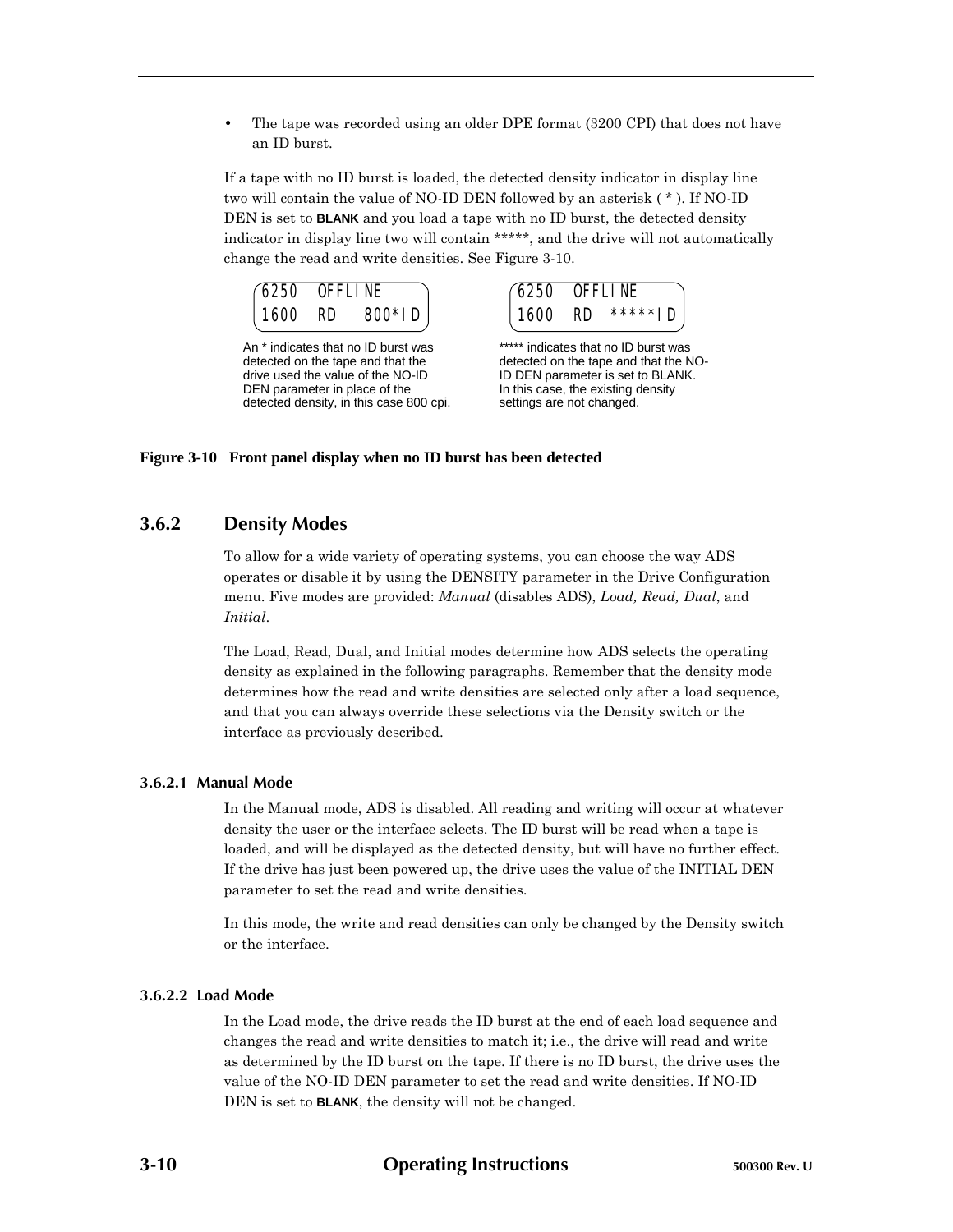In this mode, you can change the write and read densities by the Density switch, the interface, or by loading a tape of a different density.

#### **3.6.2.3 Read Mode**

In the Read mode, the drive reads the ID burst at the end of each load sequence and changes the read density to match it. The write density will remain unchanged. If the drive has just been powered up, the write density assumes the value of the INITIAL DEN parameter.

- The drive performs all read commands from BOT at the indicated read density and changes the write density to match it. Thus, if a tape is loaded, read, returned to BOT and then a write command is received, the original density of the tape will be preserved.
- The drive performs all write commands from BOT at the indicated write density and changes the read density to match it.

In this mode, you can change the *write* density by the Density switch, the interface or by loading a tape of a different density and reading before writing on it.

### **3.6.2.4 Dual Mode**

In the Dual mode, the drive reads the ID burst at the end of each load sequence and changes the read density to match it. The write density will remain unchanged. If the drive has just been powered up, the write density assumes the value of the INITIAL DEN parameter.

- The drive performs all read commands from BOT at the indicated read density and changes the operating density to match. If blocks are then overwritten or appended, they will be written at the original density of that tape.
- The drive performs all write commands from BOT at the indicated write density and changes the operating density to match.
- Each time a tape reaches BOT (via any interface command, an offline rewind, or a load sequence), the write density returns to its original value.

In this mode, the write density can only be changed by the Density switch or the interface. Loading a tape of a different density and reading will not change the write density.

### **3.6.2.5 Initial Mode**

In the Initial mode, the drive reads the ID burst at the end of each load sequence and changes the read density to match it. The write density assumes the value of the INITIAL DEN parameter.

The drive performs all read commands from BOT at the indicated read density and changes the operating density to match. If blocks are then overwritten or appended, they will be written at the original density of that tape.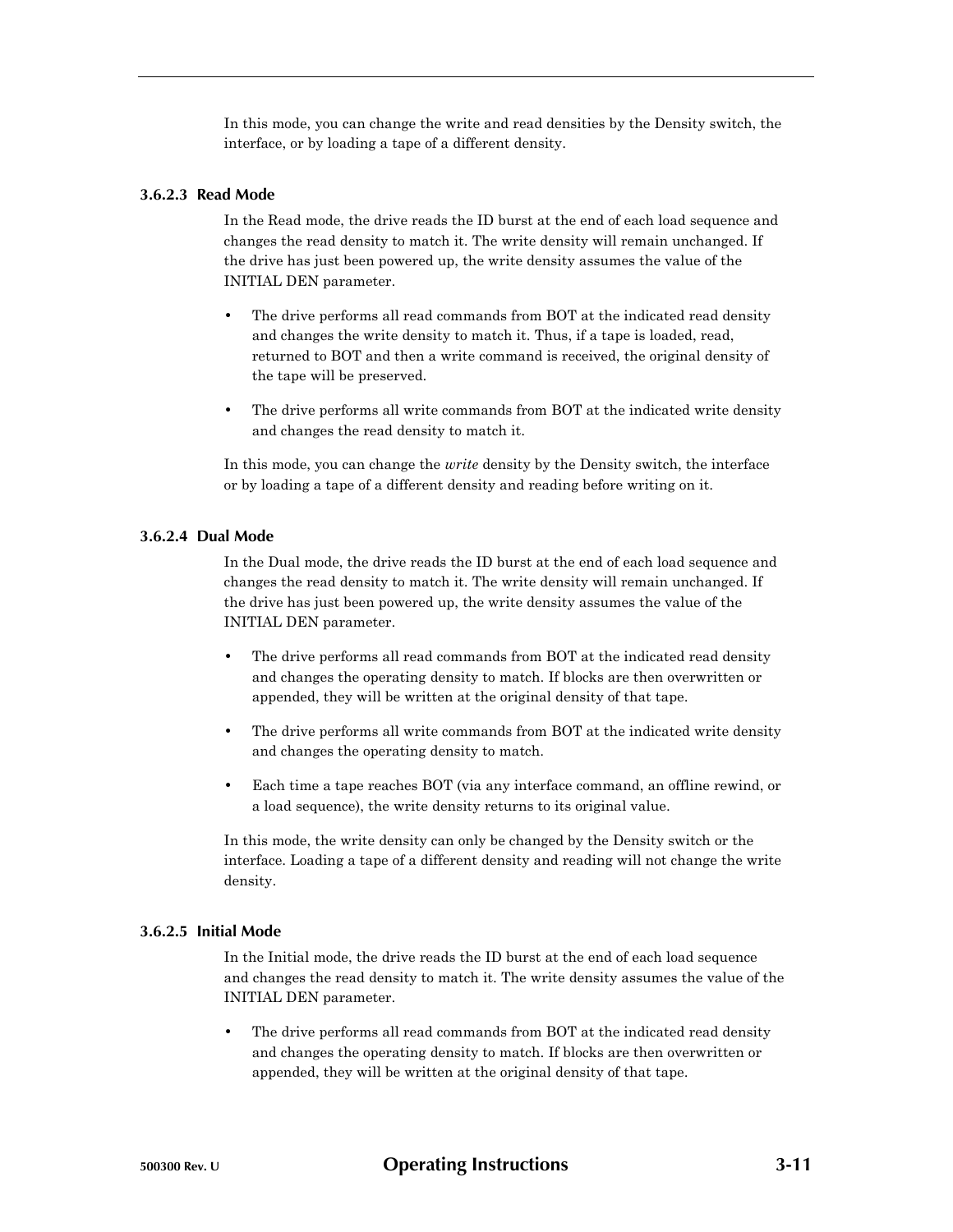The drive performs all write commands from BOT at the indicated write density and changes the operating density to match.

In this mode, you can change the write density by the Density switch, the interface, or by changing the value of the INITIAL DENS parameter and then loading a tape.

# **3.7 Abnormal Conditions**

# **3.7.1 The Tape Will Not Load**

Although the drive will try several times to load a tape before reporting an error, there are some conditions that the drive cannot overcome. If a particular reel exhibits load problems, check the following:

- Verify the BOT marker is between ten and eighteen feet from the physical beginning of the tape.
- Make sure that the tape leader is free of creases and folds and that it is not sticking to the tape pack.
- Verify that the reel flanges are not warped so much that they wobble, drag on the casting or cause the tape to bind.

# **3.7.2 An Out-Of -Tape-Stop Occurs**

The Out-Of-Tape-Stop feature prevents the tape from coming off of the supply reel in case of a host computer malfunction. This feature is controlled by the EOT-STOP parameter in the Drive Configuration menu, and is fully described in Section 4.3.2.5. If the feature is enabled and the tape reaches thirteen feet beyond the EOT marker, the drive will display **OUT-OF-TAPE-STOP**. It will still respond to a rewind and any reverse tape motion commands, and you may also manually rewind the tape.

# **3.7.3 The Tape Comes Off the Supply Reel**

In rare instances, all of the tape may be wound on the take up reel and the end will come off the supply reel. When this happens, the tape will lose tension, the reel motors will stop, and the drive will display **MOTION FAULT**. This can happen if:

- There is no EOT marker strip on the tape;
- The EOT sensor has failed since the tape was loaded;
- The EOT STOP parameter in the Drive Configuration menu is set to **NO** and the host continues to send forward tape motion commands to the drive after EOT has been reported.

To recover from this condition, do the following:

**1.** If the drive is mounted in a rack, pull the tape drive towards you so that it slides partially out of the cabinet.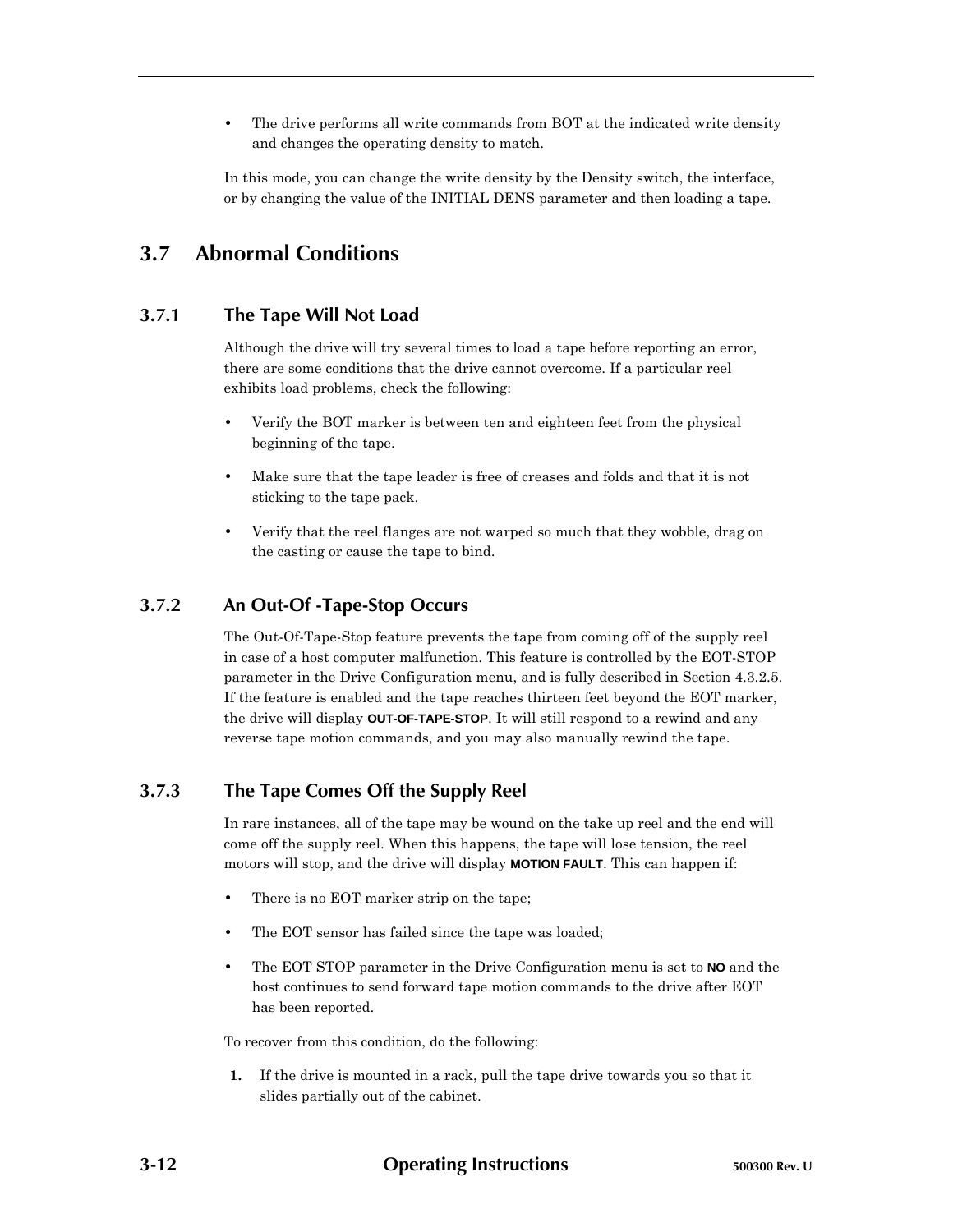**2.** Raise the top cover by lifting it up at its front corners just behind the bezel as shown in Figure 3-11.



#### **Figure 3-11 Raising the Top Cover**

- **3.** When fully open, the cover latch will hold it up. You may have to extend the drive further out from the rack.
- **4.** Carefully thread the end of the tape back through the tape path and onto the supply reel such that turning the reel counterclockwise winds the tape onto it. Moistening the end of the tape helps it to stick to the reel hub.
- **5.** Continue winding the tape onto the reel until the EOT marker goes through the tape path and is on the supply reel. There must be at least ten turns on the reel.
- **6.** Press LOAD. The tape drive will then tension and rewind the tape.
- **7.** Release the cover latch, close the cover, and push the drive back into the rack.

# **3.7.4 A Power Failure Occurs**

Should the power be interrupted while the tape is moving, the drive will bring the tape to a controlled stop before dropping tape tension. No physical damage will result to the tape. To recover, restore the power and press LOAD. The drive will tension and rewind the tape to BOT. If a block were being written at the time of the power loss, the block would be lost.

# **3.7.5 A Tape Runaway Condition Occurs**

A runaway is a condition in which the tape drive does not respond to host commands and the tape keeps moving. When using the Industry Standard Interface, tape runaways are usually caused by an abnormal condition in the host. If the COMMAND DISPLAY parameter in the Drive Configuration menu is enabled, the display will indicate the last command received by the drive (see Section 4.3.2 for more information). When using the SCSI configuration, a tape runaway indicates a problem within the tape drive.

Other than turning the drive power off and back on, there are two methods to recover from a tape runaway. These are described in the following paragraphs.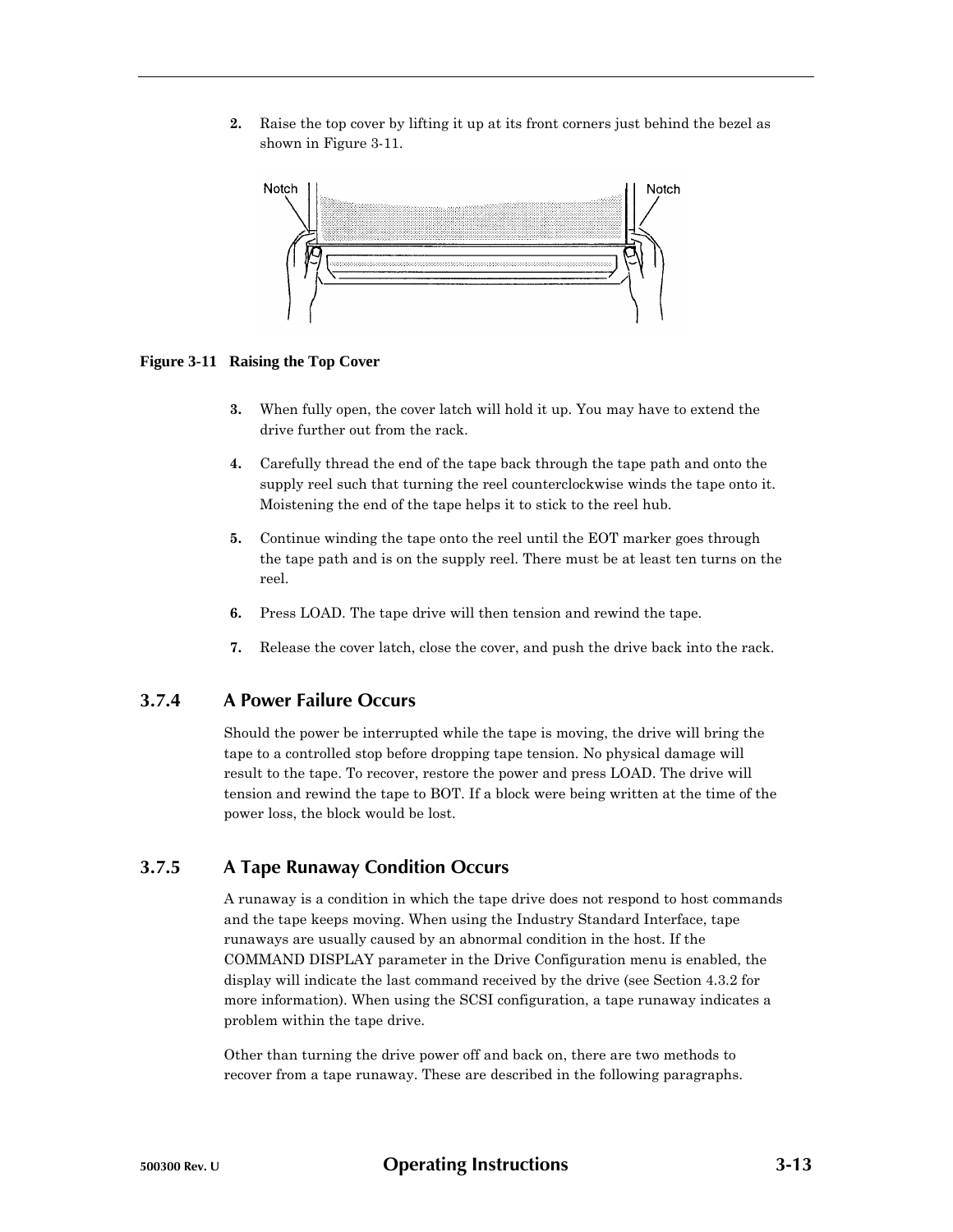#### **3.7.5.1 Terminating Runaways Via the Host**

One method of recovering from a tape runaway in non-SCSI drives is via the Formatter Enable interface line (IFEN), or via a Bus Reset if using the SCSI configuration. This is the recommended method, and is described in Product Specifications 500240 (341X), 500540 (340X), and 500358 (SCSI Interface Manual). In order to use this method, your controller must support IFEN, and you must set the FEN ABORT parameter in the Drive Configuration menu to **YES**. See Section 4.3.2 for more information.

# **3.7.5.2 Terminating a Write Operation By Taking the Drive Offline**

If a runaway exists during a write operation, it is most likely caused by a missing ILWD signal from the host. In this case, pressing ONLINE will abort the operation as described in Section 3.8.

### **3.7.5.3 Terminating Runaways By Removing Power**

A runaway condition will be terminated when the power goes off. The drive will respond exactly as though a power outage had occurred. This action should be sufficient to cause the host to request further user input.

# **3.8 Aborting Online Operations from the Front Panel**

You may interrupt most online operations while the drive is busy by pressing the ONLINE switch. If the Command Display parameter in the Drive Configuration menu is enabled, the last command received will be displayed. The following paragraphs describe what happens when taking the drive offline while various operations are in progress.

- **REWIND -** Taking the drive offline while the tape is rewinding has no effect on the rewind operation.
- **READ and SPACE -** The drive will complete these operations and go offline at the end of the current block. The drive will resume normal operation when placed back online.
- **FILEMARK SEARCH and SECURITY ERASE -** The drive will terminate the operation immediately and will resume normal operation when placed back online.
- **WRITE FILEMARK and FIXED LENGTH ERASE -** The drive will complete these operations before going offline. The drive will resume normal operation when placed back online.
- **WRITE -** The drive will truncate the current block and write a normal postamble before going offline. The block will be readable (assuming no errors occurred) but will be shorter than expected. The drive will resume normal operation when placed back online.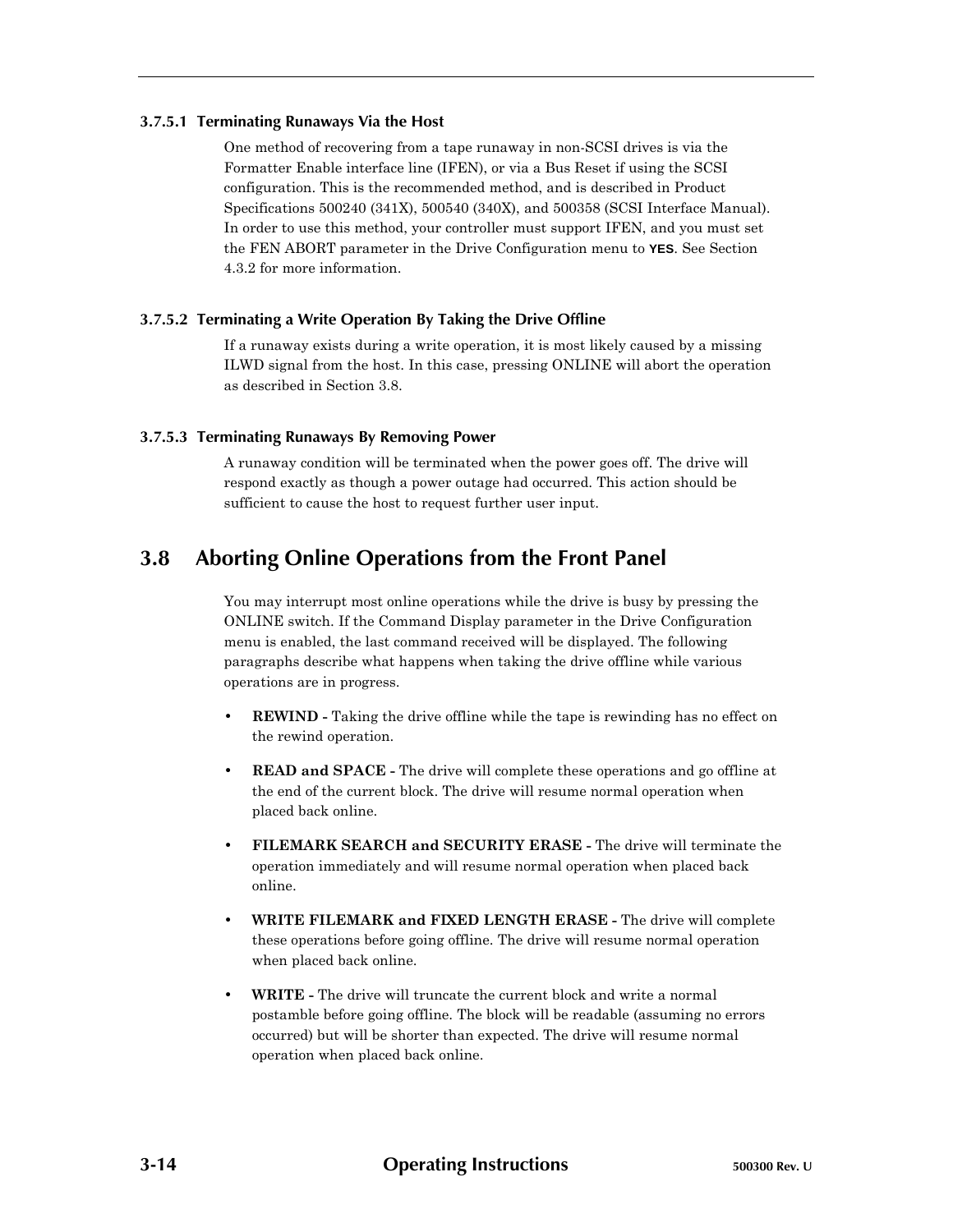• **VARIABLE LENGTH ERASE -** The drive will terminate the erase operation and go offline. Normally, the host determines the erase length. The drive will resume normal operation when placed back online.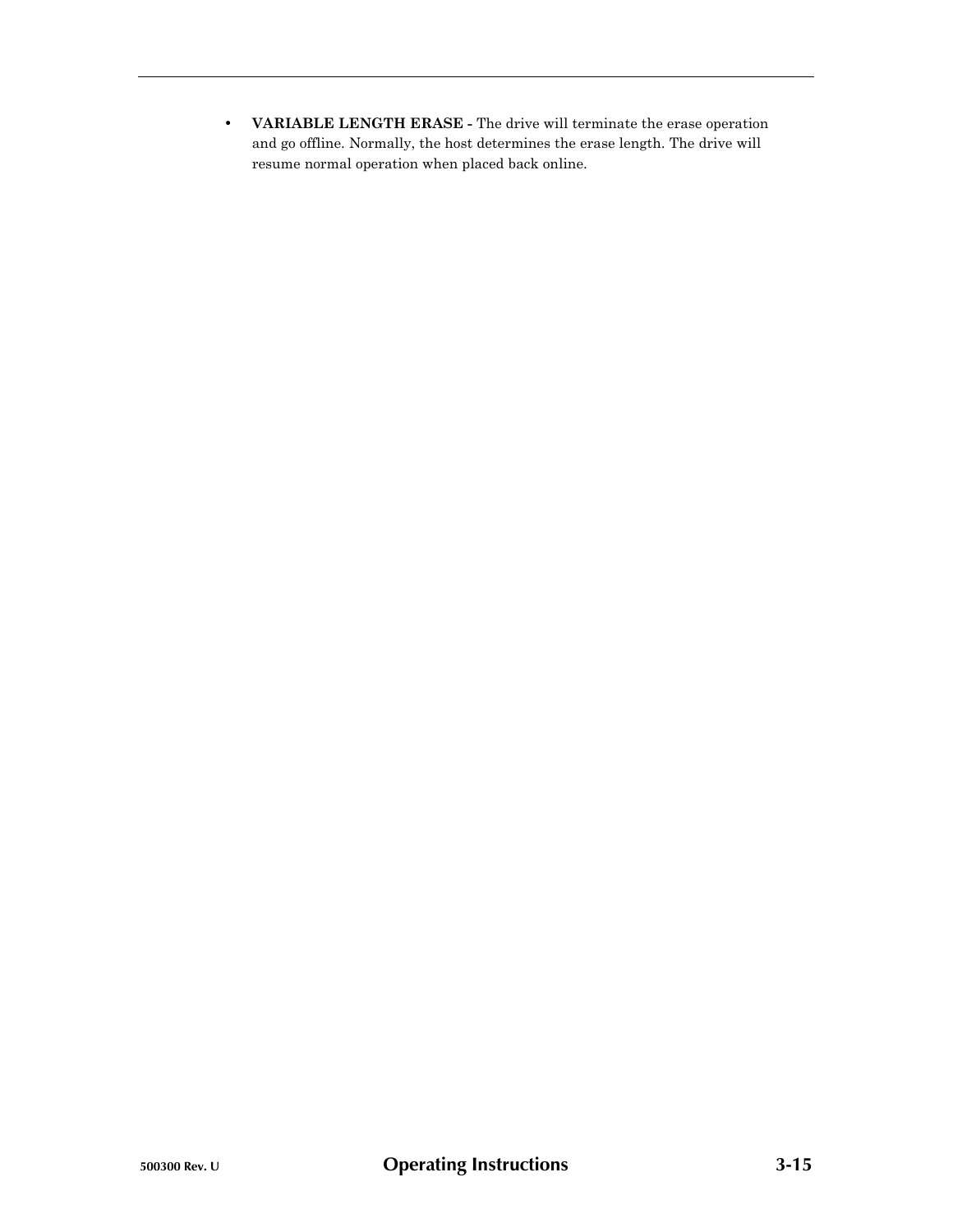# **4.1 Menu System Description**

The menu system replaces the conventional internal switches and jumpers required to configure a drive to a particular application. It also provides a means of calibrating the drive and performing certain diagnostic tests.





# **4.1.1 Menu Hierarchy**

The menu system consists of menus, sub-menus and functions as shown in Figure 4-1. Each menu contains several functions or parameters, and the Maintenance menu contains both functions and lower level *sub-menus* that themselves contain additional functions and parameters. This chapter discusses the Reset Head Clean function, and the Drive Configuration and Maintenance menus only. The SCSI Configuration menu is discussed in Chapter 5. The C.E. menu is for factory use only and is not documented in this guide.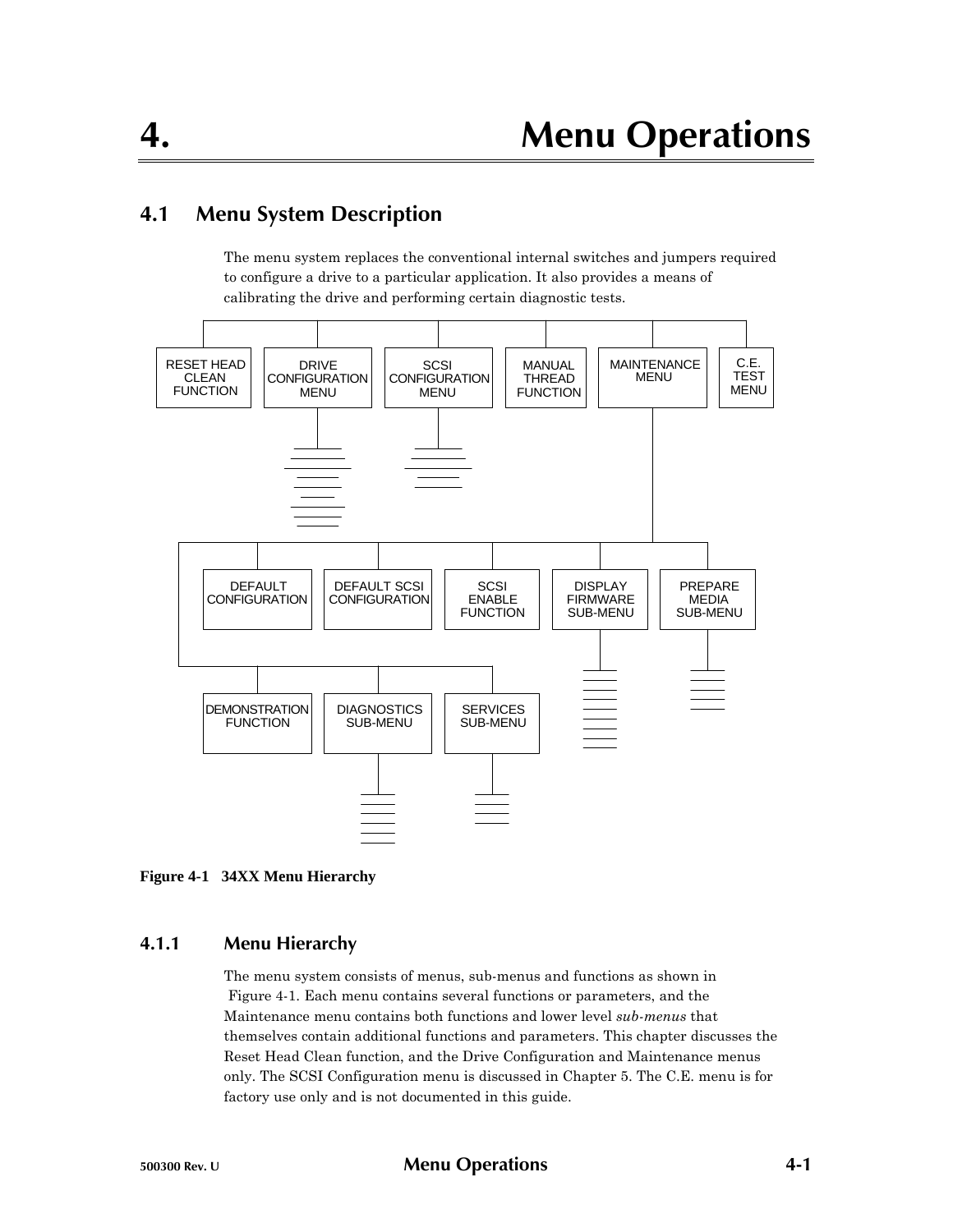# **4.1.2 Accessing the Menu Mode**

You can access the Menu mode by pressing the MENU switch whenever the drive is in the standby state (i.e., whenever the drive is offline and not rewinding, loading or unloading). The MENU indicator will illuminate when the drive is in the Menu mode.

In the menu mode, the switches generally perform the following functions. These alternate functions are also indicated by the legends below the switches:

- - Selects the previous menu item or parameter.
- - Selects the next menu item or parameter.
- **ENTER** Picks the selected item, or enters into the selected menu list.
- **EXIT** Backs up one level each time the switch is pressed. Eventually, this switch will exit the Menu mode and turn off the MENU indicator. All switches then resume their normal functions as indicated above the switches.

# **4.1.3 Accessing the Demonstration Function**

As an example in stepping through the menus, Table 4-1 shows how to access the Demonstration function found in the Maintenance menu.

| <b>STEP</b>                       | <b>DISPIAY</b>          | <b>DRIVE STATUS</b>                                                                               |
|-----------------------------------|-------------------------|---------------------------------------------------------------------------------------------------|
| Apply power.                      | <b>STANDBY</b>          | Drive awaits user input.                                                                          |
| Press the Menu switch once.       | <b>RESET HEAD CLEAN</b> | Drive enters Menu mode and displays first<br>function.                                            |
| Press the UP switch once.         | DRIVE CONFIG.           | Drive steps up to Drive Config. menu.                                                             |
| Press the UP switch a 2nd time.   | <b>SCSI CONFIG.</b>     | Drive steps up to SCSI Config. menu.                                                              |
| Press the UP switch a 3rd time.   | <b>MANUAL THREADING</b> | Drive steps up to Manual Threading<br>function.                                                   |
| Press the UP switch a 4th time.   | <b>MAINTENANCE</b>      | Drive steps up to Maintenance menu.                                                               |
| Press the ENTER switch.           | DEFAULT CONFIG.         | Drive enters Maintenance menu and<br>displays first item.                                         |
| Press the UP switch five times.   | <b>DEMONSTRATION</b>    | Drive steps up to Demonstration function.                                                         |
| Press the ENTER switch.           | Demonstration text      | Drive performs Demonstration function until<br>powered down or until stopped by pressing<br>EXIT. |
| Press the EXIT switch repeatedly. | MENU LED goes out       | Drive is back to normal operation.                                                                |

**Table 4-1 Accessing the Demonstration Function**

# **4.2 Reset Head Clean Function**

The tape drive continually measures the amount of tape that passes over the head during normal operation. Each time a tape is unloaded, the measured amount is added to a sum stored in non-volatile memory. The total represents the number of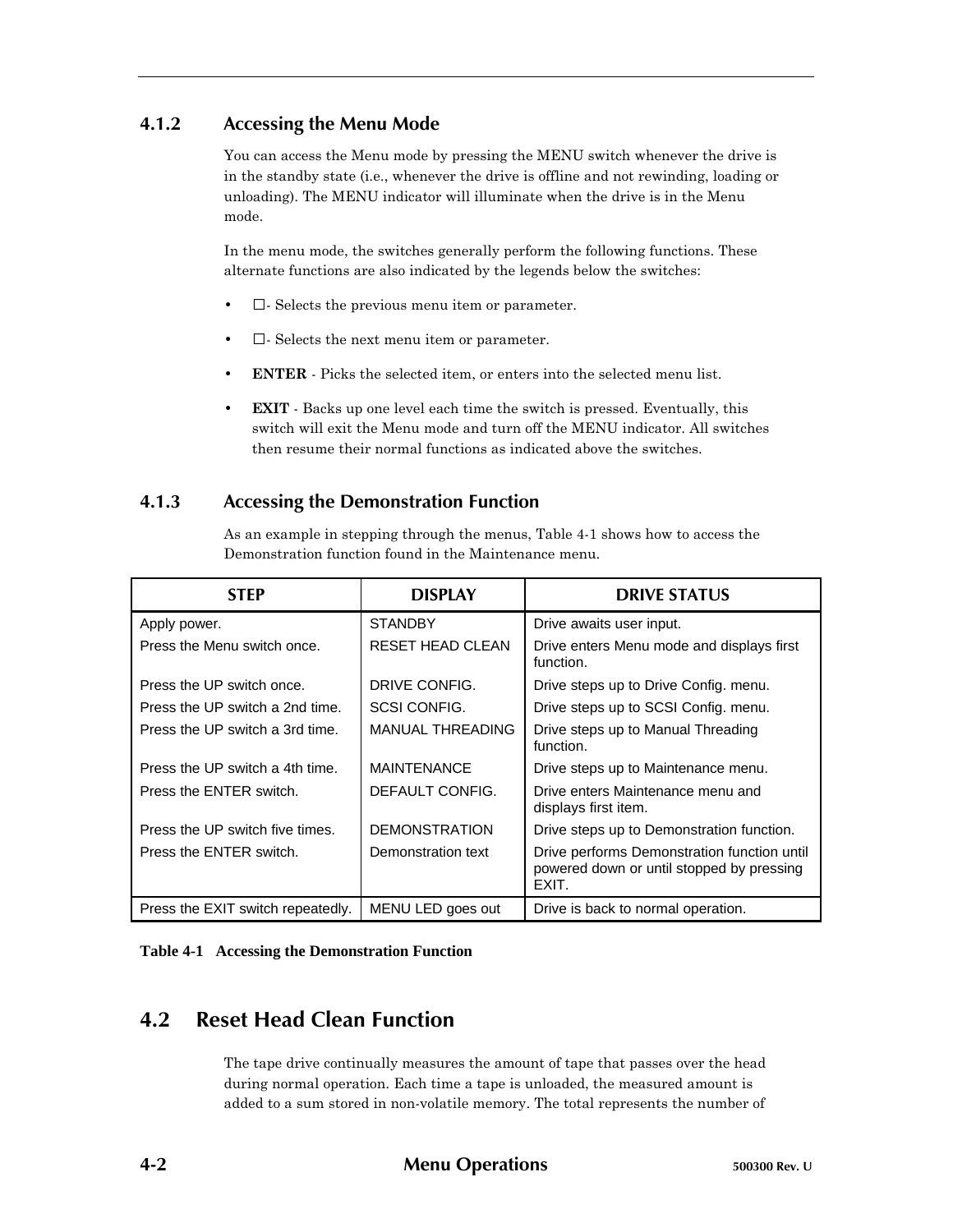equivalent 2400-foot reels run from BOT to EOT and back (i.e., 4800 feet). If the total footage exceeds the amount set in the HEAD CLEAN parameter of the Drive Configuration menu (also expressed in 2400-foot reels), the **TAPE UNLOADED** message will be replaced by a **TIME2CLEAN HEAD** message when you open the door or press a front panel switch. This will continue to occur after unloading until you manually reset the footage counter via the Reset Head Clean function.

You can use the following procedure to reset the Head Clean Odometer:

- **1.** With the drive offline, press MENU. The display will indicate **RESET HEAD CLEAN.**
- **2.** Press ENTER twice. The display will indicate **HEAD CLEAN RESET TO XX REELS** where **XX** is the number that was last selected in the Drive Configuration menu (the factory default is 25).
- **3.** Press MENU twice. The display returns to its original indication.

# **4.3 Drive Configuration Menu**

# *NOTE*

*Moving W1 on the Write Executive PCBA from ON to OFF allows Drive Configuration parameters to be viewed but prevents them from being changed.*

# **4.3.1 Using the Drive Configuration menu**

The following steps can be used to enter the Drive Configuration menu:

- **1.** Place the drive offline.
- **2.** Press the MENU switch; the MENU indicator should illuminate.
- **3.** Press or until **DRIVE CONFIG.** appears in display line one.
- **4.** Press ENTER; display line two indicates the first parameter, **INITIAL DEN: XXXX.**
	- **a.** To change the value of the first parameter, press ENTER; to select another parameter, press or until the desired parameter appears in display line two, and then press ENTER. The available parameters are listed in Table 4-2.
	- **b.** To return the drive to normal operation, press MENU repeatedly until the display returns to its original offline or standby indication.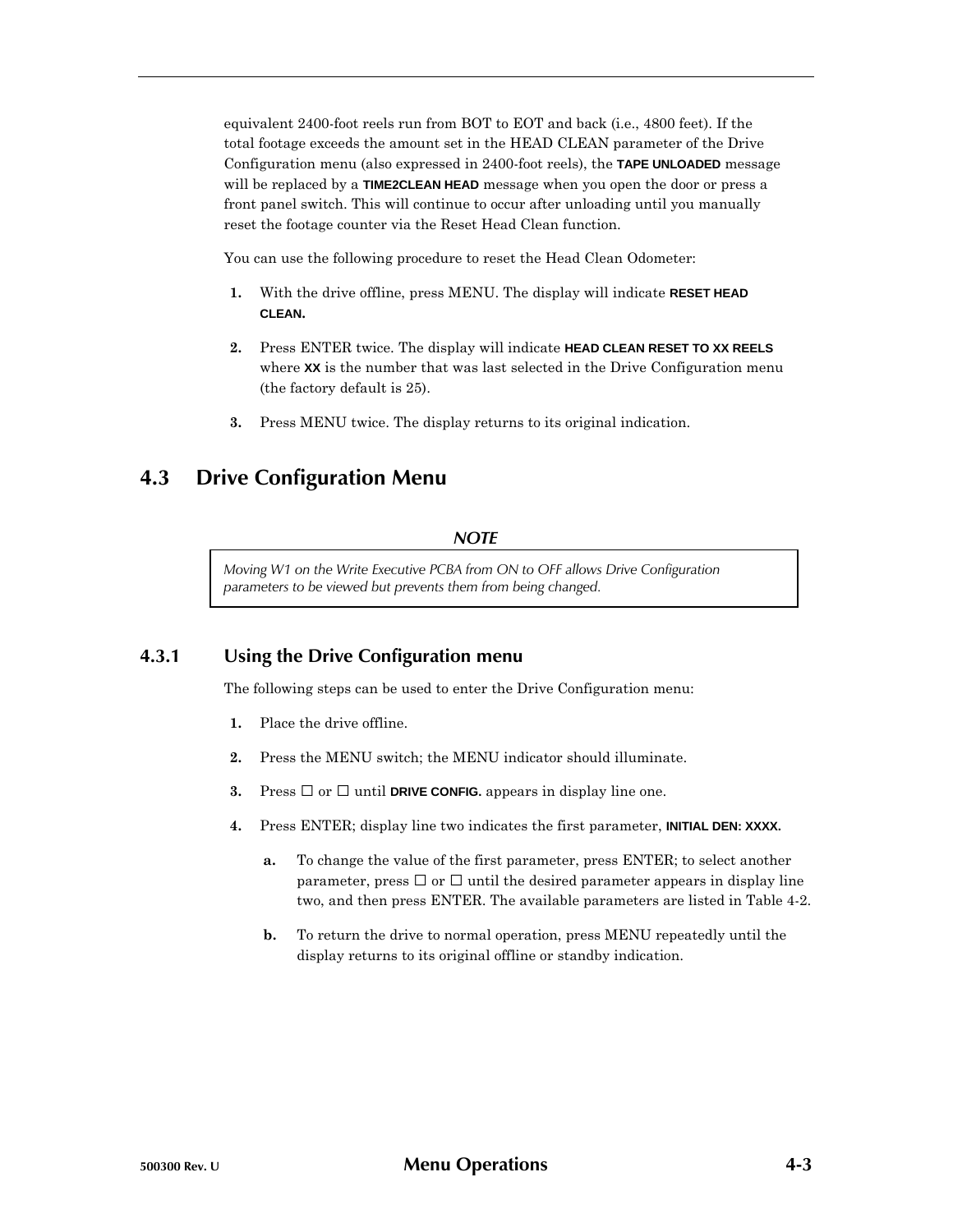| <b>LCD DISPLAY</b>                                                                                                                               | <b>SELECTABLE VALUES</b>                      | COMMENTS <sup>1,2</sup>                                    |
|--------------------------------------------------------------------------------------------------------------------------------------------------|-----------------------------------------------|------------------------------------------------------------|
| (PARAMETER)                                                                                                                                      | (DEFAULTS IN BOLD)                            |                                                            |
| <b>INITIAL DEN:</b>                                                                                                                              | $(6250)$ , 3200, 1600, 800 $3$                | Power-on density                                           |
| <b>AUTO ONLINE:</b>                                                                                                                              | NO, (YES)                                     | Drive automatically goes online after loading              |
| LOL ENABLE:                                                                                                                                      | NO, (YES)                                     | Enables loading from interface (ILOL)                      |
| <b>COMMAND DISP:</b>                                                                                                                             | NO, (YES)                                     | Displays last command from interface <sup>2</sup>          |
| EOT STOP:                                                                                                                                        | NO, (YES)                                     | Forces tape to stop 13 feet past EOT                       |
| <b>REPORT CERS:</b>                                                                                                                              | ALL, 2TK, (NONE)                              | Correctable error reporting to host (341X only)            |
| <b>HER ON BLANK:</b>                                                                                                                             | YES, (NO)                                     | Reports IHER when blank tape detected                      |
| <b>EMULATION:</b>                                                                                                                                | (QUALSTAR), CIPHER                            | Defines IDBY for invalid commands.                         |
| <b>READ ONLY:</b>                                                                                                                                | (NO), YES                                     | Disables write and erase functions                         |
| <b>FMK GAPS:</b>                                                                                                                                 | (NORMAL), SHORT                               | Short = $0.6$ -inch (0.3-inch in GCR)                      |
| <b>DRIVE ADDRESS:</b>                                                                                                                            | $(0) - 7$                                     | Defines drive address (not the same as SCSI ID)            |
| FEN:                                                                                                                                             | (REQUIRED), IGNORE                            | Allows operation without IFEN                              |
| FEN ABORT:                                                                                                                                       | NO, (YES)                                     | Allows IFEN to reset formatter                             |
| <b>DENSITY CMD:</b>                                                                                                                              | NO, (YES)                                     | Accepts density commands from the host                     |
| ECHO 3200ID:                                                                                                                                     | NO, (YES)                                     | Reports IDENT for 3200 CPI tapes                           |
| WRT IBG:                                                                                                                                         | (NORMAL), LONG, EX-LONG                       | Extended write gap selection                               |
| <b>WRT PARITY:</b>                                                                                                                               | EXT, (INT)                                    | Internal or External write parity generation               |
| DENSITY:                                                                                                                                         | MANUAL, LOAD, (READ), DUAL,<br><b>INITIAL</b> | Sets the density mode of operation                         |
| NO-ID DEN:                                                                                                                                       | BLANK, (800), 3200                            | Determines density when no ID burst is<br>detected         |
| SEISMIC:                                                                                                                                         | (NO), YES                                     | CRCC and LRCC checking is suppressed (YES)                 |
| <b>HEAD CLEAN:</b>                                                                                                                               | OFF, 6, 12, (25), 50, 100                     | Equivalent # of 2400-foot reels since head last<br>cleaned |
| PE GAIN:                                                                                                                                         | (AUTO), FIXED                                 | Determines PE read gain operation (341X<br>only)           |
| <b>GCR SPEED:</b>                                                                                                                                | SLOW, (NORM), BOTH                            | Sets GCR tape speed on 3416/3418 models                    |
| Moving W1 on the Write Executive PCBA from ON to OFF allows Drive Configuration parameters to be viewed but prevents them from<br>being changed. |                                               |                                                            |

 $2$  Refer to the text for important information concerning these parameters on SCSI drives.

 $3$  Selection of an unsupported density may result in unpredictable operation.

# **Table 4-2 Drive Configuration Menu**

The first item in the Drive Configuration menu is the INITIAL DENSITY. The display should appear as follows, with the name of the menu in the first line, followed by the parameter and its current value.

| DRIVE CONFIG. |                                   |
|---------------|-----------------------------------|
|               | $\vert$ INITIAL DEN: 1600 $\vert$ |

Pressing the ENTER switch changes the display as follows: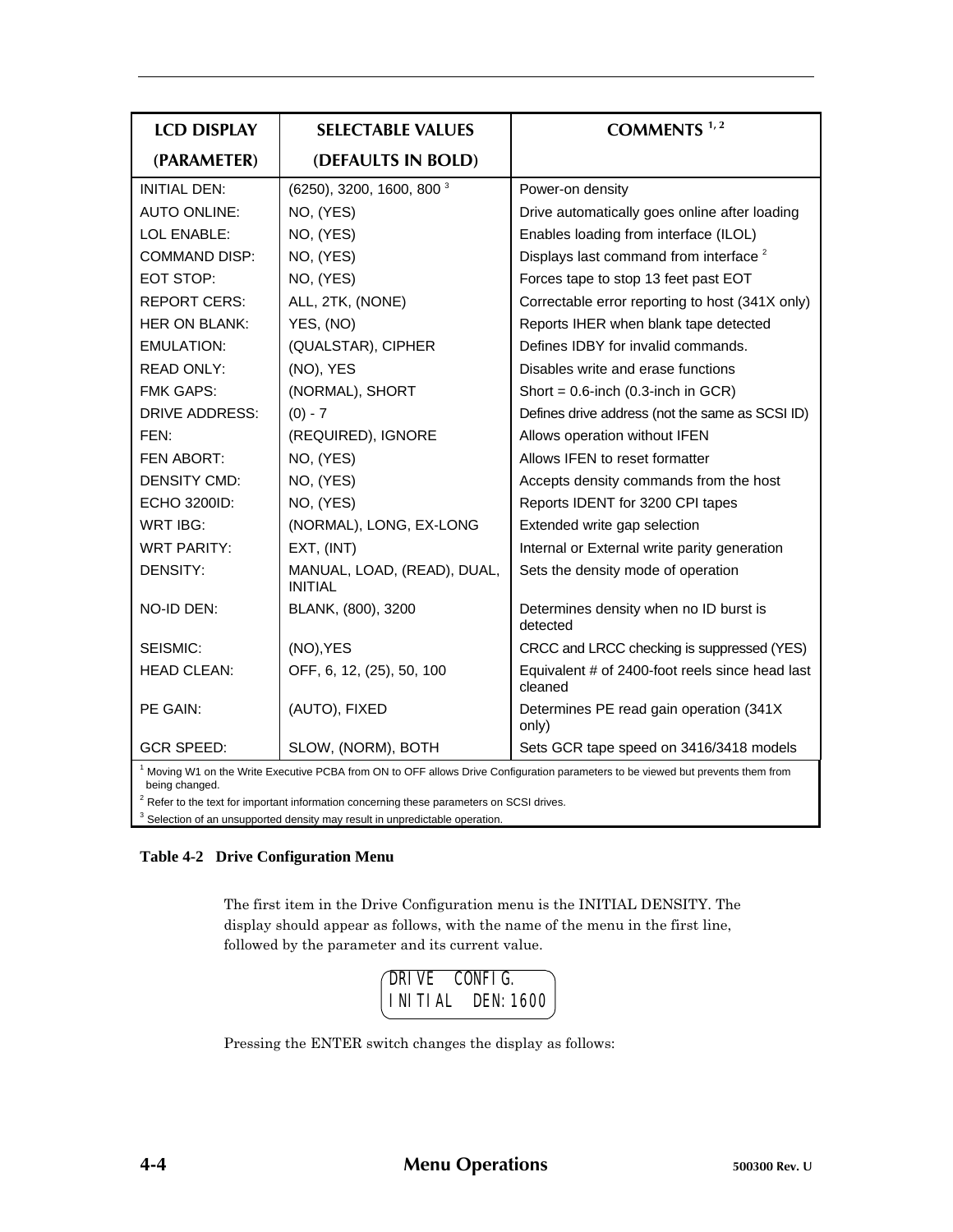# DN UP SAVE ABORT INITIAL DEN:1600

Display line one now describes the alternate functions of the four push-button switches (in order from left to right).

- Pressing the **DN** () or **UP** () switches scrolls through the list of available selections in opposite directions. (In the example, the available densities are displayed.)
- Pressing the **SAVE** (ENTER) switch saves the indicated value as the new value, exits the change mode and returns to the original display.
- Pressing the **ABORT** (EXIT) switch exits the change mode without changing the value, and returns to the original display. The new (or current) value will always display when out of the change mode and will be the value used for operating from that point on. (In the example, this takes effect only at power up.)

This type of operation is the same throughout the Drive Configuration menu.

# **4.3.2 Drive Configuration Menu Parameters**

The following paragraphs explain the options and configurations that are accessible via the Drive Configuration menu. Some of these parameters must be set to particular values on SCSI drives as described in Section 5.1. Also, see Note 1 at the bottom of Table 4-2.

# **4.3.2.1 INITIAL DEN: (Default = Depends upon model)**

The initial density is the density the drive assumes as the selected density when power is first applied. The default is 6250 for 341X models, and 1600 for 340X models. Select only a density that your model supports.

# **4.3.2.2 AUTO ONLINE: (Default = Yes)**

- **YES** The drive will automatically place itself online after loading a tape.
- **NO** You must place the drive online yourself after loading a tape.

# **4.3.2.3 LOL ENABLE: (Default = Yes)**

- **YES** Allows the host computer to initiate a load cycle via the Interface Load OnLine (ILOL) signal.
- **NO** The ILOL signal is ignored.

### **4.3.2.4 COMMAND DISP: (Default = No)**

When selected (YES), the drive displays the name of the industry standard interface command being executed on display line two. The display will not change until a different command is executed or until display line two is used for another purpose.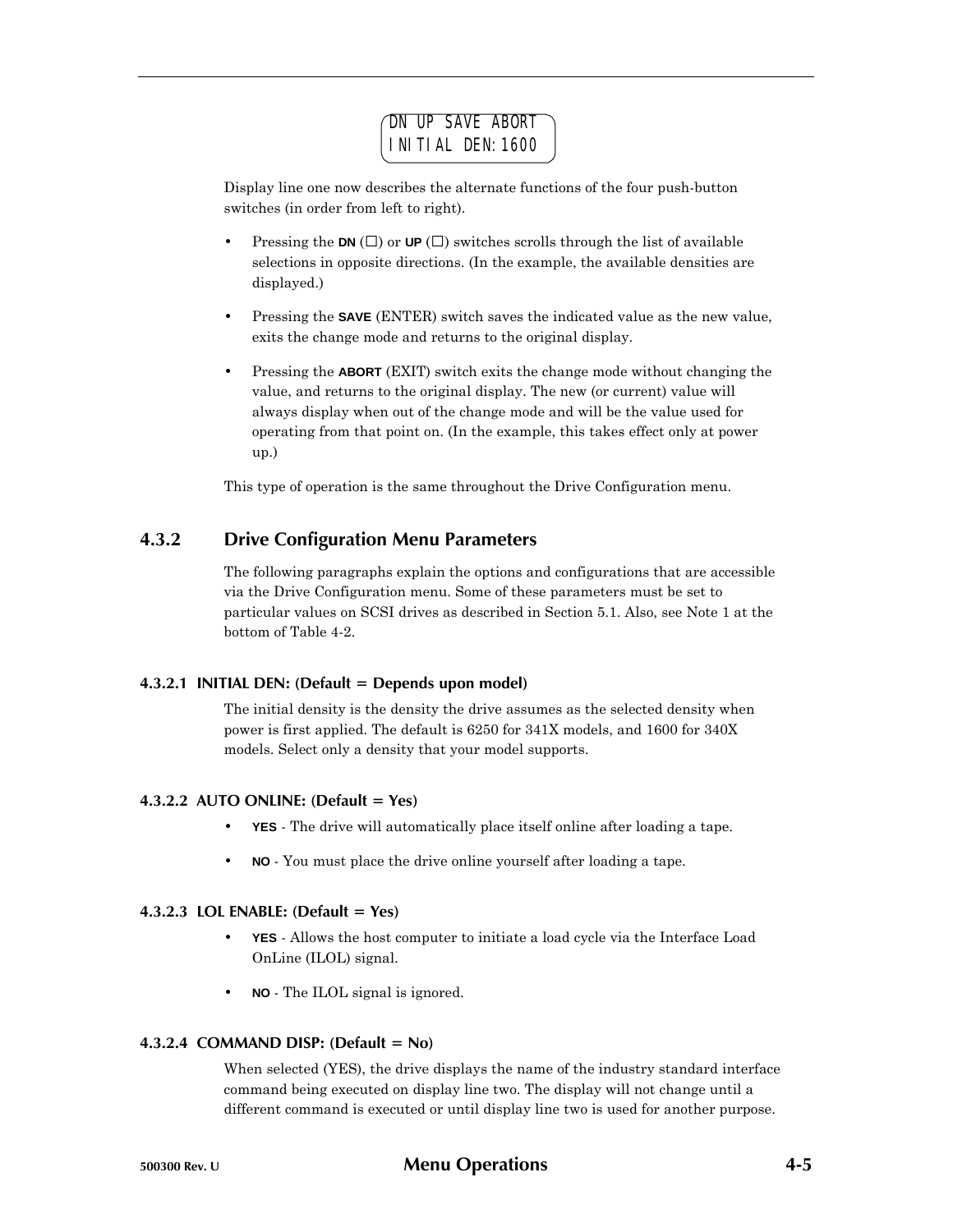On SCSI drives, the low level industry standard interface command which is present between the SCSI PCBA and the Write/Executive PCBA will be displayed. SCSI bus commands are not displayed.

### **4.3.2.5 EOT STOP: (Default = Yes)**

It is the responsibility of the host to monitor the EOT status signal from the tape drive and to take appropriate action to prevent the tape from coming off of the supply reel. The EOT STOP parameter controls an Out-Of-Tape Stop feature that prevents the tape from coming off of the supply reel should the host malfunction.

If this feature is enabled and the tape travels thirteen feet past the EOT marker during a write operation, the drive will truncate the block, write a normal postamble, stop the tape, report a hard error (IHER) to the host, display **OUT OF TAPE STOP**, and remain online. The block will be readable but will be shorter than expected. If the host then sends a rewind or any reverse tape motion command, the drive will respond in a normal manner. However, if a forward tape motion command is received, the drive will return a hard error and cycle IFBY and IDBY without moving tape.

If this feature is enabled and the tape travels thirteen feet past the EOT marker during a forward read, space, or search operation, the tape drive will terminate the operation immediately, stop the tape, report a hard error to the host, display **OUT OF TAPE STOP**, and remain online.

If this feature is not enabled and the host continues to send forward commands beyond EOT, the tape will eventually come off the supply reel and the drive will display **MOTION FAULT**.

Qualstar recommends you enable this feature by setting it to **YES**, as this still allows the drive to read and write up to thirteen feet past the EOT marker without danger of the tape coming off of the supply reel.

- **YES** Prevents the drive from moving the tape forward more than thirteen feet past the EOT marker.
- **NO** Allows unrestricted tape motion beyond EOT.

#### **4.3.2.6 REPORT CERs: (Default = None)**

This option pertains only to read operations; when writing, all corrected errors are reported. This selection is not available on 340X drives. You have three choices:

- **ALL** The drive reports all corrected read errors to the interface.
- **2TK** The drive reports all corrected read errors except single-track GCR errors.
- **NONE** The drive does not report any corrected read errors to the interface.

### **4.3.2.7 HER ON BLANK: (Default = No)**

• **YES** - The drive will report a hard error (IHER) when it detects blank tape.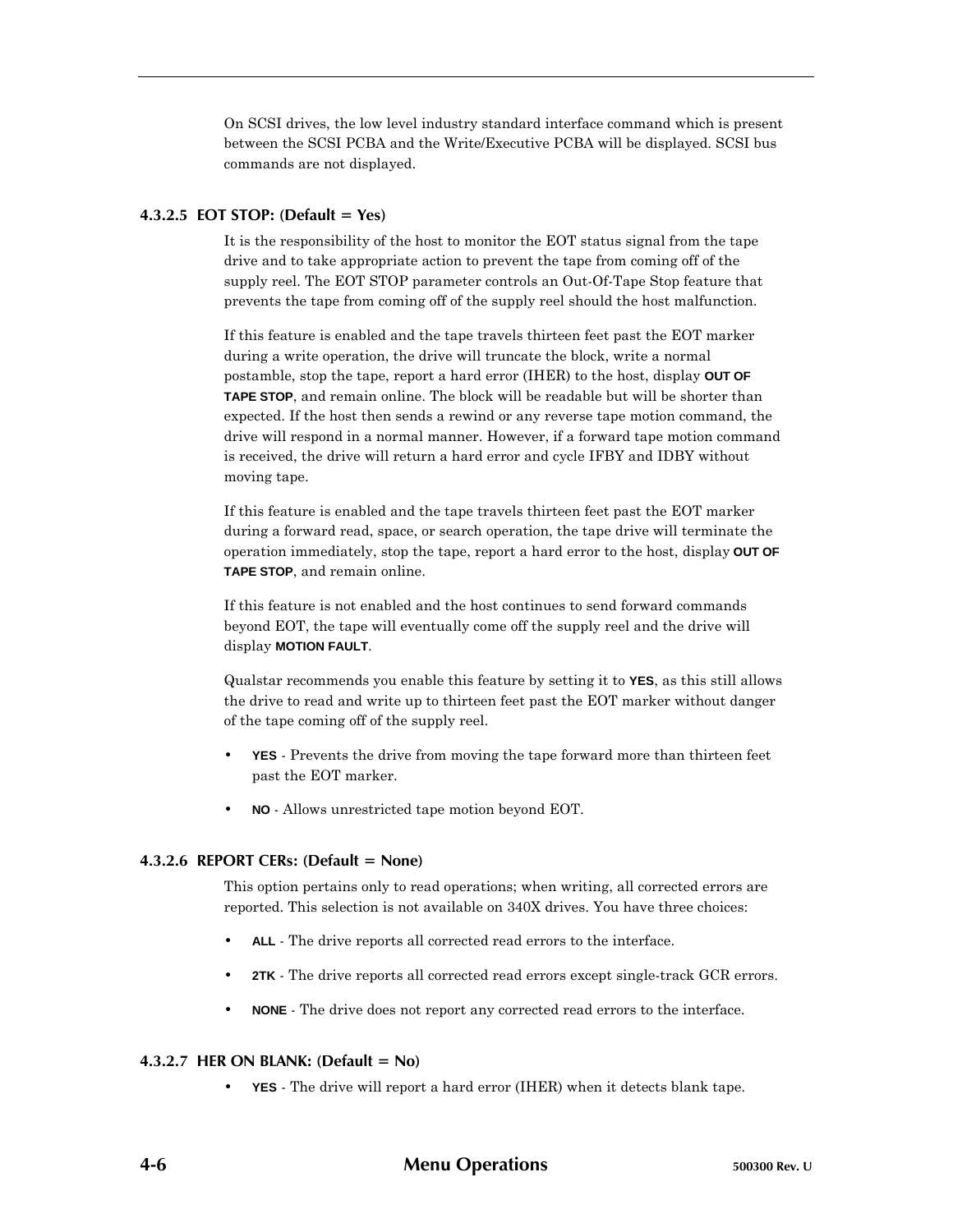• **NO** - The drive will not report a hard error when it detects blank tape.

### **4.3.2.8 EMULATION: (Default = Qualstar)**

This parameter defines IDBY when an invalid command is received, or when an unsupported density is requested, or when a write command is received while the drive is file protected.

- **QUALSTAR** IDBY will cycle.
- **CIPHER** ® IDBY will not cycle.

### **4.3.2.9 READ ONLY: (Default = No)**

This feature allows you to configure your tape drive as a read only tape drive. You can also use this feature to write protect a loaded tape that has a write-enable ring installed, without having to unload the tape and remove the write-enable ring.

- **YES** Disables the write and erase circuitry to prevent writing or erasing a tape, turns on the FPT indicator, and displays **RO** in display line two.
- **NO** The write and erase circuitry are enabled.

### **4.3.2.10 FMK GAPS: (Default = Normal)**

This option selects one of two possible values for the file mark gap length:

- **NORMAL** Selects the standard filemark gap length of 3.5-inches.
- **SHORT** The filemark gap itself is zero, allowing more efficient tape use. See Figure 4-2.



### **Figure 4-2 Filemark Gaps**

### **4.3.2.11 DRIVE ADDRESS: (Default = 0)**

This parameter allows you to define the drive address from 0 to 7. This number will appear in display line one when the drive is in the standby mode (non-SCSI drives only).

# *NOTE*

*Drive Address is not the same as the SCSI ID parameter. If the drive address is not set to 0 when using the SCSI interface, the drive will display* **NOT SELECTED***. See the SCSI Device ID section in Chapter 5 for additional information.*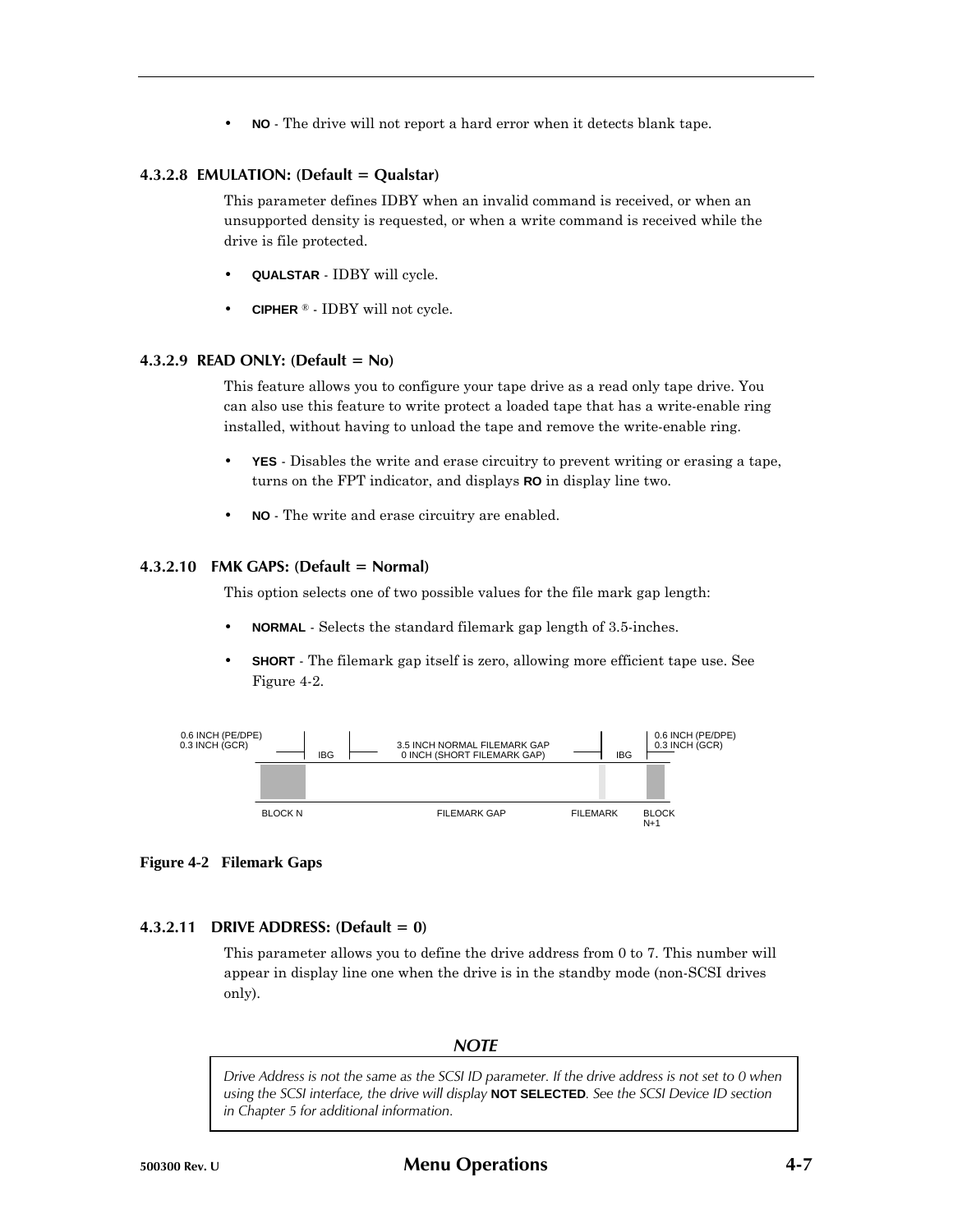### **4.3.2.12 FEN: (Default = Required)**

The IFEN (formatter enable) signal is an input to the drive. The industry standard interface requires this signal be true before the drive will accept any interface command; however, some early controllers do not support this interface signal line. This option allows the 34XX Series to function with those controllers that do not support IFEN.

- **REQUIRED** IFEN must be low (true) for the controller to access the drive.
- **IGNORE** The drive can be accessed regardless of the state of IFEN.

### **4.3.2.13 FEN ABORT: (Default = Yes)**

- **YES** IFEN will reset the drive if its low-to-high transition occurs while the drive is executing a command.
- **NO** A low-to-high transition of IFEN will not reset the drive.

### **4.3.2.14 DENSITY CMD: (Default = Yes)**

This option enables the tape drive to respond to density commands from the host, provided the controller supports remote density change commands.)

- **YES** Enables density selection via the interface command bus if the drive is ready, online and at BOT. Also referred to as Remote Density Select.
- **NO** The tape drive ignores Density Select commands and generates a Data Busy cycle (IDBY) and a hard error indication (IHER) in response to them.

# *NOTE*

*A detailed explanation of these and other interface signals can be found in the Product Specifications (500240 and 500540).*

#### **4.3.2.15 ECHO 3200ID: (Default = Yes)**

Normally, the IDENT signal is set true when a tape with an ID burst is read from BOT. However, some early model drives did not record or report ID bursts at 3200 CPI. This option allows compatibility with those early models.

- **NO** The 3200 CPI ID burst is not reported, allowing for system compatibility with older drives.
- **YES** 3200 CPI tapes with an ID burst will cause the IDENT signal to go true upon reading from BOT.

#### **4.3.2.16 WRT IBG: (Default = Normal)**

The length of the Interblock-Gaps (IBG) written by tape drives is specified by ANSI. Writing a longer IBG will extend the reinstruct time between blocks. This allows the controller more time to send the next block of data, thereby improving the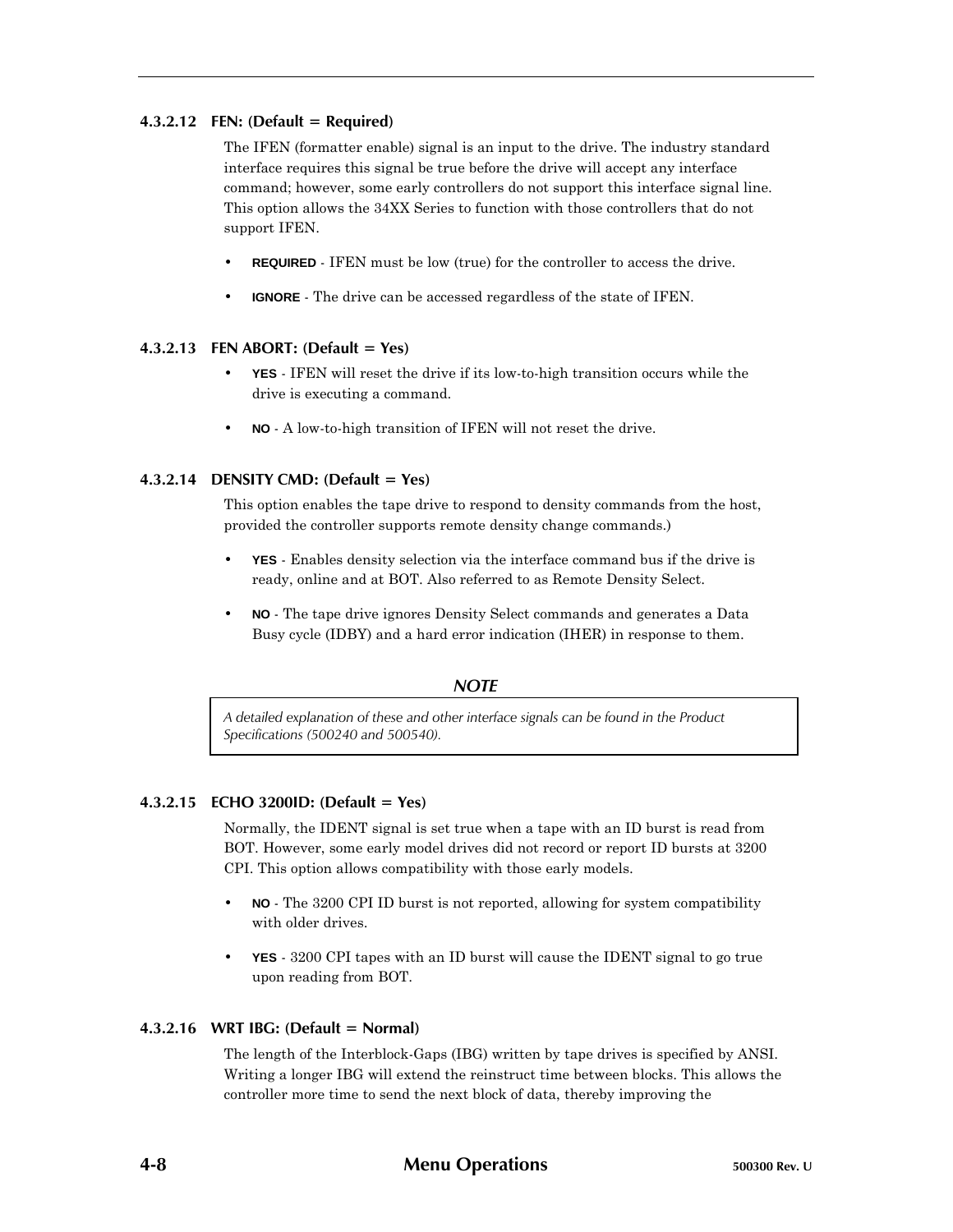opportunity for tape streaming, and increasing the throughput in systems that otherwise might not be able to keep up with the drive.

If the system presents the next command to the drive before the extended gap has been fully traversed, the drive will truncate the unused portion of the extended gap and use only the minimum necessary to maintain streaming. The actual gap length will be equal to the system response time multiplied by the tape speed, plus 0.150inch. In no case will the IBG be less than 0.6-inch (0.3-inch in GCR).

- **NORMAL** The IBG is the nominal as specified by ANSI (0.6 inches in PE, 0.3 inches in GCR).
- **LONG** The drive will extend the IBG up to 0.84 inches while writing.
- **EX-LONG** The drive will extend the IBG up to 12.2 inches while writing.

#### *NOTE*

*Extended write gaps reduce the formatted capacity of the tape and are not generally recommended.*

#### **4.3.2.17 WRT PARITY: (Default = Int)**

Most tape controllers do not generate the write parity signal and rely on the tape drive to do so. However, some controllers do generate write parity and send it to the drive on the IWP interface line. This option allows the tape drive to be compatible with both versions.

- **INT** The drive ignores the information on the IWP interface line and generates its own write parity information.
- **EXT** The host controller must provide the correct write parity signal.

#### **4.3.2.18 DENSITY: (Default = Read)**

This function sets the mode of automatic density selection for the drive. The choices are MANUAL, LOAD, READ, DUAL, and INITIAL. Detailed information on the application of this function is given in Section 3.6.

### **4.3.2.19 NO-ID DEN: (Default = 800)**

The NO-ID DENsity parameter sets the detected density when a tape without an ID burst is loaded.

- **800** The drive assumes the tape is an 800 CPI tape and sets the detected density to 800. An asterisk ( \* ) indicates that no ID burst was detected. If the tape is a 3200 CPI tape with no ID burst, attempts to read it will result in hard errors.
- **3200** The drive assumes the tape is a 3200 CPI tape and sets the detected density to 3200. An asterisk ( \* ) indicates that no ID burst was detected. If the tape is an 800 CPI tape, attempts to read it will result in hard errors.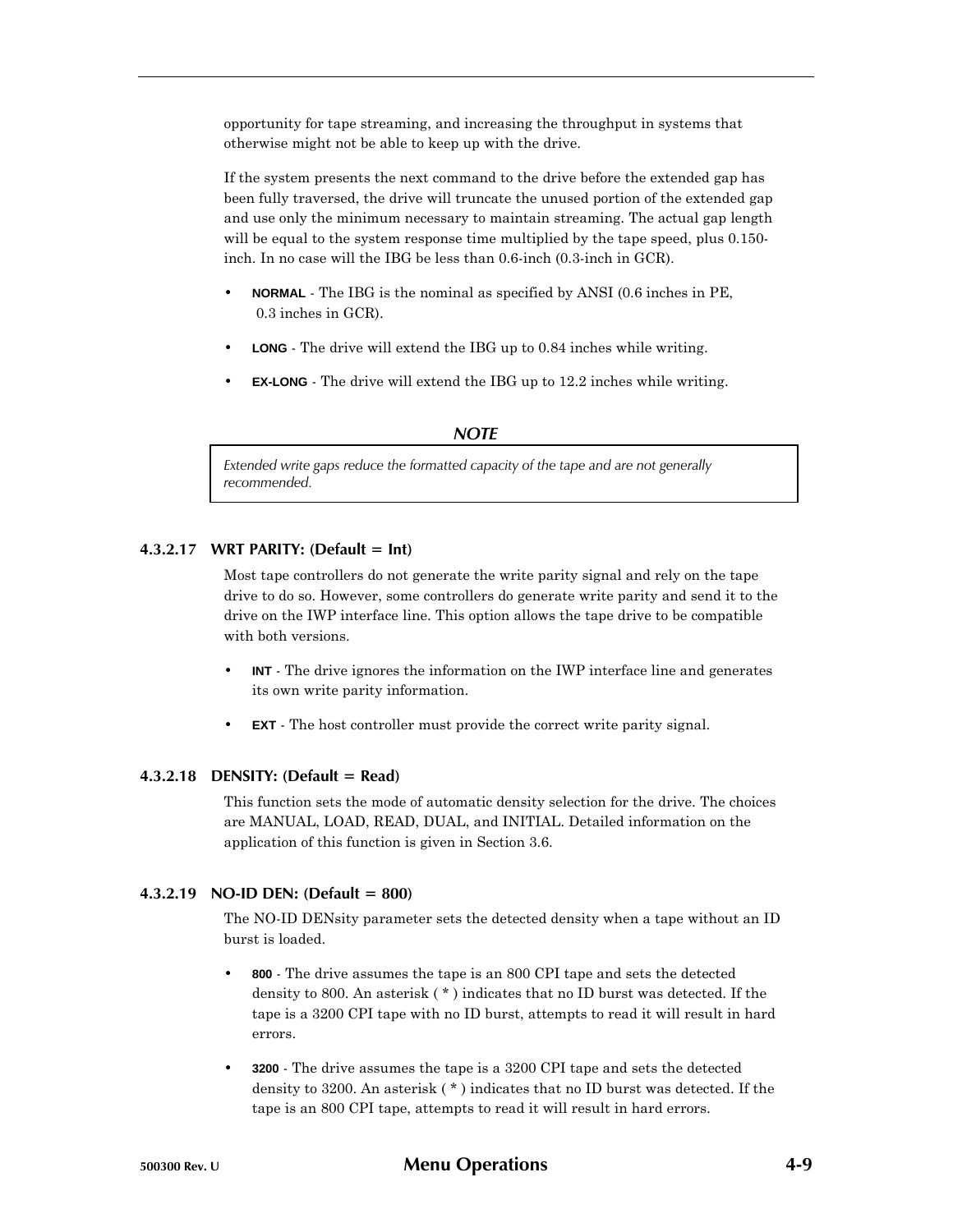• **BLANK** - The read and write densities will not be changed if a tape with no ID burst is loaded.

For more information on the NO-ID DEN parameter, refer to Section 3.6.1.6.

# **4.3.2.20 SEISMIC: (Default = NO)**

The SEISMIC configuration item was implemented in the 341X tape drives to provide a alternative reading algorithm for Seismic tapes. The term Seismic Tape refers to tapes recorded during the process of oil exploration, whereby the signals from several geophones were recorded onto digital tape for later computer analysis.

800 CPI Seismic tapes were recorded during the early years of 9–Track tape technology. Seismic tapes were typically recorded in the field, or at sea, under adverse conditions. Sometimes poorly–maintained equipment was used, which produced low–quality tapes. Reading Seismic tapes today, three decades after they were recorded, presents a special challenge to any tape drive. Therefore, Qualstar developed the SEISMIC option for reading difficult–to–read 800 CPI tapes.

Most 800 CPI tapes will be correctly read with the SEISMIC option OFF (normal mode). However, the SEISMIC option may be used with any 800 CPI tape that cannot be read error free in the normal mode (SEISMIC option OFF). The SEISMIC option is referred to in the manual in Table 4-2.

Three algorithm changes are made when the SEISMIC option is set to ON:

- 1. Dynamic Character Gate Timing is enabled
- 2. CRC and LRC error reporting is disabled
- 3. Read thresholds are set to higher levels

All three of these alternatives are associated with abnormally recorded tape characteristics.

1. A poorly–maintained drive might write irregularly spaced characters. With Dynamic Character Gate Timing enabled, the read gate timing is varied, according to the spacing between the current character and the previous character. This timing change may allow tapes having closely spaced or widely spaced characters to be read correctly. However, enabling Dynamic Character Gate Timing reduces the read reliability for tapes with constant character spacing. A data block in which a character misses the Character Gate will be flagged by with a Hard Error (HER).

2. Some older tapes are missing the Cyclic Redundancy Character (CRC), or the Longitudinal Redundancy Character (LRC) that are normally found at the end of each data block. Normally, this omission will always cause a Hard Error (HER) indication, even though the block's data content may actually be correct. When the SEISMIC option is enabled, the 341X tape drive will not set an HER indication for a CRC or LRC error. However, a block data parity error will still be reported as an HER. The CRC and LRC characters will be output if they exist on tape.

3. Tapes can be recorded over previously–recorded media. An erase head on the recording drive is supposed to erase all remnants of previously recorded data, so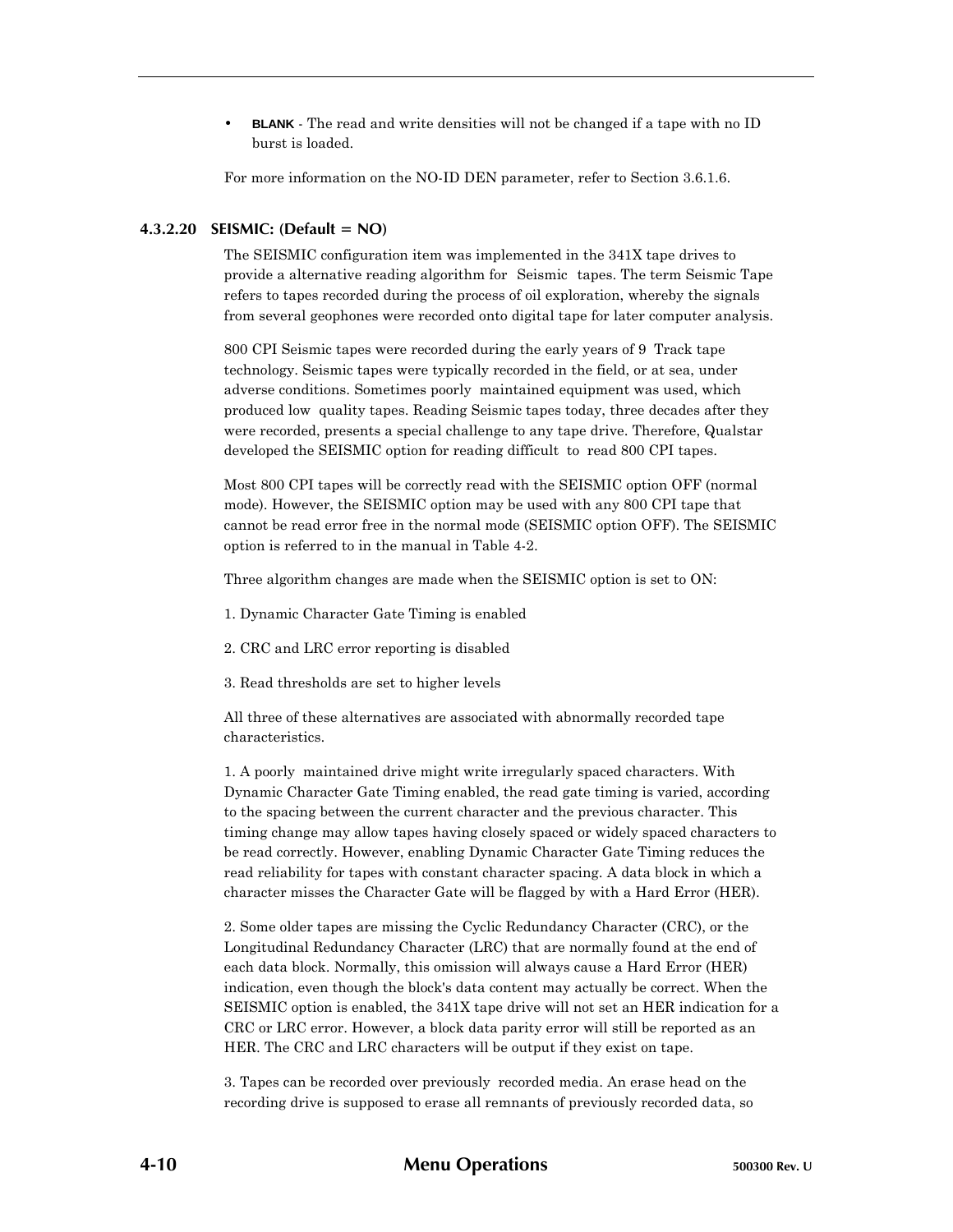that the spaces between each recorded character and the gaps between the newly recorded data blocks are perfectly erased. Unfortunately, poorly maintained drives sometimes do a poor job of erasing previously recorded data. If any previously recorded data remains on the tape, it can cause erroneous characters to be detected in a block, or erroneous blocks to be detected in the gaps between the correctly written blocks. Raising the read threshold level may prevent these error characters from being recognized. However, the downside of raising the read threshold, is that a dropout that can normally be read without error may now cause a Hard Error (HER).

Any of the above three alternative read strategies could allow a tape with the indicated problems to be read successfully. However, these alternatives could also cause an otherwise good tape to be read unsuccessfully. The SEISMIC configuration item should be set to OFF to provide the optimum decoding performance for normally–written tapes. If a tape is encountered that cannot be read successfully with the SEIS-MIC option turned OFF, then try re-reading the tape with the option turned ON. Using the SEISMIC option will not harm the drive or the tape.

The SEISMIC option affects Qualstar Model 3410/12 and 3416/18 tape drives. It only affects the reading of 800 CPI (NRZI) tapes. When activated, the feature eliminates the reporting of Hard Errors (HERs) caused by the CRCC and LRCC characters found at the end of each NRZI data block.

The SEISMIC configuration option has two possible values: NO and YES. Note that this menu item will also appear on models 3413/14, but it will have no effect on these drives, as they do not read 800 CPI (NRZI) tapes.

The SEISMIC options have the following effects when reading 800 CPI (NRZI) tapes:

**NO** - The drive reads 800 CPI (NRZI) tapes as it always has, checking the CRCC and LRCC bytes on the tape against those accumulated during the reading of the block. If the written values do not agree with the accumulated values, a Hard Error (HER) is reported to the interface.

**YES** - The drive suppresses the reporting of Hard Errors (HERs) due to the CRCC or LRCC check bytes not matching those accumulated by the tape drive during the reading of a block. A parity error will still cause the drive to report a Hard Error (HER).

#### **4.3.2.21 HEAD CLEAN: (Default = 25)**

This parameter represents the equivalent number of full 2400-foot reels of tape (run from BOT to EOT to BOT) that will cause the drive to display the head-cleaning reminder. The actual number of feet which have passed the head since the head cleaning odometer was last reset can be calculated by multiplying 4800 feet times the value of this parameter. Chapter 5 describes how to clean the head and paragraph describes how to reset the head cleaning odometer.

#### **4.3.2.22 PE GAIN: (Default = Auto)**

Qualstar has developed an adaptive automatic gain system for model 341X tape drives that enhances read reliability in the PE mode for tapes that produce a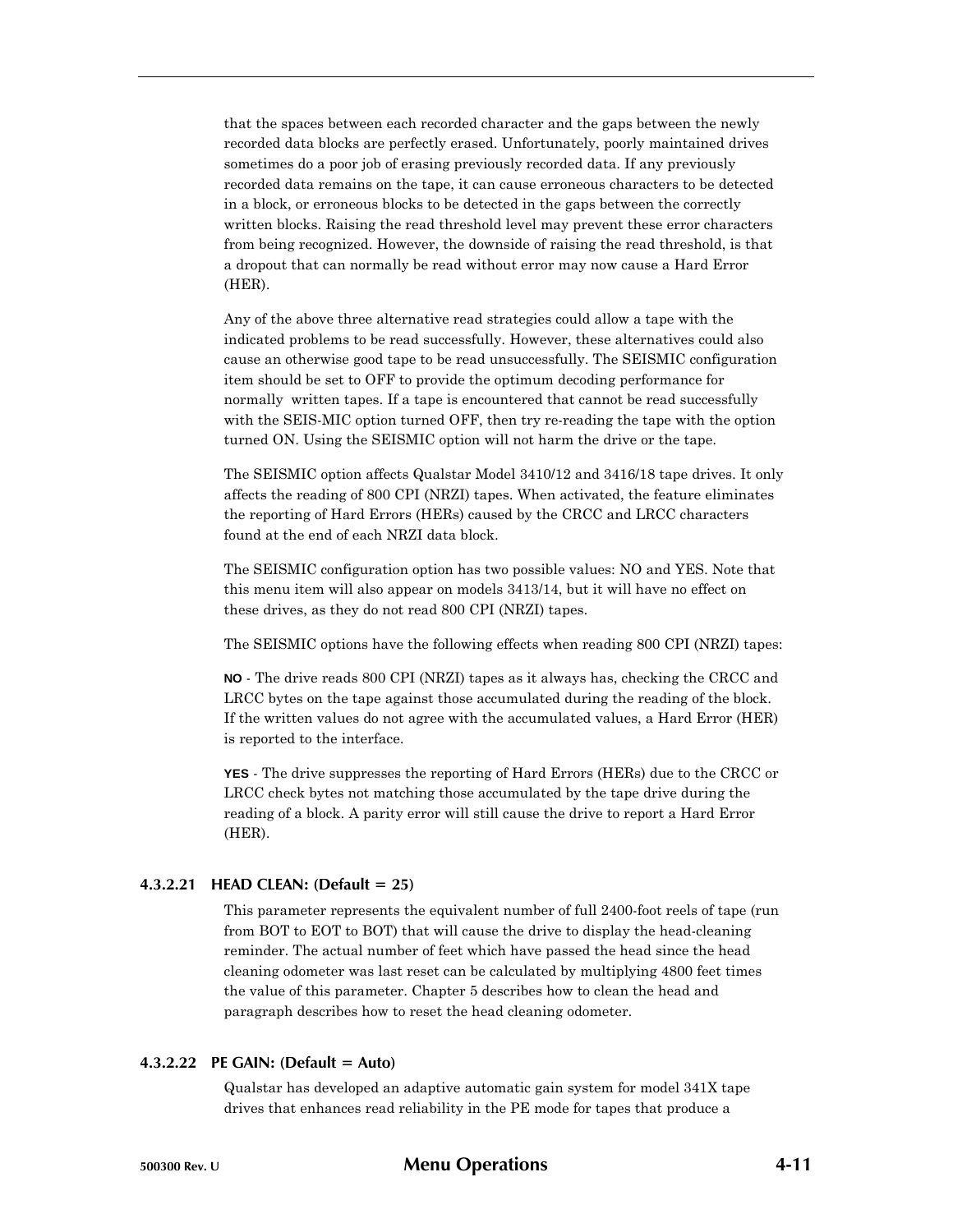marginal read signal amplitudes. This option is not available on model 340X tape drives.

- **AUTO** Enables the adaptive PE automatic gain system
- **FIXED** Selects a fixed value of PE read gain.

### **4.3.2.23 GCR SPEED: (Default = Norm)**

This parameter is present in all 341X drives, but is only functional in models 3416 and 3418. The GCR tape speed is always 125 IPS for models 3410 and 3412 and 62.5 IPS for models 3413 and 3414. Models 3416 and 3418 can operate at either 125 IPS (normal) or 62.5 IPS (slow) during GCR operation.

When the system throughput is lower than the normal GCR average data transfer rate (781 kilobytes per second), the tape drive will reposition the tape between every block. Reducing the tape speed to 62.5 IPS reduces the GCR average data transfer rate to 390 kilobytes per second, allowing the tape to stream on slower systems.

- **NORMAL** Locks tape speed during GCR operations to 125 IPS.
- **SLOW** Locks tape speed during GCR operations to 62.5 IPS.
- **BOTH** Allows you to select GCR tape speed via the DENSITY switch when the tape is at BOT. A small letter S after the 6250 in display line one indicates a GCR tape speed of 62.5 IPS. If the host selects GCR operation, the speed will be 125 IPS.

# **4.4 Manual Threading Function**

If necessary, you can thread the tape manually as follows:

- **1.** Press the MENU switch; the MENU indicator should illuminate.
- **2.** Press or until display line one indicates **MANUAL THREADING**.
- **3.** Press ENTER. The BUSY indicator will illuminate and repeating instructions will appear in the LCD.
- **4.** Follow the instructions to manually thread the tape.
	- **a.** If the load cycle is successful, the drive will automatically exit the Menu mode and return to normal operation.
	- **b.** If the load cycle fails, press LOAD again to try again, or press EXIT to exit the Menu mode.

# **4.5 Maintenance Menu**

The Maintenance menu contains a number of sub-menus designed to help you maintain the tape drive and diagnose problems.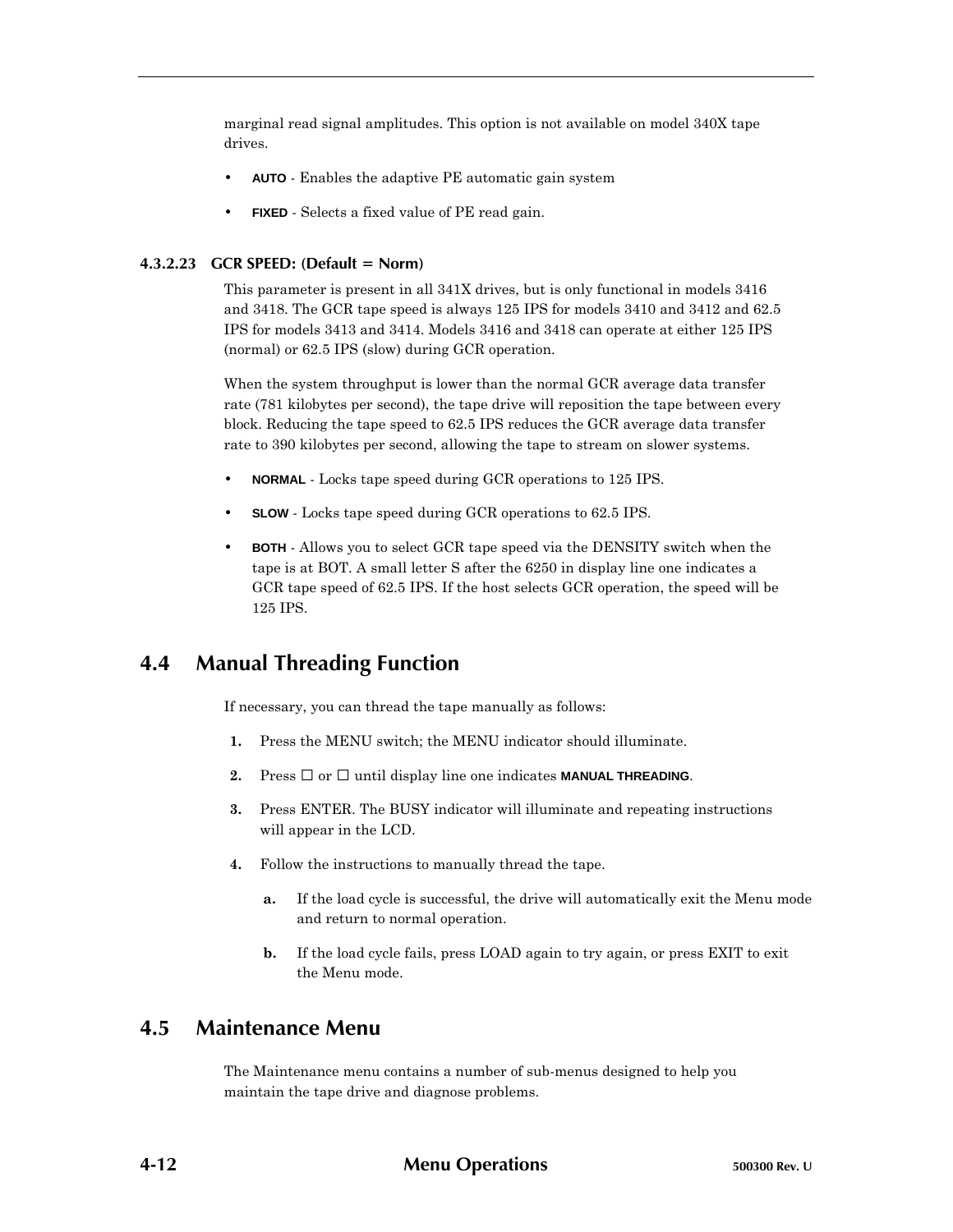| <b>MAINTENANCE</b><br><b>SUB-MENUS</b>                                                                    | <b>SUB-MENU</b><br><b>FUNCTIONS</b>  | <b>COMMENTS</b>                                               |  |
|-----------------------------------------------------------------------------------------------------------|--------------------------------------|---------------------------------------------------------------|--|
| DEFAULT CONFIG. <sup>1</sup>                                                                              |                                      | Resets Drive Configuration parameters to defaults             |  |
| DEF. SCSI CONFIG.                                                                                         |                                      | Resets SCSI Configuration parameters to defaults              |  |
| <b>SCSI ENABLE:</b>                                                                                       |                                      | Enable/disable communications to SCSI PCBA                    |  |
| <b>DISPLAY</b><br><b>FIRMWARE</b>                                                                         | <b>MODEL NUMBER</b>                  | Displays the tape drive model number                          |  |
|                                                                                                           | <b>SERIAL NUMBER</b>                 | Displays the tape drive serial number                         |  |
|                                                                                                           | EXEC. CPU VERSION                    | Executive CPU Firmware version and revision date              |  |
|                                                                                                           | <b>EXEC. CPU CHECKSUM</b>            | Executive CPU PROM checksum in hexadecimal                    |  |
|                                                                                                           | <b>WRITE DSP VERSION</b>             | Write DSP firmware version and revision date                  |  |
|                                                                                                           | <b>WRITE DSP</b><br><b>CHECKSUMS</b> | Write DSP PROMs checksum in hexadecimal                       |  |
|                                                                                                           | <b>READ FORMATTER</b><br>PART NO.    | Displays the part number of the Read Formatter<br><b>PCBA</b> |  |
|                                                                                                           | <b>READ DSP VERSION</b>              | Read DSP firmware version and revision date (341X)<br>only)   |  |
|                                                                                                           | <b>READ DSP CHECKSUMS</b>            | Read DSP PROMs checksum in hexadecimal (341X)<br>only)        |  |
|                                                                                                           | <b>MOTION CPU VERSION</b>            | Motion CPU firmware version and revision date                 |  |
|                                                                                                           | <b>MOTION CPU</b><br><b>CHECKSUM</b> | Motion PROM checksum in hexadecimal                           |  |
|                                                                                                           | <b>SCSI VERSION</b>                  | SCSI CPU firmware version and revision date                   |  |
|                                                                                                           | <b>SCSI CHECKSUM</b>                 | SCSI CPU PROM checksum in hexadecimal                         |  |
| PREPARE MEDIA                                                                                             | WRITE 6250 IDENT                     | Initializes tape with 6250 ID burst (341X only)               |  |
|                                                                                                           | WRITE 3200 IDENT                     | Initializes tape with 3200 ID burst (except<br>3413/3414)     |  |
|                                                                                                           | WRITE 1600 IDENT                     | Initializes tape with 1600 ID burst                           |  |
|                                                                                                           | <b>SECURITY ERASE</b>                | Erases tape and ID burst from BOT to EOT                      |  |
|                                                                                                           | <b>VERIFY MEDIA</b>                  | Checks entire tape for media defects (341X only)              |  |
| <b>DEMONSTRATION</b>                                                                                      |                                      | Used for demos and presentations                              |  |
| <b>DIAGNOSTICS</b>                                                                                        | <b>GENERAL TESTS</b>                 | Power up diagnostics                                          |  |
|                                                                                                           | <b>WRITE/READ TEST</b>               | Tests read and write electronics at all densities             |  |
|                                                                                                           | <b>MOTION TEST</b>                   | Tests tape motion                                             |  |
|                                                                                                           | <b>BOT/EOT TEST</b>                  | Quick check of BOT and EOT sensors                            |  |
|                                                                                                           | DISP COMMAND LOG                     | Displays the 48 most recent interface commands                |  |
|                                                                                                           | AC LINE VOLTAGE                      | Presents a graphic indication of the AC line voltage          |  |
|                                                                                                           | <b>SCSI DIAGNOSTICS</b>              | SCSI PCBA power up diagnostics                                |  |
| <b>SERVICE</b>                                                                                            | <b>SKEW CHECK</b>                    | Allows tape to be moved to check read skew                    |  |
|                                                                                                           | PROM CHANGE <sup>1</sup>             | See text.                                                     |  |
|                                                                                                           | <b>BOARD CHANGE<sup>1</sup></b>      | See text.                                                     |  |
|                                                                                                           | <b>MOTION CALIBRATE</b>              | Recalibrates tape handling and tape sensing circuitry         |  |
| <sup>1</sup> Moving W1 on the WREX PCBA from ON to OFF disables these functions and causes the display to |                                      |                                                               |  |
| read<br><b>FEATURE LOCKED.</b>                                                                            |                                      |                                                               |  |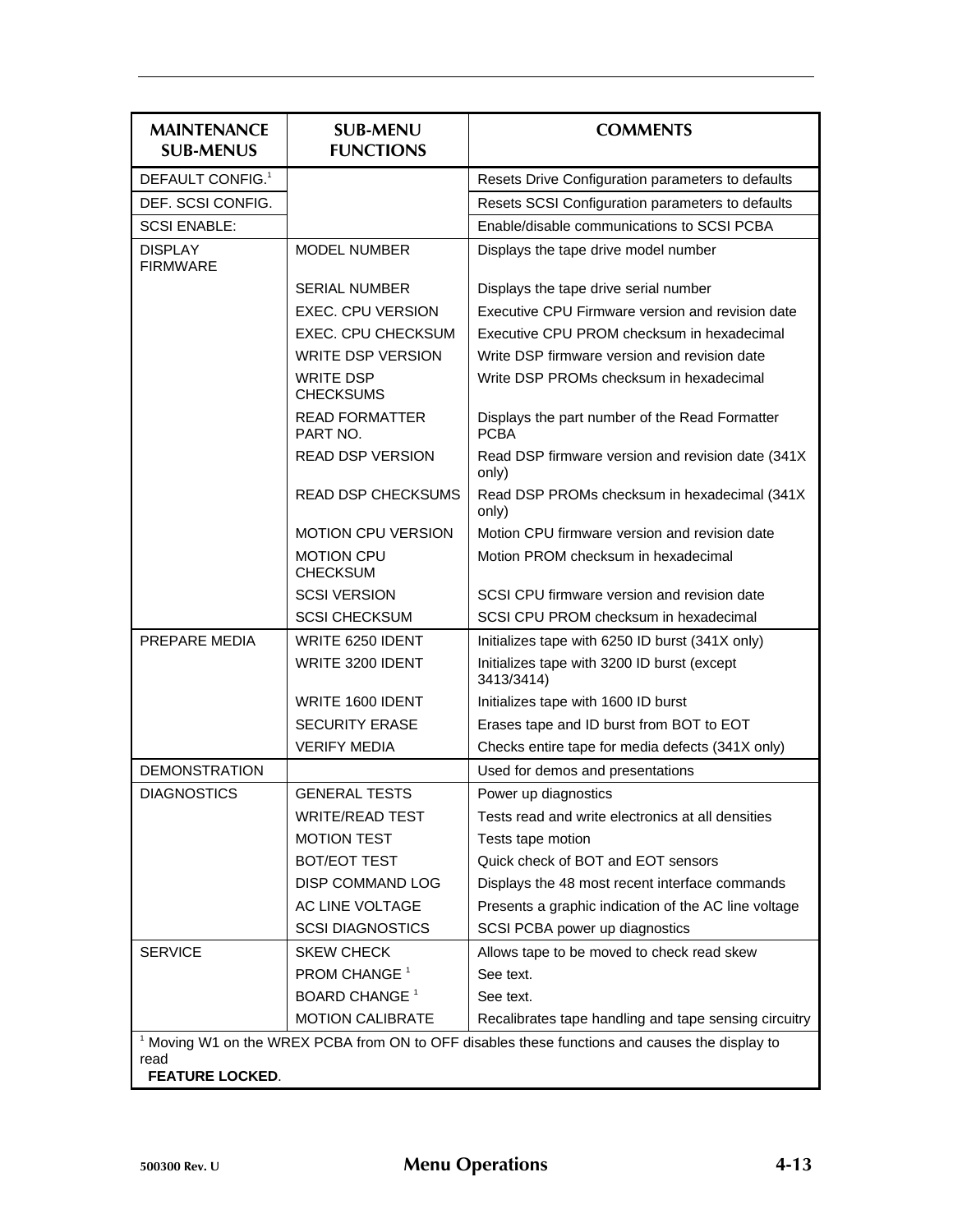# **4.5.1 Using the Maintenance Menu**

To enter the Maintenance menu:

- **1.** Place the drive offline.
- **2.** Press the MENU switch; the MENU indicator should illuminate.
- **3.** Press or until display line one indicates **MAINTENANCE**.
- **4.** Press ENTER. Display line one indicates **DEFAULT CONFIG**.
	- **a.** To select this function, press ENTER (see Note 1 at the bottom of Table 4-3.
	- **b.** To select another function, press or until the desired function appears in display line one, and then press ENTER. The sub-menus and available functions are listed in Table 4-3.
- **5.** To return the drive to normal operation, press MENU repeatedly until the display returns to its original standby or offline indication.

# **4.5.2 Default Configuration Function**

The **DEFAULT CONFIG**. function resets all items in the Drive Configuration menu to their default values. If you press ENTER, display line two will indicate **ENTER TO RESET**. If you press ENTER again, display line two will indicate **BUSY** and the drive will reset all Drive Configuration parameters to their factory defaults. Upon completion, display line two will indicate **DONE**. Pressing EXIT will erase the **DONE** message and return to the **DEFAULT CONFIG**. display.

Moving W1 on the WREX PCBA from ON to OFF prevents this function from being changed and causes the display to read **FEATURE LOCKED**.

# **4.5.3 Default SCSI Configuration Function**

The **DEF. SCSI CONFIG**. function resets all items in the SCSI Configuration menu to their default values. Press ENTER to enable the function, and press ENTER again to perform the function. When complete, display line two will indicate **DONE**.

# **4.5.4 SCSI Enable Function**

The **SCSI ENABLE**: function disables communications between the tape drive and the optional SCSI PCBA. This is only desirable when bypassing the SCSI PCBA and interfacing directly with the Industry Standard interface. Pressing ENTER enables this function and displays its current state:

• **YES** - The SCSI interface is connected and in use.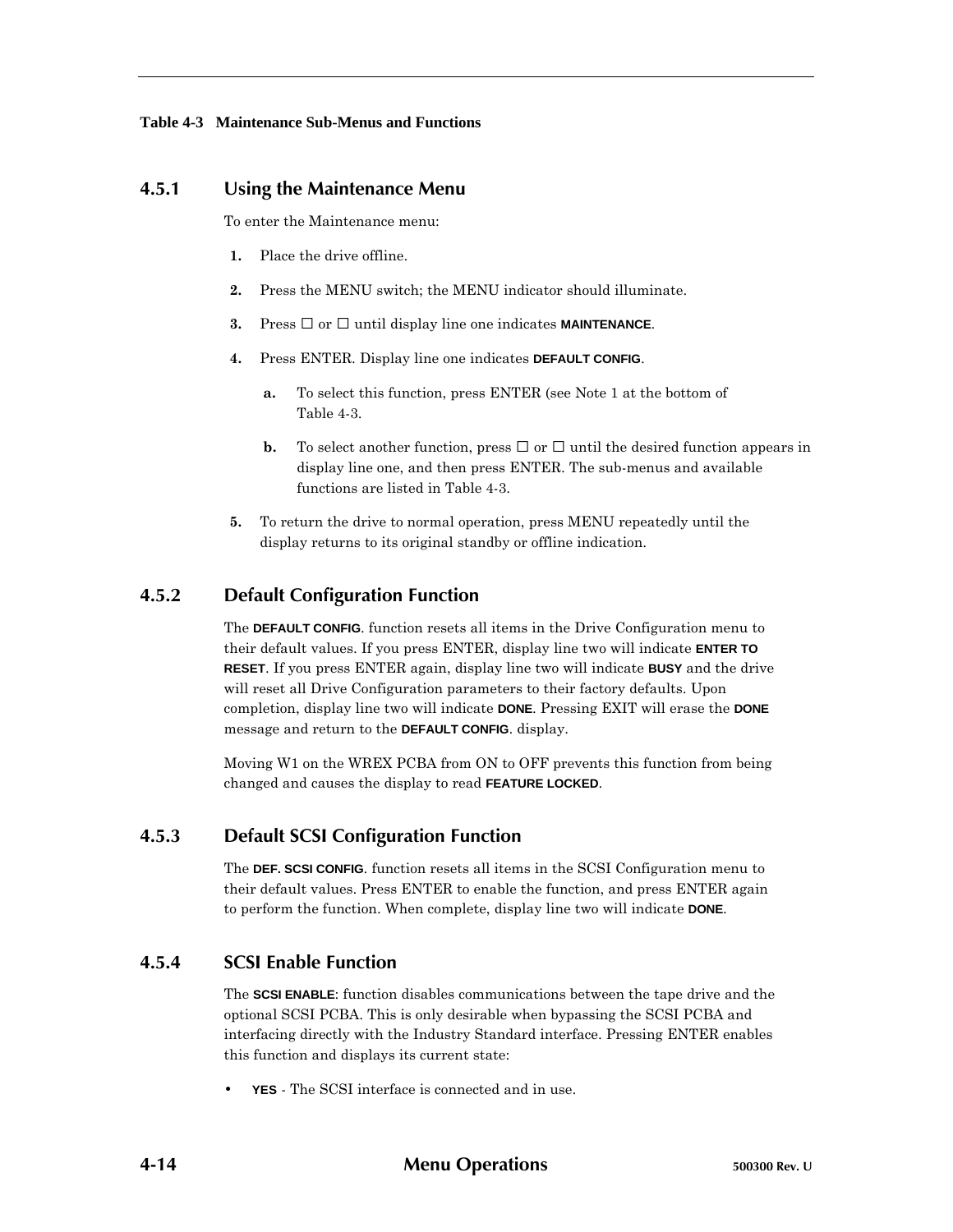• **NO** - The SCSI interface is not in use.

Pressing ENTER a second time toggles this function between **YES** and **NO**. Pressing EXIT leaves the function as indicated in the display. **NO SCSI RESPONSE** indicates that the SCSI PCBA is not connected or that it is being held reset by the SCSI bus.

# **4.5.5 Display Firmware Sub-Menu**

The **DISPLAY FIRMWARE** sub-menu displays internal information about the drive and its firmware. Information is displayed, and nothing is changed.

Press the or switches to scroll through the parameters, and press EXIT to exit.

# **4.5.6 Prepare Media Sub-Menu**

The Prepare Media sub-menu offers five functions for the 341X drives (three functions for the 3402/3404 drives). A tape must have write-enable ring and must be loaded before activating these functions.

# *CAUTION*

*The Prepare Media sub-menu functions will erase part or all of the tape and should be used with discretion.*

The following steps are used to execute a Prepare Media function:

- **1.** Load a tape.
- **2.** Step through the menu hierarchy and enter the Prepare Media sub-menu by pressing ENTER when display line one indicates **PREPARE MEDIA**.
- **3.** Use the or switches to until the desired function appears in display line two.
- **4.** To select the displayed function, press ENTER again. Display line two will then indicate **ENTER = CONTINUE**.
	- **a.** To continue with the function, press ENTER again. After display line two indicates **WILL ERASE TAPE!,** press ENTER again to execute the operation. Display line two will then display the appropriate message, the BUSY indicator will illuminate, and the function will be performed. When the function is complete, the tape will be rewound and the BUSY indicator will be extinguished.
	- **b.** The operation cannot be aborted once it has begun.
- **5.** To discontinue the function and return to the preceding level, press EXIT.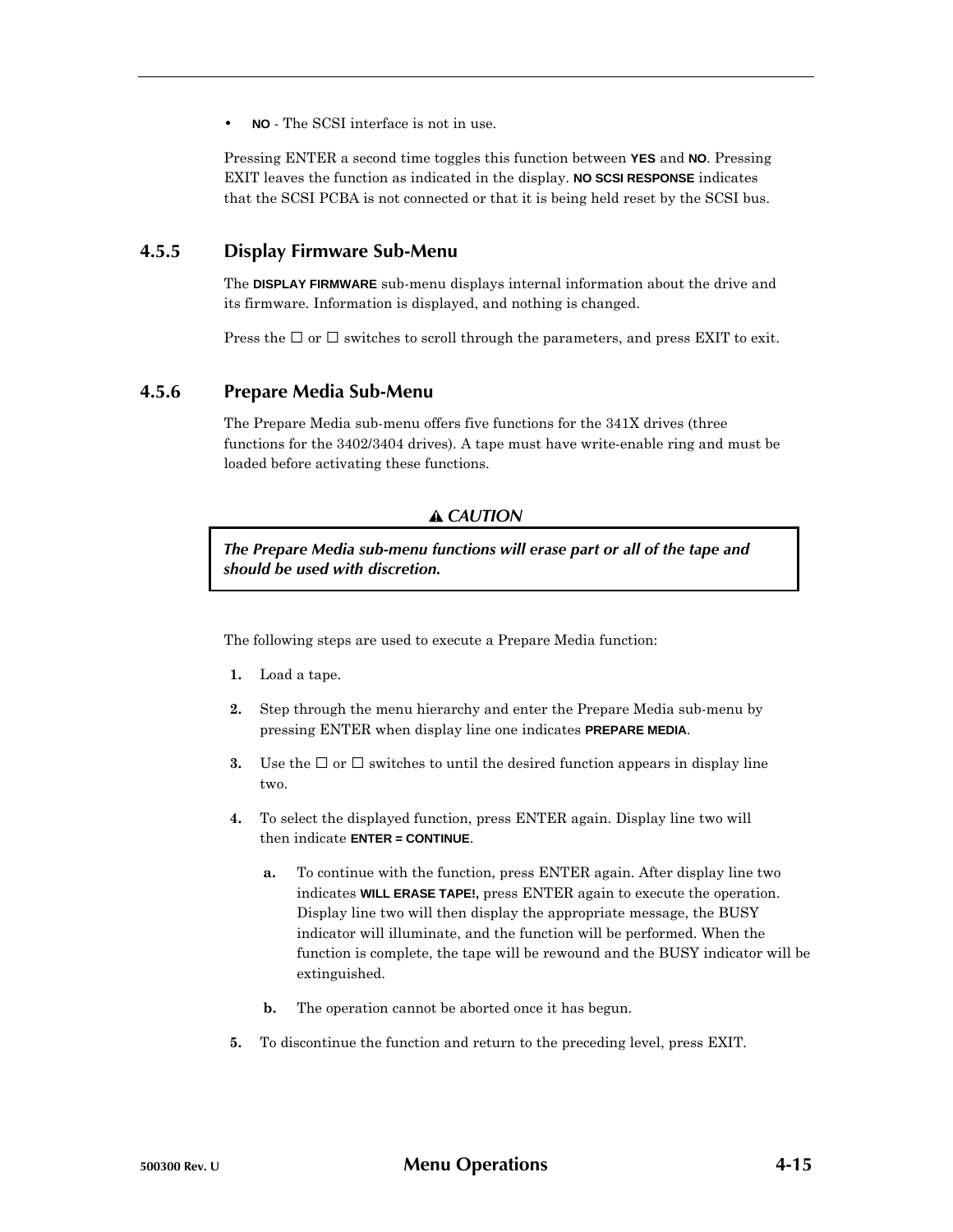#### **4.5.6.1 Write Ident Function**

The **WRITE 6250 (3200, 1600) IDENT** functions allow you to initialize a blank tape (or to reinitialize prerecorded tapes) to a recording density of his choice. These functions will write the selected ID burst, erase 50 feet of tape, and rewind the tape back to BOT. The tape will then appear as a blank tape with an ID burst, and the ID burst will cause the tape drive to set the desired operating density when the tape is read from BOT. Drives will not write ID bursts for unsupported densities.

#### **4.5.6.2 Security Erase Function**

The **SECURITY ERASE** function will completely erase a tape from BOT to a point sixteen feet beyond EOT, including the ID burst. The tape must be at BOT before invoking the function. The function takes less than 3 1/2 minutes for a 2400-foot reel of tape and may be aborted at any time by pressing or EXIT.

#### **4.5.6.3 Verify Media Function(341X only)**

The **VERIFY MEDIA** function allows you to verify the suitability of any reel of tape for use on the drive by writing the maximum density on all nine tracks of the tape from BOT to EOT without any gaps. While writing, it monitors the amplitude of the signals of all nine read channels and when one or more channels fall below the normal threshold, a dropout is counted. Single-channel and multiple-channel dropouts are counted separately. Multiple-channel dropouts indicate a larger defect.

When writing a normal data tape, the host is responsible for rewriting a block whenever a dropout is detected (you may configure your SCSI drive in the Menu mode to perform the rewrite automatically.) Therefore, almost any number of defects can be tolerated; however, the quality of the tape and its suitability for long-term storage is indicated by the number of dropouts detected during this test. More than ten dropouts indicates considerable wear or dirt on the tape, and will also cause more rewrite operations, resulting in tape repositioning and a lower data throughput rate.

The dropout counters stop counting at 255, but the function continues until EOT:

- **1.** While the function is running, the display will indicate the number of dropouts detected.
- **2.** When EOT is detected, the tape will be rewound, but the dropout counts will remain displayed until any switch is pressed.

When display line two is cleared, the operation is complete and you may scroll the menu with the and switches. The function takes about five minutes for a 2400 foot reel of tape and may be aborted at any time by pressing .

The Verify Media function is not available on the 3402/3404 tape drives.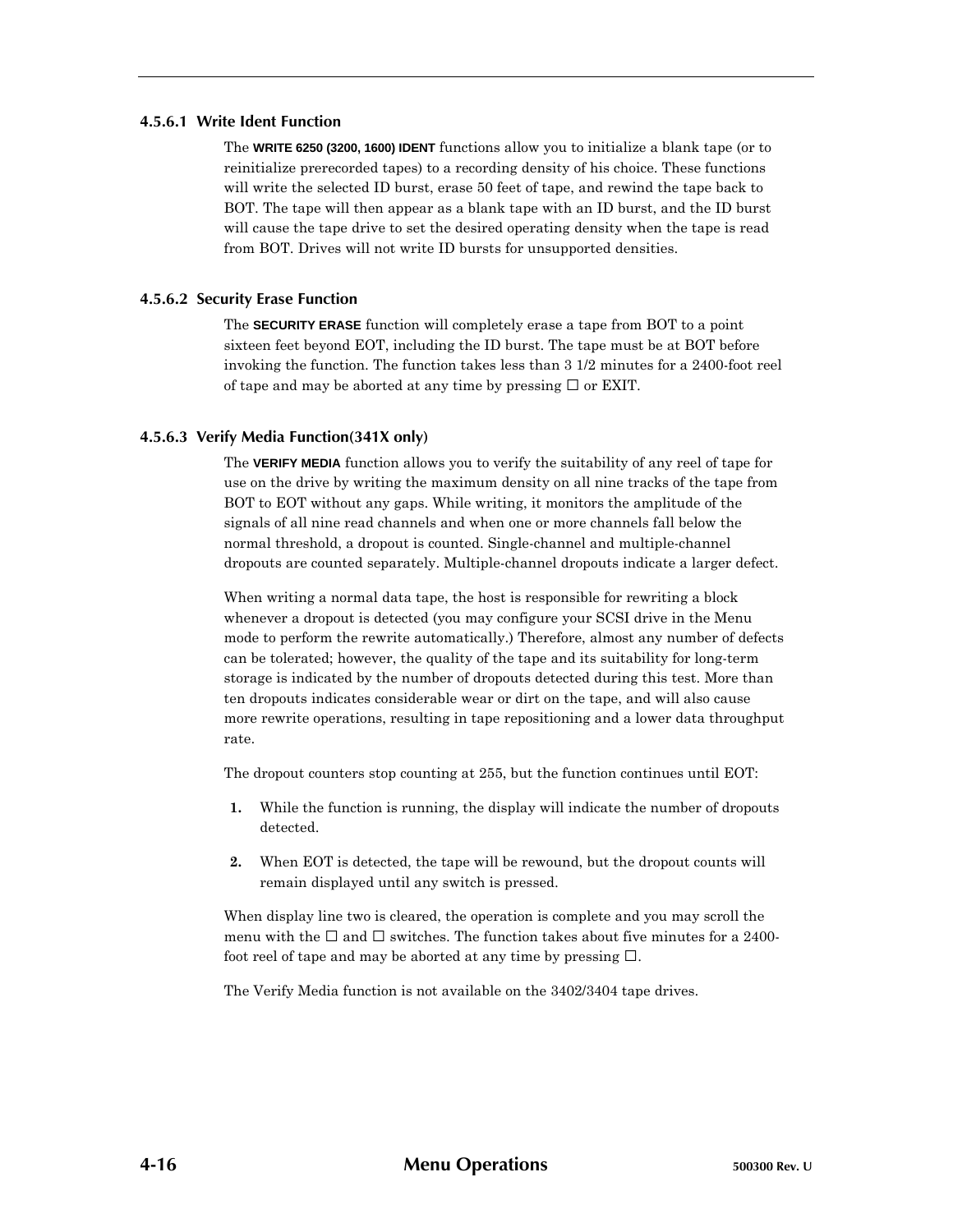# **4.5.7 Demonstration Function**

The **DEMONSTRATION** function is a sales tool mode that exercises tape motion and displays a series of messages describing the features of the drive. It may be stopped by pressing or EXIT.

# **4.5.8 Diagnostics Sub-Menu**

The Diagnostics sub-menu contains several offline functions that can assist you in isolating suspected problems with the tape drive. The tape must be loaded before enabling the Write/Read, Motion, and BOT/EOT tests. The Write/Read test will not function if the tape is file-protected. The available functions are:

- General Tests
- Write/Read Test
- Motion Test
- BOT/EOT Test
- Display Command Log
- AC Line Voltage
- SCSI Diagnostics

# **4.5.8.1 General Tests**

The **GENERAL TESTS** are the same nineteen tests (sixteen for models 340X) that are performed each time the drive is powered up; they are described in Table 3-1.

# **4.5.8.2 Write/Read Test**

# *CAUTION*

*The Write/Read test will overwrite any existing data on the tape and should be used with discretion.*

The **WRITE/READ** test takes about four minutes to perform and consists of the following automated sequence:

- **1.** The drive selects 1600 CPI;
- **2.** The drive writes fifty blocks (32000 bytes) in the start/stop mode;
	- **a.** This checks the accuracy of the tape positioning system as well as the write formatter, write power system, write head drivers, and the head;
	- **b.** Any blocks resulting in a hard or corrected error are erased and rewritten, and the MENU indicator will extinguish during each retry;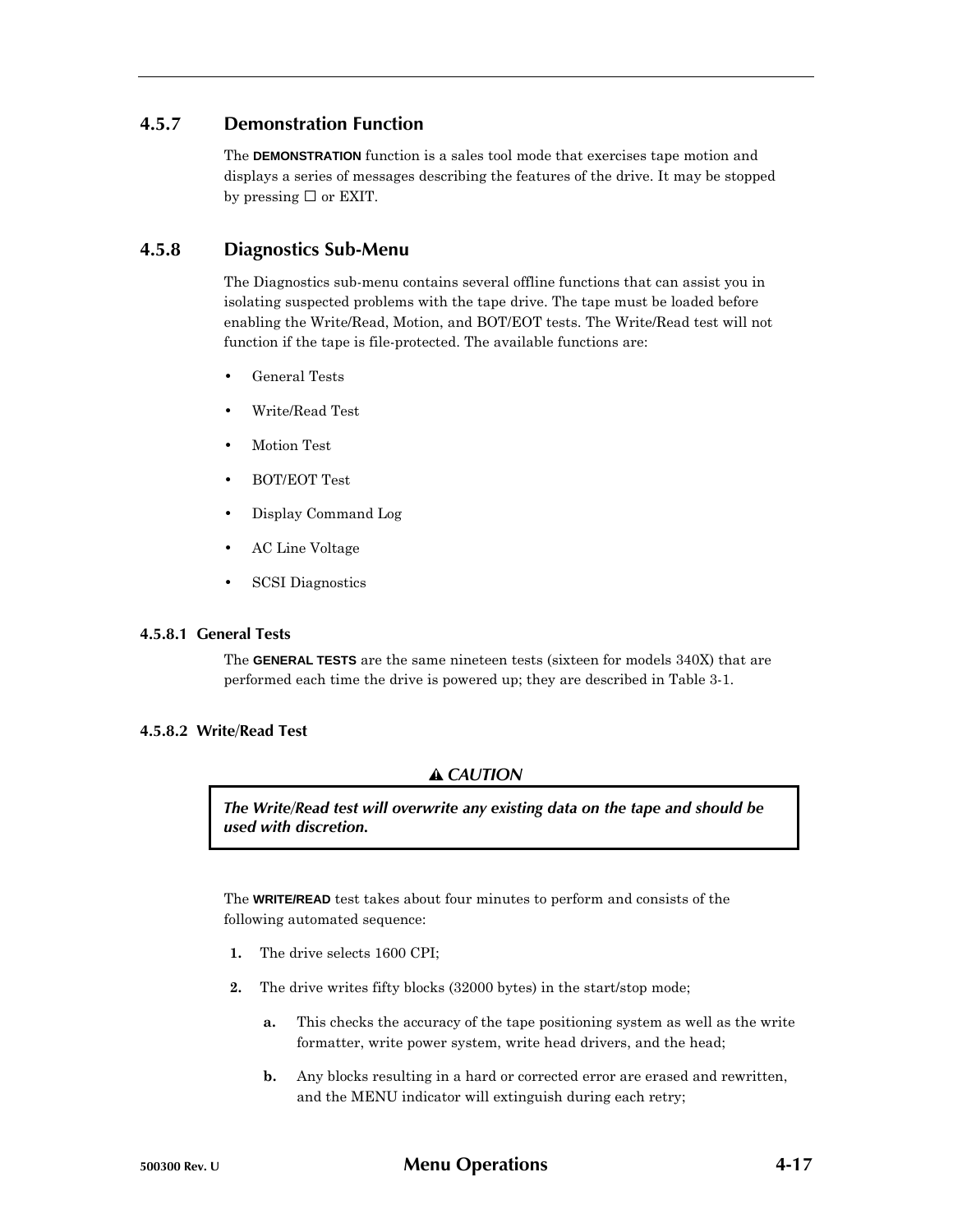- **c.** If the tape drive is unable to write an error-free block within five write retries, **WRITE FAIL** will be displayed and the test will be terminated;
- **3.** The drive writes two filemarks and rewinds the tape;
- **4.** The drive reads the tape in the streaming mode from BOT to the first filemark, checking each block for the following conditions:
	- **a.** Hard data errors
	- **b.** Block length errors
	- **c.** Correct filemark detection
	- **d.** Correct number of blocks read
	- **e.** Corrected data errors

At the end of the read pass, only the first error encountered in the preceding list will be reported. The drive automatically repeats the test sequence for each density available on the drive.

There should be no errors for a properly operating drive using quality tape. However, it is possible for a properly operating drive to fail with hard errors if a crease in the tape was encountered during writing. If the test fails, it should be repeated once using a different tape.

To run the test, perform the following steps:

- **1.** Load any size reel.
- **2.** Use the front panel switches to enter the Diagnostic sub-menu. When display line one indicates **DIAGNOSTICS**, press ENTER. Display line one indicates **GENERAL TESTS**.
- **3.** Press . Display line one indicates **WRITE/READ TEST.**
- **4.** Press ENTER. Display line two indicates **ENTER = CONTINUE.**
- **5.** Press ENTER. Display line two indicates **WILL ERASE TAPE!**
- **6.** Press ENTER. The BUSY indicator will illuminate, the test will begin, and display line two will indicate **1600 BPI, WRITE.**
	- **a.** Once begun, the test will run until completion, and display line two will indicate the various operations as they occur.
	- **b.** If no errors are detected, the test will be repeated at the remaining densities, and display line two will indicate **PASSED** upon completion of all tests. Press any switch to clear the message.
	- **c.** If an error is detected while writing, the tape drive will attempt to recover by performing up to five retries, during that time the Menu indicator turns off.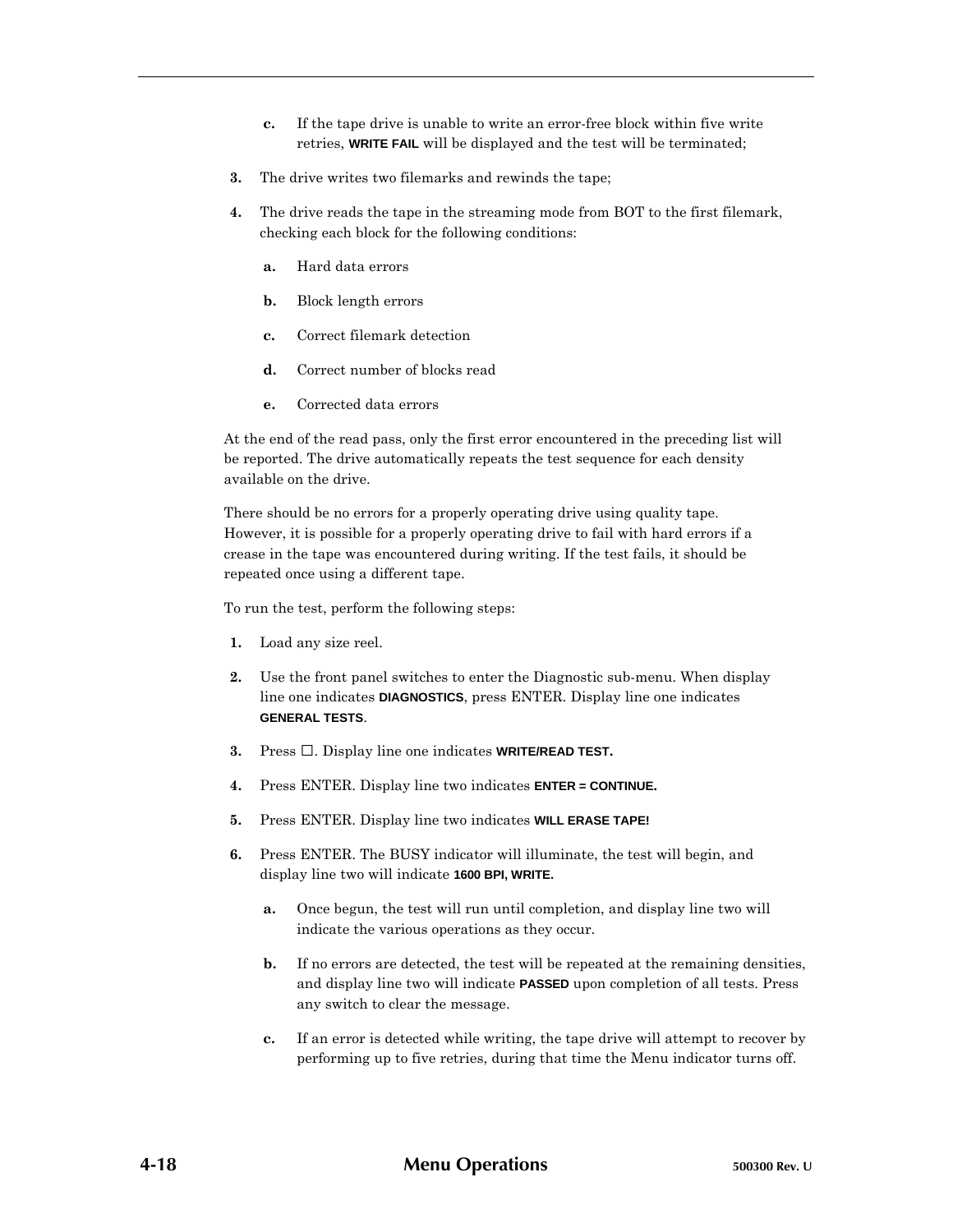- **d.** If unrecoverable errors are detected, they will be reported in display line two and the test will halt. Note the message and then press any switch to resume the test. Report the exact text of any error messages to a service representative.
- **e.** You can abort the test at any time by pressing or EXIT.
- **7.** When display line two is clear, the function is complete and you may scroll the menu with the and switches.

#### **4.5.8.3 Motion Test**

The **MOTION** test may be run using any size reel, and the tape must be loaded prior to execution. The Motion test lasts about nineteen minutes (using a 2400-foot reel) and performs a rigorous series of tape motions that exercises all aspects of servo performance. The test runs from BOT to EOT and rewinds the tape when complete.

When display line one indicates **DIAGNOSTICS**, run the test as follows:

- **1.** Press ENTER. Display line one indicates **GENERAL TESTS**.
- **2.** Press twice. Display line one indicates **MOTION TEST**.
- **3.** Press ENTER. The BUSY indicator illuminates, display line two indicates **BUSY**, and the test begins.
	- **a.** If the test completes successfully, display line two will indicate **PASSED**. Press any switch to clear the message.
	- **b.** If an error is detected, display line one will indicate **MOTION FAULT**.
	- **c.** You can abort the test at any time by pressing or EXIT.
- **4.** When display line two is clear, the function is complete and you may scroll the menu with the and switches.

### **4.5.8.4 BOT/EOT Test**

The **BOT/EOT** test is a quick way to check the BOT/EOT sensor and both TIP (tapein-path) sensors. There are two modes of operation:

- **Dynamic** Checks the operation of the BOT and EOT sensors by moving the tape to EOT and then rewinding it to BOT.
- **Static** Allows you to manually check the operation of all tape path sensors.

#### **Running the Test Dynamically**

If the tape is tensioned, the test will be run dynamically. Any size reel may be used. To check the sensors dynamically, perform the following steps when display line one indicates **DIAGNOSTICS:**

- **1.** Press ENTER. Display line one indicates **GENERAL TESTS.**
- **2.** Press three times. Display line one indicates **BOT/EOT TEST.**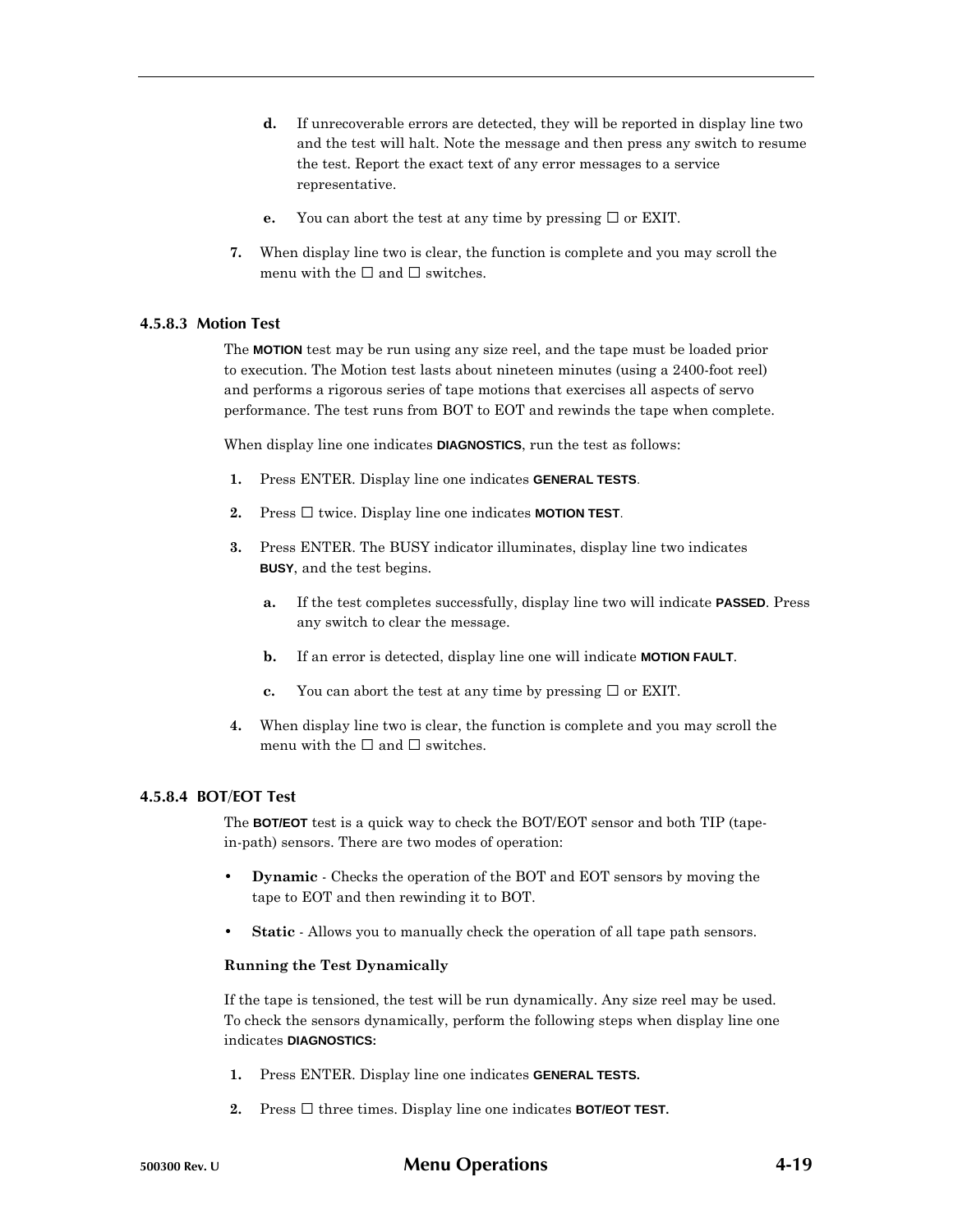- **3.** Press ENTER. The BUSY indicator illuminates and the tape moves forward. Display line two indicates **BOT/EOT TEST**, and display line one provides a tape progress indicator and also shows the reel size.
	- **a.** If the EOT sensor is functioning, the test rewinds the tape and checks the BOT sensor upon completion.
	- **b.** If the EOT sensor fails, the tape will run off the supply reel with an appropriate **MOTION FAULT** message.
	- **c.** If the test completes successfully, display line two will indicate **PASSED**. Press any switch to clear the message.
	- **d.** You can abort the test at any time by pressing or EXIT. The tape will be automatically rewound.
- **4.** When display line two is clear, the function is complete and you may scroll the menu with the and switches.

#### **Running the Test Statically**

If the tape is not tensioned, the test will be run statically. To avoid touching the tape, it should be unloaded before the test is begun.

To check the sensors manually, perform the following steps when display line one indicates **DIAGNOSTICS:**

- **1.** Press ENTER. Display line one indicates **GENERAL TESTS.**
- **2.** Press three times. Display line one indicates **BOT/EOT TEST.**
- **3.** Press ENTER. Display line two indicates **BOT EOT TIP: F R.**
- **4.** Open the cover and check individual sensor operation as follows:
	- **a.** Place your fingers in the front TIP sensor's path and verify that the **F** disappears from the display.
	- **b.** Place your fingers in the rear TIP sensor and verify that the **R** disappears from the display.
	- **c.** Place your fingers between the BOT/EOT sensor and the reflector opposite it and verify that **BOT** and **EOT** disappear from the display.
- **5.** If the display does not change during these checks, the respective sensor is defective.

# **4.5.8.5 Display Command Log Function**

The **DISP COMMAND LOG** function allows the user to display and scroll up and down through a log containing the 48 (0 through -47) most recent commands to the drive via the industry standard interface. The most recent command is displayed first. The command log may be scrolled with the and switches.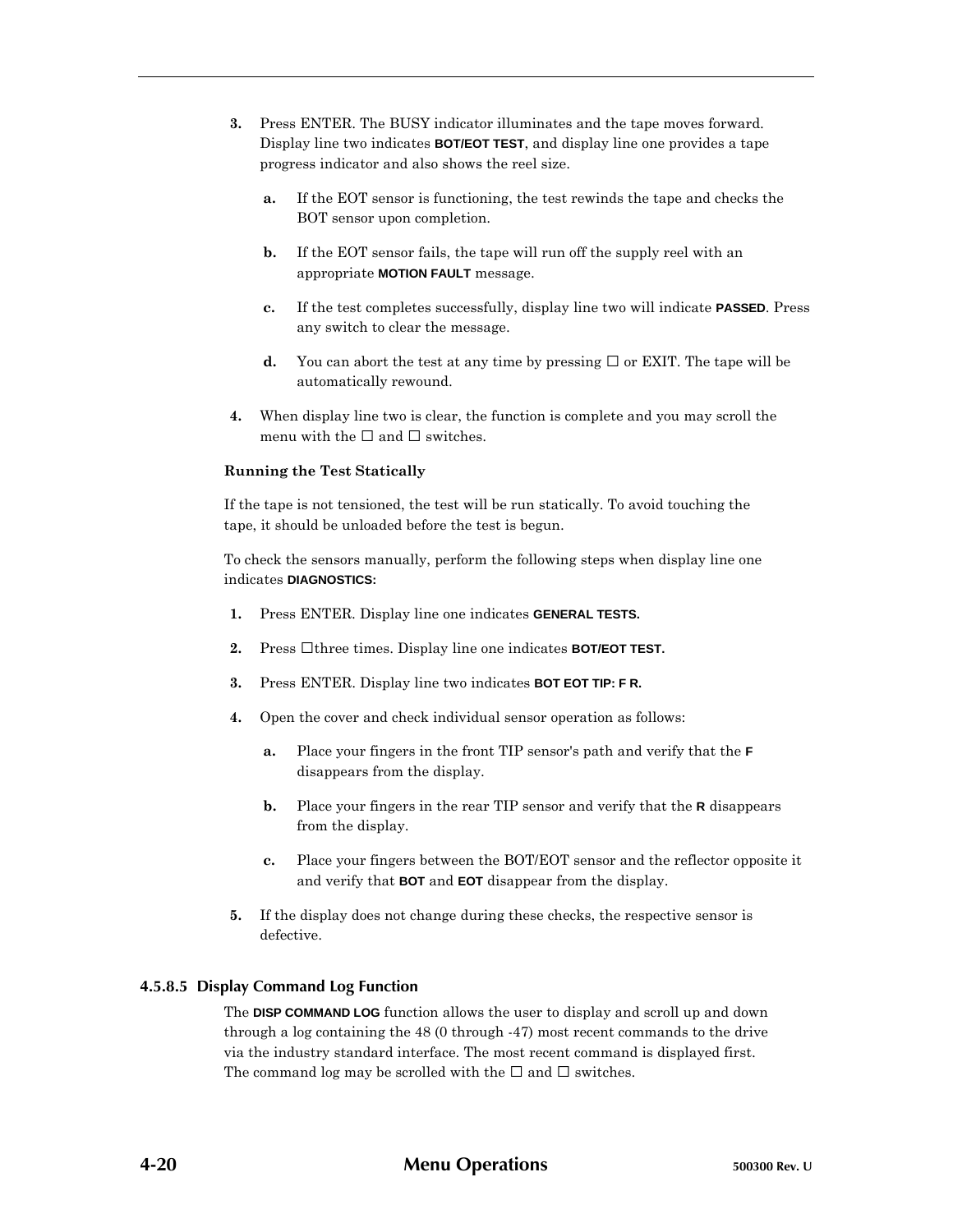An **S** appearing in display line one indicates that the command was received before the tape drive reinstruct window closed, allowing the tape to stream. Loading a tape clears the command log.

On SCSI models, this function does not display the commands that were transferred via the SCSI bus, but displays the commands that were transferred from the SCSI PCBA to the WREX PCBA.



#### **Figure 4-3 Command Log Display**

#### **4.5.8.6 AC Line Voltage Function**

The **AC LINE VOLTAGE** function presents a sixteen-segment bar graph on the liquid crystal display. The bar graph is shown in Figure 4-4.



#### **Figure 4-4 AC Line Voltage Display**

The bar graph provides a visual indication of the AC line voltage with respect to the tape drive's minimum and maximum line voltage requirements. When the tape drive's AC line voltage configuration switches at the rear of the drive are correctly set for the available line voltage, about half of the segments in the bar graph will be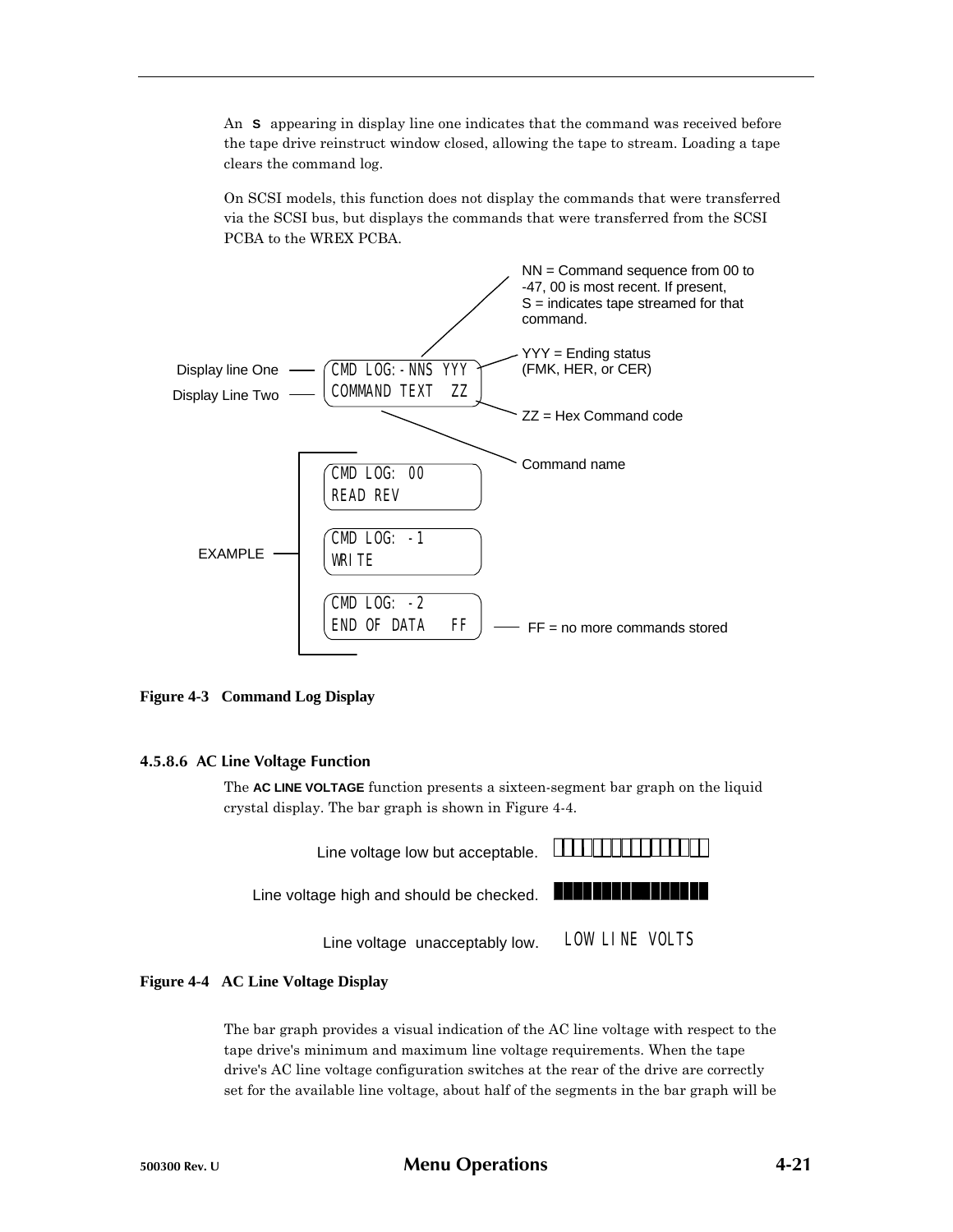visible. If no segments are visible, the line voltage is low but still okay; if all sixteen segments are visible, the line voltage is high but should be checked.

If the **LOW LINE VOLTS** message appears on the liquid crystal display, the line voltage is unacceptably low. Either the AC line configuration switches at the rear of the drive or the AC line voltage itself may need to be changed. Consult Chapter 8 for information regarding the use of the configuration switches.

### **4.5.8.7 SCSI Diagnostics Function**

The **SCSI DIAGNOSTICS** function is designed as a tool to provide the factory with information to help analyze and diagnose problems. As such, it should only be used while under the direction of trained factory personnel.

# **4.5.9 Service Sub-Menu**

The Service sub-menu contains three functions that are used by qualified service personnel after performing corrective maintenance.

#### **4.5.9.1 Skew Check**

The Skew Check function allows a service technician using an oscilloscope and special skew tape to check read skew. This function is fully documented in the technical service manual.

#### **4.5.9.2 PROM Change Function**

During the General Tests, which are also performed each time the drive is switched on, the checksums of all EPROMs in the drive are read and compared with those stored in the drive's non-volatile memory. If there is a mismatch, the drive reports an error on the LCD. If an EPROM is replaced and the drive is not told about the new checksum, it will report an error each time it is powered up or whenever the General Tests are run from the Diagnostics sub-menu.

Activating the **PROM CHANGE** function causes the drive to poll all EPROMs and to store their checksums in non-volatile memory. In addition, all parameters in the Drive Configuration menu are reset to their factory defaults. This function must be invoked whenever an EPROM for the Write Executive, Motion, or SCSI CPUs or whenever an EPROM pair for the Write or Read DSPs has been changed. Note that moving W1 on the WREX PCBA from ON to OFF disables this function and causes the display to read **FEATURE LOCKED**.

After replacing EPROMs, their checksums should be displayed and compared with the checksums written on their labels using the following procedure:

# *CAUTION*

*EPROMs should only be removed and replaced by a qualified technician observing proper ESD procedures.*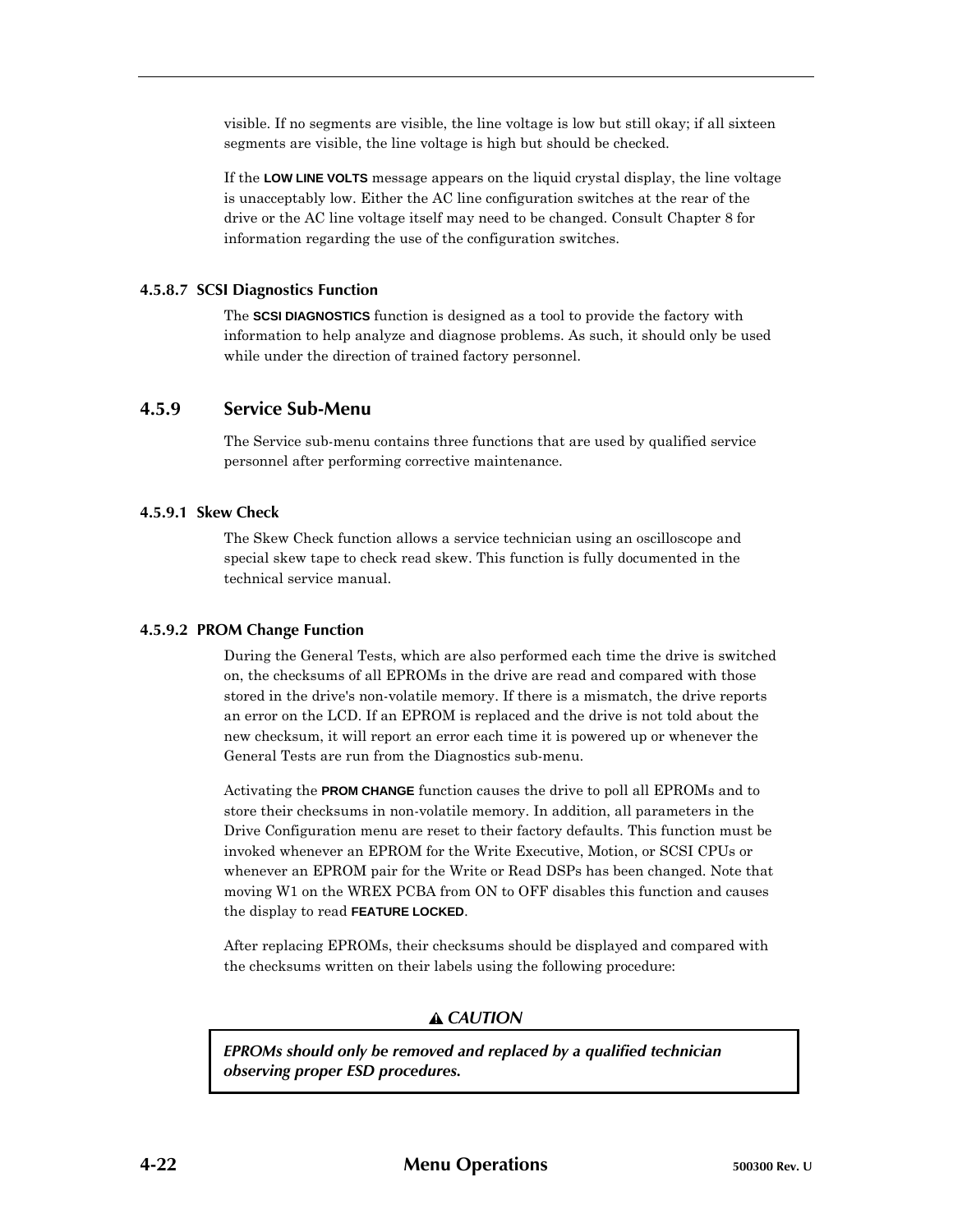- **1.** Apply power to the tape drive.
- **2.** The power up diagnostics will display a checksum error message on the front panel display for each EPROM that was changed. Press any switch each time this occurs to continue the diagnostics. When the diagnostics are complete, the display will indicate **STANDBY**.
- **3.** Press the MENU switch once. The MENU indicator will illuminate and the display will indicate **RESET HEAD CLEAN**.
- **4.** Display the checksums as follows:
	- **a.** Press the or switch until the display indicates **MAINTENANCE**.
	- **b.** Press the ENTER switch once. **DEFAULT CONFIG**. is displayed.
	- **c.** Press the or switch until the display indicates **DISPLAY FIRMWARE**.
	- **d.** Press the ENTER switch once. The drive model number will be displayed.
	- **e.** Press the or switch until the display reads **EXECUTIVE CPU** on the top line and indicates a four-digit hexadecimal number on the bottom line. This number is the newly calculated checksum for the WREX EPROM, and should match the checksum written on the EPROM label (recorded before installation).
	- **f.** In the same manner, the checksums of the Write DSP, Read DSP (341X only), Motion CPU and SCSI CPU can be read. The displayed checksums should match those recorded on the EPROM labels.
- **5.** After the correct checksums have been verified, press the EXIT switch until the display indicates **DISPLAY FIRMWARE**.
- **6.** Update the non-volatile RAM with the new checksums as follows:
	- **a.** Press the or switch until **SERVICE** is displayed.
	- **b.** Press the Enter switch once. **PROM CHANGE** will be displayed.
	- **c.** Press the ENTER switch again. The bottom line of the display will then indicate **ENTER TO RESET**.
	- **d.** Press the ENTER switch once. The tape drive will record the new checksums, store them in the WREX microprocessor, and display **DONE** when the process is complete.
- **7.** Press the EXIT switch until the MENU indicator goes out and the display indicates **STANDBY**. The tape drive is now ready for normal operation.

# **4.5.9.3 Board Change Function**

The **BOARD CHANGE** function does everything the PROM Changed function does, plus the following: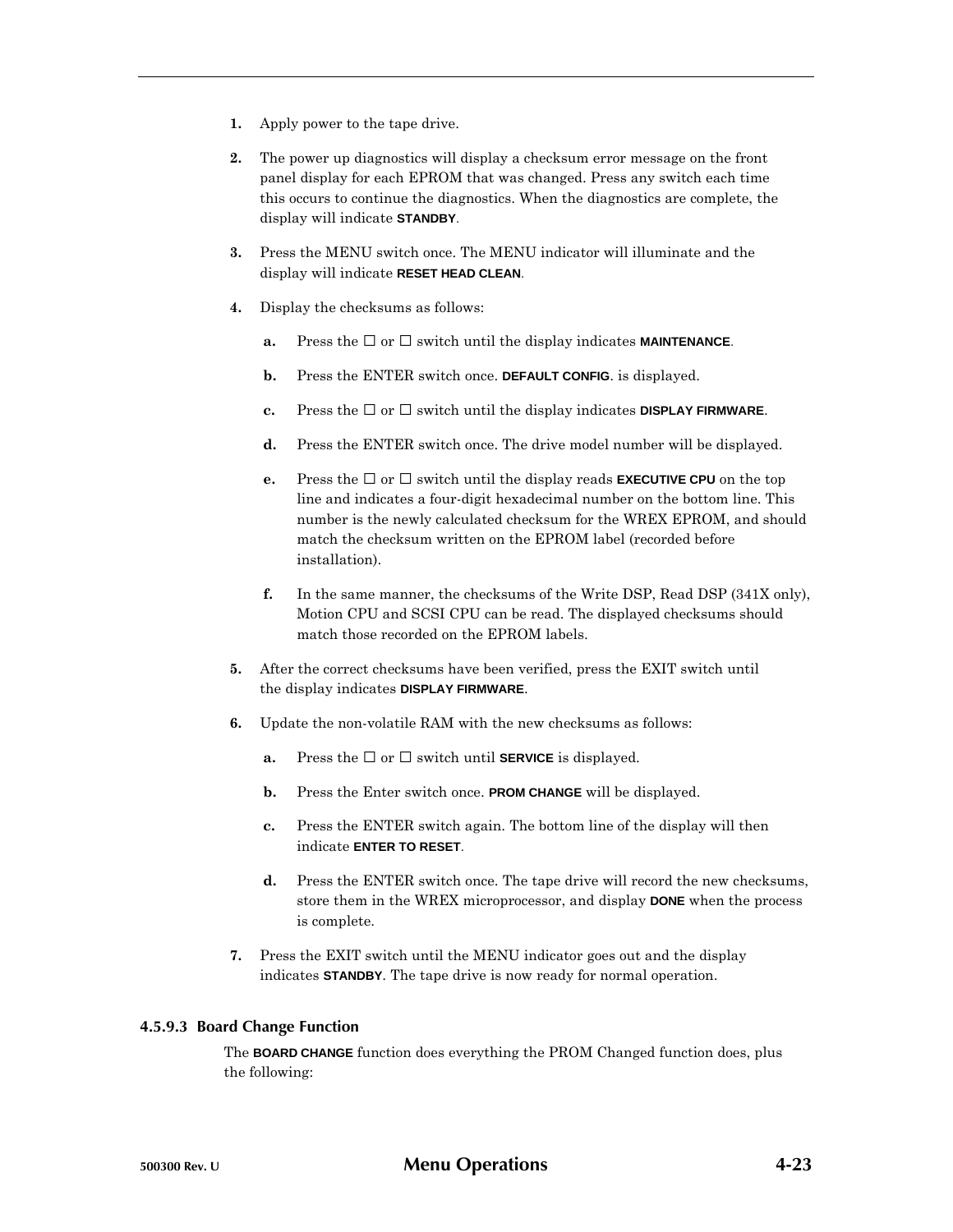- It displays the part number of the Read Formatter PCBA installed in 341X drives.
- It asks you whether the SCSI PCBA should be enabled.
- It resets all SCSI configuration parameters to their factory default values.

Moving W1 on the WREX PCBA from ON to OFF disables this function and causes the display to read **FEATURE LOCKED.**

### **4.5.9.4 Motion Calibrate Function**

The **MOTION CALIBRATE** function is used to test the motion system, calibrate the motors, and to calibrate the BOT, EOT, TIP and FPT sensors. The calibration is fully automatic, eliminating the need for manual adjustments. Motion Calibrate performs the following functions:

- Checks the blower motor for correct power consumption;
- Checks the Tape-In-Path (TIP) sensors and establishes thresholds for tape detection;
- Checks and calibrates the Reel-In-Place sensor and the two reflective tabs on the supply hub;
- Checks the temperature sensor and the +70 volt power supply;
- Checks and calibrates the BOT/EOT sensors;
- Determines the offsets of the motor driver circuits (used in motor control);
- Determines the back-EMF of the motors;
- Loads a tape to check the loading sequence.

The test is begun with no tape on the supply hub. When display line one indicates **SERVICE**, perform the following steps to run the test:

- **1.** Press ENTER. Display line one indicates **PROM CHANGED**.
- **2.** Press three times. Display line one indicates **MOTION CALIBRATE.**
- **3.** Press ENTER and carefully read the instructions on the display. It is vital that the user fully complies with all instructions.
- **4.** Verify there is no reel of tape in the drive. If there is, remove it.
- **5.** After reading the messages, press LOAD to start the automatic calibration procedure. Do not open the top cover or the door until the display asks for the insertion of a tape.
- **6.** A series of messages will appear that describe the activities being performed. If a problem is detected, the function will terminate and a message will be displayed describing the problem.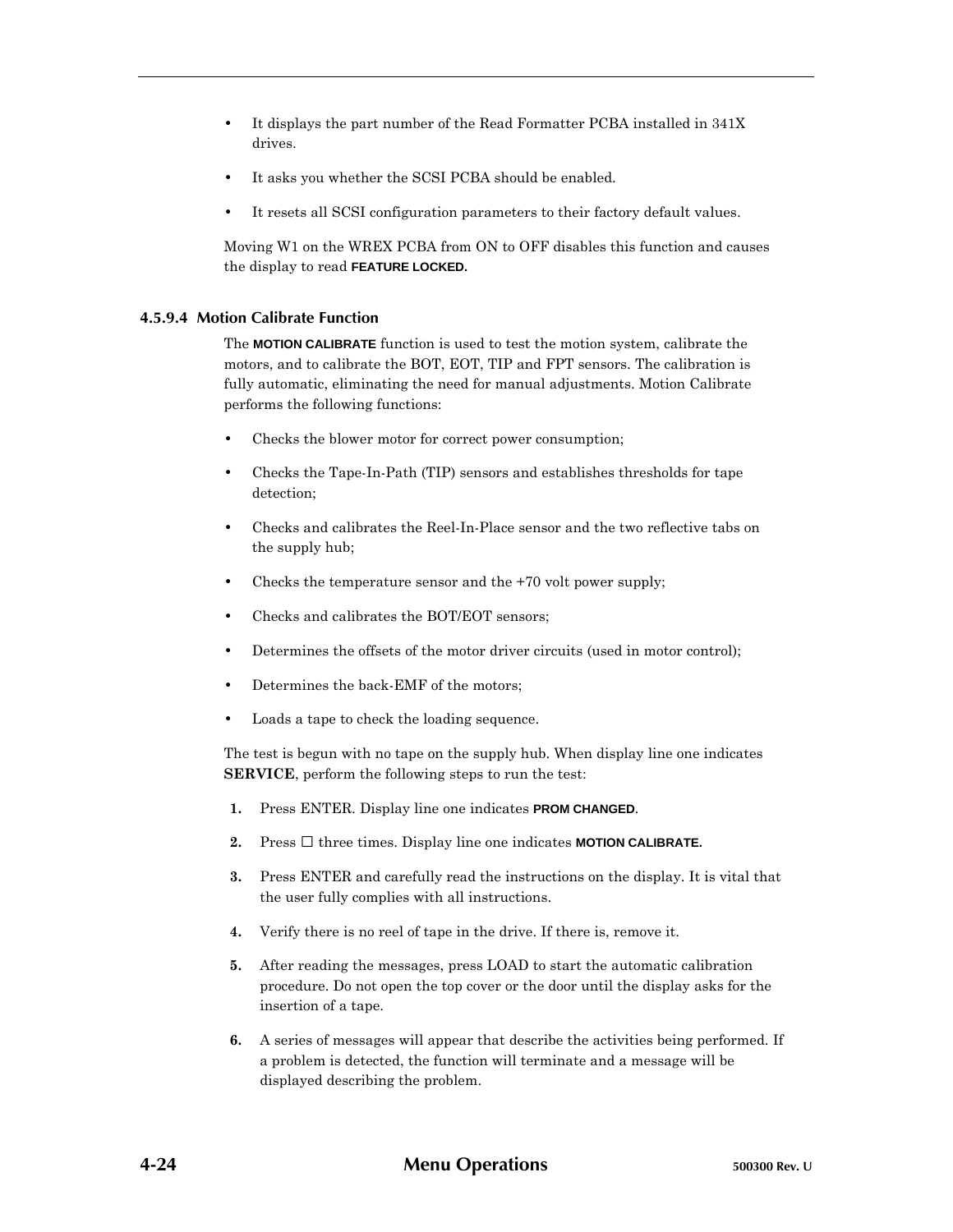- **7.** After about two minutes, the drive will request a 10.5-inch reel of tape with a write-enable ring installed. Insert a full 10.5-inch reel (2400-foot), close the door, and press LOAD to continue the calibration. Do not use a valuable tape for this procedure.
- **8.** The drive will load the tape, and if successful, will display **CALIBRATION COMPLETED.**
	- **a.** If the function completed successfully, the calibration information will be stored in non-volatile memory.
	- **b.** If an error is detected, an appropriate message will be displayed. Note the message and repeat the procedure. The drive must complete the calibration procedure successfully for the drive to operate. If the failure persists, the drive requires service. Table 7-10 lists the possible error messages.
	- **c.** Press EXIT until the MENU indicator extinguishes.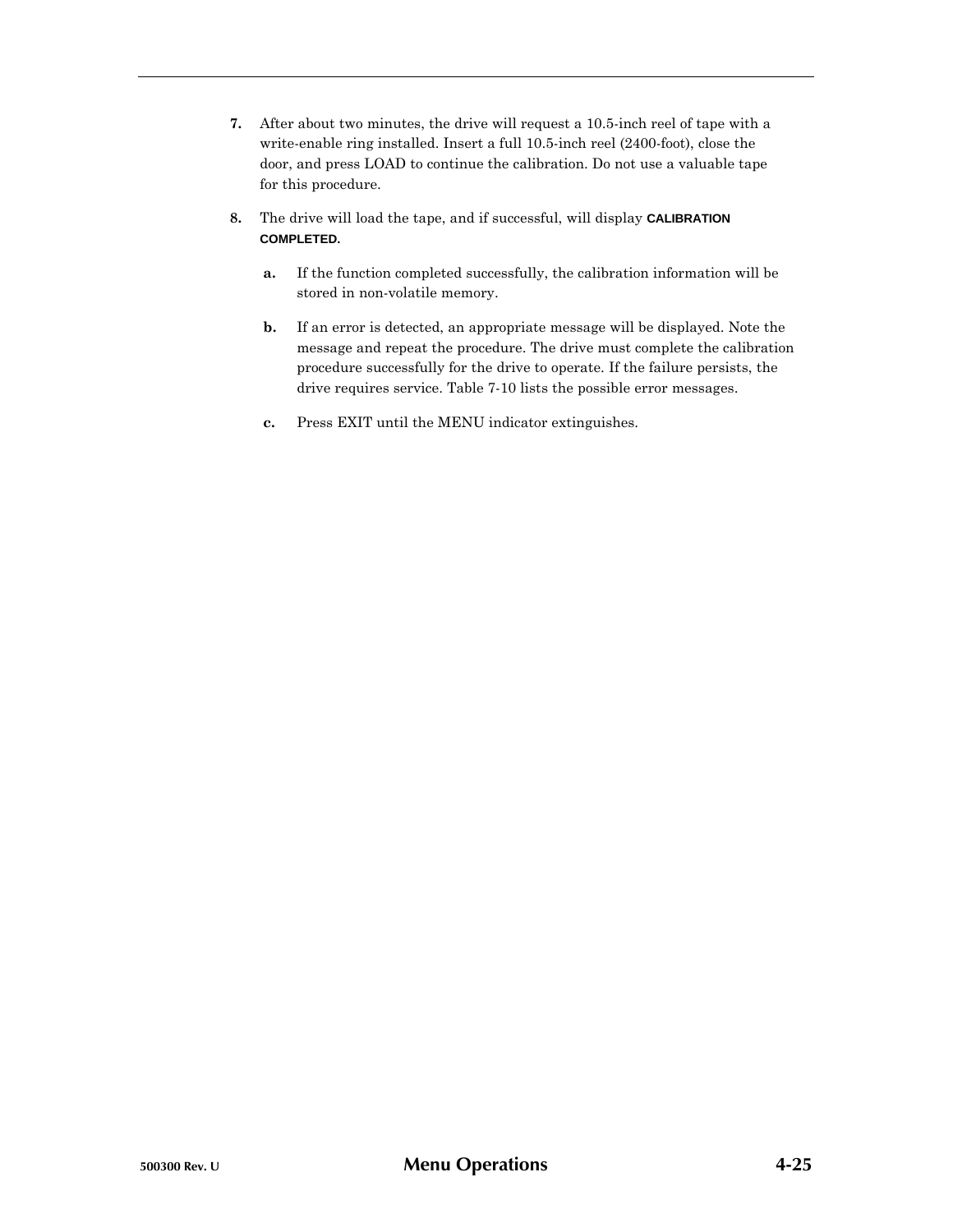# **5.1 SCSI Configuration Menu**

Qualstar SCSI-2 drives have an additional menu called the SCSI Configuration menu that allows you to define the parameters shown in Table 5-1. A detailed description follows the table.

| <b>LCD DISPLAY</b><br>(PARAMETER) | <b>SELECTABLE VALUES</b><br>(DEFAULT VALUES) | <b>COMMENTS</b>                                     |
|-----------------------------------|----------------------------------------------|-----------------------------------------------------|
| SCSI ID:                          | $0 - 7(5)$                                   | <b>SCSI Device ID selection</b>                     |
| <b>SCSILUN:</b>                   | $(0) - 7$ , ALL                              | Sets LUN to which drive will respond                |
| <b>SCSI PARITY:</b>               | (OFF), ON                                    | SCSI bus parity detection                           |
| <b>SCSI SYNC:</b>                 | OFF, (ON)                                    | Allow synchronous data transfers                    |
| SPACE:                            | (NORMAL), READ AHEAD                         | Read/Write mode switching                           |
| UNLOAD:                           | (NORMAL), INHIBIT, REWIND                    | Sets response to Unload command                     |
| <b>WRITE CER:</b>                 | (ERROR), LAST, NO, RETRY, YES                | Reported status of last write retry                 |
| <b>WRITE EOT:</b>                 | (WRITE), RETAIN                              | Write buffer contents when EOT sensed               |
| <b>WRITE HER:</b>                 | (REPORT), IGNORE                             | Ignore hard write errors                            |
| <b>WRITE RETRYS:</b>              | $(13)$ 0 - 99                                | Max # retries on write HER or CER                   |
| 800 MASK WP:                      | (YES), NO                                    | Mask write protect indication on 800 CPI            |
| <b>BLOCK LENGTH:</b>              | $0 - 99(2)$                                  | Sets fixed block length to displayed value x<br>256 |
| BUFFER:                           | FORCE ON, FORCE OFF,<br>(NORMAL)             | 1 Megabyte buffer enable                            |
| BUSY:                             | (NOT READY), BUSY                            | See Section                                         |
| DISCON:                           | (YES), NO DATA1, NO DATA2, NO                | Allow disconnection during commands                 |
| <b>EARLY EOT:</b>                 | (NORMAL), EOM, 1 BLK                         | Buffering mode after Early EOT                      |
| EOM ON READ:                      | YES, (NO)                                    | Report EOM reads past EOT marker                    |
| <b>INQUIRY:</b>                   | (QUALSTAR), various, see text                | Selects Inquiry Data File                           |
| LNG BLK:                          | (STOP), CONTINUE                             | Read ahead termination for long blocks              |
| MODEL:                            | 3402/4, 3410/2, 3413/4, 3416/8               | Drive model number (no default)                     |
| NRZI:                             | LRC/CRC, (NO LRC/CRC)                        | NRZI check character disable                        |
| RD BAD DATA:                      | (YES), NO                                    | Returns bad data to host                            |
| RD EOT STOP:                      | YES, (NO)                                    | Disable read beyond EOT tab                         |
| <b>READ AHEAD:</b>                | OFF, 1 FMK, (2 FMK), 3 FMK                   | Read ahead enable/termination                       |
| <b>READ CER:</b>                  | (IGNORE), REPORT                             | Inhibit reporting of correctable read errors        |
| <b>READ HER:</b>                  | (REPORT), IGNORE                             | Ignore hard read errors                             |
| <b>READ RETRYS:</b>               | $(10)$ 0 - 99                                | Max # retries on read HER                           |
| <b>RESIDUE:</b>                   | INVERT, (NORMAL)                             | Residue count format                                |
| <b>REWRITE CER:</b>               | (YES), NO                                    | Enable retries for correctable errors               |

**Table 5-1 SCI Configuration Menu**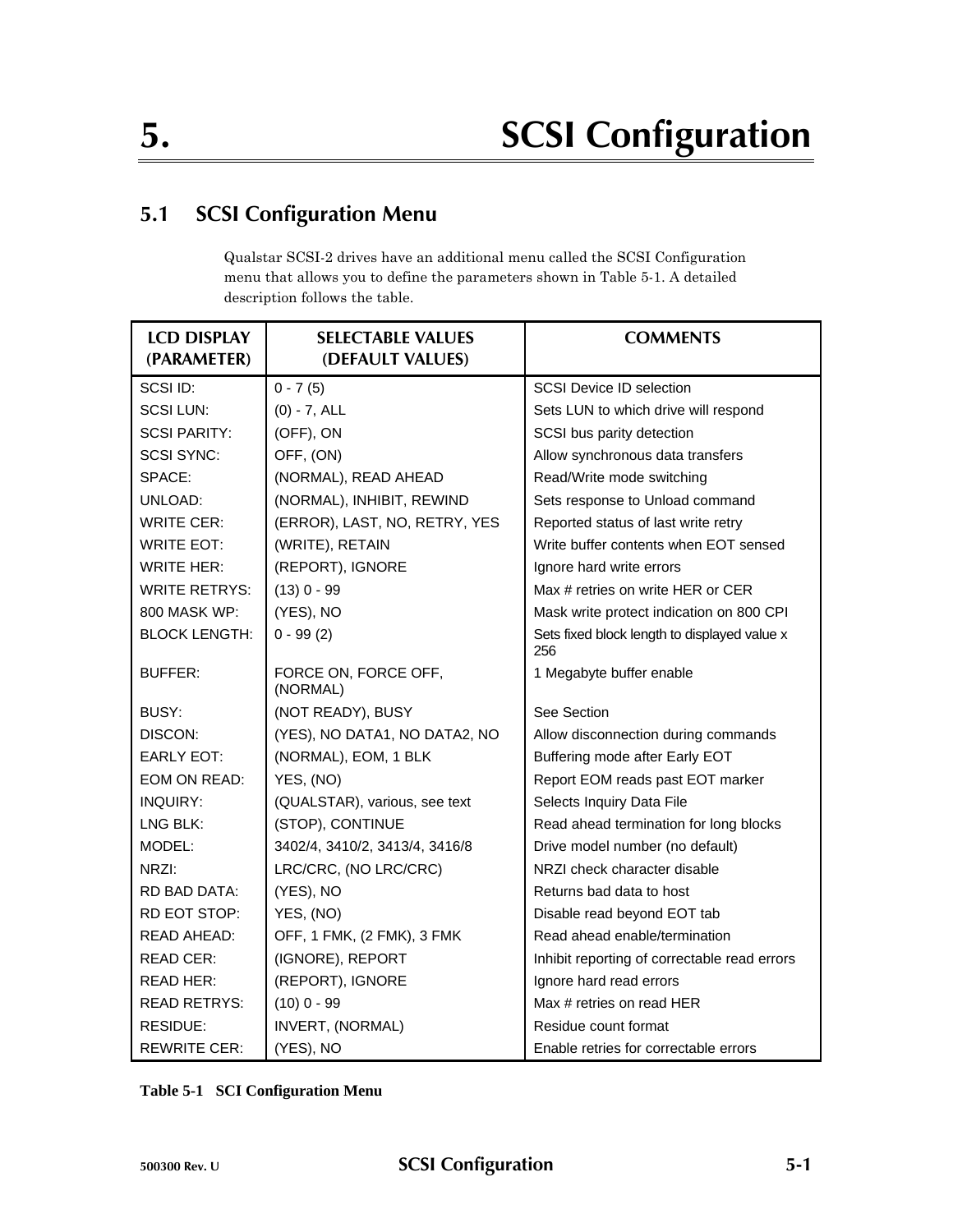# **5.1.1 SCSI Device ID (Default = 5)**

This parameter allows you to define a SCSI Device ID from 0 to 7. The SCSI ID is independent of the drive's physical location on the SCSI bus, and depends upon the desired priority for the drive in the system. SCSI ID 0 is the lowest priority, and SCSI ID 7 is the highest. If more than one device on the SCSI bus have the same SCSI ID, the system will operate in an unpredictable manner.

Do not confuse the SCSI Device ID parameter with the Drive Address parameter in the Drive Configuration menu. The Drive Address parameter must be set to 0 for SCSI operation. See also Section 4.3.2.11.

# **5.1.2 SCSI LUN (Default = 0)**

This parameter determines to which SCSI Logical Unit Number the drive will answer. Selecting **ALL** causes the drive to respond to all SCSI Logical Unit Numbers.

Do not confuse the SCSI LUN parameter with the Drive Address parameter in the Drive Configuration menu. The Drive Address parameter *must* be set to 0 for SCSI operation. See also Section 4.3.2.11.

# **5.1.3 SCSI Parity (Default = Off)**

This parameter refers to the parity on the SCSI bus and not the parity recorded on the tape.

# *NOTE*

*If one device on the SCSI bus is configured to support parity, all other devices on that SCSI bus must also be configured to support parity, and vice versa.*

# **5.1.4 SCSI Sync (Default = On)**

Two modes of data transfer are possible: synchronous and asynchronous. Deciding which mode to use is a matter of initiator/target negotiation.

- **ON** If the initiator selects the synchronous mode, the drive will transfer data in the synchronous mode;
- **OFF** If the initiator selects the synchronous mode, the drive will inform the initiator that it will not operate in the synchronous mode, and will instead operate in the asynchronous mode.

# **5.1.5 Space (Default = Normal)**

Issuing a Read or Read Reverse command places the drive in the Read mode. When in the Read mode, the drive may or may not perform a read-ahead operation, depending upon the setting of the Read Ahead option (see Section 5.1.23 for details on this option). Issuing a Write command to the drive places it in the Write mode,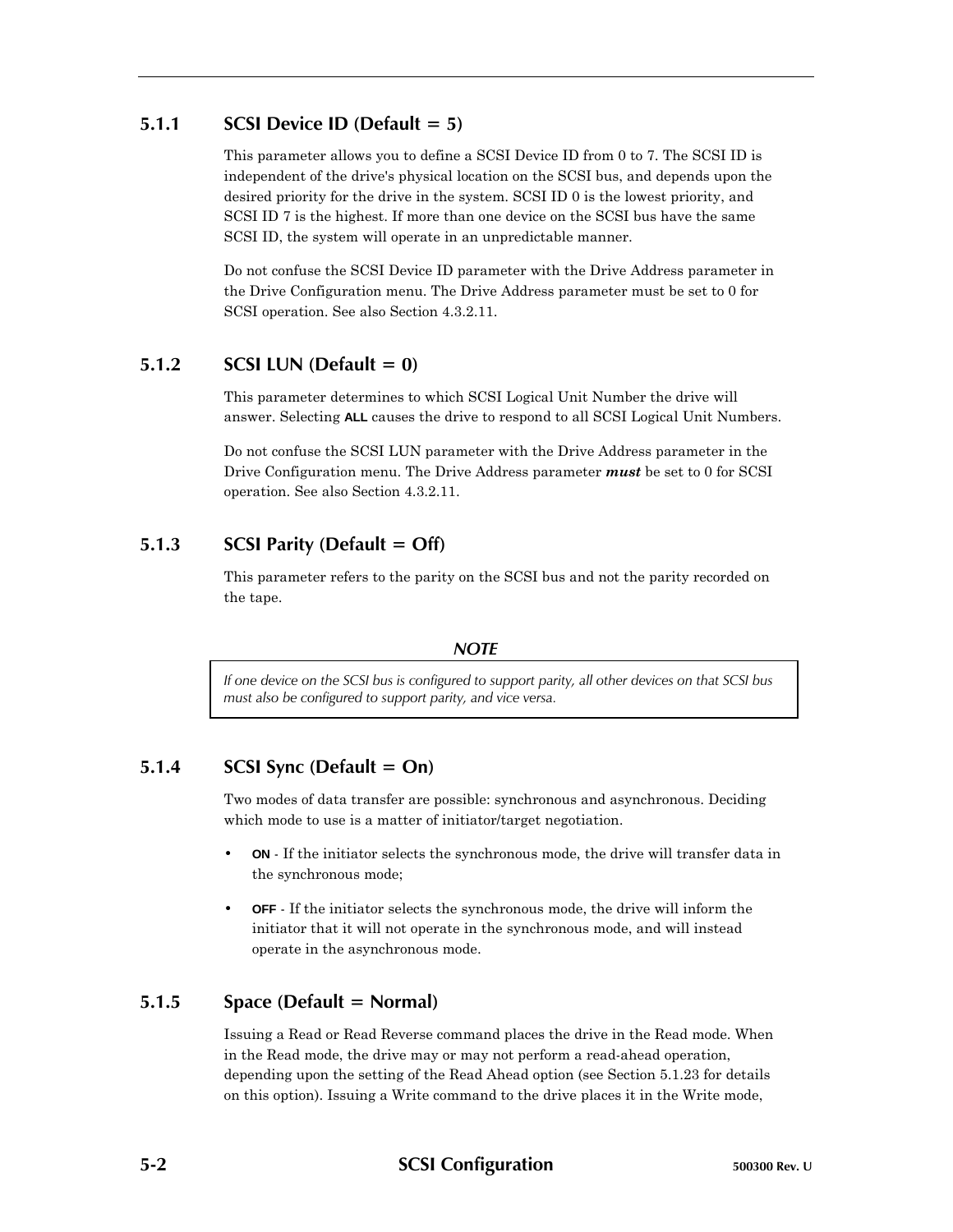where there is no read-ahead operation. If the drive receives a Space Blocks command when it is in the Write mode, two courses of action are possible:

- **READ AHEAD** After spacing across the specified number of blocks, the drive switches to the Read mode and continues to move tape and read blocks into the buffer until the buffer is full (i.e., perform a read-ahead operation.) This is advantageous if the next command is a Read or Read Reverse command, because the data will already be in the buffer and will be instantly available to the host. However, if the next command is a Write command, a delay will occur while the drive moves the tape forward across all the blocks that were read ahead into the buffer. Only after this delay will the drive request data from the host;
- **NORMAL** The drive does not switch into the Read mode or perform a read-ahead operation after spacing across the specified number of blocks; it stops the tape immediately.

# **5.1.6 Unload (Default = Normal)**

The Unload parameter determines how the tape drive responds to an Unload command:

- **NORMAL** The tape drive will rewind and unload the tape.
- **INHIBIT** No tape motion will occur.
- **REWIND** The tape drive will rewind the tape but will not unload it.

# **5.1.7 Write CER (Default = Error)**

This parameter determines what the drive will report after the final write retry of a block. Note that if the drive is eventually able to write the data correctly, the first three choices prevent the drive from reporting that retries took place, while the last two choices force the drive to report that recovery action occurred. In any event, the drive will always report a Media Error if an operation ends in a hard error.

The following three choices prevent the drive from reporting the occurrence of retries:

- **ERROR** Use this choice to force the drive to report correctable write errors as Media Errors rather than Recoverable Errors. If retries were required but the final write retry was successful, the drive reports a Good Completion status.
- **LAST** Use this choice if you want the drive to report the status of the last retry operation rather than the status of the block. If the block was successfully written, the drive reports a Good Completion status. If it resulted in a CER, the drive reports a Recoverable Error. Otherwise, the drive reports a Media Error.
- **NO** Use this choice to force the drive to report a Good Completion status if a CER occurs.

The following two choices force the drive to report the occurrence of retries: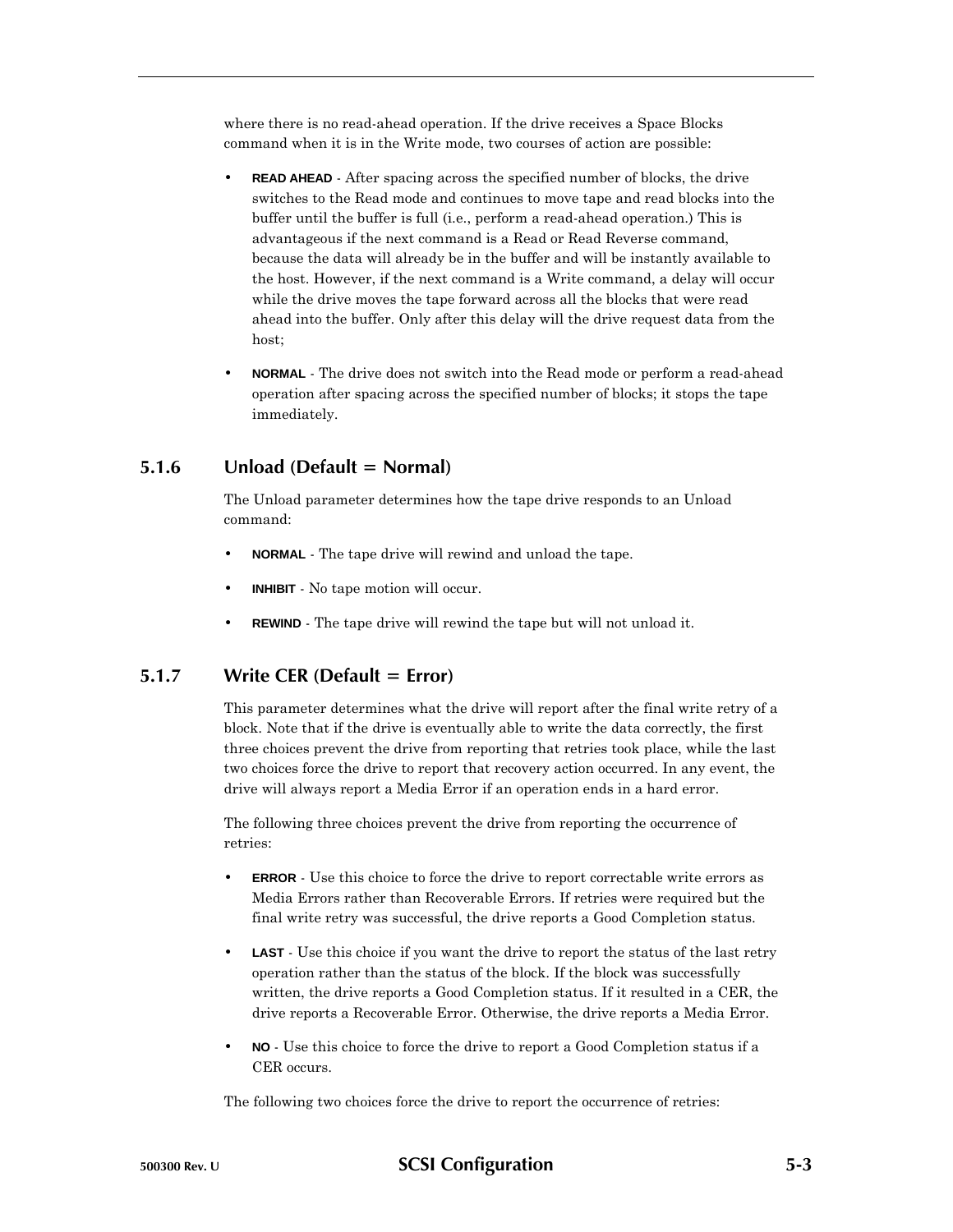• **RETRY** - If the final retry was successful, the drive reports a Recoverable Error. If it resulted in a CER or HER, the drive reports a Media Error.

|                                    | http://www.milor.com/critics.com/critics/critics/and/milor.com/          |                                                                            |
|------------------------------------|--------------------------------------------------------------------------|----------------------------------------------------------------------------|
| <b>PARAMETER</b><br><b>SETTING</b> | <b>REPORTED STATUS</b><br><b>IF LAST RETRY</b><br><b>WAS SUCCESSFULL</b> | <b>REPORTED STATUS</b><br><b>IF LAST RETRY</b><br><b>RESULTED IN A CER</b> |
| <b>ERROR</b>                       | <b>Good Completion</b>                                                   | <b>Media Error</b>                                                         |
| LAST                               | <b>Good Completion</b>                                                   | Recoverable Error                                                          |

NO Cood Completion Good Completion RETRY RETRY Recoverable Error Media Error

YES Recoverable Error Recoverable Error

• **YES** - If the final retry was successful or resulted in a CER, the drive reports a Recoverable Error. Otherwise, the drive reports a Media Error.

**Table 5-2 Summary of the Rewrite CER Parameter**

## **5.1.8 Write EOT (Default = Write)**

This parameter determines whether or not the drive will write the contents of the buffer to tape when buffer operations are enabled and the EOT marker is sensed while writing.

- **WRITE** All unrecorded data in the buffer will be written to tape and the drive will then report an End Of Medium Check Condition with the Information Bytes set to zero;
- **RETAIN** The drive will complete the block being written when the EOT marker is sensed and will not write any more data. It will report an End-Of-Medium Check Condition with the Information Bytes equal to the number of unrecorded bytes in the buffer.

The unrecorded data may be written to tape using the Write Filemark command or it may be recovered using the Recover Buffered Data command. Any other tape motion command will clear the contents of the buffer.

# **5.1.9 Write HER (Default = Report)**

The Write HER parameter allows you to inhibit the reporting of hard errors and to disable retries during write operations.

- **REPORT** Report hard errors that occur during write operations as media errors.
- **IGNORE** Do not report hard errors that occur during write operations and do not perform retries.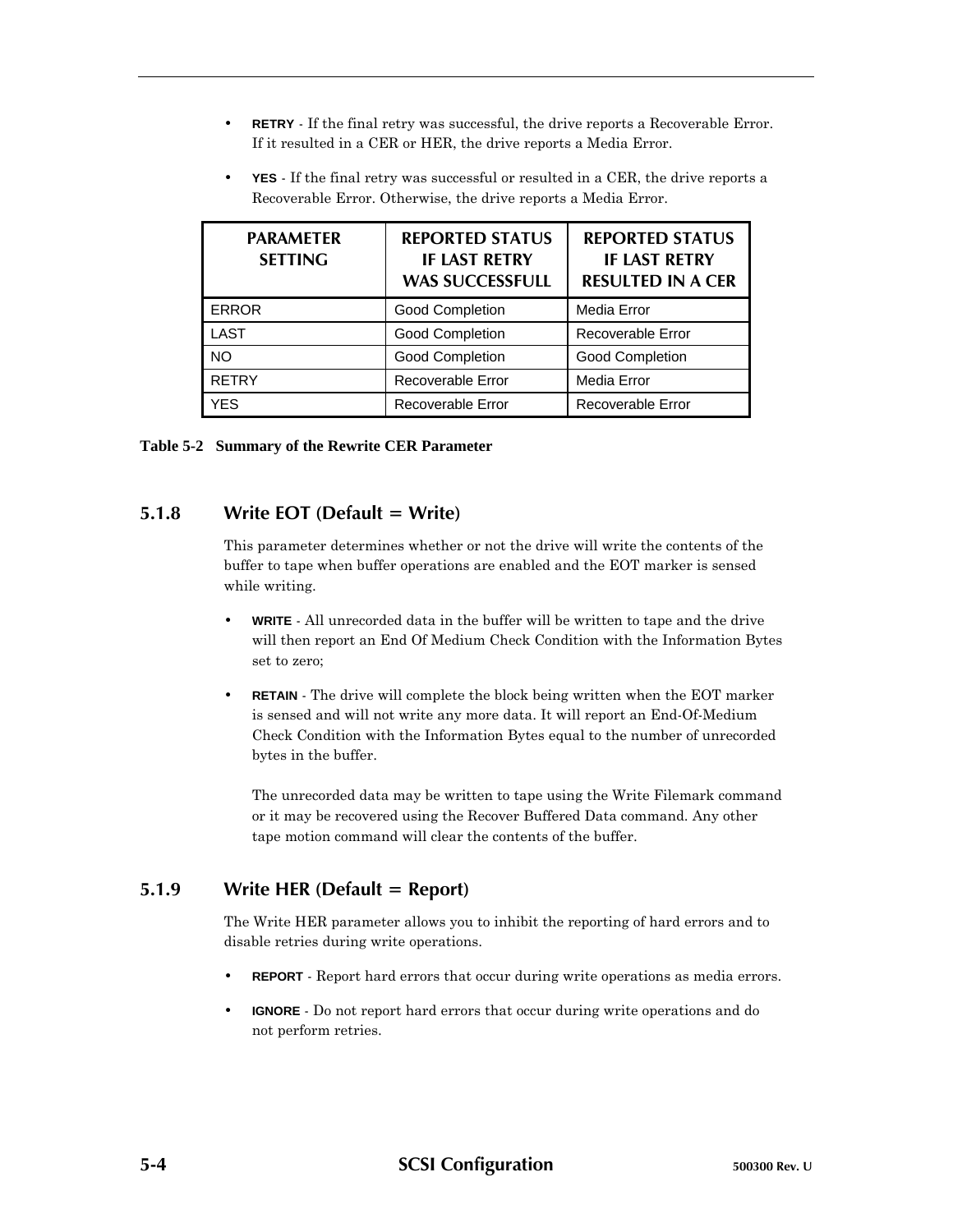# **5.1.10 Write Retrys (Default = 13)**

The Write Retries parameter lets you set the number of automatic retries the drive will perform when it detects a hard or correctable error during a write operation. For each retry, the drive will backspace the tape over the block, erase a four-inch length of tape, and then rewrite the data.

Use the following procedure to define the number of write retries:

- **1.** From the top of the SCSI Configuration menu, press ENTER and then use the and switches until display line two indicates **WRITE RETRYS: YY**, where **YY** is a decimal number from 00 to 99;
- **2.** Press ENTER to edit the write retry count; display line one will indicate **DN UP NEXT EXIT,** and display line two will contain the actual data, with a cursor (underline) under the first digit.;
	- **a.** Use and to change the value of the underlined digit;
	- **b.** Use ENTER to save the value above the cursor and select the other digit;
	- **c.** To accept the data as displayed and leave the editing mode, press EXIT;
	- **d.** To disable write retries, set the count to **00**.
- **3.** To return to normal operation, press EXIT until the MENU indicator goes out.

Regardless of the value of this parameter, errors that occur while writing blocks larger than one megabyte will not result in retries.

## **5.1.11 800 Mask WP**

This parameter affects the WP (Write Protect) bit in the Mode Sense Data that the drive returns upon receiving a Mode Sense command, and is meaningful only when 800 CPI is selected.

- **NO** When 800 CPI is selected, the WP bit in the Mode Sense Data will be true;
- **YES** When 800 CPI is selected, the WP bit in the Mode Sense Data will be false.

The setting of this parameter in no way affects the operation of the drive other than as previously described. If you select 800 CPI (either at the front panel or by a Mode Select command), or if you load an 800 CPI tape, the front panel FPT indicator will be on and the drive's write and erase circuitry will be disabled.

# **5.1.12 Block Length (Default = 2)**

The value of the Block Length parameter defines the default block length when in the fixed block mode. The displayed value is multiplied by 256 to get the actual block length; therefore, the default value of 2 produces an actual block length of 512 bytes. Values from 0 through 99 are valid. Changing this parameter overrides the value sent by any previous Mode Select command. Also, if a Mode Select command is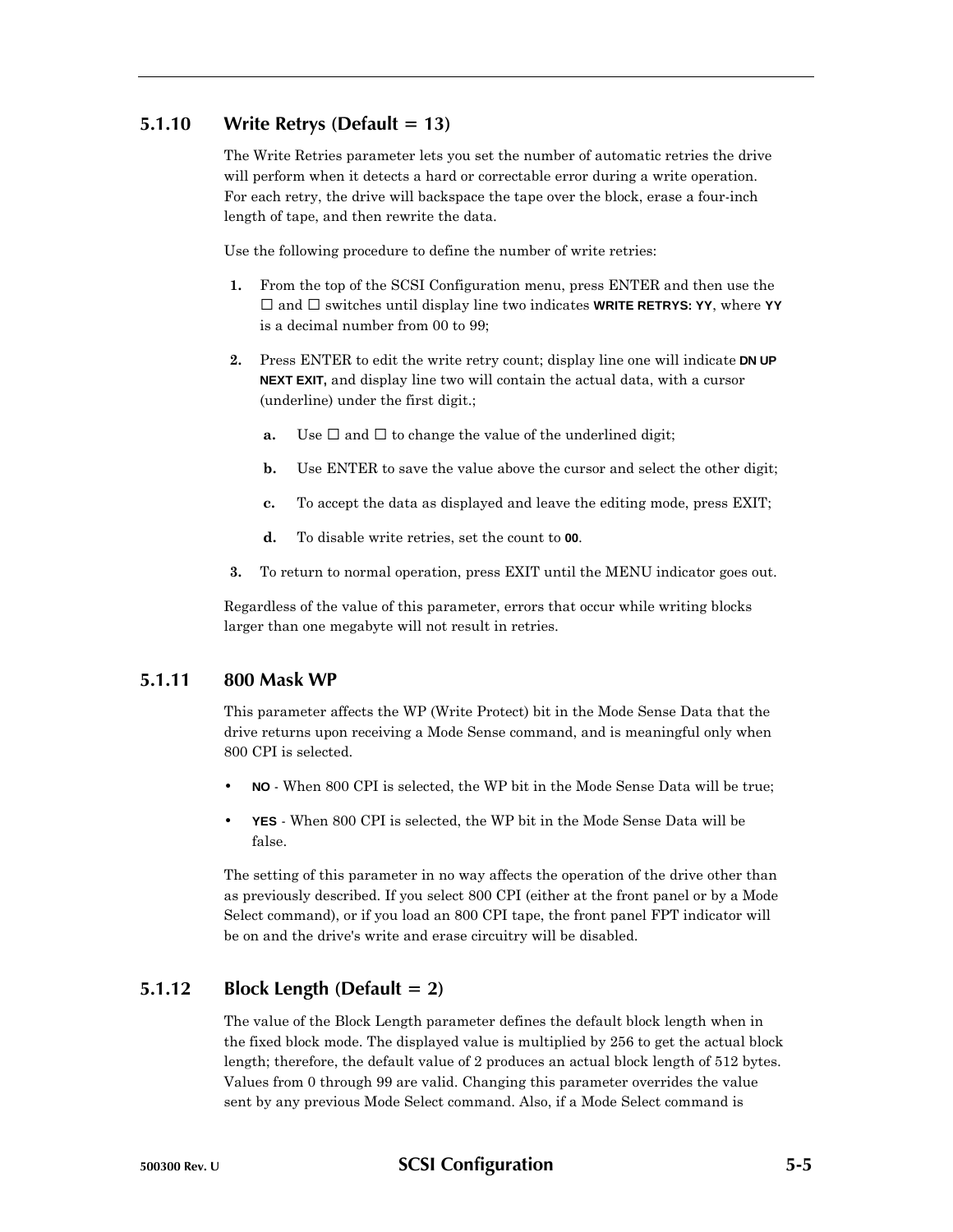received after this parameter has been changed, the value in that Mode Select command takes precedent.

Setting a value of 0 sets the default to the variable block mode.

# **5.1.13 Buffer (Default = Normal)**

The Buffer parameter refers to the use of the one-megabyte buffer.

- **NORMAL** The buffer is enabled after the drive is powered up. It can be disabled, and later re-enabled, via a control bit in the MODE SELECT command;
- **FORCE ON** The buffer will be enabled under all conditions, and the drive will not respond to the buffer control bit in the Mode Select command;
- **FORCE OFF** The buffer will be disabled under all conditions, and the drive will not respond to the buffer control bit in the Mode Select command.

# **5.1.14 Busy (Default = Not Ready)**

This parameter determines how the tape drive responds when it receives a tape motion command while the tape is rewinding, loading, or security erasing a tape.

- **Not Ready** The tape drive sets the Check Condition bit in the Completion Status byte, and a sense key of Not Ready.
- **Busy** The tape drive sets the Busy bit in the Completion Status byte.

# **5.1.15 Discon (Default = YES)**

The Disconnect parameter allows the tape drive to disconnect from the SCSI bus during times when the bus would otherwise be idle. This allows other devices to use the SCSI bus during these times. Certain operations, like REWIND, can take minutes to perform. If disconnects are not allowed, all other SCSI activity might have to wait on the tape drive. Note that the SCSI initiator, normally the host computer, is also allowed to prohibit disconnection on a command–by–command basis.

- **YES** Allow disconnection during commands.
- **NO DATA1** No disconnects within a DATA phase.
- **NO DATA2** No disconnects within or after a DATA phase (STATUS and MESSAGE phases).
- **NO** No disconnects at any time.

# **5.1.16 Early EOT (Default = Normal)**

Depending upon the recording density, the block length, and other conditions when EOT is detected, the contents of a full buffer (one megabyte) may not fit on the remaining amount of tape. As an aid in dealing with this situation, the drive informs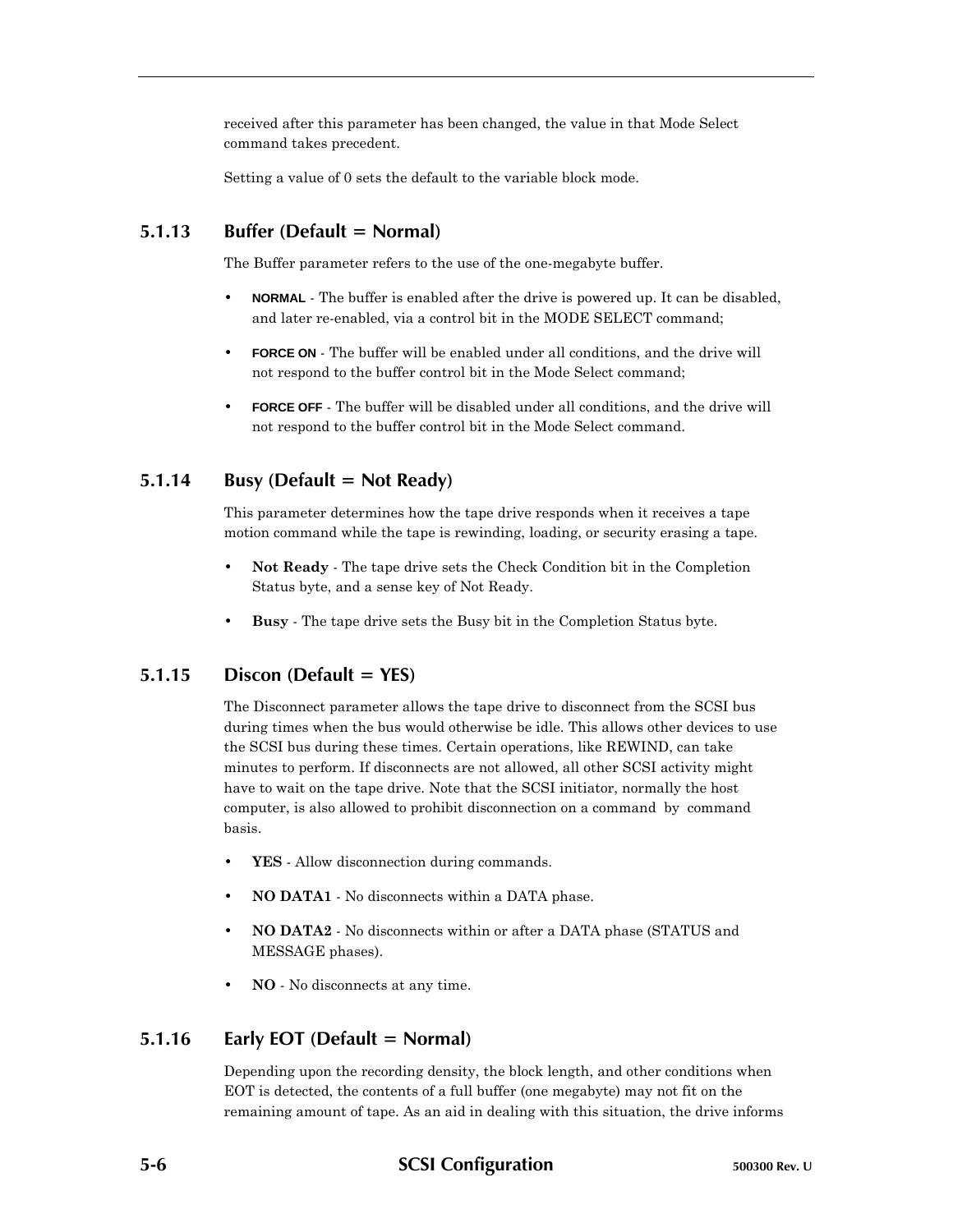the SCSI PCBA when the tape reaches a point approximately 25 feet ahead of the EOT marker strip. This point is known as Early EOT and occurs only during write operations.

This parameter determines the course of action when *Early EOT* is detected:

• **NORMAL** - If more than 64K of unrecorded data remains in the buffer, the tape drive will wait until it has successfully recorded all but 64K before accepting another Write command. It will then reduce the effective buffer size to 64K. When EOT is detected, the tape drive will report EOM to the host.

This mode of operation will prevent the possibility of running out of tape while there is still unrecorded data in the buffer; however, the drive will not be able to keep the tape streaming between Early EOT and the EOT marker;

- **EOM** The tape drive will report EOM to the host upon detecting Early EOT and will leave the buffer size at 1 megabyte. It will accept further Write commands and will keep the tape streaming. It will NOT, however, report EOM when the EOT marker is detected;
- **1 BLOCK** The buffer size is not reduced, but the tape drive will only accept data from the host one block at a time. The block can be any size. The tape may not stream.

### **5.1.17 EOM On Read (Default = No)**

The setting of this parameter affects the reporting of Check Condition when the EOT marker is detected during read operations:

- **YES** The drive will report the End-Of-Medium Check Condition;
- **NO** The drive will not report the End-Of-Medium Check Condition.

## **5.1.18 INQUIRY Data File**

Use the INQUIRY parameter to select which Inquiry Data File the tape drive will return to the host when it receives an INQUIRY command. The following choices are available:

- **QUALSTAR** The standard data file that reflects a Qualstar 34XX tape drive;
- Various others These data files look like those returned by other vendors' tape drives as shown in Table 5-3.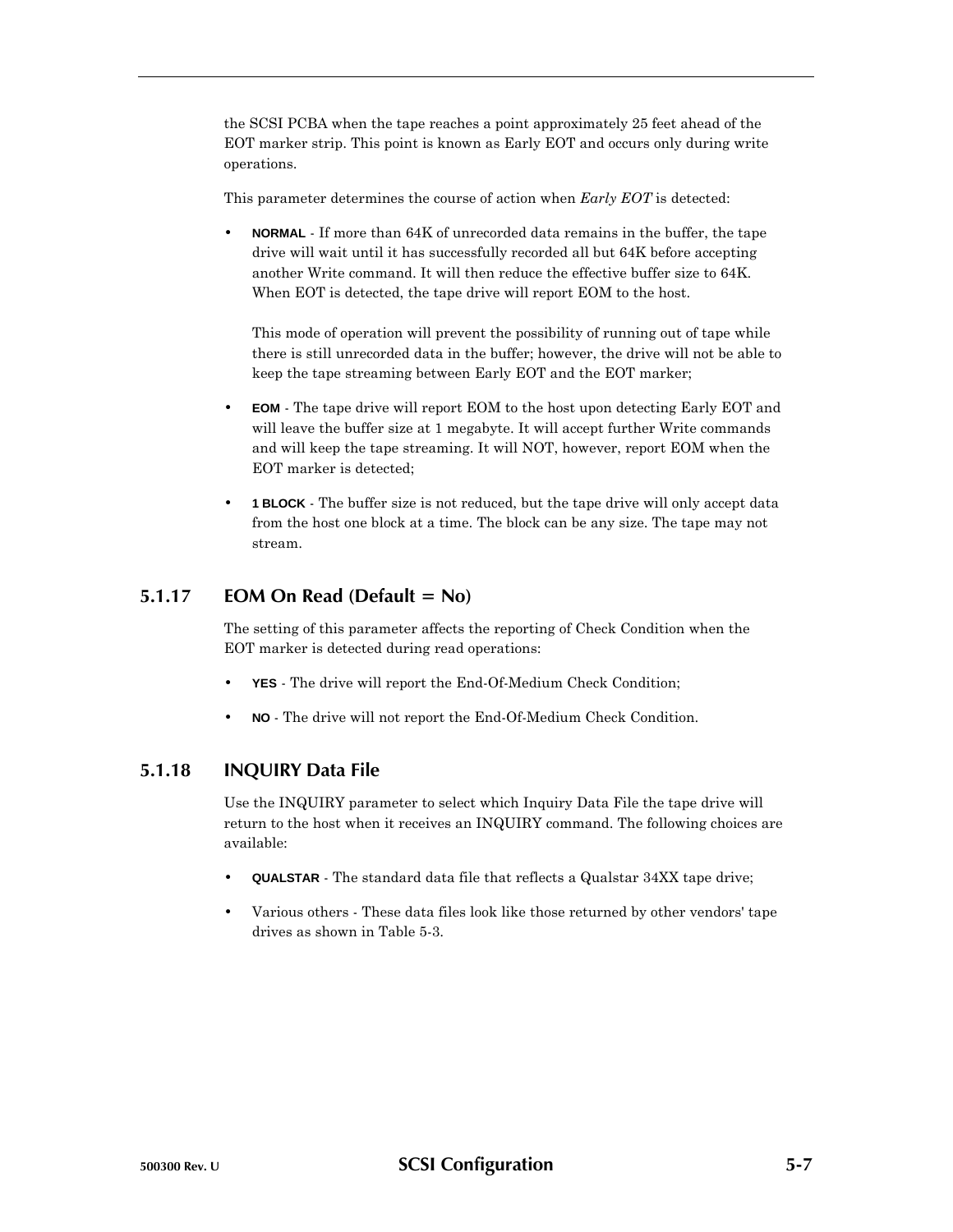| <b>Inquiry</b><br>Data File     | <b>First Eight</b><br><b>Characters</b><br>(Hexadecimal)           | <b>Vendor ID</b><br>$(8 \text{ Char})$ | <b>Product ID</b><br>$(16 \text{ Char})$ | Prod.<br>Rev.<br>(4 Char) | <b>Reserved</b><br>(34 Characters) |  |
|---------------------------------|--------------------------------------------------------------------|----------------------------------------|------------------------------------------|---------------------------|------------------------------------|--|
| F880                            | 018002021F000010                                                   | <b>NCR H621</b>                        | 0-STD-03-46F880                          | 1.36                      |                                    |  |
| HP7980                          | 018002021F000010                                                   | <b>HP</b>                              | 7980S                                    | 1.36                      |                                    |  |
| HP88780                         | 018002021F000010                                                   | <b>HP</b>                              | 88780                                    | 1.36                      |                                    |  |
| <b>IBM 9348</b>                 | 0180010026000000                                                   | <b>IBM</b>                             | 9348 MODEL 001                           | 1.36                      | 00000000 *****                     |  |
| Kennedy                         | 018002021F000010                                                   | <b>KENNEDY</b>                         | 96X2 TAPE UNIT                           | 1.36                      |                                    |  |
| M4 DATA                         | 018002021F000010                                                   | M4 DATA                                | <b>OPEN REEL TAPE</b>                    | 1.36                      |                                    |  |
| M4 SCSI                         | 018002021F000010                                                   | M4 DATA                                | 123107 SCSI                              | 1.36                      |                                    |  |
| M890/891                        | 0180020222000010                                                   | <b>NCR H621</b>                        | 0-STD-03-46M890/                         | 8911                      | .36                                |  |
| M990                            | 018002021F000010                                                   | <b>NCR H621</b>                        | 0-STD-03-46M990                          | 1.36                      |                                    |  |
| M990-64K                        | 0180020222000010                                                   | <b>NCR H621</b>                        | 0-STD-03-46M990-                         | 64K1                      | .36                                |  |
| M995                            | 018002021F000010                                                   | <b>CIPHER</b>                          | M995                                     | 1.36                      |                                    |  |
| M996                            | 018002021F000010                                                   | <b>CIPHER</b>                          | M996                                     | 1.36                      |                                    |  |
| <b>NCR ADP</b>                  | 01C5000027C10701                                                   | <b>NCR ADP-</b>                        | QUAL<br>53                               | <b>STAR</b>               | <b>SCSI</b><br>07.021054           |  |
| <sup>1</sup> Qualstar<br>340XS  | 018002021F000010                                                   | <b>QUALSTAR</b>                        | 3402/4S                                  | 1.36                      |                                    |  |
| <sup>1</sup> Qualstar<br>340XSD | 018002021F000010                                                   | <b>QUALSTAR</b>                        | 3402/4SD                                 | 1.36                      |                                    |  |
| <sup>1</sup> Qualstar<br>341X   | 018002021F000010                                                   | <b>QUALSTAR</b>                        | $-3410^{2}$                              | 1.36                      |                                    |  |
| <b>STK</b>                      | 018002021F000010                                                   | <b>STK</b>                             | 4280                                     | 1.36                      |                                    |  |
| <b>Telex</b>                    | 018001001F000000                                                   | <b>TELEX</b>                           | 2440 MODEL A10                           | 1.36                      |                                    |  |
| NOTES:                          | Model dependent; <sup>2</sup> The " _ " indicates a leading blank. |                                        |                                          |                           |                                    |  |

### **Table 5-3 Inquiry Strings**

• **CUSTOM** - This data file can be edited and used when the information in the other data files is not accepted by the host.

For a particular Inquiry Data File to be returned to the host, that data file must be selected and loaded. Selecting different data files does not change the operation of the drive, but simply changes the information the drive reports to the host. The following sections describe how to load or change an Inquiry Data File.

## **5.1.18.1 Selecting and Loading an Inquiry Data File**

- **1.** Press MENU to enter the Menu mode. Display line one will indicate **RESET HEAD CLEAN**;
- **2.** Press twice. Display line one will indicate **SCSI CONFIG**.;
- **3.** Press ENTER to enter the SCSI Configuration menu and display the first parameter. Display line two will indicate **SCSI ID: X**, where **X** is the current SCSI Device ID;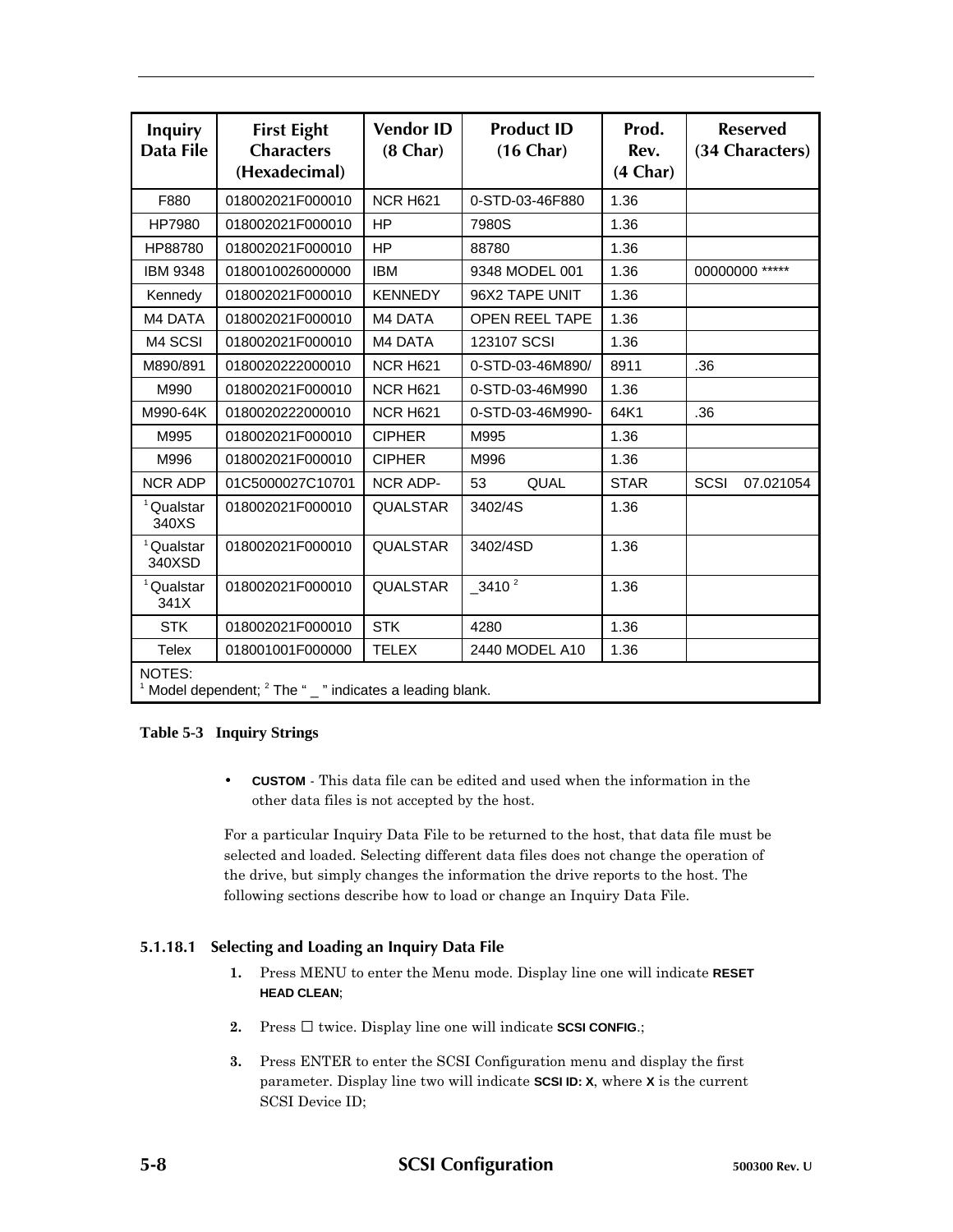- **4.** Press three times. Display line two will indicate **INQUIRY:YYYYYYY**, where **YYYYYYY** is the name of the currently-loaded Inquiry Data File;
- **5.** To load a different Inquiry Data File:
	- **a.** Press ENTER. Display line one will indicate **DN UP SAVE ABORT**;
	- **b.** Press or to display the available data files in display line two;
	- **c.** When the desired data file appears in display line two, load that file by pressing ENTER. The display will indicate **\*\*\*\*\* BUSY \*\*\*\*\*** while the drive loads the data file (if the desired data file is already loaded, **\*\*\*\*\* BUSY \*\*\*\*\*** will not be displayed).
	- **d.** After the new file has been loaded, display line two will indicate **INQUIRY:** followed by the new file name;
- **6.** Press or to select another SCSI parameter, or press EXIT until the MENU indicator goes out to return to normal operation.

#### **5.1.18.2 Changing the Contents of a Custom Inquiry Data File**

You can connect your tape drive to a variety of hosts by editing the CUSTOM data file. Its four fields make up the SCSI Inquiry data file, described in detail in Qualstar document 500358, SCSI Supplement, 34XX Series:

- **Custom Bytes 0-7** These eight bytes of hexadecimal data are bytes 0 through 7 of the Inquiry data file. Edit these bytes with care to maintain compatibility with SCSI systems;
- **Custom Vendor ID** These eight bytes of ASCII data are normally used to identify the equipment vendor;
- **Custom Product ID** These sixteen bytes of ASCII data are normally used to describe the product by name, model, etc.;
- **Custom Revision** These four bytes of ASCII data are set at the factory to the firmware revision level of the SCSI EPROM located on the SCSI Interface PCBA.
- **1.** Load the Custom data file using the steps in the preceding section. Display line two will indicate **INQUIRY:CUSTOM;**
- **2.** Press ENTER to display the first field. Display line one will give the name of the field, and display line two will show the current contents of that field. The first field to be displayed is **CUSTOM BYTES 0-7;**
- **3.** Use the and switches to select the field to be edited (Bytes 0-7, Vendor ID, Product ID, or Revision);
- **4.** When the desired field name appears in display line one, press ENTER to enable the editing mode. Display line one will then indicate **DN UP NEXT EXIT,** and display line two will contain the actual data, with a cursor (underline) under the first digit: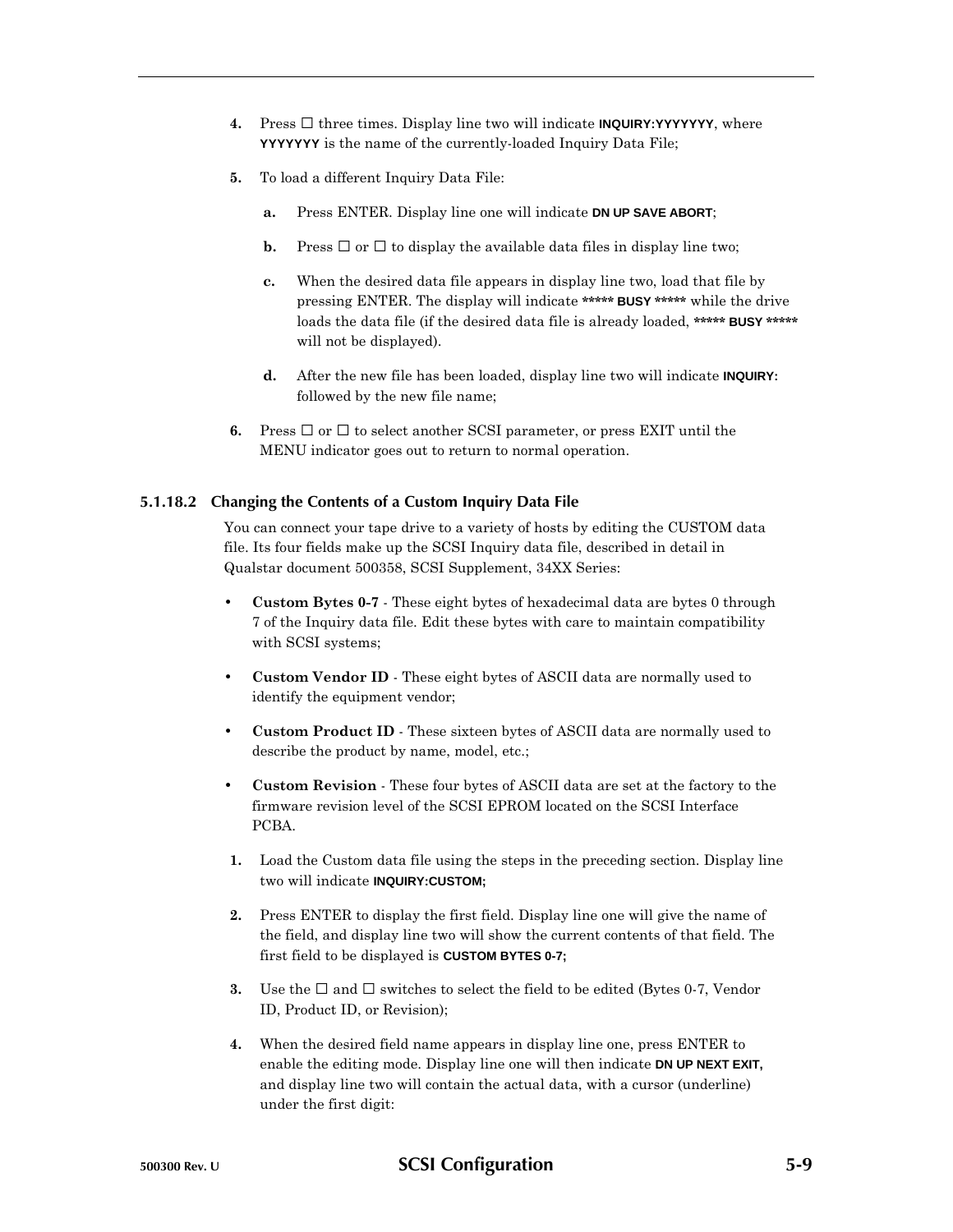- **a.** Use and to change the value of the underlined digit;
- **b.** Use ENTER to save the value above the cursor and to advance the cursor one place to the right;
- **c.** To accept the data as displayed and leave the editing mode, press EXIT;
- **5.** Use or to select the next field to be edited;
- **6.** To return to normal operation, press EXIT until the MENU indicator goes out.

### *NOTE*

*When changing from the currently-loaded data file to the Custom data file, the data in the currently-loaded data file overwrites the data in the Custom data file. This allows you to start with an existing data file, edit all or part of it and then load it as a Custom data file. The original data file will remain unchanged.*

*When changing from the Custom data file to another data file, the data in the other file overwrites the data in the Custom data file.*

# **5.1.19 Lng Blk (Default = Stop)**

A *long block* is a block that meets two conditions:

- **1.** The block length exceeds the currently-available buffer space, and
- **2.** The host cannot read the data out of the buffer as fast as the tape drive can read it in (i.e., the buffer overflows).

Long blocks are usually encountered in audio or seismic applications, and can be many megabytes long. This option controls the operation of a read-ahead operation when a long block is encountered, and has no effect if the read-ahead option is set to **OFF**.

- **STOP** The read-ahead operation stops when a long block is encountered. The read-ahead operation may resume during a subsequent Read, Read Reverse, or Space command;
- **CONTINUE** The read-ahead operation does not pause when a long block is read. If the block will not fit into the remaining buffer space, the Read command will be aborted; however, the tape will continue to move until the end of the long block is detected. The drive will then reposition the tape to the beginning of the long block. If the block is relatively short (one or two megabytes), the reposition time is insignificant. If the block is several megabytes long, the reposition time becomes significant and it may be more efficient to have the drive stop the tape until the host can catch-up (i.e., select the **STOP** option.)

# **5.1.20 Model (No default)**

This parameter contains the model number of the tape drive. Its value is initially set at the factory and should not be changed. It always remembers the last value set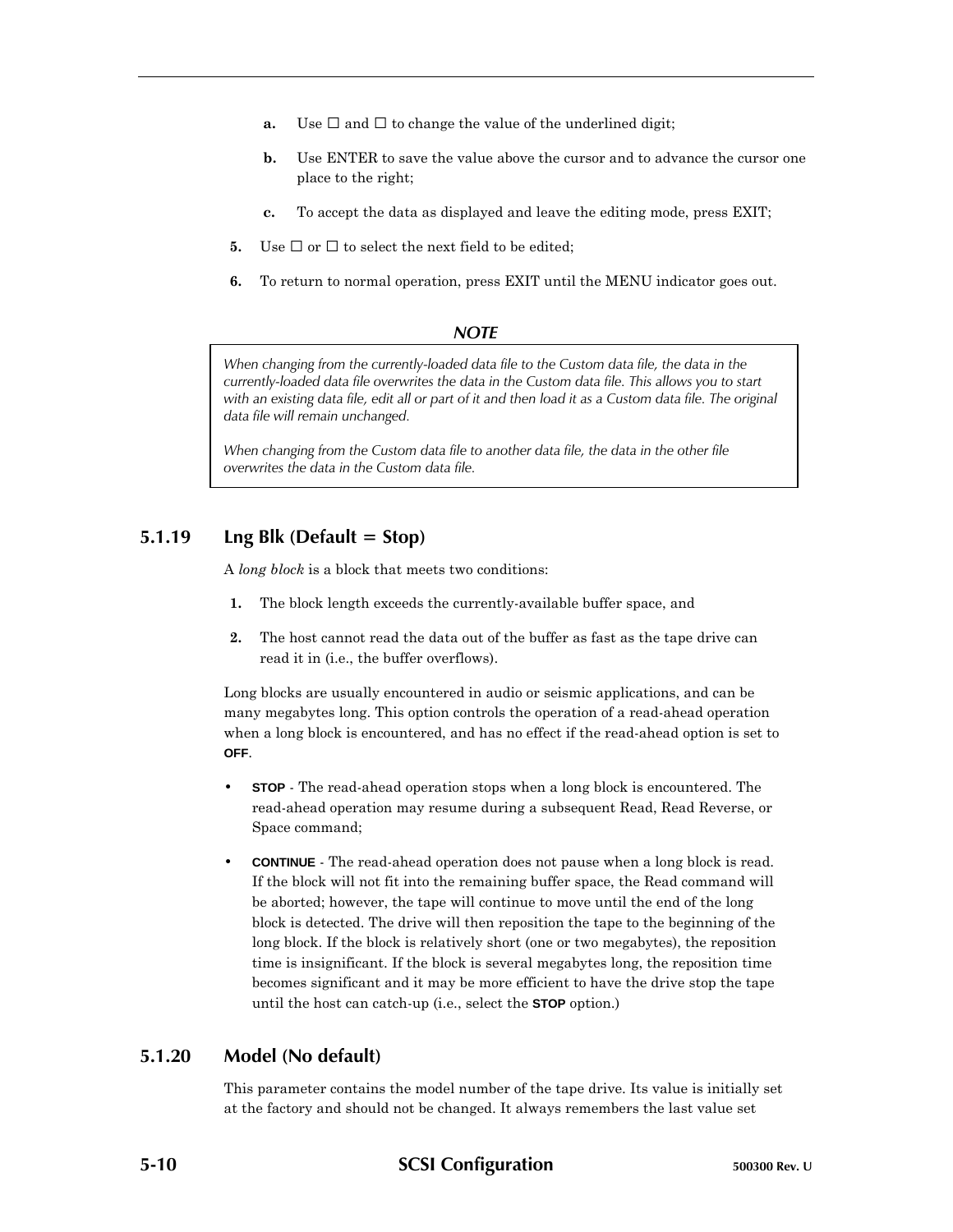| <b>VALUE</b> | <b>VALID DENSITIES</b> |
|--------------|------------------------|
| 3402/4       | 1600, 3200             |
| 3410/2       | 800, 1600, 3200, 6250  |
| 3413/4       | 1600, 6250             |
| 3416/8       | 800, 1600, 3200, 6250  |

and is not changed by the DEF SCSI CONFIG. function in the Maintenance menu. Depending upon the value set in this parameter, the tape drive will accept the following density changes from the host:

Setting the Model parameter to a value that does not reflect the actual model number will not enable unsupported densities.

## **5.1.21 NRZI (Default = No LRC/CRC)**

The NRZI parameter refers to the fate of the CRC and LRC bytes returned by the drive when reading 800 CPI tapes.

- **LRC/CRC** The drive will transfer the CRC and LRC bytes to the host;
- **NO LRC/CRC** The drive will not transfer the CRC and LRC bytes to the host.

## **5.1.22 Read Bad Data (Default = Yes)**

This parameter determines whether or not the drive will transfer data to the initiator when that data contains an error.

**YES** - The drive will transfer data that contains an error and will report a Media Error Check Condition;

**NO** - The drive will not transfer data that contains an error and will clear that data from the buffer. It will also report a Media Error Check Condition.

### *NOTE*

*The Media Error Check Condition will occur in both cases but in the YES case, it may be accompanied by an Incorrect Length Indicator (ILI).*

## **5.1.23 Read EOT Stop (Default = No)**

**YES** - A read-ahead operation terminates when the EOT marker is sensed.

**NO** - A read-ahead operation will not terminate when the EOT marker is sensed.

## **5.1.24 Read Ahead (Default = 2 FMK)**

This option determines whether read-ahead operation is enabled and if so, what condition terminates a read-ahead operation. Read-ahead is the process by which the 1 megabyte buffer is kept filled with data whenever the tape drive receives a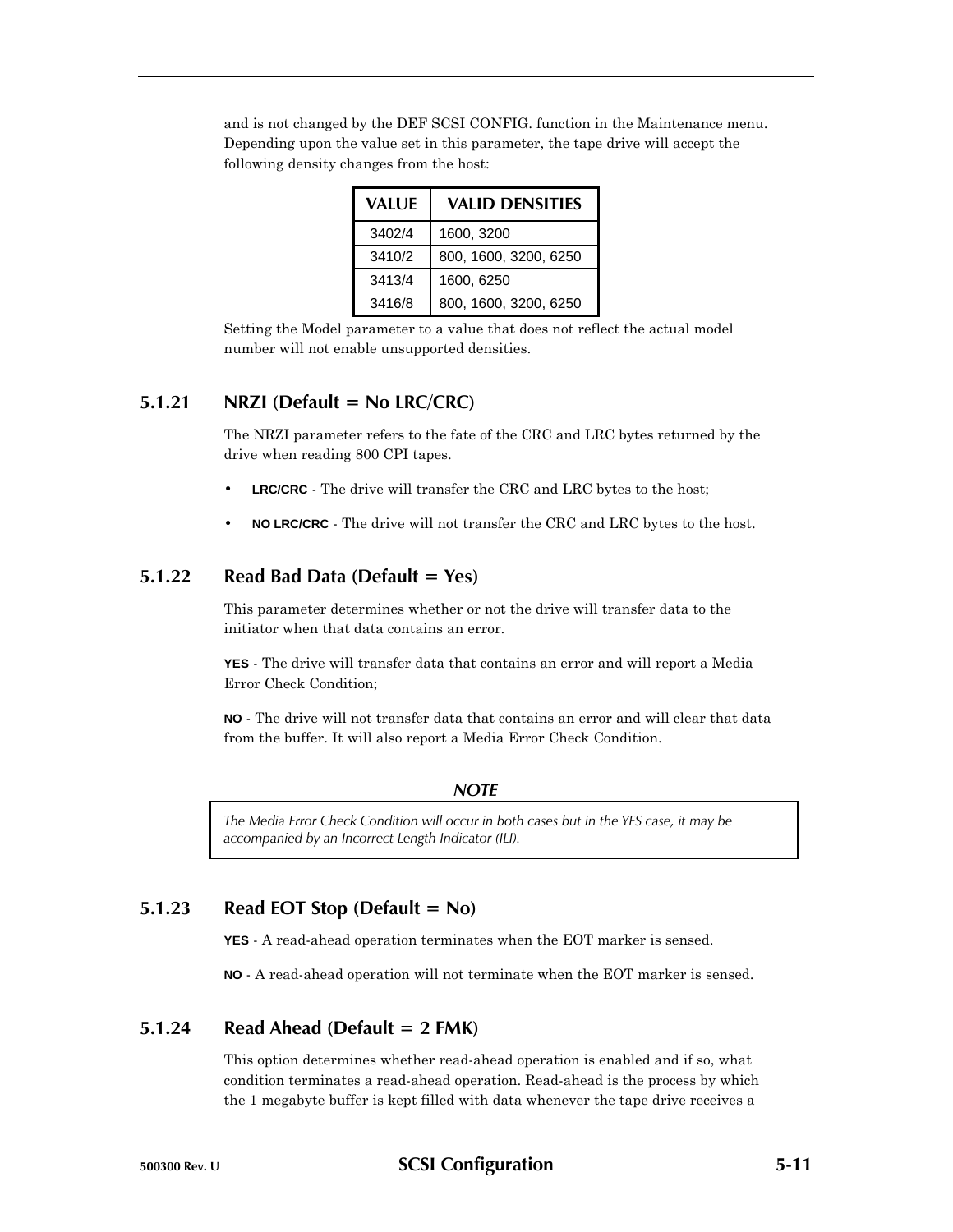Read, Read Reverse, or Space Blocks command. This is most noticeable when the host sends a command to read one block while the tape is at BOT, or to read one block in the opposite direction (i.e., read reverse after a read forward operation). If read-ahead is enabled, the drive will continue to move the tape and read blocks into the buffer until the buffer is full. If read-ahead is disabled, the drive will move only the amount of tape required to read one block into the buffer.

The read-ahead operation is transparent to the host, and is not available during write operations.

- **OFF** The read-ahead operation is disabled;
- **1 FMK** The read-ahead operation is enabled for any Read or Space command, and ends either when the buffer is full or when one filemark is encountered. The read-ahead operation will resume when a Read, Read Reverse, or Space command is processed after the filemark is transferred to the host;
- **2 FMK** The read-ahead operation is enabled for any Read or Space command., and ends either when the buffer is full or when two sequential filemarks are read. The read-ahead operation will resume when a Read, Read Reverse, or Space command is processed after the two sequential filemarks are transferred to the host. Note that two sequential filemarks usually indicate logical EOT.

## **5.1.25 Read CER (Default = Ignore)**

This parameter allows you to inhibit the reporting of correctable errors (CERs) during read operations.

- **IGNORE** The drive will not report a Recoverable Error Check Condition when a read error occurs;
- **REPORT** The drive will report a Recoverable Error Check Condition when a read error occurs.

In both cases, corrected data is sent to the host. An Incorrect Length Indicator (ILI) may accompany the Recoverable Error Check Condition.

# **5.1.26 Read HER (Default = Report)**

The Read HER parameter allows you to inhibit the reporting of hard errors and to disable retries during read operations.

- **REPORT** Report hard errors as media errors.
- **IGNORE** Do not report hard errors and do not perform retries.

### **5.1.27 Read Retrys**

This parameter lets you set the number of automatic retries the drive will perform when it detects a hard error during a read operation. If the error occurs, the drive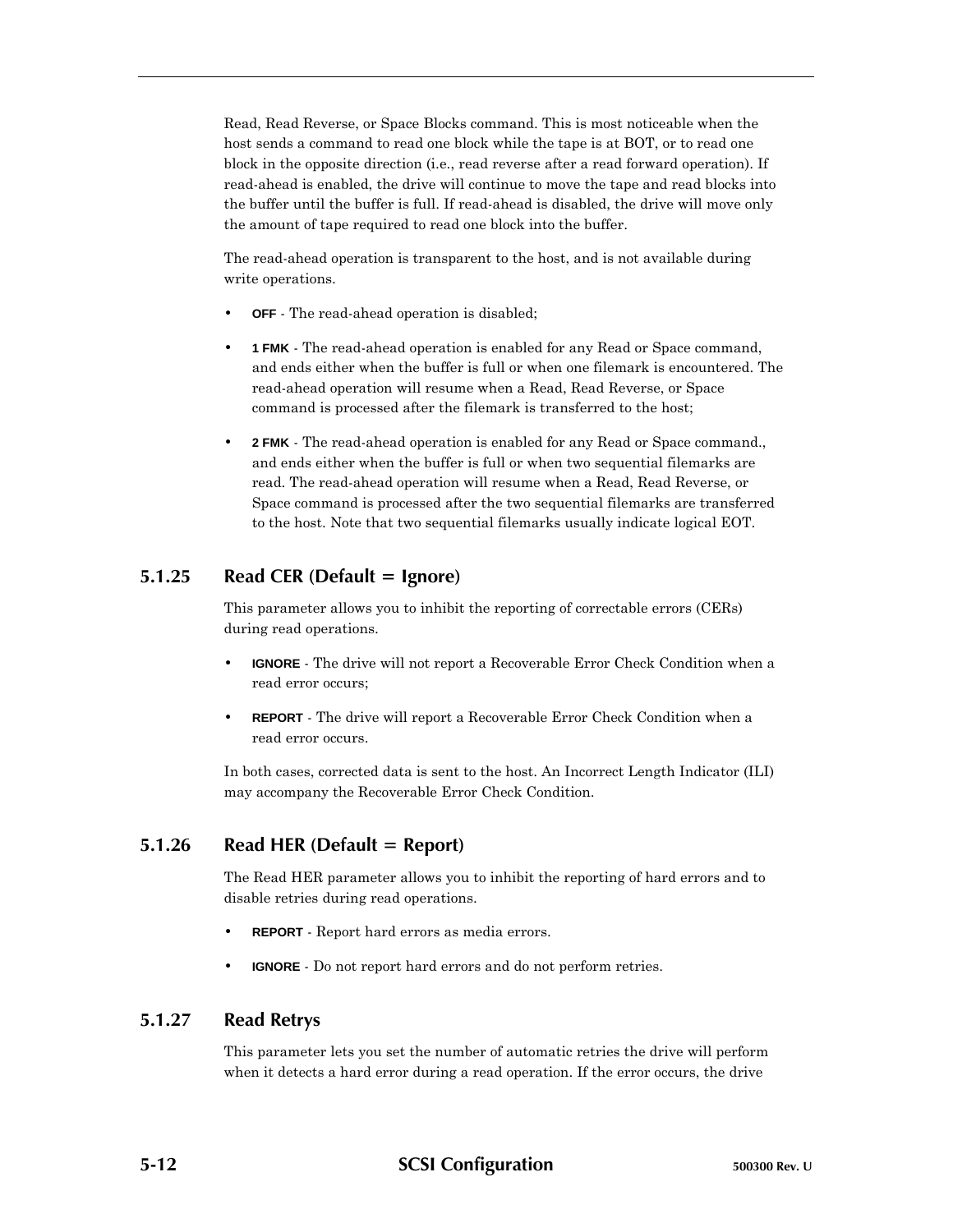spaces across the block in the opposite direction and then repeats the read in the original direction.

- **1.** From the top of the SCSI Configuration menu, press ENTER and then use the and switches until display line two indicates **READ RETRYS: YY**, where **YY** is a decimal number from 00 to 99;
- **2.** Press ENTER to edit the read retry count; display line one will indicate **DN UP NEXT EXIT,** and display line two will contain the actual data, with a cursor (underline) under the first digit:
	- **a.** Use and to change the value of the underlined digit;
	- **b.** Use ENTER to save the value above the cursor and select the other digit;
	- **c.** To accept the data as displayed and leave the editing mode, press EXIT, or
	- **d.** To disable retries, set the count to 0;
- **3.** To return to normal operation, press EXIT until the MENU indicator goes out.

### *NOTE*

*Errors that occur while reading blocks that are larger than approximately 512K may or may not result in retries.*

### **5.1.28 Residue (Default = Normal)**

The Residue parameter refers to the contents of the Information Bytes that are returned to the initiator in response to the REQUEST SENSE command. These bytes are also known as the *residue count*, and their value equals the requested block length minus the actual block length.

Qualstar SCSI-2 drives feature an enhancement that allows you to redefine the residue count.

- **NORMAL** The residue count value equals the requested block length minus the actual block length;
- **INVERT** The residue count value equals the actual block length minus the requested block length.

### **5.1.29 Rewrite CER (Default = Yes)**

This parameter lets you choose whether or not the tape drive will perform retries if it detects a corrected error during a *write* operation. Normally, **YES** would be used, forcing the tape drive to perform write retries. In applications where the incoming data stream is a continuous and one-time event (seismic applications, for example), data would be lost while the tape drive performs retries. If this is not acceptable, and if it is okay to leave corrected errors on the tape, set this parameter to **NO**.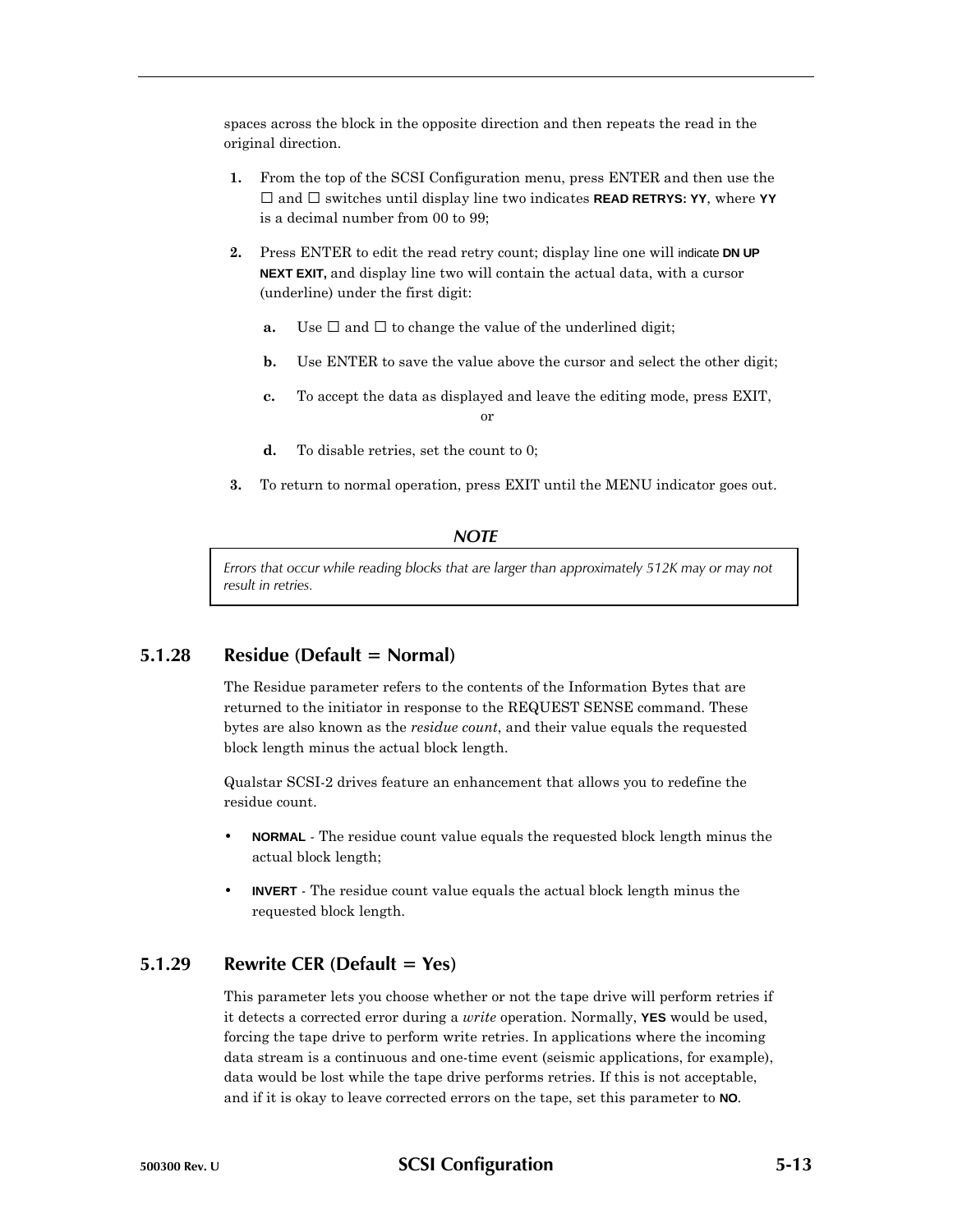- **YES** Forces the tape drive to automatically perform retries when it detects a corrected error while writing. The number of retries is determined by the Write Retrys parameter described in Section 5.1.10.
- **NO** Prevents the tape drive from automatically performing retries when it detects a corrected error while writing. Blocks containing corrected errors will remain on the tape.

# **5.2 Special Drive Configuration Menu Requirements for SCSI Drives**

The SCSI PCBA expects certain parameters in the Drive Configuration menu to be set to particular values. If these values are not correct, unexpected operation of the drive will result. This section identifies those parameters in the Drive Configuration menu that affect SCSI operation. Unlisted parameters are transparent to SCSI operation and may be set as desired.

# **5.2.1 LOL Enable**

The LOL Enable parameter must be set to **YES** if the drive is to respond correctly to the SCSI Load/Unload command.

# **5.2.2 Command Disp**

You may set the Command Display parameter to either **YES** or **NO**. If you select **YES**, the drive will display the low-level Pertec command, and not the SCSI bus command.

# **5.2.3 HER on Blank**

You must set this parameter to **NO** when the SCSI configuration is enabled.

## **5.2.4 Drive Address**

This parameter is not the same as the SCSI ID or the SCSI LUN parameters in the SCSI Configuration menu and must be set to **0** when SCSI is enabled.

## **5.2.5 FEN**

The FEN parameter must be set to **REQUIRED** for proper operation of the drive.

# **5.2.6 Density CMD**

The Density Command parameter must be set to **YES** if the drive is to respond to the Density Select field in the Mode Select command.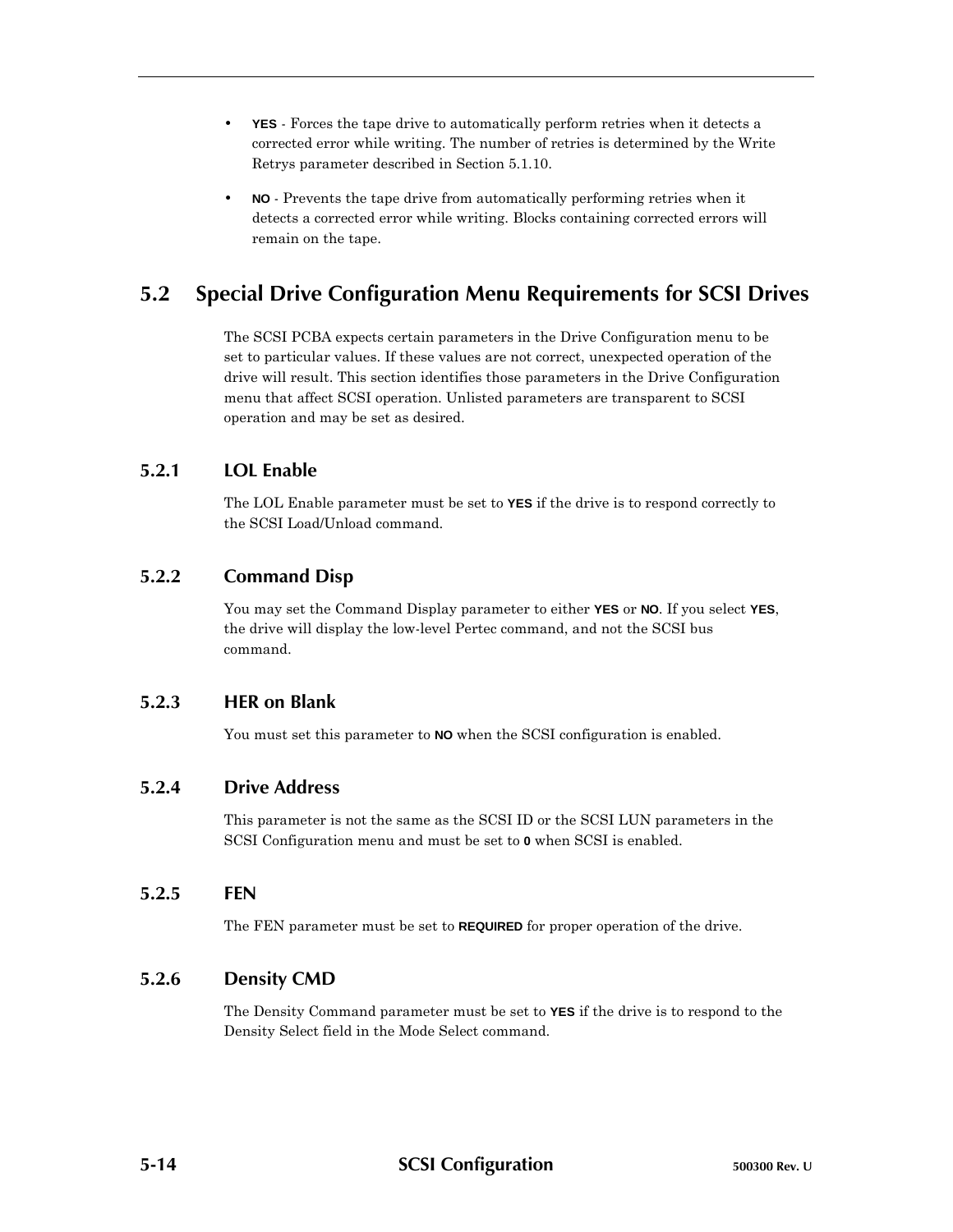# **5.2.7 WRT Parity**

The WRT Parity parameter must be set to **INT** (Internal) for proper drive operation.

# **5.3 SCSI Error Messages and Codes**

As part of the power-on sequence, the SCSI PCBA performs diagnostics on itself to verify proper operation. If it detects a failure during these power up diagnostics, it will display one of the error messages in Table 5-4.

| <b>ERROR DISPLAY</b>    | <b>DEFINITION</b>                                                 |
|-------------------------|-------------------------------------------------------------------|
| DMA CHIP FAILURE        | The DMA device on the SCSI PCBA has failed.                       |
| <b>SCSI CHIP FAILED</b> | The SCSI Controller device on the SCSI PCBA has failed.           |
| <b>BUFFER FAILURE</b>   | A memory error in the 1-megabyte buffer has been detected.        |
| RAM FAILURE             | A memory error in the RAM device has been detected.               |
| <b>MPU FAILURE</b>      | An error in the SCSI PCBA microprocessor device has been detected |
| I CHECKSUM ERROR        | Incorrect ROM checksum was returned.                              |

### **Table 5-4 SCSI Power Up Diagnostic Error Codes**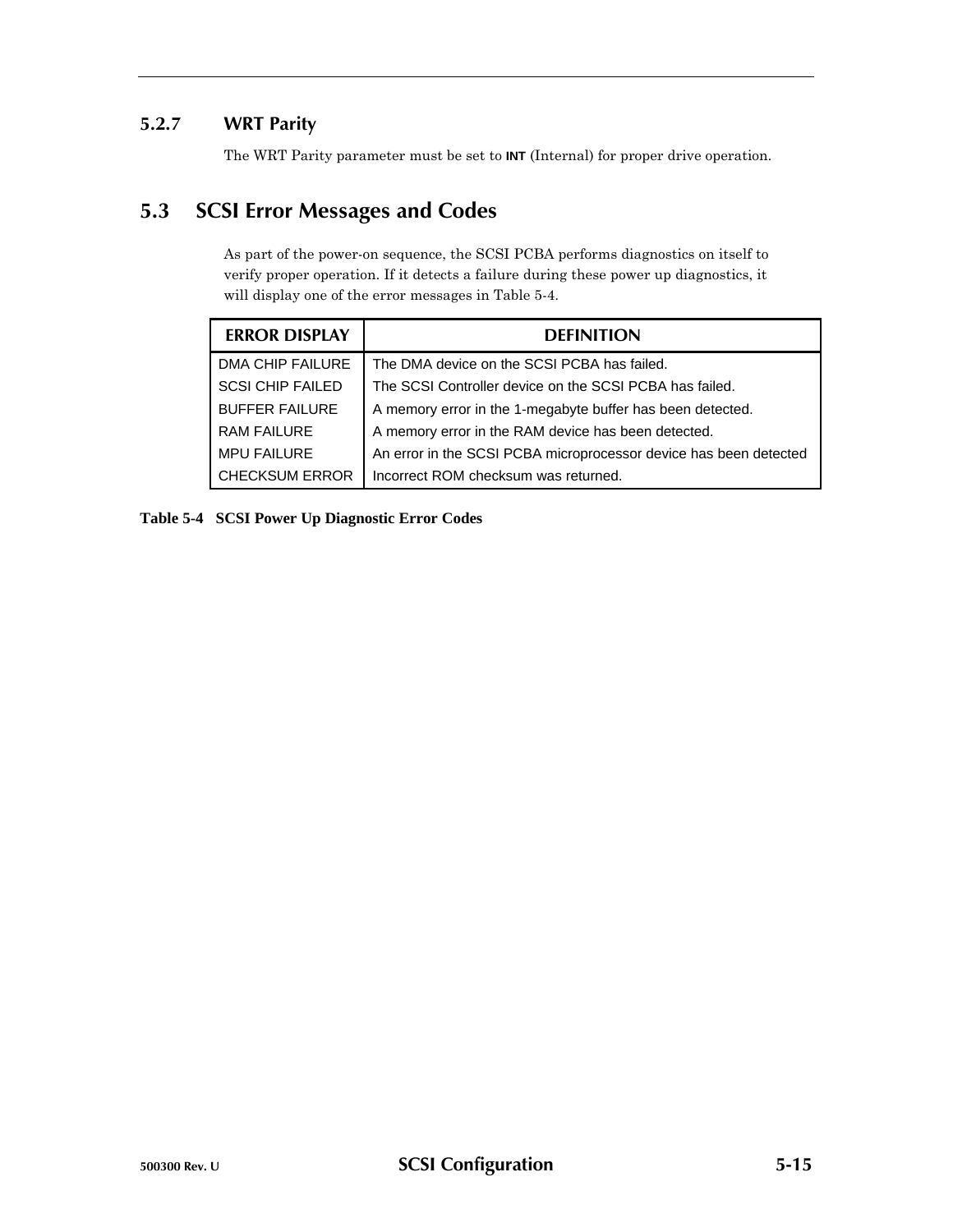The only preventive maintenance you need to do on your tape drive is keep the head and tape path clean. To remind you to clean the head and tape path components, the front panel display will indicate **TIME2 CLEAN HEAD** each time a predetermined amount of tape has passed the head. You can change the interval at which this message appears to suit your particular situation. Refer to Chapter 4 for more information about this feature.

# **6.1 Purpose**

As magnetic tape ages, the oxide particles on the coated side loosen and flake away from the tape. While most of these loose oxide particles will be caught by the tape cleaner as the tape passes through the tape path, some will be deposited on the head. If allowed to accumulate, the data reliability of the tape drive will be adversely affected, first appearing as recoverable data errors and progressing to hard errors during all attempts at data transfer. Because the tape cleaner removes the larger particles of dirt and dust, you must periodically clean it, along with the oxide buildup on the head if maximum data reliability is to be achieved.

A buildup of oxide on the write head gaps acts like a keeper across a magnet and reduces the magnetic saturation of the flux reversals on the tape. A similar buildup on the read head gaps can cause a reduction in the induced signal from the tape. In severe cases, the buildup can actually lift the tape away from the head surface, further reducing signal strength.

In addition to the oxide deposits on the head, dirt, dust and oxide particles can accumulate on the tape guide surfaces and flanges. If allowed to accumulate, they can be transferred to the recording side of the tape when it packs onto the supply and take-up reels. In extreme situations, heavy accumulations on the guide surfaces can induce a skew effect resulting in data errors most noticeable when reading tapes generated on other drives.

# **6.2 Frequency**

Several factors affect the frequency of cleaning:

- **Age and condition of the tape -** As previously stated, oxide particles tend to flake off older tapes more readily than off newer ones. The more that older tapes are used, the more frequently the tape path will have to be cleaned.
- **General cleanliness of the operating environment -** Tape drives that are operated in dusty, smoky, or high humidity environments, or in machine shops or heavy manufacturing areas will require more frequent cleaning than those that are operated in office environments or in computer rooms.
- **Tape handling and storage -** The use of tapes that are not properly handled and stored will require more frequent tape path cleaning. Tapes that are left on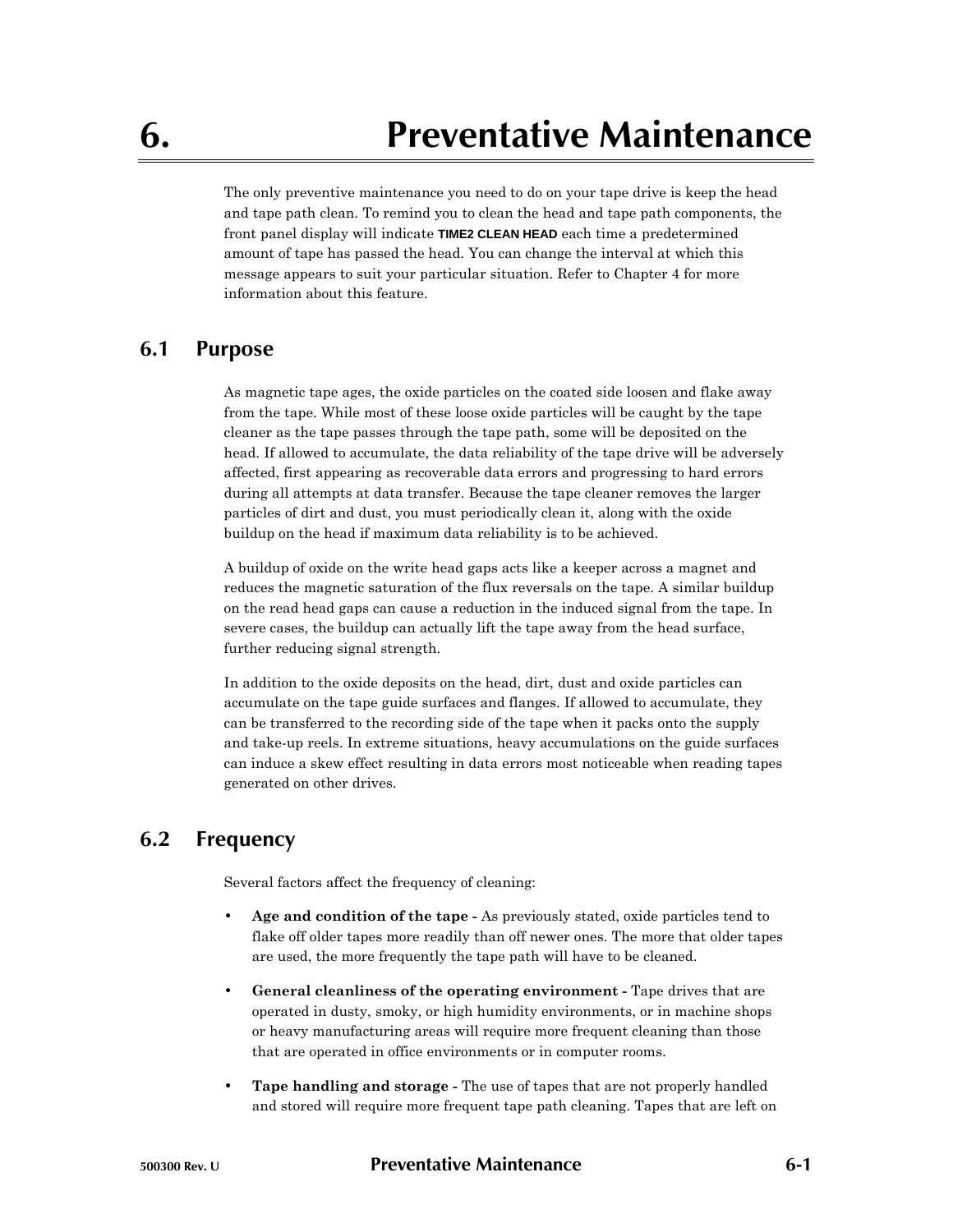workbenches will accumulate dust on the reel flanges that will eventually work its way into the tape path. Tape which has been partially unwound onto the floor or which has picked up fingerprints will transfer the dust and oil from the fingerprints to the tape cleaner and guides, necessitating more frequent cleaning.

• **Amount of tape that has passed through the tape path -** Tape drives that run many reels of tape through them each day will require more frequent cleaning than tape drives that are used only a few minutes a day. Your tape drive features a head cleaning odometer that records how much tape has passed the heads. When a predetermined value is reached, the display will read TIME2 CLEAN HEAD, reminding you to clean the tape path. The reminder will appear each time the tape is unloaded until you reset the odometer.

### *NOTE*

*The* **TIME2 CLEAN HEAD** *reminder should be considered an absolute maximum and assumes that you operate your tape drive in a clean office environment and that the tapes are handled properly. If you operate your tape drive in a dusty environment or use dirty, old, or mishandled tapes, you must clean the tape path more often, and the interval at which the reminder appears should be changed accordingly. Refer to Section 4.3.2 for instructions on changing the head clean message interval.*

# **6.3 Tape Path Cleaning Procedure**

Dirt on the read/write head shows up as dark brown or black smudges on the face of the head and is often difficult to see. Use a strong light and a small inspection mirror to see the head more clearly. When cleaning the head and tape path, use only 91% isopropyl alcohol and nonabrasive applicators such as TexPads®. Using abrasive materials, detergents, or general purpose cleaning solutions can cause permanent damage to the head surface and roller bearings. See Figure 6-1 for the location of the components that must be cleaned.

- **1.** Clean the entire surface of the head, including the erase head as shown in Figure 6-2 Rub firmly until all deposits are removed.
- **2.** Clean the surface of all rollers and guides as shown in Figure 6-3. Clean the areas between the roller surfaces and their flanges. Be especially alert to deposits under the caps on the reference guides and make sure these areas are clean.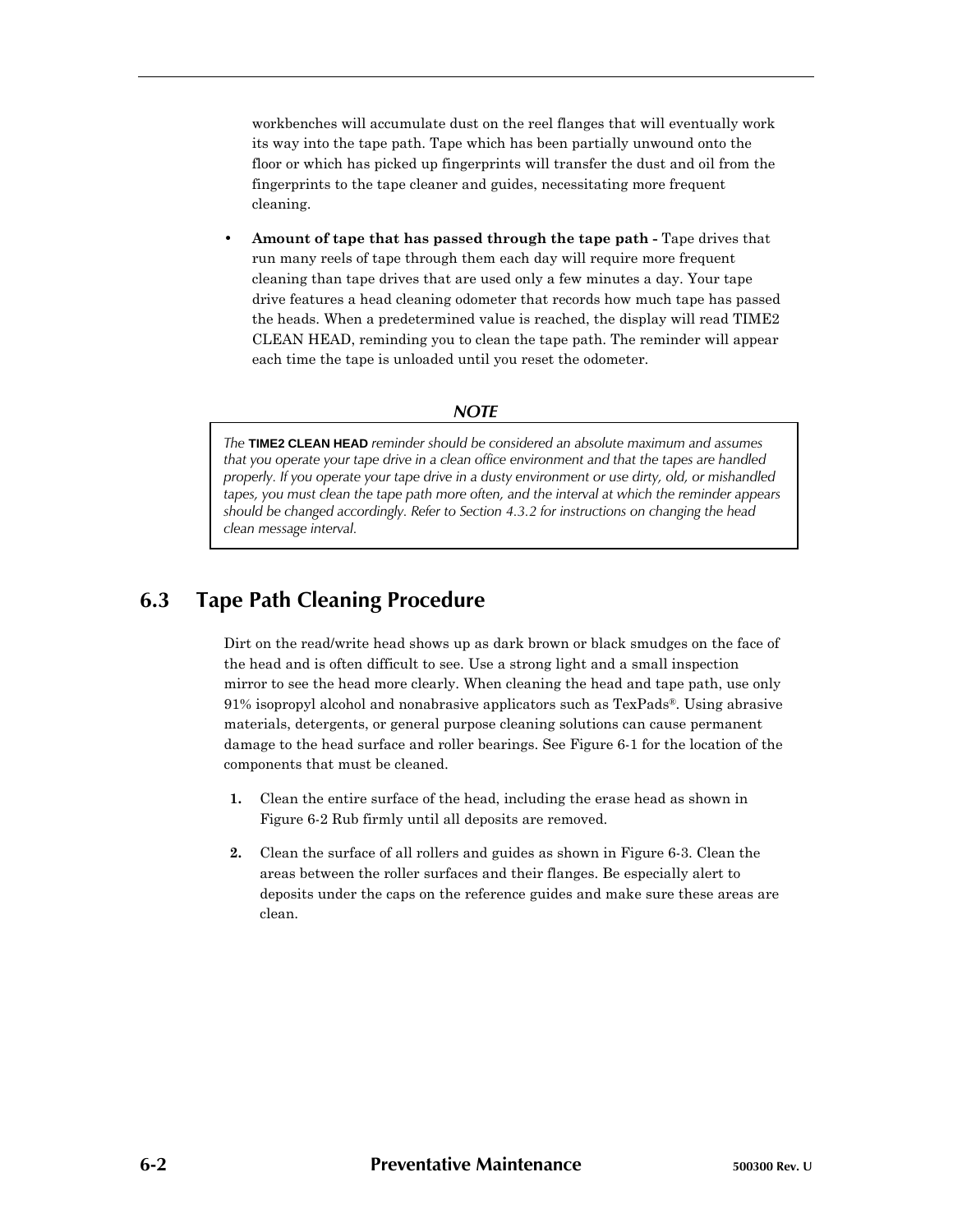

**Figure 6-1 Tape Path Components That Must Be Cleaned**



**Figure 6-2 Cleaning the Read/Write Head**



### **Figure 6-3 Cleaning the Tape Guides**

**3.** Clean the tape cleaner blade as shown in Figure 6-4.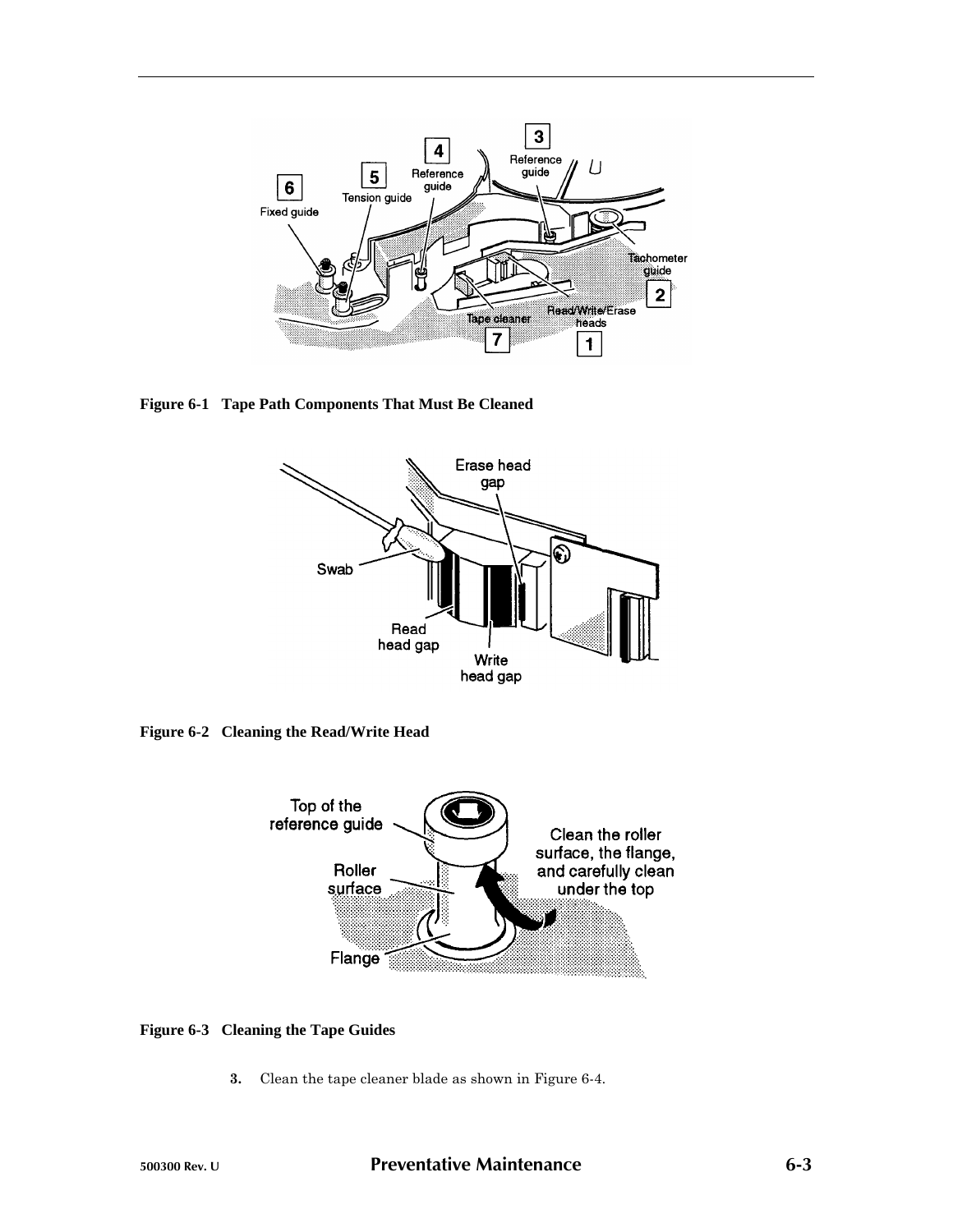

### **Figure 6-4 Cleaning the Tape Cleaner**

- **4.** Run the Write/Read test described in Section 4.5.8 to verify data reliability. If the tape drive does not pass this test after cleaning the head and tape path, call Qualstar Customer Service for assistance.
- **5.** Reset the Head Clean odometer as described in Section 4-2.

TexPads® are individually sealed pads pre-moistened with 91% isopropyl alcohol and are ideal for head and tape path cleaning. You can order them from Qualstar, or directly from The Texwipe Company by calling (800) 284-5577.

# **6.4 Using 1-mil Tape**

1-mil tape was originally designed for low-speed data logging applications. Due to their thinner Mylar substrate, they do not meet the ANSI specifications for thickness; however, 1-mil tape is electrically and magnetically equivalent to the ANSI standard 1.5-mil tape.

Because of the thinner material, 1-mil tape conforms differently to the read/write heads. As a result, the critical read/write surface of the head wears at an increased rate and forms a profile that is different from that made by 1.5-mil tape. The thinner tape is also more susceptible to breakage and deformation.

All Qualstar reel-to-reel tape drives will handle 1-mil tapes without deforming or breaking them. This includes high-speed rewind as well as autoloading, in those drives that support those features. Qualstar supports the use of 1-mil tape within the context of the following guidelines:

- **1.** For the reasons previously explained, you can expect reduced head life expectancy when using 1-mil tapes.
- **2.** Standard 1.5-mil tape cannot conform to the head wear pattern caused by the frequent use of 1-mil tape, resulting in a greater distance between the tape and the head gaps and a consequent reduction in signal strength. This can lead to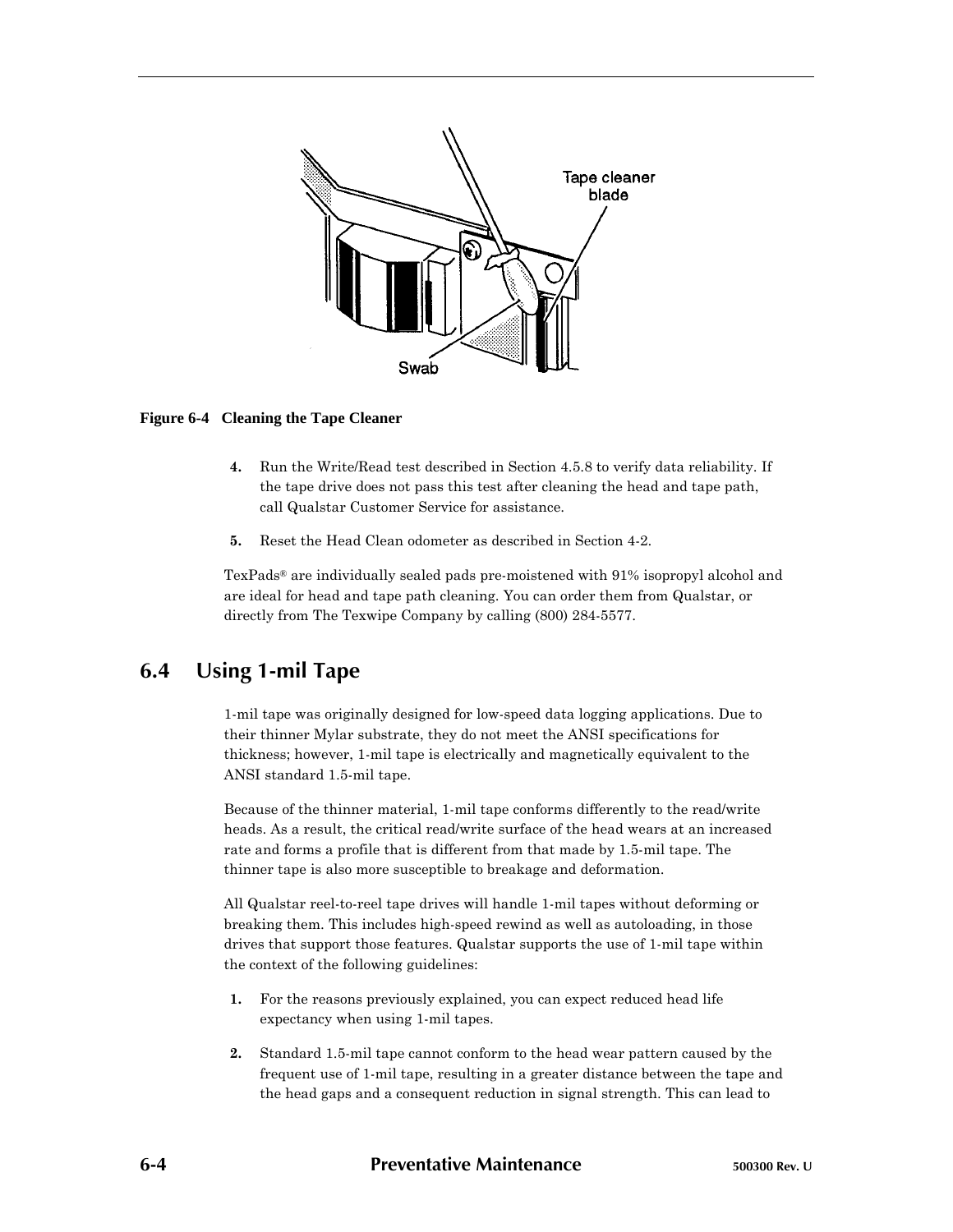an increase in both write and read errors. (This is true for all reel-to-reel tape drives.)

**3.** If more than 10% of the tapes used are 1-mil tapes, Qualstar recommends you dedicate one particular tape drive to the use of thinner tapes.

If you use less than one reel in ten of 1-mil tape on any given tape drive, you should use at least ten standard 1.5-mil tapes between each 1-mil reel.

#### Specifications

Your tape drive writes and reads digital data on 1/2-inch wide, 9-track magnetic tape in a variety of recording formats. It is capable of true read-after-write operation and operates in the streaming mode for maximum system throughput. It is selfthreading and can be configured for a variety of options.

The drive communicates with the system via the industry standard formatter interface. Tape controllers that adapt this interface to nearly any modern mini, micro, or personal computer are available from many sources. An optional SCSI-2 configuration is also available.

Available speeds and densities are model-dependent and are listed in Figure 1-2. Qualstar reserves the right to modify product designs or specifications without notice.

# **6.5 Data Specifications**

## **6.5.1 Data Formats and Tape Speeds**

All formats are ANSI/IBM compatible.

- 6250 CPI Group Code Recording (GCR) at 125 IPS or 62.5 IPS
- 3200 CPI Double Phase Encoding (DPE) at 62.5 IPS
- 1600 CPI Phase Encoding (PE) at 125 IPS
- 800 CPI Non Return to Zero Inverted (NRZI) at 125 IPS (read only)

### **6.5.2 Data Transfer Rate**

- GCR 781 or 390 kilobytes per second
- PE and DPE 200 kilobytes per second
- NRZI 100 kilobytes per second (read only)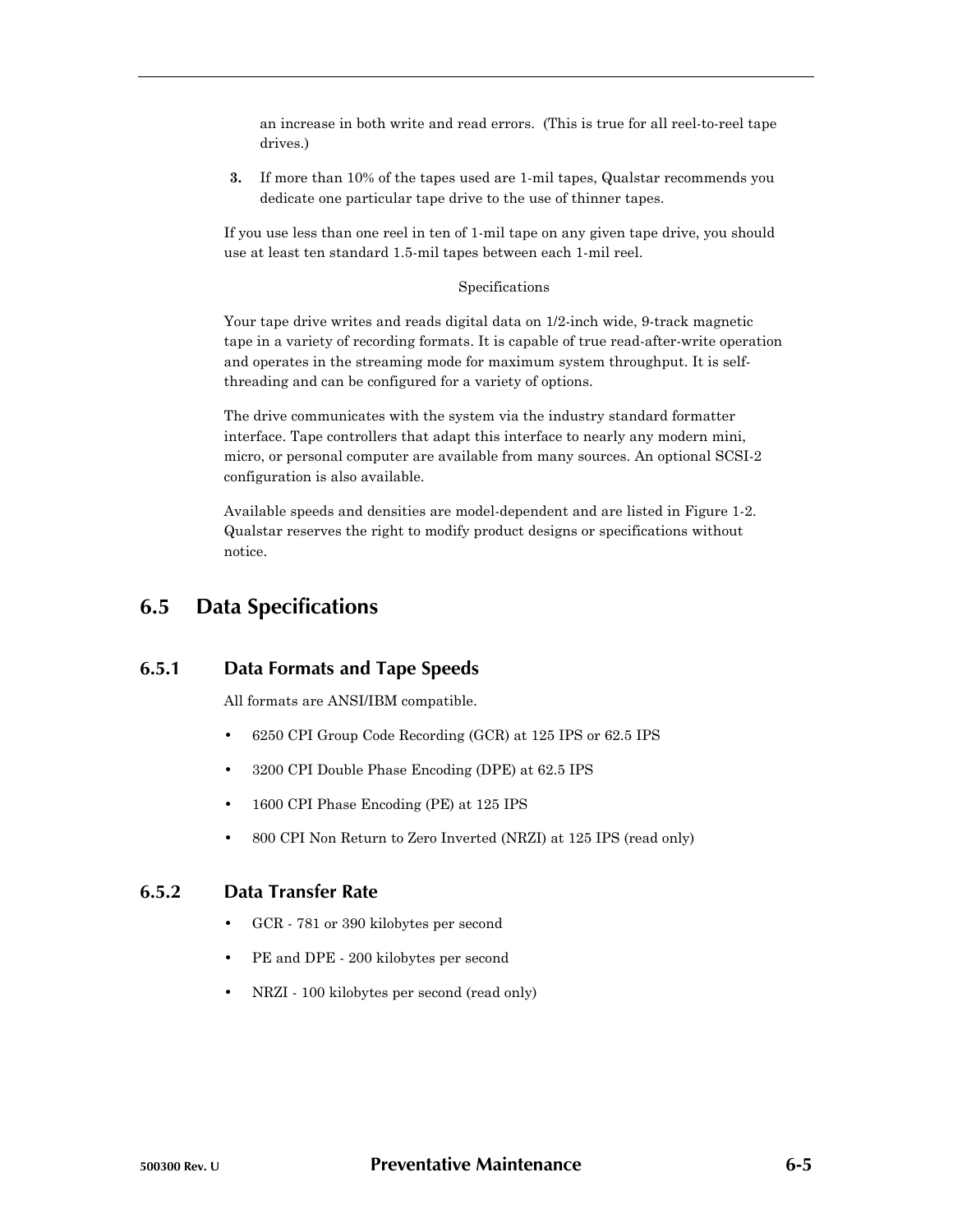## **6.5.3 Media Requirements**

The drive operates reliably using any tape meeting the requirements of ANSI X3.40- 1983 and certified for 6250 CPI. Defective tapes and tapes that have been damaged or subjected to heavy wear may not load or pack properly and should not be used.

Tapes frequently wear out near the beginning of tape (BOT) tab as this is the area of greatest use. Tapes that are worn near the beginning can receive new life by cutting off the first 25 to 50 feet and affixing a new BOT reflective tab. This tab must be located  $16 \pm 2$  feet from the beginning of the tape and positioned on the outside surface of the tape at the edge nearest the tape reel label. The drive supports 6 through 10.5-inch reel sizes, and both 1.5 and 1.0 mil tape.

# **6.6 Data Capacity**

The total data capacity of a tape is determined by the following factors:

- **1. Tape Length** Tape length is defined as the distance between the BOT and end of tape (EOT) reflective tabs. The data capacity is directly proportional to the tape length.
- **2. Recorded Density** The drive provides recording densities of 1600, 3200 and 6250 CPI. If data were written in one continuous block from BOT to EOT, a tape could hold twice as much data at 3200 CPI than at 1600 CPI.
- **3. IBG Length** Data is not normally written in one continuous stream, but in a series of individual blocks, each separated by an IBG. The length of the IBG is 0.6-inch in the NRZI, PE and DPE modes, and 0.3-inch in the GCR mode. Because the IBG is an erased area of tape, the total data capacity of a given tape is reduced by the total accumulative length of the IBGs.
- **4. Block Length** Because every block is followed by an IBG, the number of data characters per block greatly affects the amount of data that will fit on any specified tape length. As the block length is increased for a given length of tape, the number of IBGs in that length will decrease, and the data capacity will increase.

In addition to the IBG, each data block recorded in the GCR, DPE and PE modes contains several non-data characters. The non-data characters are necessary to properly decode the data and to provide a means of on-the-fly error correction. They add to the overall block length and decrease tape capacity accordingly.

**5. Filemarks** - A filemark is a uniquely recorded mark on the tape that the system can use to group blocks together into a file. In addition to the standard IBG, each filemark is preceded by a filemark gap. The filemark gap is 3.5 inches of erased tape (an option in the Drive Configuration menu reduces the filemark gap to 0-inch). As the number of filemarks on a given length of tape increases, the data capacity for that length decreases.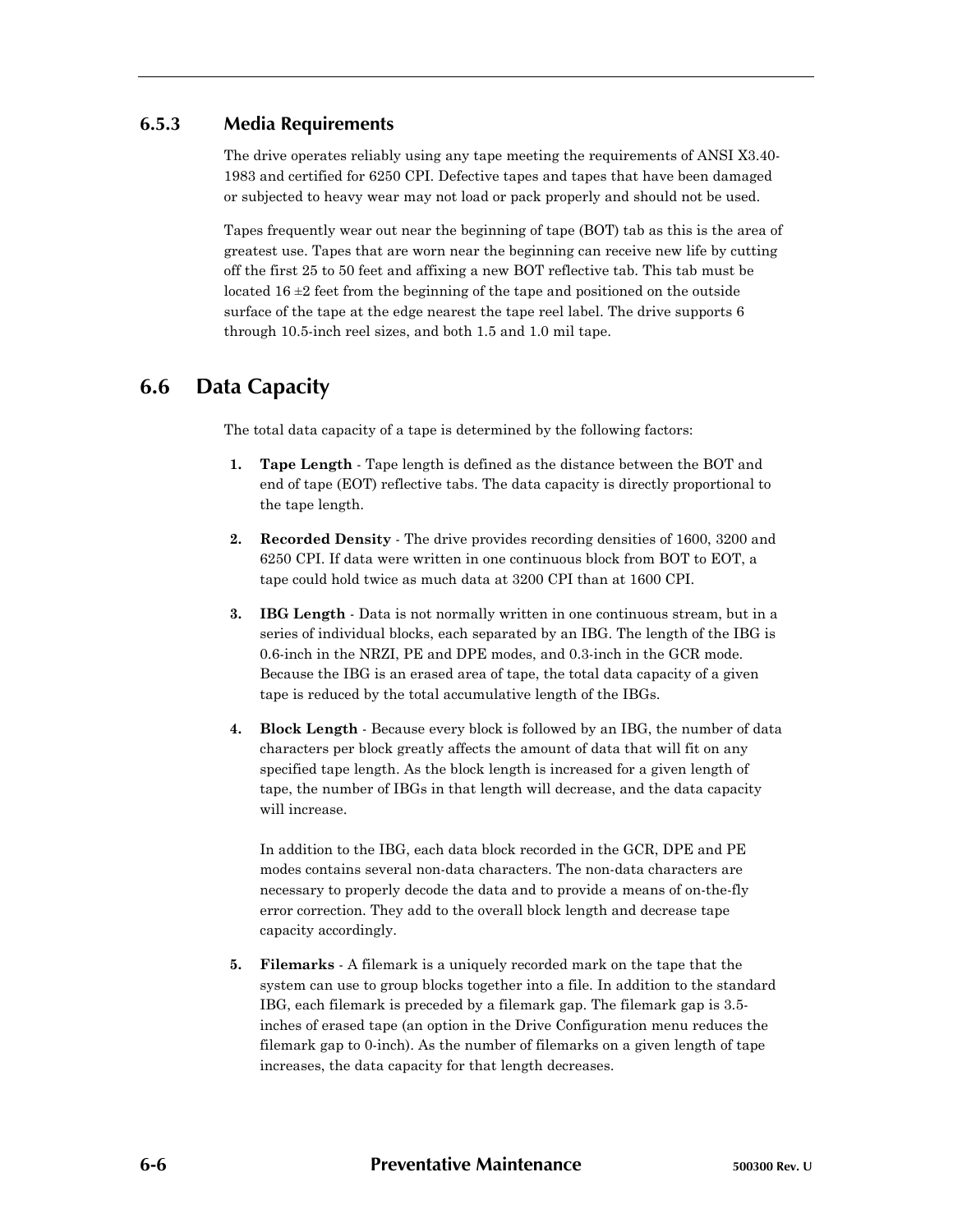**6. Erased Areas on the Tape** - The more erased areas a tape contains, the less data it can hold.

# **6.6.1 Data Capacity Tables**

The following tables, showing the data capacities in megabytes for various length tapes, assume a constant block length, no filemarks, and standard gap lengths.

*NOTE*

| While all 34XX tape drives are capable of reading or writing data blocks of any length, not all<br>computers are equally capable. A maximum data block size of 32768 bytes is generally<br>acceptable, but some computers have maximum limits as low as 2048 bytes (the maximum size<br>specified by ANSI). |
|-------------------------------------------------------------------------------------------------------------------------------------------------------------------------------------------------------------------------------------------------------------------------------------------------------------|
|                                                                                                                                                                                                                                                                                                             |

| Length $(ft)$ : | 300  | 600  | 1200             | 2400  | 3600  |
|-----------------|------|------|------------------|-------|-------|
| <b>Density</b>  |      |      | <b>MEGABYTES</b> |       |       |
| 1600 CPI        | 5.8  | 11.5 | 23.1             | 46.1  | 69.2  |
| 3200 CPI        | 11.5 | 23.0 | 46.1             | 92.2  | 138.4 |
| 6250 CPI        | 22.5 | 45.0 | 90.0             | 180.0 | 270.0 |

**Table 6-1 Unformatted Tape Capacities**

| Length (ft):      | 300 | 600  | 1200             | 2400 | 3600 |
|-------------------|-----|------|------------------|------|------|
| <b>Block Size</b> |     |      | <b>MEGABYTES</b> |      |      |
| 80                | 0.4 | 0.8  | 1.6              | 3.2  | 4.8  |
| 128               | 0.6 | 1.2  | 2.4              | 4.9  | 7.4  |
| 256               | 1.1 | 2.2  | 4.4              | 8.9  | 13.3 |
| 512               | 1.8 | 3.7  | 7.4              | 14.9 | 22.3 |
| 1024              | 2.8 | 5.6  | 11.2             | 22.5 | 33.7 |
| 2048              | 3.8 | 7.5  | 15.1             | 30.2 | 45.3 |
| 4096              | 4.6 | 9.1  | 18.3             | 36.5 | 54.9 |
| 8192              | 5.1 | 10.2 | 20.4             | 40.7 | 61.1 |
| 16384             | 5.4 | 10.8 | 21.6             | 43.2 | 64.8 |
| 32768             | 5.6 | 11.2 | 22.3             | 44.6 | 66.9 |

| Table 6-2 Formatted Tape Capacities, 1600 CPI |  |  |
|-----------------------------------------------|--|--|
|-----------------------------------------------|--|--|

| Length (ft):      | 300 | 600 | 1200             | 2400 | 3600 |
|-------------------|-----|-----|------------------|------|------|
| <b>Block Size</b> |     |     | <b>MEGABYTES</b> |      |      |
| 80                | 0.4 | 0.9 | 1.7              | 3.4  | 5.1  |
| 128               | 0.7 | 1.3 | 2.7              | 5.4  | 8.1  |
| 256               | 1.2 | 2.5 | 5.1              | 10.2 | 15.2 |
| 512               | 2.3 | 4.6 | 9.2              | 18.3 | 27.4 |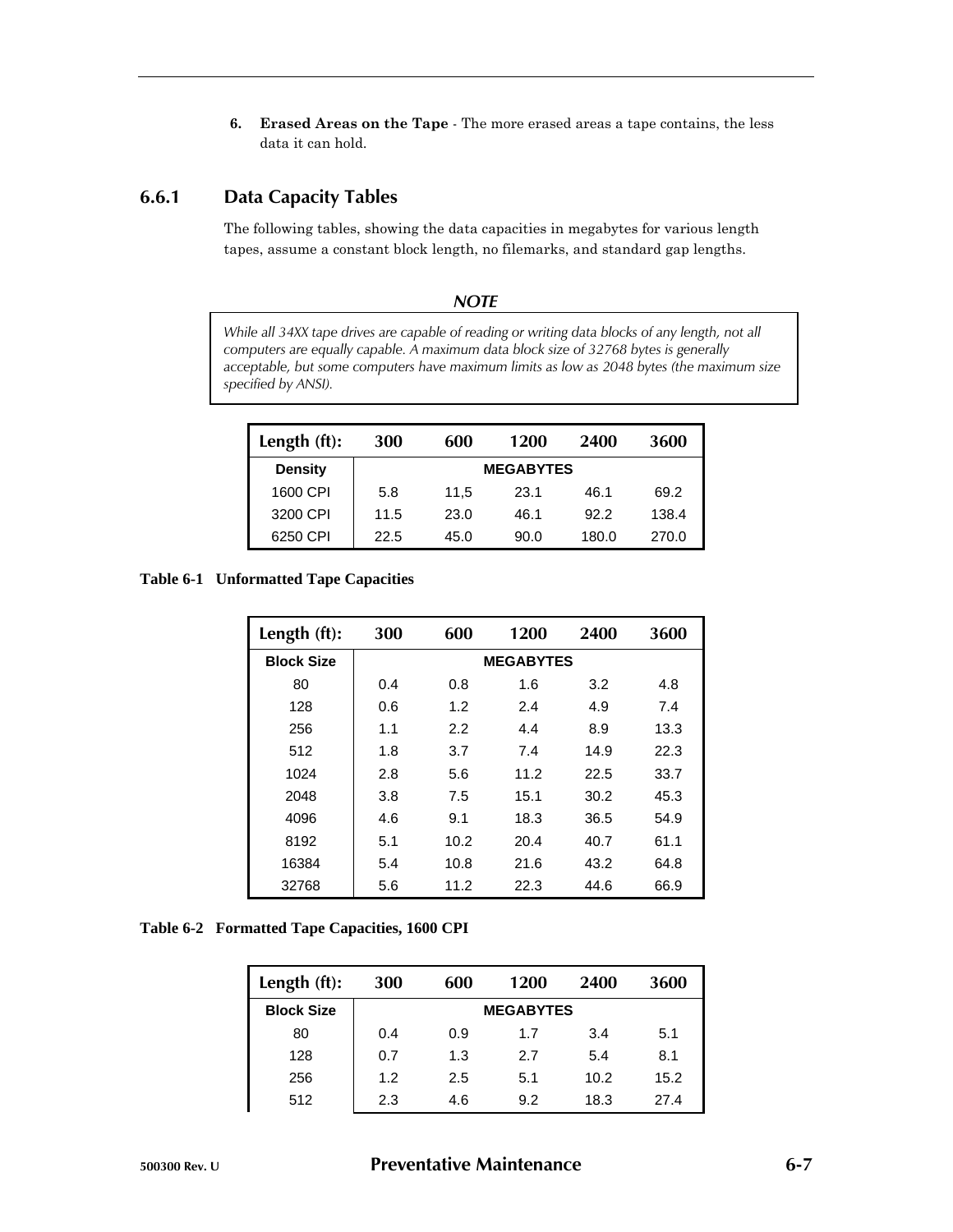| 1024  | 3.8  | 7.6  | 15.3 | 30.5 | 45.8  |
|-------|------|------|------|------|-------|
| 2048  | 5.7  | 11.5 | 22.9 | 45.0 | 68.8  |
| 4096  | 7.7  | 15.3 | 30.6 | 61.2 | 91.9  |
| 8192  | 9.2  | 18.4 | 36.8 | 73.6 | 110.4 |
| 16384 | 10.2 | 20.5 | 40.9 | 81.8 | 122.8 |
| 32768 | 10.8 | 21.7 | 43.3 | 86.7 | 130.0 |

**Table 6-3 Formatted Tape Capacities, 3200 CPI**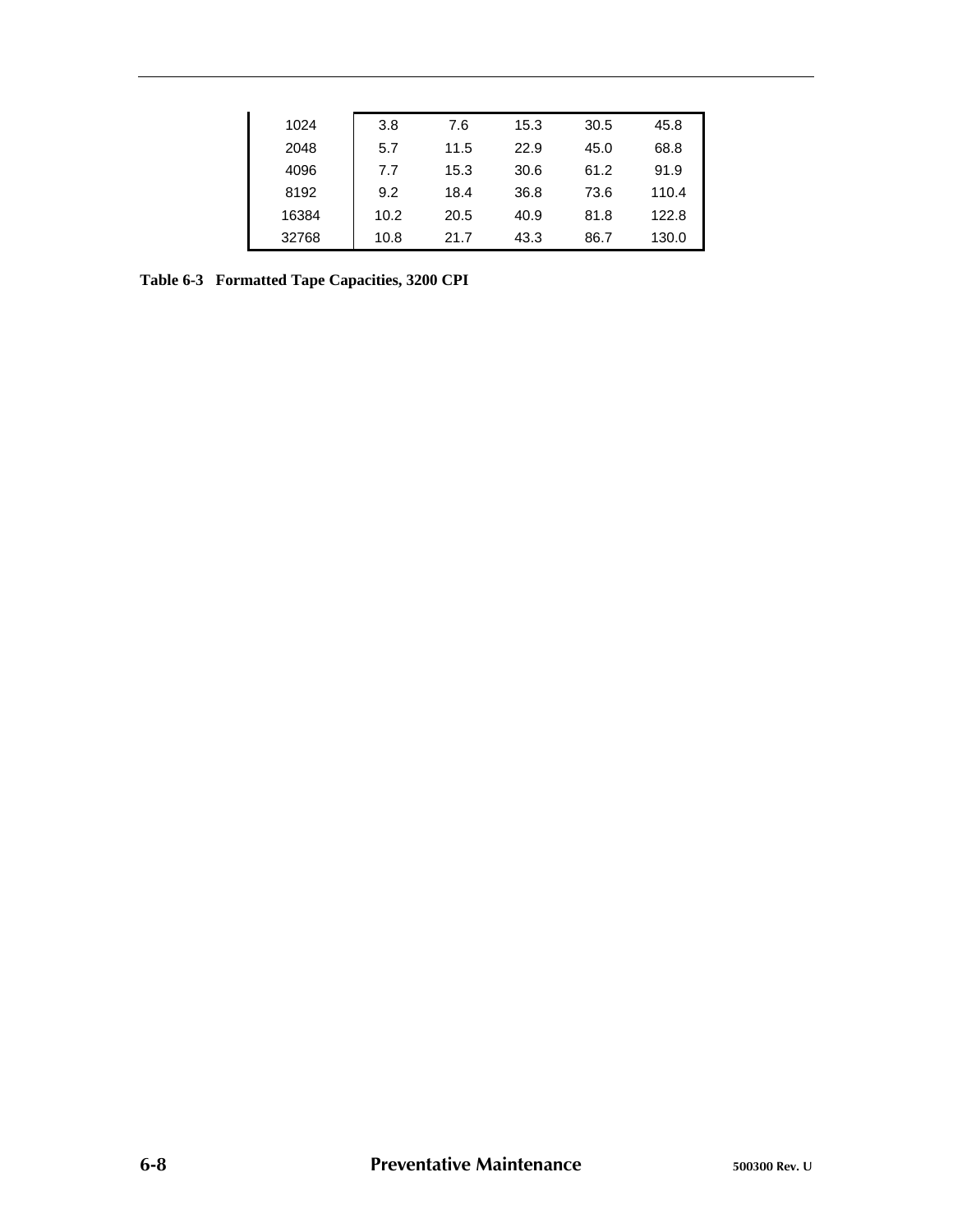| Length (ft):      | 300  | 600  | 1200             | 2400  | 3600  |
|-------------------|------|------|------------------|-------|-------|
| <b>Block Size</b> |      |      | <b>MEGABYTES</b> |       |       |
| 80                | 0.6  | 1.3  | 2.7              | 5.3   | 8.0   |
| 128               | 1.0  | 2.1  | 4.2              | 8.4   | 12.6  |
| 256               | 1.9  | 3.9  | 8.0              | 16.0  | 24.0  |
| 512               | 3.6  | 7.2  | 14.7             | 29.4  | 44.2  |
| 1024              | 6.2  | 12.4 | 25.3             | 50.6  | 75.9  |
| 2048              | 10.1 | 20.2 | 39.5             | 79.0  | 118.5 |
| 4096              | 13.9 | 27.9 | 54.9             | 109.8 | 164.7 |
| 8192              | 17.2 | 34.5 | 68.2             | 136.4 | 204.6 |
| 16384             | 19.5 | 39.0 | 77.6             | 155.2 | 232.8 |
| 32768             | 20.9 | 41.8 | 83.3             | 167.7 | 250.0 |

**Table 6-4 Formatted Tape Capacities, 6250 CPI**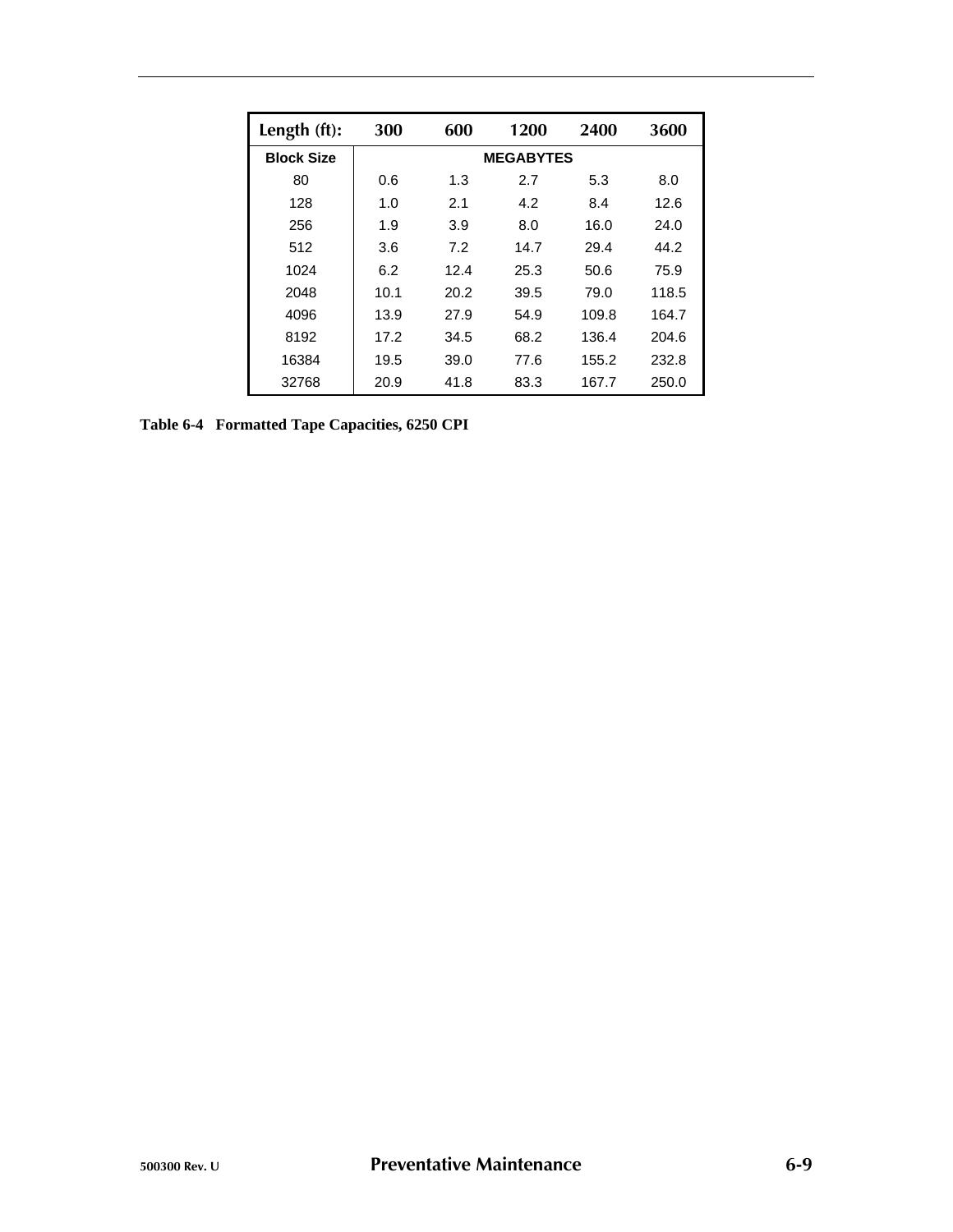# **7.1 General**

Your tape drive continually monitors certain critical areas for proper operation. If it detects a malfunction or exception condition, it will display an appropriate error message, error code, or both. These error messages tell you the nature of the malfunction, and are grouped into two general categories:

- Non-Terminal Errors
- Terminal Errors

Should an error occur, make a note of the displayed message or code and press any switch to clear the error. Retain the error information, dates of occurrence, and any other pertinent data for use by the service facility.

# **7.2 Error Messages**

## **7.2.1 Non-Terminal Errors**

Non-terminal errors indicate that an exception condition occurred that does not prevent further operation of the tape drive. These can occur while the tape is performing its power-up diagnostics, its on-going diagnostics, or during a tape motion or data transfer operation. Examples of non-terminal errors are the detection of blank tape, the opening of the front door while tape is in motion, or a low regulator output.

Non-terminal errors cause a message to appear on the second line of the front panel display. The message will remain until it is overwritten by a new message. A list of non-terminal error messages can be found in Table 7-1 and Table 7-2.

## **7.2.2 Terminal Errors**

Terminal error conditions indicate that an event has occurred that may require corrective action. Upon detecting a terminal error condition, the tape drive will immediately interrupt any operation in process, rewind the tape, and reset the drive to the power-up state. There are two exceptions to this:

- If some fault condition causes the write power to be on when it should be off (i.e., a Write Power Fault), the drive will not allow any further tape motion. In this case, you should manually rewind the tape with the power off.
- If an over-temperature error occurs, the drive will move the tape in reverse at a speed of 62.5 IPS until all the tape has been wound on the supply reel. The supply hub will remain locked, the blower will remain on, and the drive will be disabled until it has cooled sufficiently and the power has been cycled.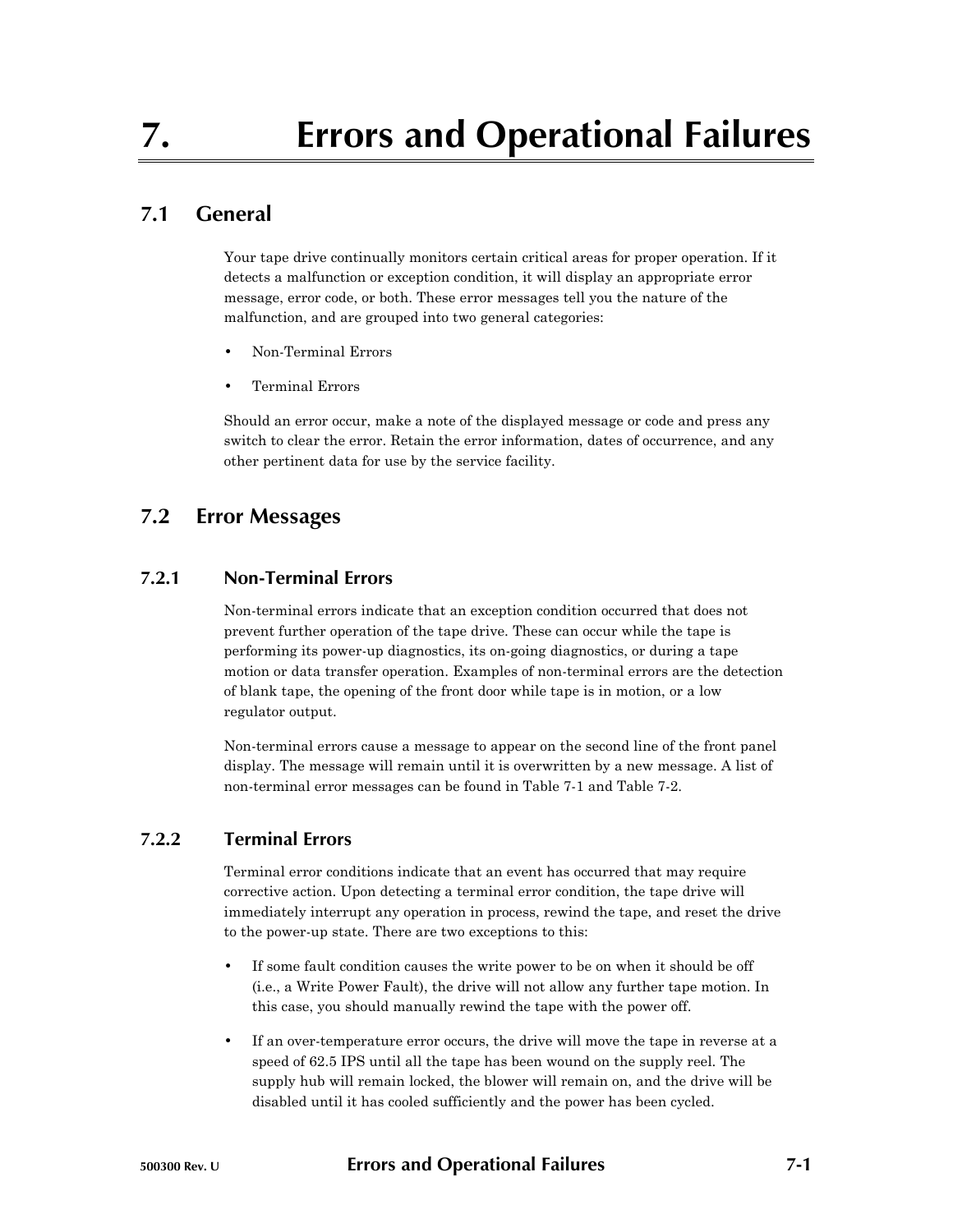In most cases, pressing any front panel switch will clear the fault code and message (if any) and the tape drive will revert to the standby or offline state; you may then repeat the last operation. A list of terminal errors can be found in Table 7-3.

### **7.2.2.1 Load Faults**

If an abnormal condition is detected during a load operation, the drive will display **LOAD FAULT:XXX** (where **XXX** is the error code number) in display line one and will halt the operation. Additional information may be present in display line two. In some cases, the tape drive will perform a number of load retries before declaring a misload, while in other cases, the load operation will be aborted when the error is detected. If possible, the tape drive will draw the tape out of the tape path and unlock the supply hub after a misload.

Press any front panel switch to recover from a load fault. The tape drive will clear any error code and error message and revert to the standby condition. You may then repeat the load operation. For a list of detected load faults, see Table 7-5.

### **7.2.2.2 Unload Faults**

If an abnormal condition is detected during an unload operation, the drive will display **UNLOAD FAULT:XXX** (where **XXX** is the error code number) in display line one and will halt the operation. Additional information may be present in display line two. The unload operation will be aborted when the fault is detected.

Press any front panel switch to recover from an unload fault. The tape drive will clear any error code and error message and revert to the standby condition. You may then repeat the unload operation. For a list of detected unload faults, see Table 7-6.

#### **7.2.2.3 Motion Faults**

A motion fault indicates that the tape drive has detected an error while the tape is moving. Data errors are not considered motion faults.

Upon detecting a motion fault, the drive will abort the current operation and display **MOTION FAULT:XXX** in display line one. **XXX** represents a decimal code number from 10 to 100. The drive will also display **CMD:YY STATUS:ZZ** in display line two. **YY** and **ZZ** represent hexadecimal code numbers for internal Qualstar use. Motion faults are described in Table 7-7 and Table 7-8.

#### **7.2.2.4 Position Faults**

Position faults are detected during read or write operations from BOT. Errors associated with the reading and writing of data blocks are not considered position faults.

Upon detecting a position fault, the drive will abort the current operation and display **POSITN.FAULT: X** in display line one. **X** represents a decimal code number from 1 through 6. For a list of Position faults, see Table 7-9.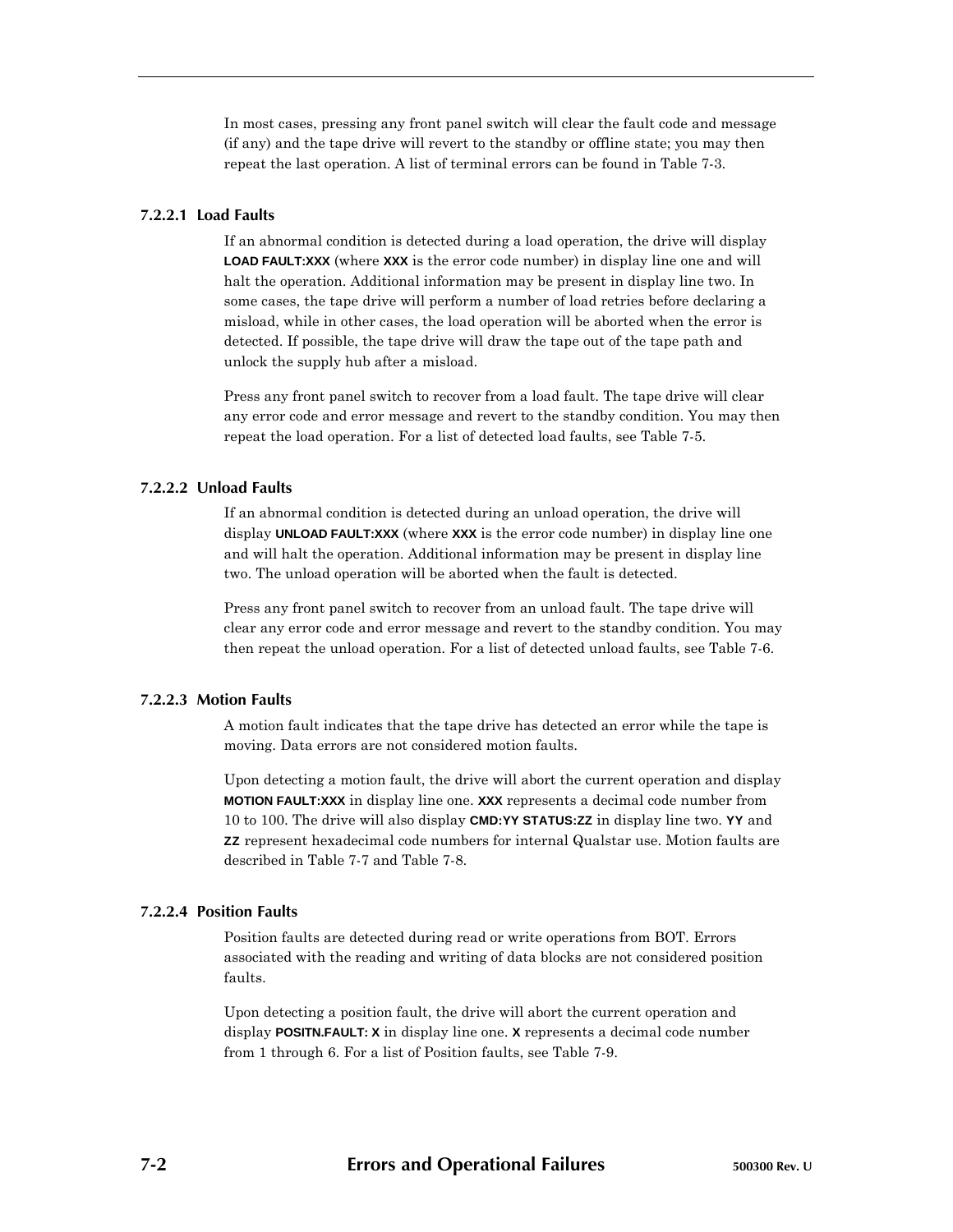# **7.2.3 Miscellaneous Messages**

Depending upon the circumstances, you may be required to intervene before tape drive operation can continue. In these cases, a two-line message will be displayed on the front panel. These messages are described in Table 7-4.

# **7.2.4 SCSI Error Messages**

SCSI drives may report additional error messages not documented in this chapter. Refer to Section 5.3 for a listing of SCSI error messages.

| <b>FRROR DISPLAY</b>    | <b>DEFINITION</b>                                                                                                                                 |
|-------------------------|---------------------------------------------------------------------------------------------------------------------------------------------------|
| <b>BLANK TAPE READ</b>  | A data block was not found during read forward within 25 feet (15 feet in GCR).                                                                   |
| CHECK XXX SUPPLY        | $XXX = +5V$ , 15V or 6V. An out-of-tolerance condition has been detected with<br>the indicated power supply.                                      |
| CONTROLLER ABORT        | IFEN was pulsed false (the host aborted a read, write, or erase operation).                                                                       |
| <b>DENSITY LOCKED</b>   | An attempt was made to change density while the density was locked via the<br>configuration menu.                                                 |
| <b>DOOR OPEN</b>        | The front door or top cover was opened while the tape was in motion.                                                                              |
| EXEC.CHKSUM ERR.        | A checksum error occurred in the WREX microcomputer during power-up or<br>manual diagnostics.                                                     |
| FILE PROTECT ERR        | A write command was received while the tape was write-protected.                                                                                  |
| LOWLINE-HOLDING         | The line voltage is too low to start tape motion. The tape drive will remain in this<br>state until the line voltage returns to the normal range. |
| LOW LINE VOLTS          | Low line voltage. Message is cleared when condition disappears. Could also be<br>a +22 volt power supply problem.                                 |
| <b>MOTION CAL, FAIL</b> | The Motion Calibrate procedure failed.                                                                                                            |
| <b>MOTION COMM.FAIL</b> | Failure occurred in Motion DSP interboard communications during power-up or<br>manual diagnostics.                                                |
| <b>MOTN CHKSUM ERR.</b> | A checksum error occurred in the Motion microcomputer during power-up or<br>manual diagnostics.                                                   |
| NO ARA DETECTED         | An ARA burst was not detected while reading a GCR tape from loadpoint.                                                                            |
| NO ENV WHILE WRT        | No read envelope was detected while writing.                                                                                                      |
| <b>NOT ENABLED</b>      | IFEN to the Formatter PCBA is false; if SCSI unit, something may be holding<br>SCSI bus reset.                                                    |

**Table 7-1 Non-Terminal Errors (Part 1)**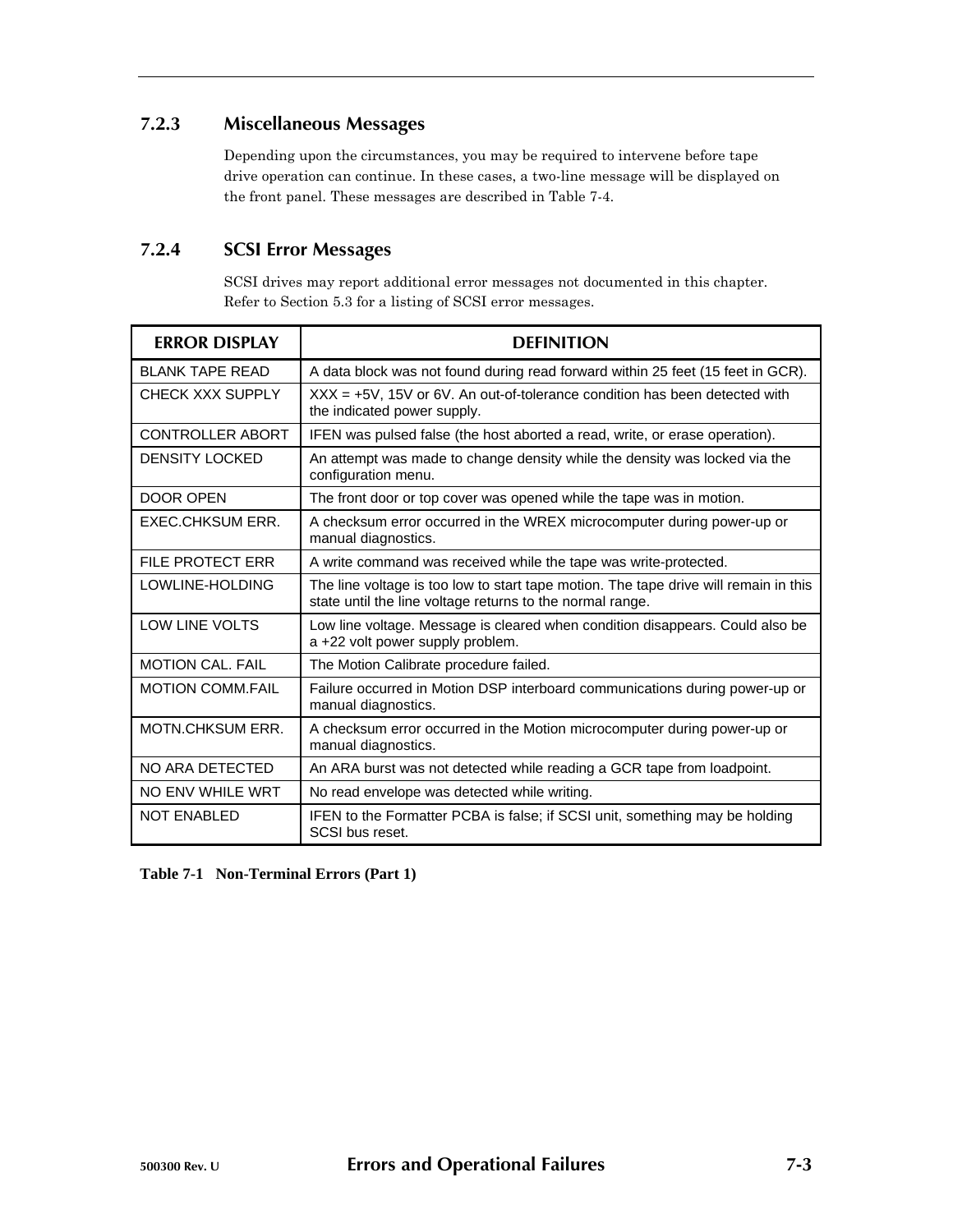| <b>FRROR DISPLAY</b>     | <b>DEFINITION</b>                                                                                                             |  |
|--------------------------|-------------------------------------------------------------------------------------------------------------------------------|--|
| <b>NOT SELECTED</b>      | Drive address not set to 0 and SCSI operation is enabled.                                                                     |  |
| <b>OUT OF TAPE STOP</b>  | The tape has reached a point 13 feet beyond the EOT marker strip.1                                                            |  |
| RD-LDP, ARA 2LONG        | The ARA burst exceeded 15-inches while reading a GCR tape from loadpoint.                                                     |  |
| RD-LDP, BOT HUNG         | The tape drive continually senses BOT during a read operation from loadpoint.                                                 |  |
| RD-LDP, BOT POSTN        | The tape drive did not sense the BOT tab during a read operation from<br>loadpoint.                                           |  |
| <b>RD REV INTO BOT</b>   | BOT was detected during a read reverse command.                                                                               |  |
| <b>RD/WR ENV. STUCK</b>  | The read envelope did not go false within the required distance after writing a<br>block.                                     |  |
| <b>READ CHKSUM ERR.</b>  | A checksum error has occurred in the Read DSP during power-up or manual<br>diagnostics.                                       |  |
| READ COMM. FAIL          | Failure occurred in Read DSP interboard communications during power-up or<br>manual diagnostics.                              |  |
| <b>READ REV AT LDP</b>   | A read reverse command was received while the tape was positioned at BOT.                                                     |  |
| <b>READ THRESH FAIL</b>  | An out-of-tolerance condition was detected in the read threshold circuitry during<br>power-up or manual diagnostics.          |  |
| <b>SCSI CHKSUM ERR.</b>  | A checksum error has occurred in the SCSI DSP during power-up or manual<br>diagnostics.                                       |  |
| <b>SCSI COMM. FAIL</b>   | Failure occurred in the SCSI DSP interboard communications during power-up<br>or manual diagnostics.                          |  |
| <b>SCSI S.TEST FAIL</b>  | A failure on the SCSI PCBA was detected during the power-up or manual<br>diagnostics.                                         |  |
| <b>UNKNOWN ERROR</b>     | This indicates a problem in the drive's operating firmware.                                                                   |  |
| <b>WRITE CHKSUM ERR.</b> | A checksum error has occurred in the Read DSP during power-up or manual<br>diagnostics.                                       |  |
| <b>WRITE COMM. FAIL</b>  | Failure occurred in the Write Formatter DSP interboard communications during<br>power-up or manual diagnostics.               |  |
| <b>WRITE-V AMP FAIL</b>  | An out-of-tolerance condition was detected in the write voltage amplifier<br>circuitry during power-up or manual diagnostics. |  |
| WRITE-V D/A FAIL         | Out-of-tolerance condition detected in the write voltage DAC during power-up or<br>manual diagnostics.                        |  |

**Table 7-2 Non-Terminal Errors (Part 2)**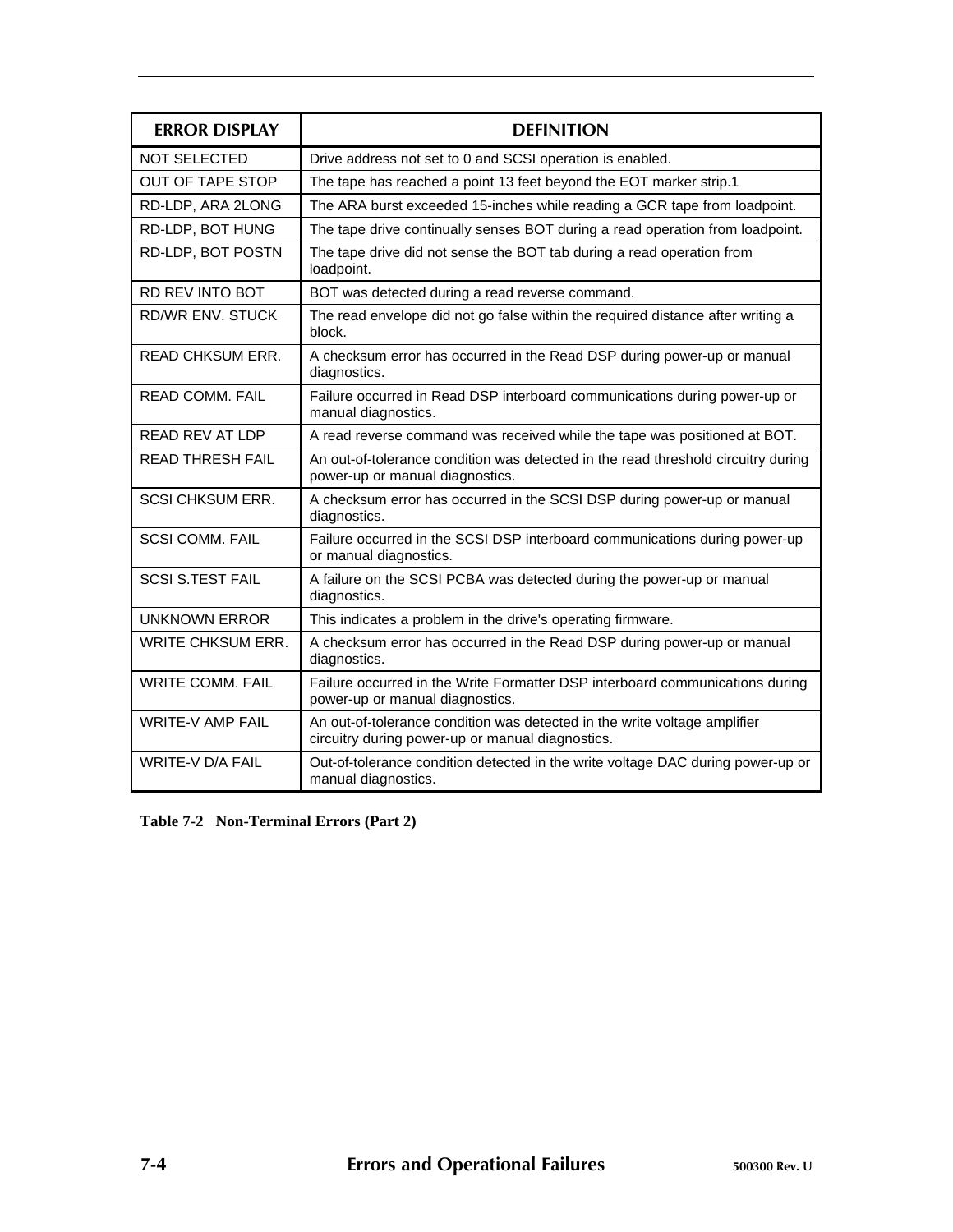| <b>ERROR DISPLAY</b>                          | <b>MFANING</b>                                                                                                                                                                                                                                                                                                      |
|-----------------------------------------------|---------------------------------------------------------------------------------------------------------------------------------------------------------------------------------------------------------------------------------------------------------------------------------------------------------------------|
| <b>BAD INTERRUPT XX</b>                       | An illegal CPU interrupt on the Write/Executive board has occurred, where XX<br>= a vector number between 1 and 17. This most likely indicates a firmware<br>problem.                                                                                                                                               |
| <b>FAN FAILURE</b>                            | The fan has not started.                                                                                                                                                                                                                                                                                            |
| <b>GO FWD FAULT: XX</b>                       | An error associated with tape position during ramp-up has occurred. $XX = 21$<br>indicates that the tape position at the start of the ramp-up is too far from the<br>read head (creepage), and $XX = 22$ indicates that the tape did not reach its<br>nominal speed by the time the ramp-up distance was traversed. |
| <b>GO REV FAULT: XX</b>                       | An error associated with tape position during ramp-up has occurred. $XX = 21$<br>indicates that the tape position at the start of the ramp-up is too far from the<br>read head (creepage), and $XX = 22$ indicates that the tape did not reach its<br>nominal speed by the time the ramp-up distance was traversed. |
| <b>ID-VERIFY FAILED</b>                       | The ID burst could not be verified after it was written.                                                                                                                                                                                                                                                            |
| <b>LOAD FAULT:XXX</b><br>(optional message)   | An error has occurred during the loading sequence. In some cases, the drive<br>will attempt to reload the tape before halting and declaring a load fault. Load<br>faults are described in paragraph 7.2.2.1.                                                                                                        |
| <b>MOTION FAULT: XXX</b><br>CMD:XX STATUS: XX | An error associated with tape motion has occurred. Motion faults are described<br>in paragraph 7.2.2.3.                                                                                                                                                                                                             |
| <b>OVER TEMPERATURE</b>                       | Drive internal temperature too high.                                                                                                                                                                                                                                                                                |
| POSITN.FAULT: XX                              | An error associated with tape positioning at BOT has occurred. Position faults<br>are described in Table 7-9.                                                                                                                                                                                                       |
| UNLOAD FAULT:XXX<br>(optional message)        | An error has occurred during the unloading sequence. Unload faults are<br>described in paragraph 7.2.2.2.                                                                                                                                                                                                           |
| <b>WRITE POWER FAIL</b>                       | The write power is off when it should be on.                                                                                                                                                                                                                                                                        |
| <b>WRITE PWR FAULT</b>                        | The write power is on when it should be off.                                                                                                                                                                                                                                                                        |
| WRT-ID LOW SPEED                              | The tape speed was too slow while the ID burst was being written.                                                                                                                                                                                                                                                   |

# **Table 7-3 Terminal Errors**

| <b>ERROR DISPLAY</b>                        | <b>MEANING</b>                                                                                                                                                                                          |
|---------------------------------------------|---------------------------------------------------------------------------------------------------------------------------------------------------------------------------------------------------------|
| <b>OVERTEMPSHUTDOWN</b><br>NEED TO COOL OFF | The internal drive temperature is too high. The drive will disable the main $+5$<br>volt regulator, darken the LCD backlighting, run the blower, and wind the<br>tape onto the supply reel at 62.5 IPS. |
| EEPROM CORRUPT<br><b>MUST CALIBRATE</b>     | This will only occur at power up. The motion board electronics must be<br>recalibrated before the drive will operate reliably.                                                                          |
| SORRY.PRESS LOAD<br>TO RELOAD TAPE          | This message will occur if the door or top cover is opened during a load<br>operation. The user must close the door or top cover and press the LOAD<br>switch to restart the load operation.            |

# **Table 7-4 Miscellaneous Messages**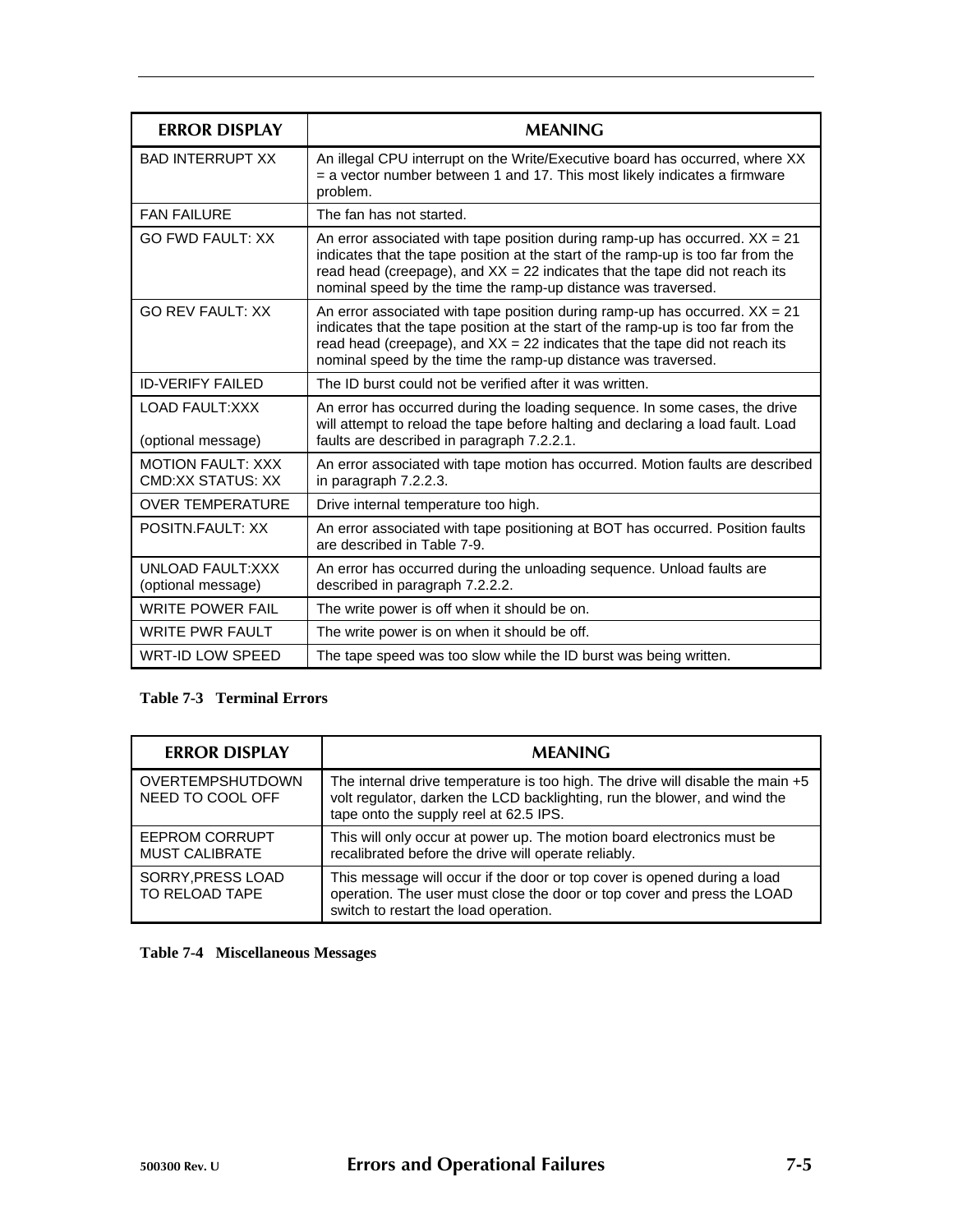| <b>ERROR DISPLAY</b>                                                                                                                    | <b>MEANING</b>                                                        | <b>ERROR DISPLAY</b>                             | <b>MEANING</b>                                                                              |
|-----------------------------------------------------------------------------------------------------------------------------------------|-----------------------------------------------------------------------|--------------------------------------------------|---------------------------------------------------------------------------------------------|
| <b>LOAD FAULT: 10</b><br><b>TENSION ARM PROB</b>                                                                                        | The Arm Index signal is<br>present at the start of the<br>load cycle. | <b>LOAD FAULT: 28</b>                            | Supply reel not turning<br>freely.                                                          |
| <b>LOAD FAULT: 11</b><br><b>REEL DRAGGING?</b>                                                                                          | The supply reel is<br>dragging during the load<br>cycle.              | <b>LOAD FAULT: 29</b>                            | Supply reel not turning<br>freely.                                                          |
| LOAD FAULT: 12                                                                                                                          | Supply reel not turning<br>freely.                                    | <b>LOAD FAULT: 30</b>                            | Mid-reel load with no reel<br>in place attempted;<br>sensor failure.                        |
| LOAD FAULT: 13                                                                                                                          | Unassigned                                                            | LOAD FAULT: 31                                   | Supply reel not turning<br>freely.                                                          |
| <b>LOAD FAULT: 14</b><br>NO REEL IN PLACE                                                                                               | No supply reel mounted;<br>defective FPT sensor or<br>FPT tabs.       | <b>LOAD FAULT: 32</b>                            | Can't pull tape out of<br>path.<br>TIP sensor/connector<br>problem                          |
| <b>LOAD FAULT: 15</b>                                                                                                                   | Supply reel not turning<br>freely.                                    | LOAD FAULT: 33                                   | Did not detect BOT tab;<br>EOT/BOT sensor defective.                                        |
| LOAD FAULT: 16                                                                                                                          | Supply reel not turning<br>freely.                                    | LOAD FAULT: 34<br>NO BOT TAB                     | The tape jumped out of<br>the TIP2 sensor.                                                  |
| <b>LOAD FAULT: 17</b>                                                                                                                   | The hub locking solenoid<br>is not engaged.                           | <b>LOAD FAULT: 35</b>                            | TIP 2 senses tape when<br>TIP1 does not.                                                    |
| LOAD FAULT: 18                                                                                                                          | Solenoid plunger stuck in<br>retracted position.                      | <b>LOAD FAULT: 36</b><br><b>CAL DATA CORRUPT</b> | Motion PCBA detected<br>invalid calibration data.                                           |
| <b>LOAD FAULT: 19</b><br><b>TAPE STUCK?</b>                                                                                             | Can't pull tape out of TIP1<br>sensor, or TIP1 sensor<br>failure.     | LOAD FAULT: 37-59                                | Not used.                                                                                   |
| <b>LOAD FAULT: 20</b>                                                                                                                   | Supply reel not turning<br>freely.                                    | <b>LOAD FAULT:60</b>                             | TIP2 sensor not sensing<br>tape, or tape not reaching<br>sensor. $1$                        |
| <b>LOAD FAULT: 21</b>                                                                                                                   | Supply reel not turning<br>freely.                                    | LOAD FAULT: 61                                   | Supply motor binding, or<br>supply reel or FPT ring<br>dragging. $1$                        |
| <b>LOAD FAULT: 22</b>                                                                                                                   | Supply reel not turning<br>freely.                                    | LOAD FAULT: 62                                   | Tape did not stick to take<br>up hub.                                                       |
| LOAD FAULT: 23                                                                                                                          | The supply reel will not<br>stop turning.                             | LOAD FAULT: 63                                   | After TIP2 senses tape,<br>take up motor does not<br>pull tape from the supply<br>reel. $1$ |
| <b>LOAD FAULT: 24</b><br><b>TAPE STUCK2 REEL</b>                                                                                        | The tape leader is stuck<br>to the reel, or TIP1 failure.             | LOAD FAULT: 64                                   | Take up hub pulls tape,<br>but tape tension not<br>sensed. $1$                              |
| <b>LOAD FAULT: 25</b>                                                                                                                   | Can't pull tape out of TIP2<br>sensor, or TIP2 sensor<br>failure.     | <b>LOAD FAULT 65</b>                             | Door or top cover opened<br>while tape is loading.                                          |
| LOAD FAULT: 26                                                                                                                          | Creep mode position<br>error. Possible<br>tachometer problem.         | <b>LOAD FAULT 66</b><br><b>LOAD CANCELLED</b>    | Load interrupted by<br>operator.                                                            |
| LOAD FAULT: 27                                                                                                                          | Supply hub slipped;<br>possibly failed to lock.                       |                                                  |                                                                                             |
| <b>NOTES:</b><br>Tape drive aborts the load operation if it fails to load tape after a predetermined number of automatic load attempts. |                                                                       |                                                  |                                                                                             |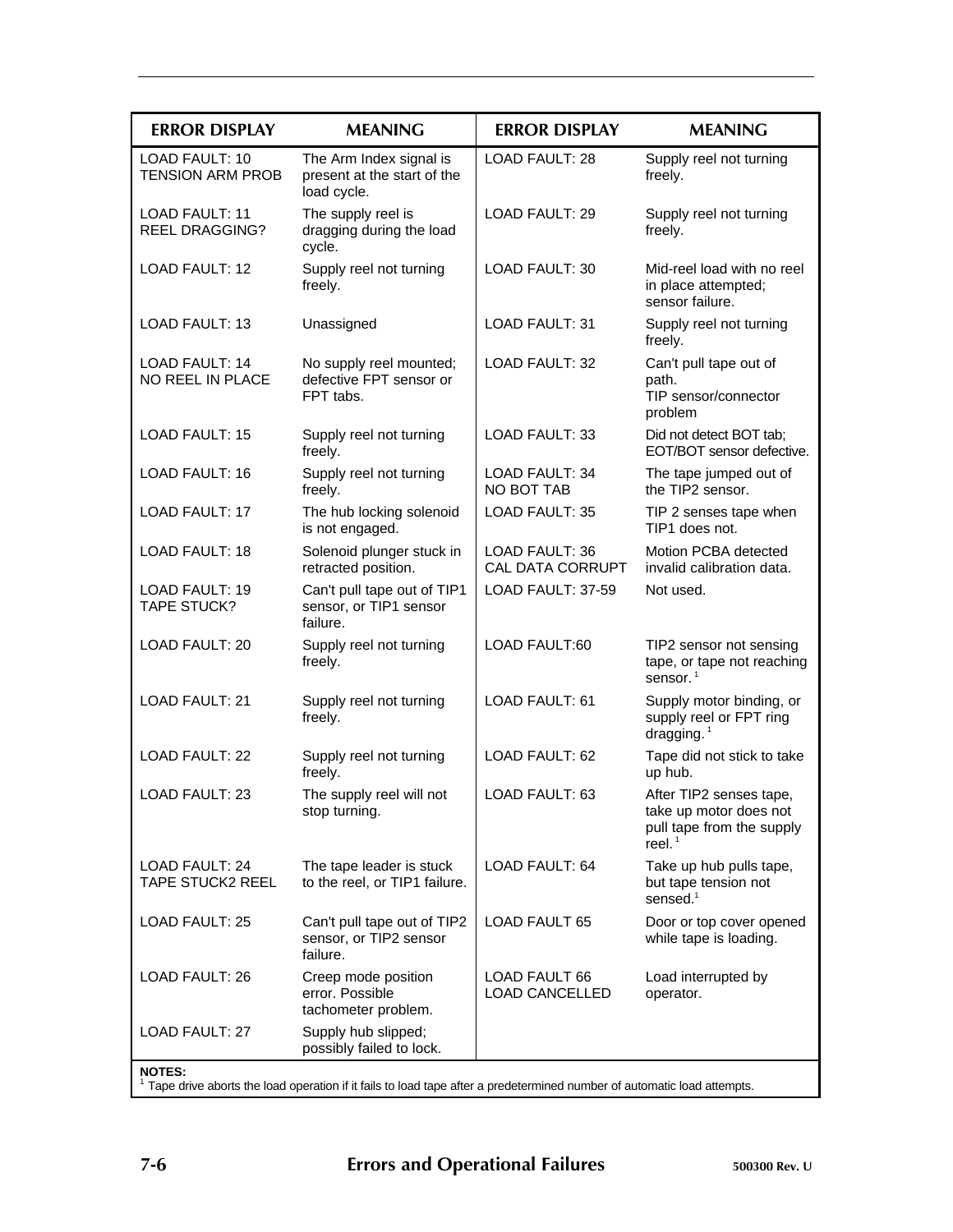**Table 7-5 Load Errors**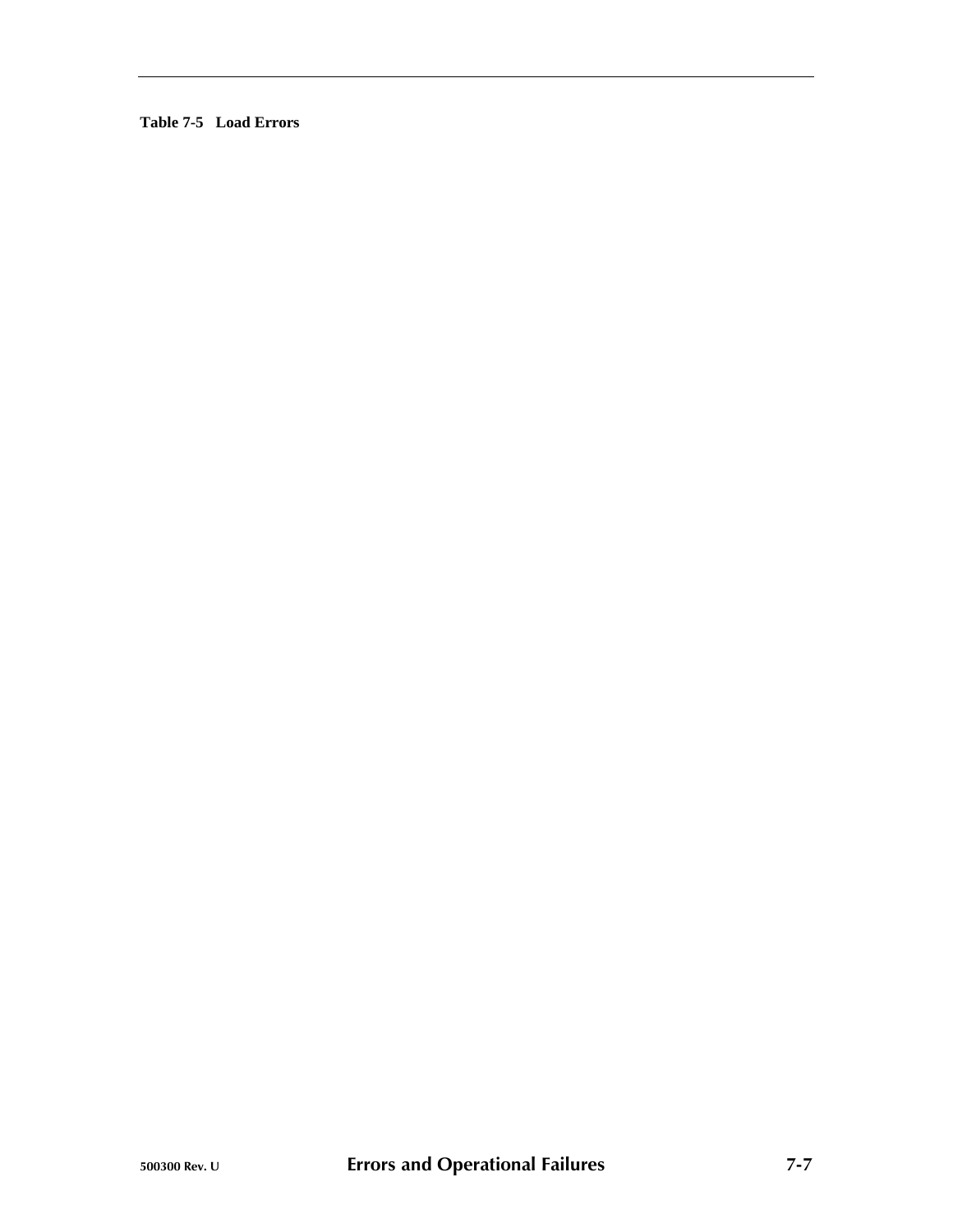| <b>ERROR DISPLAY</b>               | <b>MEANING</b>                                                     |
|------------------------------------|--------------------------------------------------------------------|
| UNLOAD FAULT: 49                   | Can't pull tape out of path. Possible TIP1 or TIP2 sensor failure. |
| <b>UNLOAD FAULT: 50</b>            | Supply reel will not stop turning.                                 |
| UNLOAD FAULT: 51<br>REEL DRAGGING? | No File Protect/Reel-In-Place signal. Possible FPT sensor failure. |
| <b>UNLOAD FAULT: 52</b>            | No File Protect/Reel-In-Place signal. Possible FPT sensor failure. |
| <b>UNLOAD FAULT: 53</b>            | The supply reel is not turning freely.                             |
| UNLOAD FAULT: 54                   | Hub lock solenoid is not engaging.                                 |
| UNLOAD FAULT: 55                   | The hub locking mechanism slipped off the solenoid pawl.           |

**Table 7-6 Unload Errors**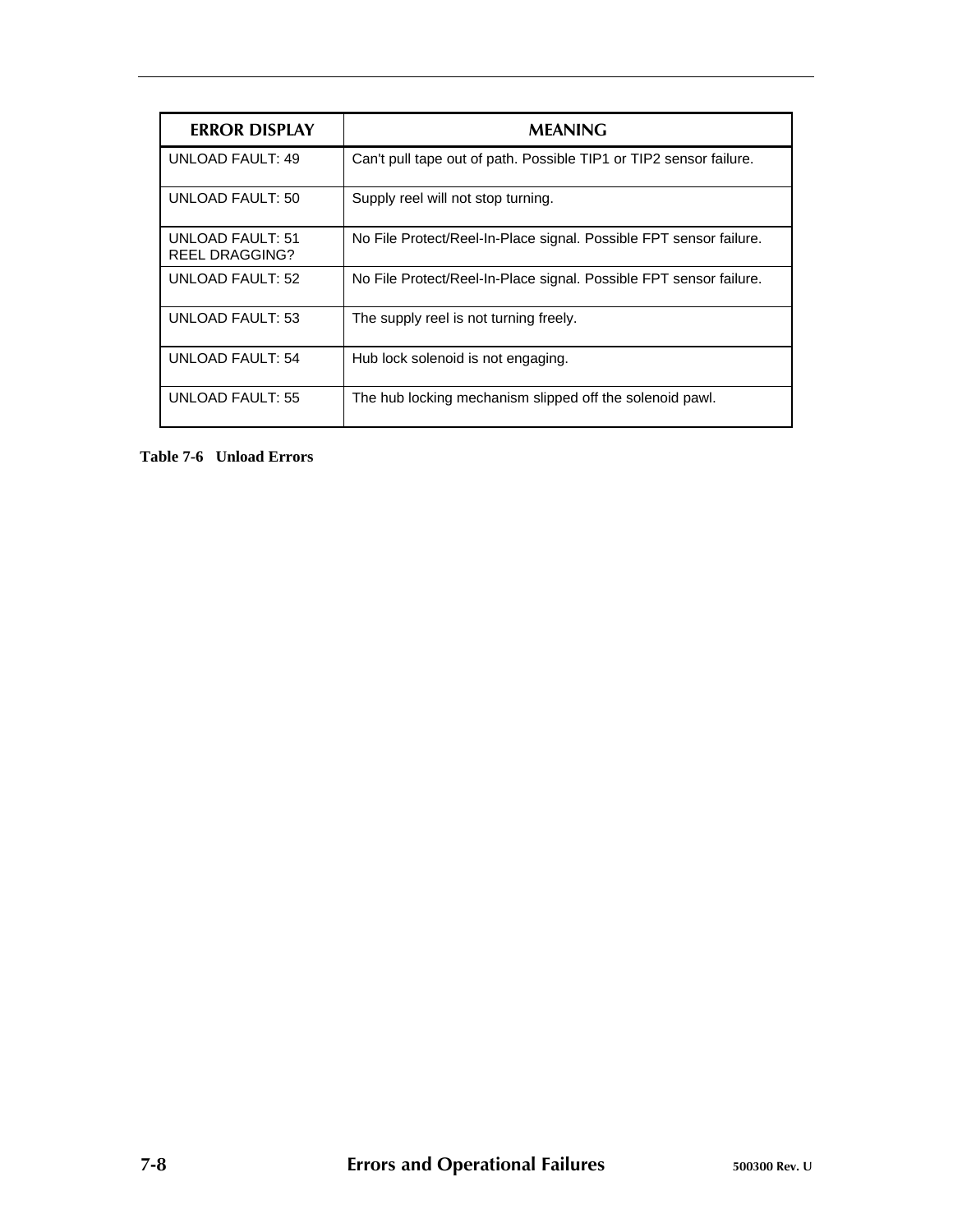| <b>MOTION FAULT</b> | <b>MEANING</b>                                                                      |
|---------------------|-------------------------------------------------------------------------------------|
| 10                  | Motion CPU failed to become ready after power up.                                   |
| 11                  | A time-out occurred on a new command to the Motion board.                           |
| 12                  | A time-out occurred during the Receive Motion Byte routine.                         |
| 33-37               | Error occurred during data transmission between WREX and Motion boards.             |
| 40                  | Tape loading failure (handled separately).                                          |
| 41                  | Tape unloading failure (handled separately).                                        |
| 42                  | Checksum error occurred during data transmission between WREX and Motion<br>boards. |
| 43                  | Over-temperature condition.                                                         |
| 50                  | Tape creep detected.                                                                |
| 51                  | A time-out occurred while ramping the tape up to speed.                             |
| 52                  | A time-out occurred while ramping the tape down to a stop.                          |
| 53                  | The tape speed is too slow.                                                         |
| 54                  | The tape speed is too fast.                                                         |
| 55                  | The tape tension is too low.                                                        |
| 56                  | The tape tension is too high.                                                       |
| 57                  | Oscillations were detected in the tension servo electronics.                        |
| 58                  | The motion system is operational but not healthy.                                   |
| 59                  | Low line emergency shutdown. Power must be cycled to recover.                       |
| 60                  | The door or cover was opened during tape motion. Close door to recover.             |
| 61                  | Tape-in-path signals were lost.                                                     |
| 63                  | The ambient light level is too high for reliable sensor operation.                  |
| 64                  | Out of context command occurred between the WREX and Motion boards.                 |
| 65                  | The Motion board received an unknown command from the WREX board.                   |

**Table 7-7 Motion Faults (Part 1)**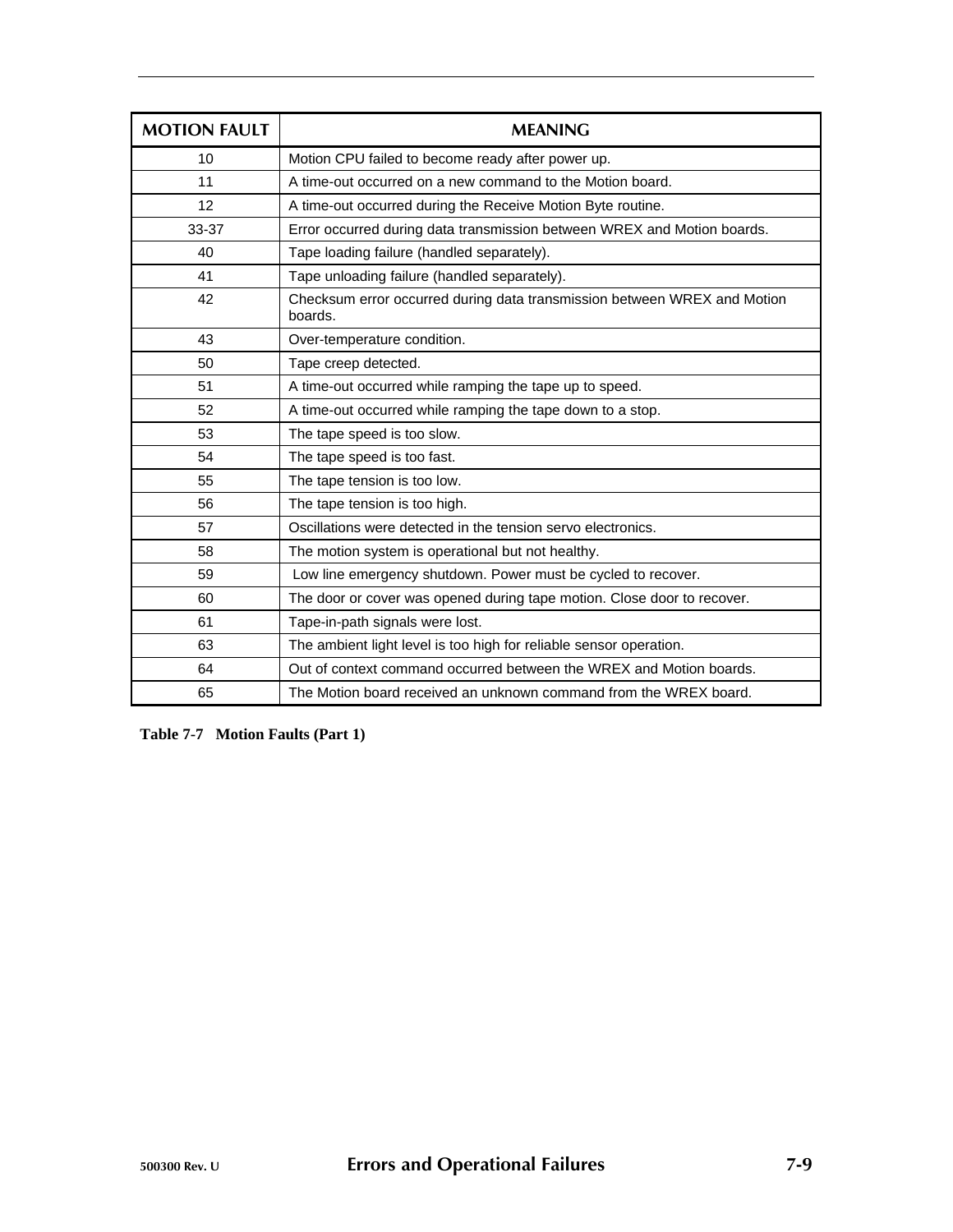| <b>MOTION FAULT</b> | <b>MEANING</b>                                               |
|---------------------|--------------------------------------------------------------|
| 70                  | The tachometer sensor has failed.                            |
| 72                  | The tension arm sensor has failed.                           |
| 74                  | The tension arm index sensor has failed.                     |
| 75                  | The BOT sensor has failed.                                   |
| 76                  | The EOT sensor has failed.                                   |
| 77                  | The TIP1 sensor (nearest the supply hub) has failed.         |
| 78                  | The TIP2 sensor (nearest the take up hub) has failed.        |
| 79                  | The file-protect sensor has failed.                          |
| 80                  | The blower motor driver has failed.                          |
| 81                  | The take up motor driver has failed.                         |
| 82                  | The supply motor driver has failed.                          |
| 83                  | The supply motor has failed.                                 |
| 84                  | The take up motor has failed.                                |
| 85                  | The blower motor has failed.                                 |
| 86                  | The motor fuse has blown.                                    |
| 87                  | There has been a calibration failure.                        |
| 90                  | 1/2 second notice of impending over-temperature<br>shutdown. |
| 100                 | Processor failure on the Motion board.                       |

# **Table 7-8 Motion Faults (Part 2)**

| <b>ERROR DISPLAY</b> | <b>MEANING</b>                                                                                                                                                                |
|----------------------|-------------------------------------------------------------------------------------------------------------------------------------------------------------------------------|
| POSITN.FAULT: 1      | The tape position was too far ahead of BOT during a write-from-BOT operation.                                                                                                 |
| POSITN.FAULT: 2      | After completing the automatic write current calibration operation, the tape<br>position is too far from BOT. This error can only occur during a write-from-BOT<br>operation. |
| POSITN.FAULT: 3      | A tape positioning error was detected while verifying the ID burst during a write-<br>from-BOT operation.                                                                     |
| POSITN.FAULT: 4      | The ID burst has been verified, but BOT was not sensed during a write-from-BOT<br>operation.                                                                                  |
| POSITN.FAULT: 5      | BOT was not sensed during the initial forward motion during a write-from-BOT<br>operation.                                                                                    |
| POSITN.FAULT: 6      | BOT was not sensed within 30-inches while reading the ID burst.                                                                                                               |

# **Table 7-9 Position Faults**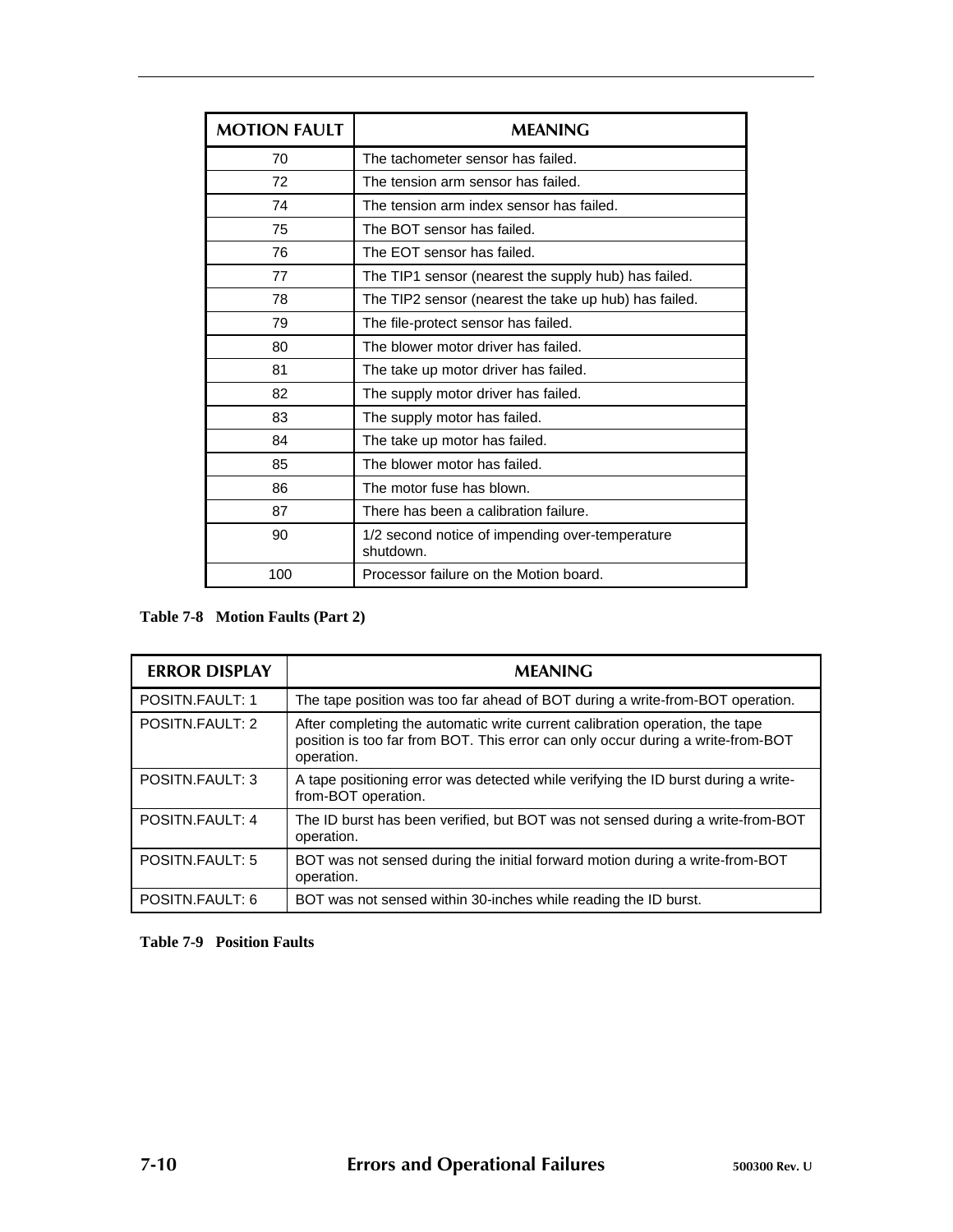| <b>ERROR MESSAGE</b>                             | <b>MEANING AND POSSIBLE CAUSES</b>                                                                                                                                                                                                         |
|--------------------------------------------------|--------------------------------------------------------------------------------------------------------------------------------------------------------------------------------------------------------------------------------------------|
| <b>BLOWER POWER</b><br><b>EXCESSIVE</b>          | Something is causing the blower to draw too much current. Check for<br>binding.                                                                                                                                                            |
| TAPE-IN-PATH #1<br><b>SENSOR PROBLEM</b>         | This problem could be caused by defective sensors or associated wiring, or<br>by defective infrared emitters in the sensors. TIP1 and TIP2 emitters are<br>wired in series and if one emitter is open, the other sensor will not function. |
| TAPE-IN-PATH #2<br><b>SENSOR PROBLEM</b>         | This problem could be caused by defective sensors or associated wiring, or<br>by defective infrared emitters in the sensors. TIP1 and TIP2 emitters are<br>wired in series and if one emitter is open, the other sensor will not function. |
| <b>FILE PROTECT</b><br>SENSOR PROBLEM            | Sensor output is too high. With no tabs depressed, voltage should be less<br>than 0.070 volts. Probable defective sensor.                                                                                                                  |
| <b>TEMPERATURE</b><br><b>SENSOR PROBLEM</b>      | An unexpected temperature was measured. The most probable cause is a<br>defective sensor or associated wiring, or the drive may not at room<br>temperature (too cold, or hot after turn off).                                              |
| <b>LINE VOLTAGE</b><br><b>PROBLEM</b>            | The +70 volt supply is not producing the correct voltage. This may also be<br>caused by an incorrect line voltage configuration.                                                                                                           |
| <b>AMBIENT LIGHT</b><br>LEVEL EXCESSIVE?         | There could be a strong light near the EOT/BOT sensor. Repeat the test with<br>the top cover closed. If the error persists, the EOT/BOT sensor may be<br>defective.                                                                        |
| <b>BOT SENSOR</b><br><b>WON'T CALIBRATE</b>      | Faulty BOT/EOT sensor or associated wiring. The metal reflector used for the<br>no-tape-in-path reference may be dirty or misaligned.                                                                                                      |
| EOT SENSOR<br><b>WON'T CALIBRATE</b>             | Faulty BOT/EOT sensor or associated wiring. The metal reflector used for the<br>no-tape-in-path reference may be dirty or misaligned.                                                                                                      |
| <b>MOTOR CALIBRTION</b><br><b>OFFSET PROBLEM</b> | This indicates a problem with the NE5570 chips or the offset voltage divider<br>network in the take up or supply motor driver circuitry on the Motion PCBA.                                                                                |
| <b>TERMINATED DUE</b><br>TO OPENED DOOR          | If the door or top cover were not opened, there may be an intermittent<br>problem with the door or top cover switches or associated wiring.                                                                                                |
| <b>MOTOR CALIBRTION</b><br><b>GAIN PROBLEM</b>   | Motors turn too slow (binding) or too fast (not enough back EMF). Could be<br>caused by defective Motion PCBA or associated wiring, or by partially<br>demagnetized rotor.                                                                 |
| <b>FILE PROTECT</b><br>AMPLITUDE 2 LOW           | FPT and RIP tab reflectivity too low or misaligned. With write ring installed,<br>one tab will produce higher voltage than other. Higher voltage must be<br>greater than 0.3 volts.                                                        |
| <b>FILE PROTECT</b><br><b>TAB PROBLEM</b>        | FPT and RIP tab reflectivity misaligned or too low. With write ring installed,<br>one tab will produce lower voltage than other. Lower voltage must be greater<br>than 2/3 the voltage produced by other tab.                              |

# **Table 7-10 Motion Calibration Error Messages**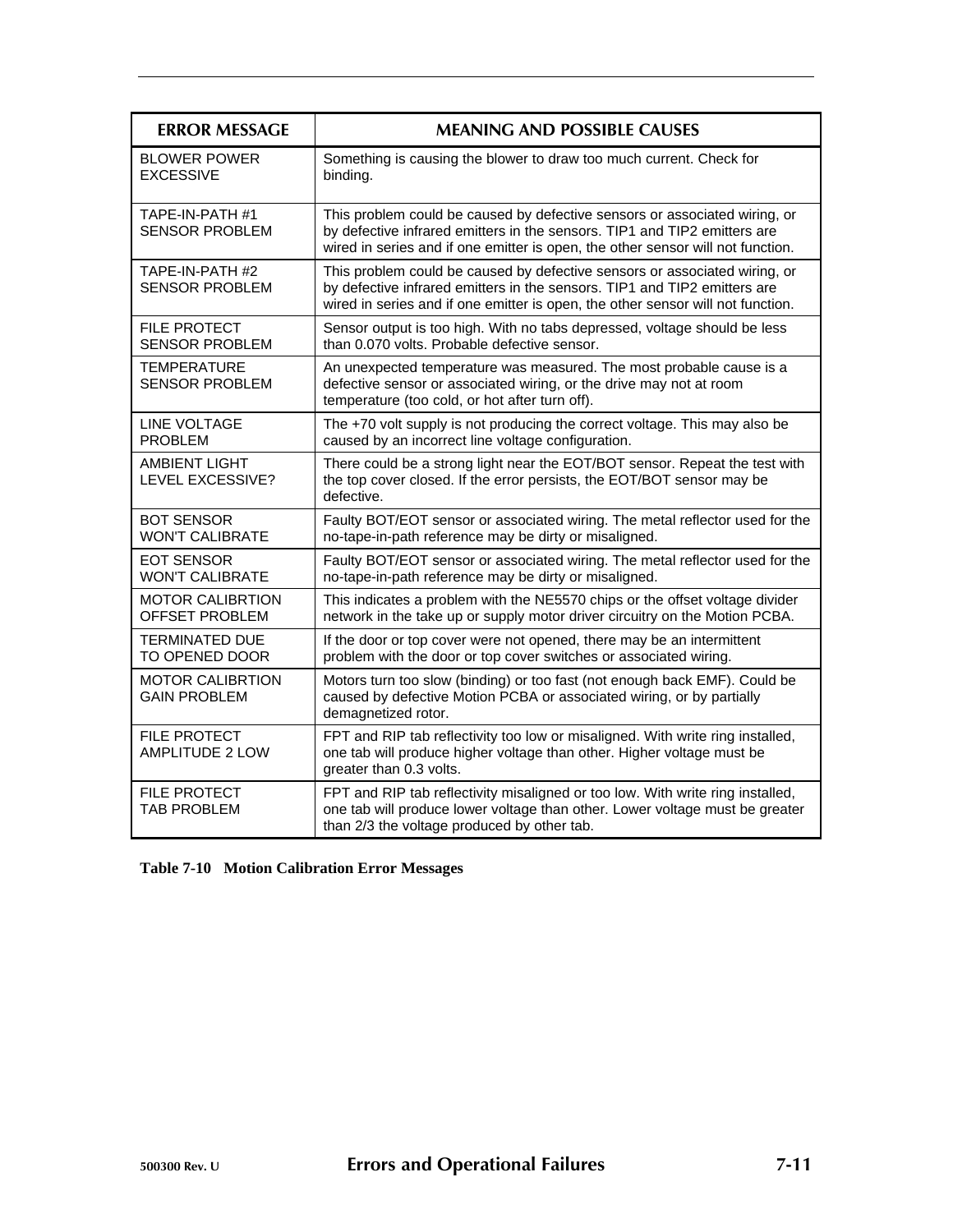# *DANGER*

**THE PROCEDURES IN THIS CHAPTER INVOLVE A POTENTIAL SHOCK HAZARD AND SHOULD ONLY BE CARRIED OUT BY QUALIFIED SERVICE PERSONNEL. HAZARDOUS VOLTAGES ARE PRESENT WHEN THE REAR COVER IS REMOVED. DISCONNECT THE AC LINE CORD BEFORE REMOVING THE REAR COVER.**

# *GEFAHR*

**DIE IN DIESEM KAPITEL BESCHRIEBENEN VERFAHRENSWEISEN BESITZEN EINE POTENTIELLE SCHOCKGEFAHR UND SOLLTEN DESHALB NUR VON QUALIFIZIERTEM WARTUNGSPERSONAL DURCHGEFÜHRT WERDEN. DURCH DAS ENTFERNEN DER HINTEREN ABDECKUNG IST MAN GEFÄHRLICHEN SPANNUNGEN AUSGESETZT. BEVOR DIE HINTERE ABDECKUNG ENTFERNT WIRD, MUSS DESHALB DIE WECHSELSTROM-LEITUNGSSCHNUR HERAUSGEZOGEN WERDEN.**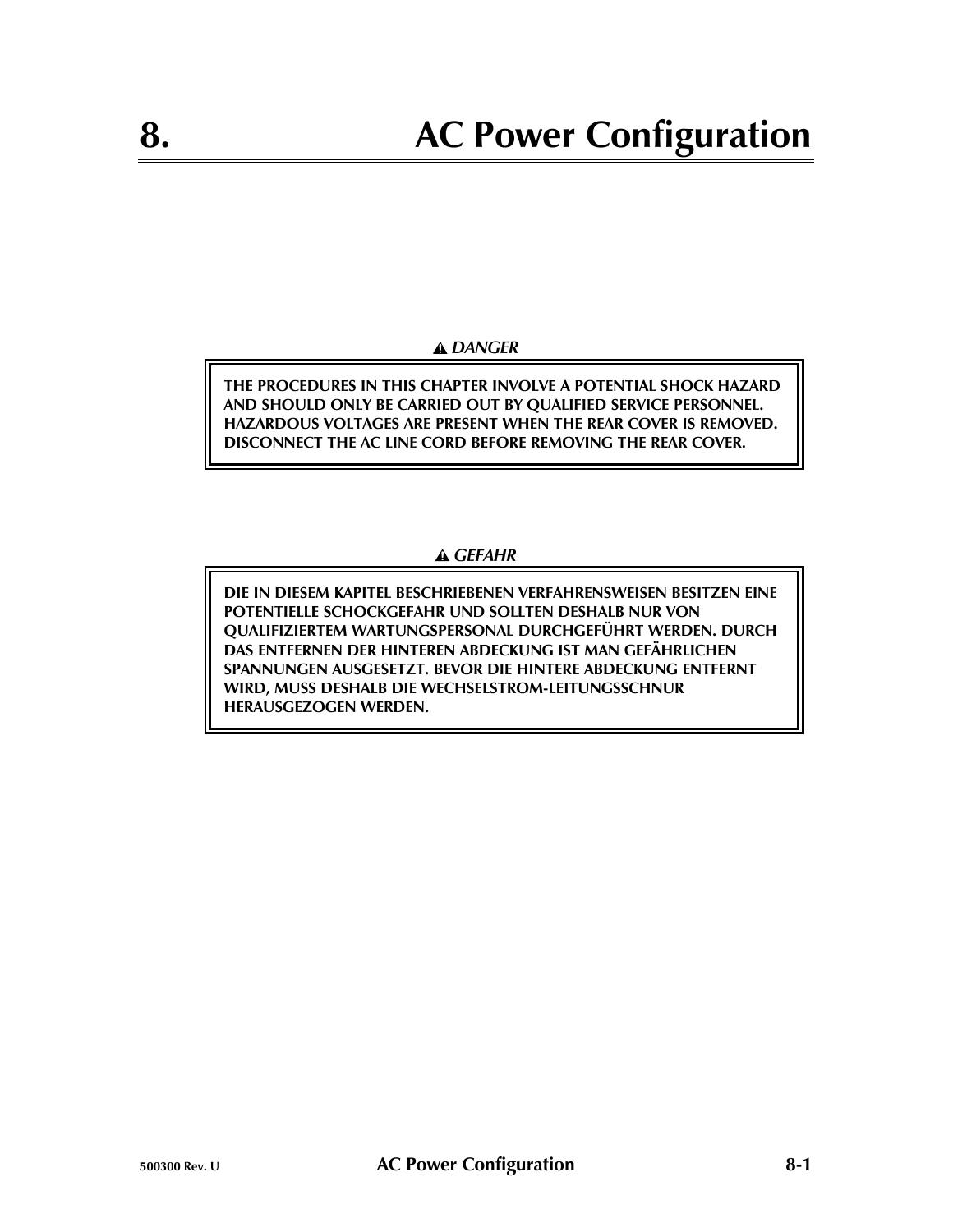# **8.1 Tools Required to Change AC Power Configuration**

• #2 Phillips screwdriver

# **8.2 Configuring the Drive for Available Power**

| <b>LINE VOLTAGE AT</b><br><b>POWER CONNECTOR</b> | <b>CORRECT</b><br><b>SWITCH SETTINGS</b> |
|--------------------------------------------------|------------------------------------------|
| 85 to 110 VAC                                    | 100                                      |
| 102 to 132 VAC                                   | 120                                      |
| 187 to 242 VAC                                   | 220                                      |
| 204 to 264 VAC                                   | 240                                      |

## **Table 8-1 AC Power Configuration Switches**

To configure rack mount tape drives to a particular line voltage:

- **1.** Remove the power cord from the rear of the drive.
- **2.** Remove the two PhillIPS screws that secure the top rear cover to the drive.
- **3.** Slide the cover towards the rear of the drive to disengage the four holddown nuts on the sides.
- **4.** Lift the cover away to expose the two slide switches that are used to match the drive operating voltage to the available AC line voltage. See Figure 8-1 for details.
- **5.** Measure the AC line voltage at the receptacle. The tape drive will accommodate an AC line voltage between +10% and -15% *of the switch setting*. Use Table 8-1 to determine the correct switch settings. The switches are additive:
	- **a.** To select the 120VAC configuration, set both switches towards the front of the drive.
	- **b.** To select the 220VAC configuration, set the left switch to the 220V position and the right switch to the 0V position as shown in the illustration.
	- **c.** It is not necessary to reconfigure the drive for different line frequencies.
- **6.** After setting the switches for the available voltage, replace the cover.
- **7.** If changing the drive configuration from 100 or 120 volts to 220 or 240 volts, change the voltage ID label to reflect the current voltage configuration.
- **8.** If changing the drive configuration from 100 or 120 volts to 220 or 240 volts, change the AC line fuse. The correct fuse rating is given on the fuse identification label on the rear of the drive.